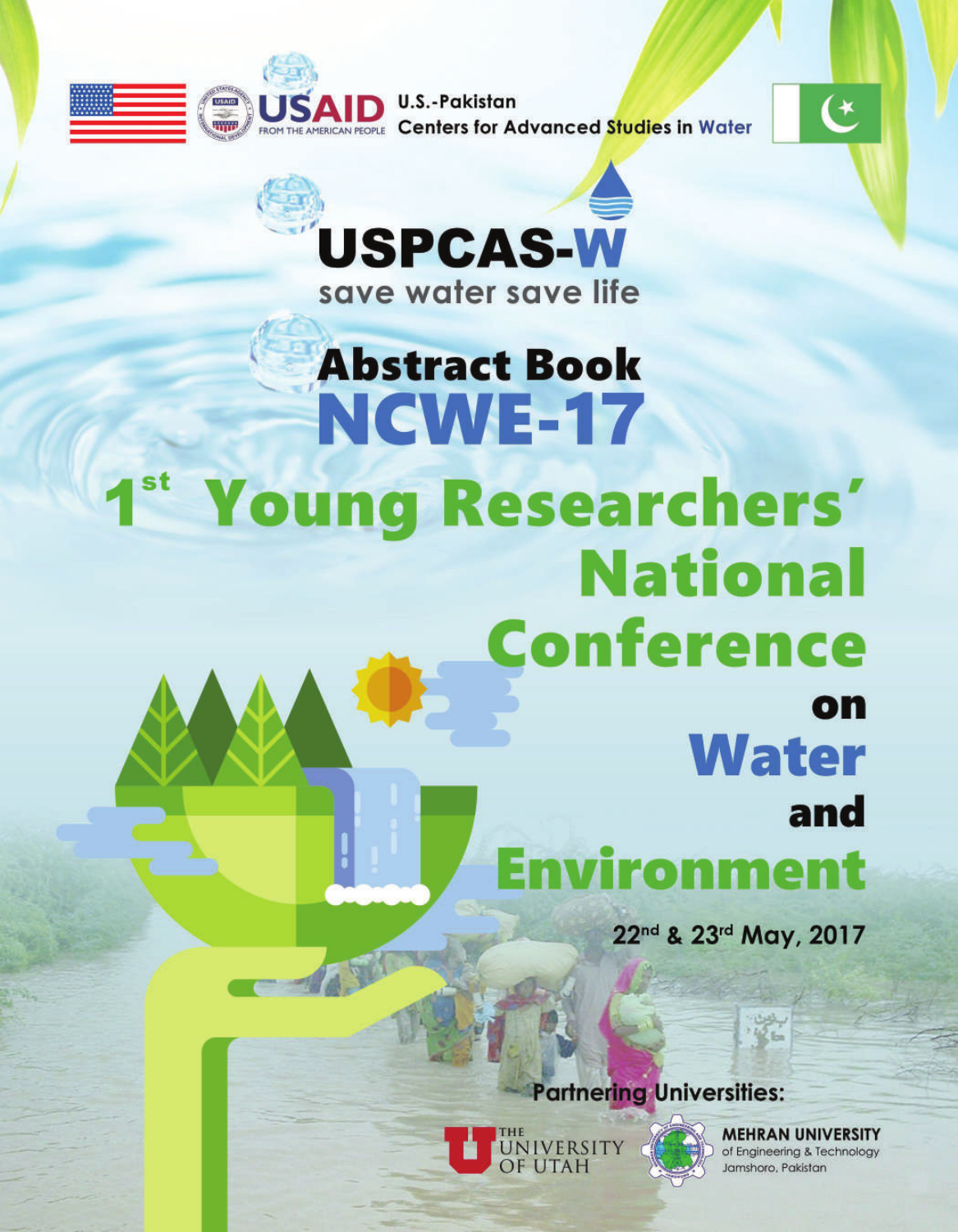#### Detection of Antibiotic-Resistant Bacteria from Drinking Water Sources of **Hyderabad City and its surrounding**

#### Authors: Asad A. Laghari<sup>1</sup>, Muhammad Awais<sup>1</sup>, Rasool B. Mahar<sup>1</sup>, Zulfigar  $\Delta$  Mirani<sup>2</sup>

- 1. U.S.-Pakistan Center for Advanced Studies in Water, MUET, Jamshoro, Pakistan.
- 2. Pakistan Council of Scientific and Industrial Research (PCSIR) Laboratories Complex, Karachi, Pakistan.

# Abstract

This study was aimed at identifying the antibiotic-resistant bacteria from different drinking water sources of Hyderabad city and its surroundings. For the proper representation of the city, the samples were collected randomly from surface water, groundwater, and water distribution network. Antibiotic resistance pattern of bacteria was determined against commonly used antibiotics of the Hyderabad city, using standard Disc Diffusion method. Antibiotic sensitivity and resistivity testing were performed for 62 samples collected in this study. The most common organisms that were isolated in the samples were: Shigella, Pseudomonas, Vibrio, and E. coli. Antibiotic resistance was checked for 16 antibiotics and out 16 antibiotics, each sample was seen to resist at least two antibiotics. The findings of this study showed that the different drinking water sources of Hyderabad city are contaminated potentially with pathogenic multi-drug resistant strains of different organisms.

#### **Keywords**

Antibiotic-Resistance, Drinking water, Disc Diffusion Method.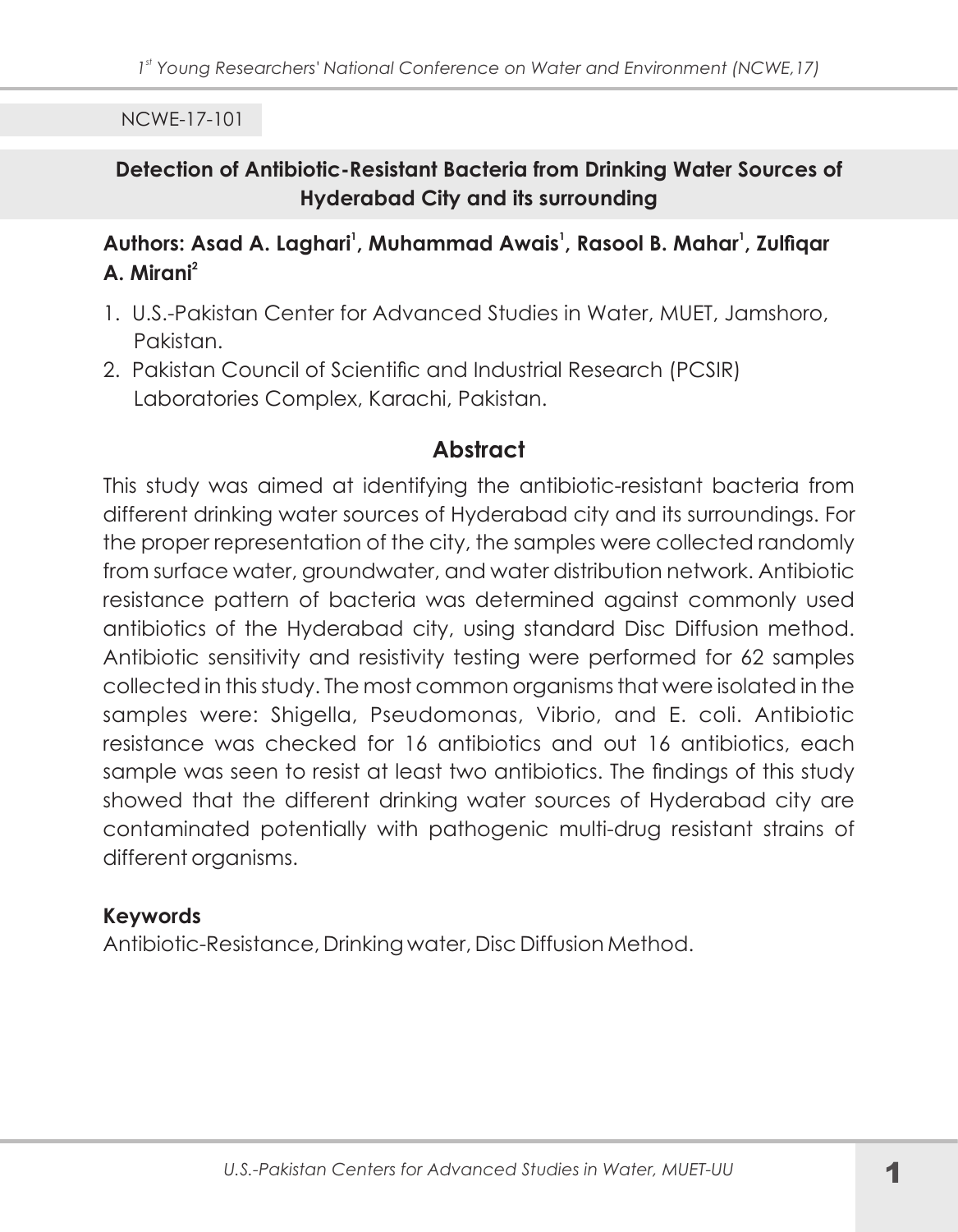## A Correlative Study of Mixed Kitchen Waste Anaerobic Digestion at **Mesophilic and Thermophilic Temperature**

#### Authors: Asim Ali<sup>1</sup>, Li Rundong<sup>2</sup>, Rasool Bux Mahar<sup>1</sup>, Sallauddin Panhwar<sup>1</sup>

- 1. U.S.-Pakistan Center for Advanced Studies in Water, MUET, Jamshoro
- 2. Shenyang Aerospace University, China. Cell no: +92 333 8127016

# **Abstract**

Currently, the world is facing several problems i.e. population explosion, increasing energy demand, climatic shift, varying economies, fossil fuels depletion, and safe disposal of municipal solid waste (MSW). About 40 - 70% of MSW contains organic matters (OM), which are readily biodegradable. Anaerobic digestion (AD) is an old technology and considered as the green technology by the number of researchers to deal the organic fraction of municipal solid waste (OFMSW). AD converts biodegradable compounds to biogas (methane and carbon dioxide) as a source of renewable energy and a nutrient rich by-product in the form of compost for agriculture. AD is a biological stabilization of OM, can be carried out at psychrophilic (<20°C), mesophilic (25-40°C), and thermophilic (50-65°C) conditions. In this study, a parametric comparative analysis was done at mesophilic (37°C) and thermophilic (55°C) ranges by considering the various parameters like pH, temperature, and organic loading rate (OLR). This study was carried out for 120 days of hydraulic retention time (HRT) and revealed that biogas production (BP) on a cumulative basis and the removal of volatile solids (VS) were 20% and 30% higher at thermophilic condition respectively. The coefficient of correlation (R2) of biogas production was 0.994 and 0.98 between 37°C and 55°C. The pH effect on BP was dominant at thermophilic rather than mesophilic temperature. Four organic loading rates (OLRs), 1.015, 5.075, 2.54, and 10.15 gVS/L/d were utilized to monitor the effect on reactor behavior and ultimately impact on biogas production. About more than 70% of total biogas production in case of both temperatures was achieved on 10.15gVS/l/d.

## **Keywords**

Mixed kitchen waste; anaerobic digestion; mesophilic temperature; thermophilic temperature; cumulative biogas production; CSTR.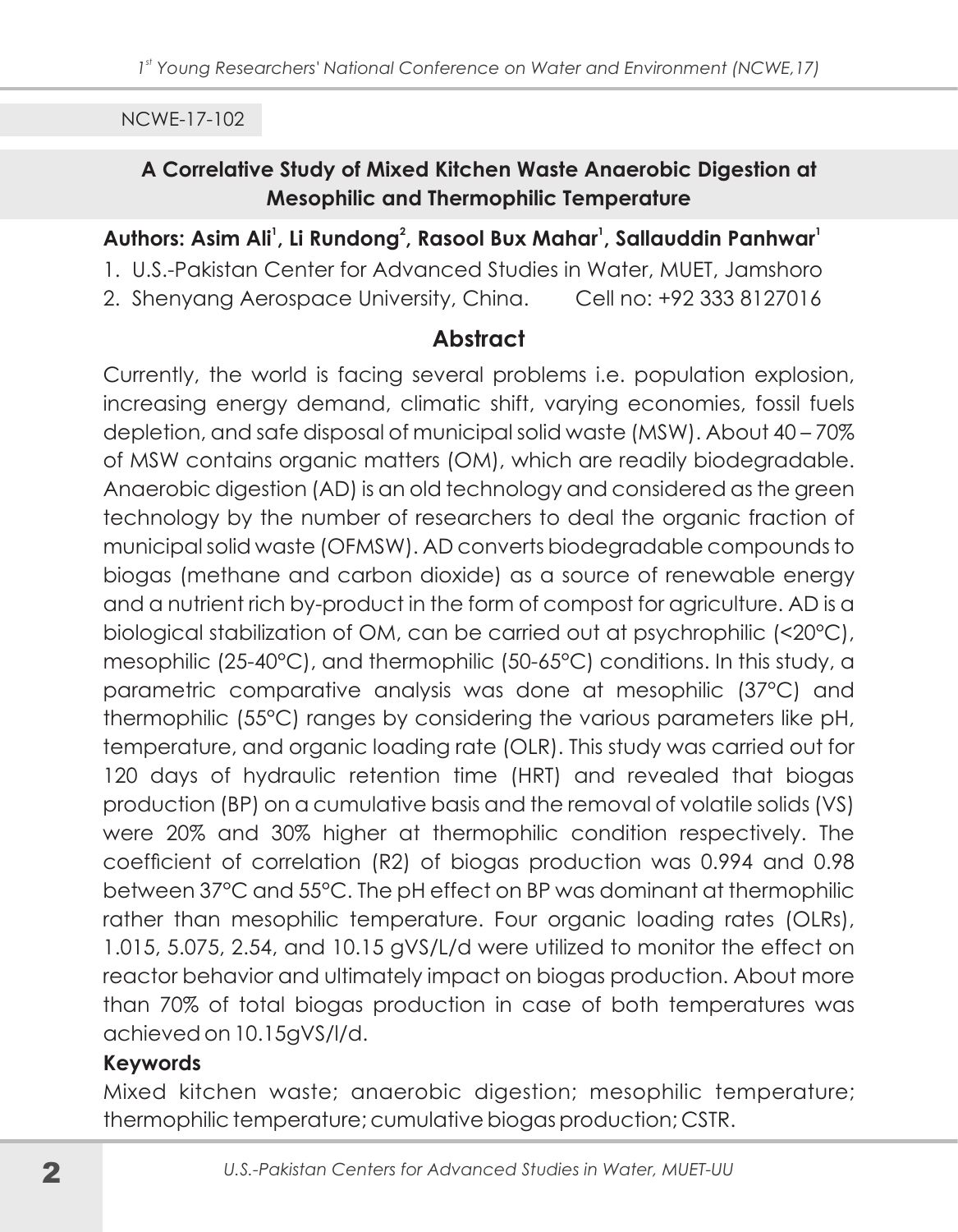### Melanoidins Removal from Biodigested Spent Wash using Fly Ash

Authors: Shoaib Ahmed<sup>1</sup>, Abdul Khaliq Ansari<sup>2</sup>, Sayed Ferman Ali Shah<sup>3</sup>, Awais Anwar Chandio<sup>1</sup>, Iram Sifat<sup>1</sup>, Muhammad Hammad Siddiqui<sup>1</sup>

- 1. U.S. Pakistan Center for Advanced Studies in Water, MUET Jamshor
- 2. Chemical Engineering Department, Quaid e Awam University, Nawabshah.
- 3. Chemical Engineering Department, MUET Jamshoro Email: shoaib.qureshi22@gmail.com, +923053025853

# **Abstract**

One aim of this study was to utilize the fly ash generated from coal-fired power plant to produce a cost effective and sustainable technique to replace conventional cost intensive methods for melanoidins color removal from biodigested distillery wastewater. In this study, real melanoidins contained wastewater was collected from local molasses based distillery and was preserved at 4C before use. A fly ash sample was collected from coal at Jamshoro power plant, and was sieved to collect the smallest particle size of 0.15mm. The fly adsorbent was prepared by acid treatment after several washings with distilled water and was dried at 105oC overnight. Batch Experiment was performed in a conical flask as a function of contact time, adsorbent dose, pH and initial dilution of wastewater to optimize suitable conditions. Equilibrium adsorption data was interpreted through Langmuir and Freundlich isotherms models, while kinetic data was analyzed through pseudo-first order and pseud-second-order- kinetic models. Langmuir isotherm and pseudo-second-order kinetic model were found to best fitted to equilibrium and kinetic data with the R2 value of 0.9639 and 0.9998 respectively. After 2 hours of contact time, 91% of melanoidins removal efficiency was achieved at the optimum adsorbent dose of 5 gm. The optimum dilution of spent wash was 5%, while pH and temperature were 7 and 303k respectively.

## **Keywords**

Melanoidins, Fly Ash, Spent wash, ADMI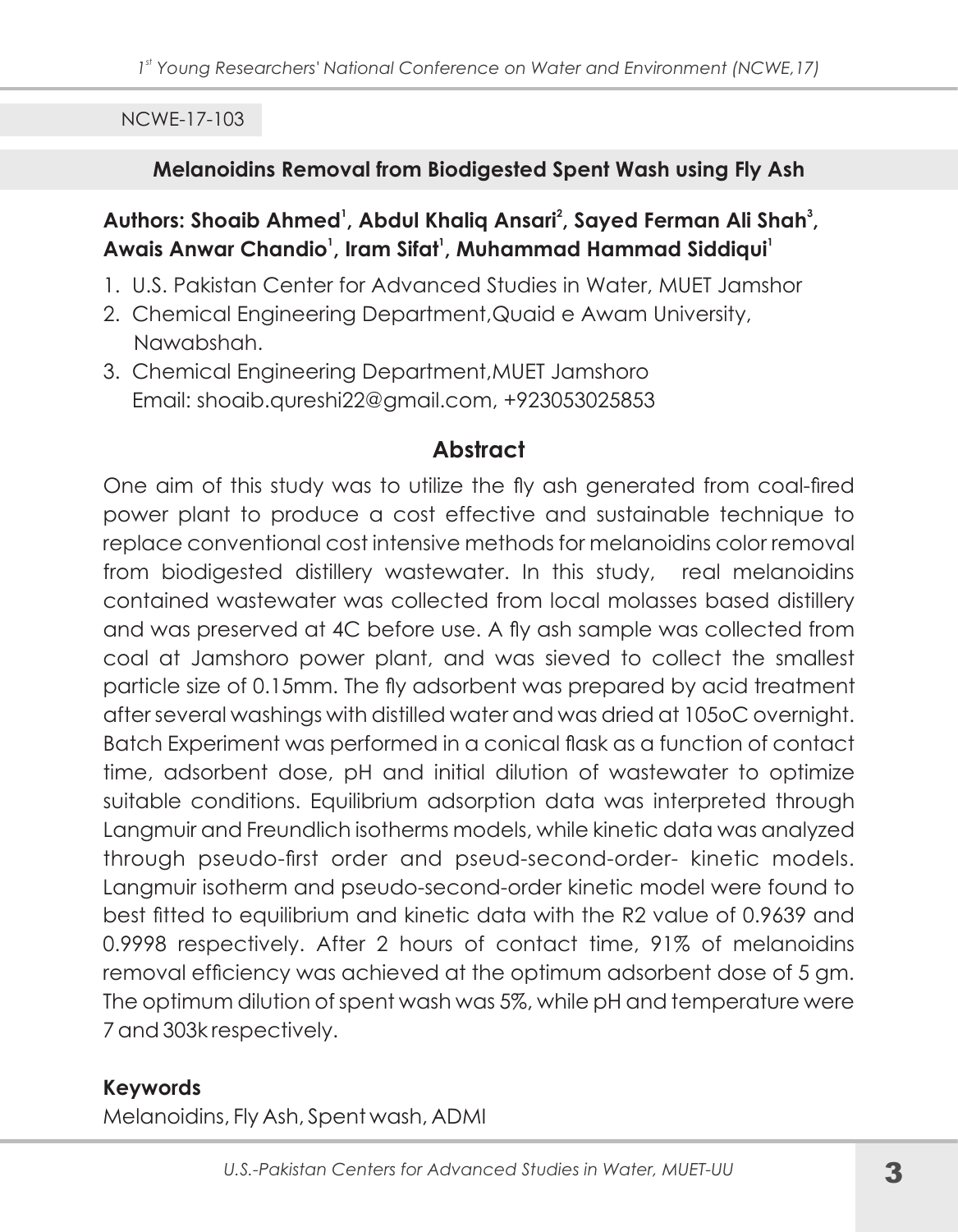#### **Absorption Potential of Charcoal and Sand: A Low-Cost Potable Water System**

#### Authors: Omm-e-Hany<sup>1</sup>, Asia Neelam<sup>1</sup>

1. Institute of Environmental Studies, University of Karachi, Pakistan

## **Abstract**

The scarcity of water is one of the major issues, about one-fifth of people on earth lack the access to safe drinking water. Bioremediation is widely practiced for the removal of such hazardous waste from the environment. Many European cities choose slow sand filtration as a water treatment method because of its simplicity, reliability, and economy. In this paper, we discuss the Adsorption potential of selected materials i.e. granular charcoal, granular sand, separately and with different layers of sand and charcoal was observed with different retention time to remove the microorganism from the water. It was noted that sand media adsorbed about 98.92%. granular charcoal 88.29% and different composition of the charcoal and sand showed adsorption capacity of 91.08%, 97.46%, and 98.82% respectively at pH 6.5. Many European cities choose slow sand filtration as a water treatment method because of its simplicity, reliability, and economy.

#### **Keywords**

Bioremediation, Sand, Charcoal, Filtration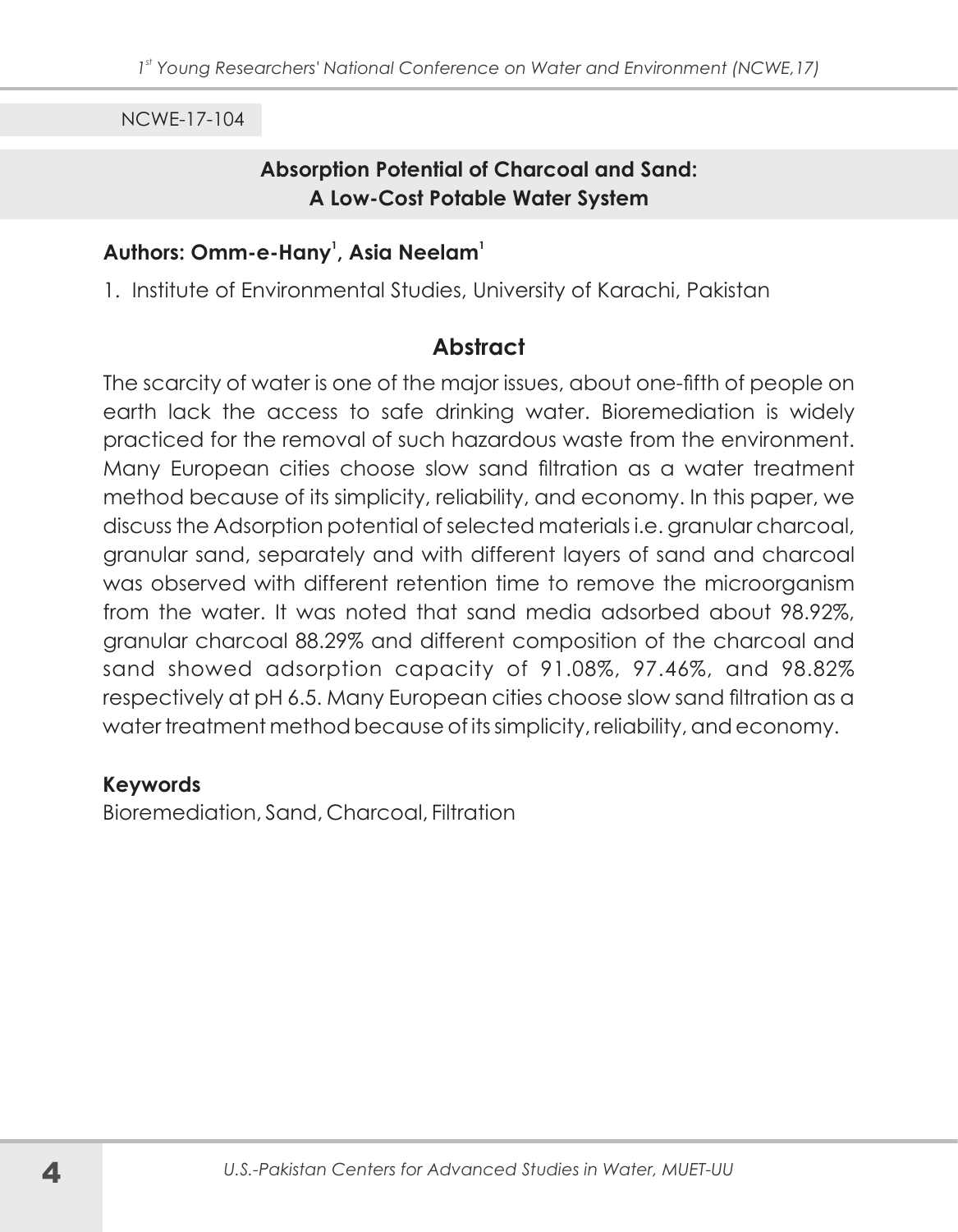#### Physico-chemical, Bacterial and Spatial Variation of Micro-organisms in Sandspit Coast, Karachi

#### Authors: Asia Neelam<sup>1</sup>, Omm-e-Hany<sup>1</sup>

1. Institute of Environmental Studies, University of Karachi, Karachi, Pakistan. Email:neelamsaleem131@yahoo.com

## **Abstract**

Study of the coastal water of Karachi was carried out to investigate the presence of microbes. The isolation of the microflora of 16 water samples was done 9 isolates were obtained using various biochemical tests including IMViC, sugar fermentation tests, catalase test and Nitrate reduction test. The comparative analysis of the water quality and spatial variation of Sandspit was done. Sandspit is influenced greatly by industrial waste water. Water samples from these sites were taken using systematic water sampling. The sampling point's closer to waste discharge indicated a higher incidence of total heterotrophic bacteria, coliforms, Staphylococcus aureus, Bacillus spp. and Salmonella spp. Escherichia coli and Pseudomonas aeruginosa were dominant in Sandpit's water samples. Chemical parameters such as COD, result indicates water bodies are being highly polluted with wastewater effluent of the city.

#### **Keywords**

Coastal water, Karachi, Sandspit, Microbes, heavy metals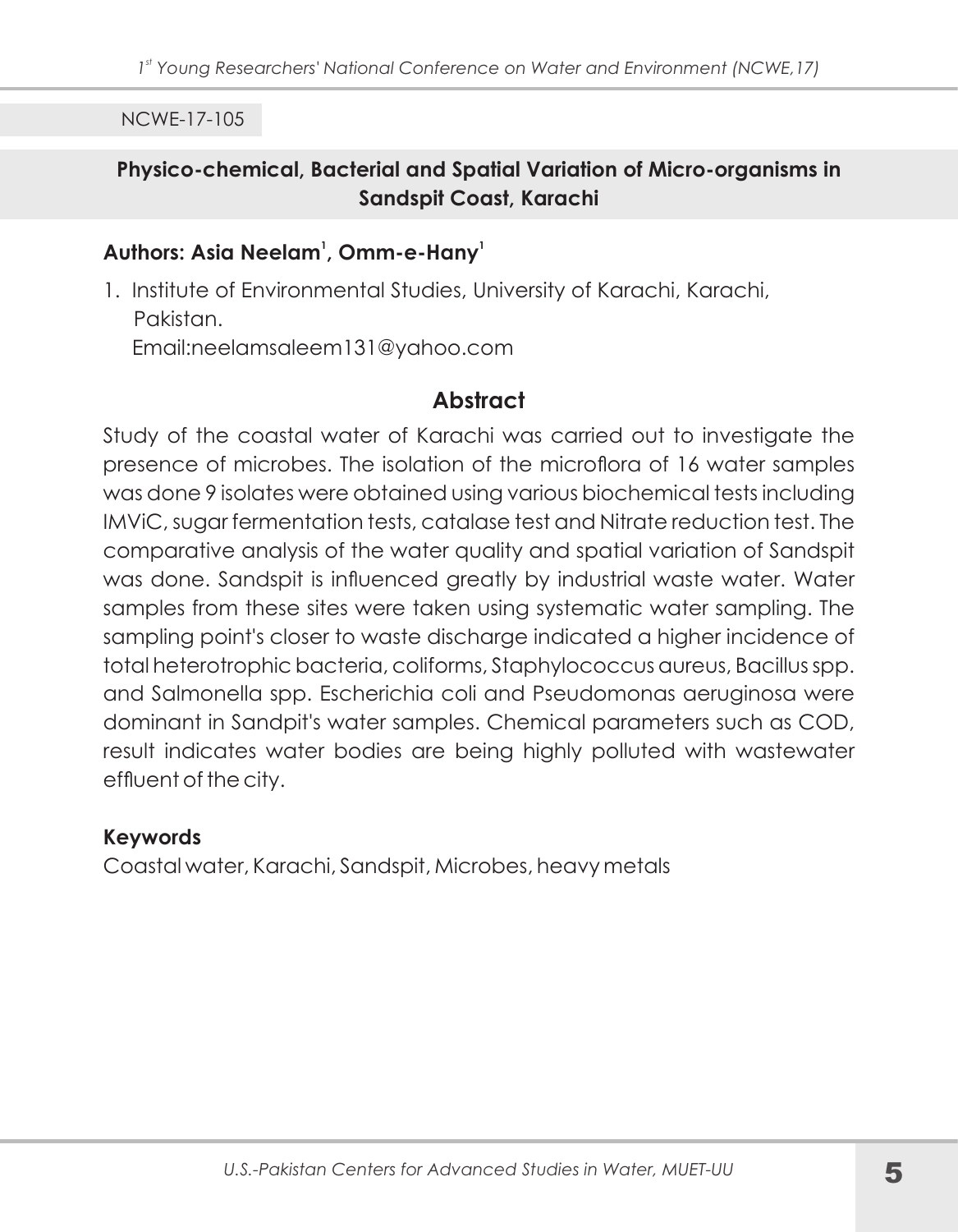#### Preparation of Anionic Functionalized Nanofibers for the Removal of **Cations from Drinking Water**

## Authors: Abdul Khalique<sup>1</sup>, Farooq Ahmed<sup>2</sup>, Mohsin Ali<sup>1</sup>, Rasool Bux Mahar<sup>3</sup>, Zeeshan Khatri<sup>2</sup>, Ali Raza<sup>1</sup>

- 1. Institute of Environmental Engineering and Management, MUET, Jamshoro, Pakistan.
- 2. Nanomaterials Research Lab Department of Textile Engineering, MUET, Jamshoro, Pakistan.
- 3 U.S.-Pakistan Center for Advanced Studies in Water, MUFT, Jamshoro, Pakistan.

Email: abdulkhalique.07te57@gmail.com

# **Abstract**

Heavy and organic factors are causing great contamination of water across the world, especially cations, being non-biodegradable in nature cause problems and can store in living tissues which might be a great threat to both human health and ecological atmosphere. Our main interest of research work was to remove cations from drinking water. Cellulose nanofiber, highly absorbency material, was selected in this study for cations removal. Cellulose acetate (CA) nanofibers (NFs) membrane was fabricated using electrospinning technique. In order to create anionic charge on fabricated membrane, sodium chloroacetate was used. The adsorption of cations (magnesium and calcium) on this membrane was carried out to determine removal percentage. Subsequently, flame atomic absorption spectrophotometer was used for the analysis of cations. The synthetic solution of cations was made separately to check removal efficiency. The optimal removal efficiency of magnesium was 85.86% and calcium was 75% at 25ppm. This membrane has quite high adsorption selectivity for magnesium. Optimal time was 60 minutes at 60mg adsorbent after that there was no sifnificant difference on the removal of cations. The adsorption capacity amplified by increasing nanofibers weight and time. Scanning electron microscopy (SEM) and Fourier-transformer infrared spectroscopy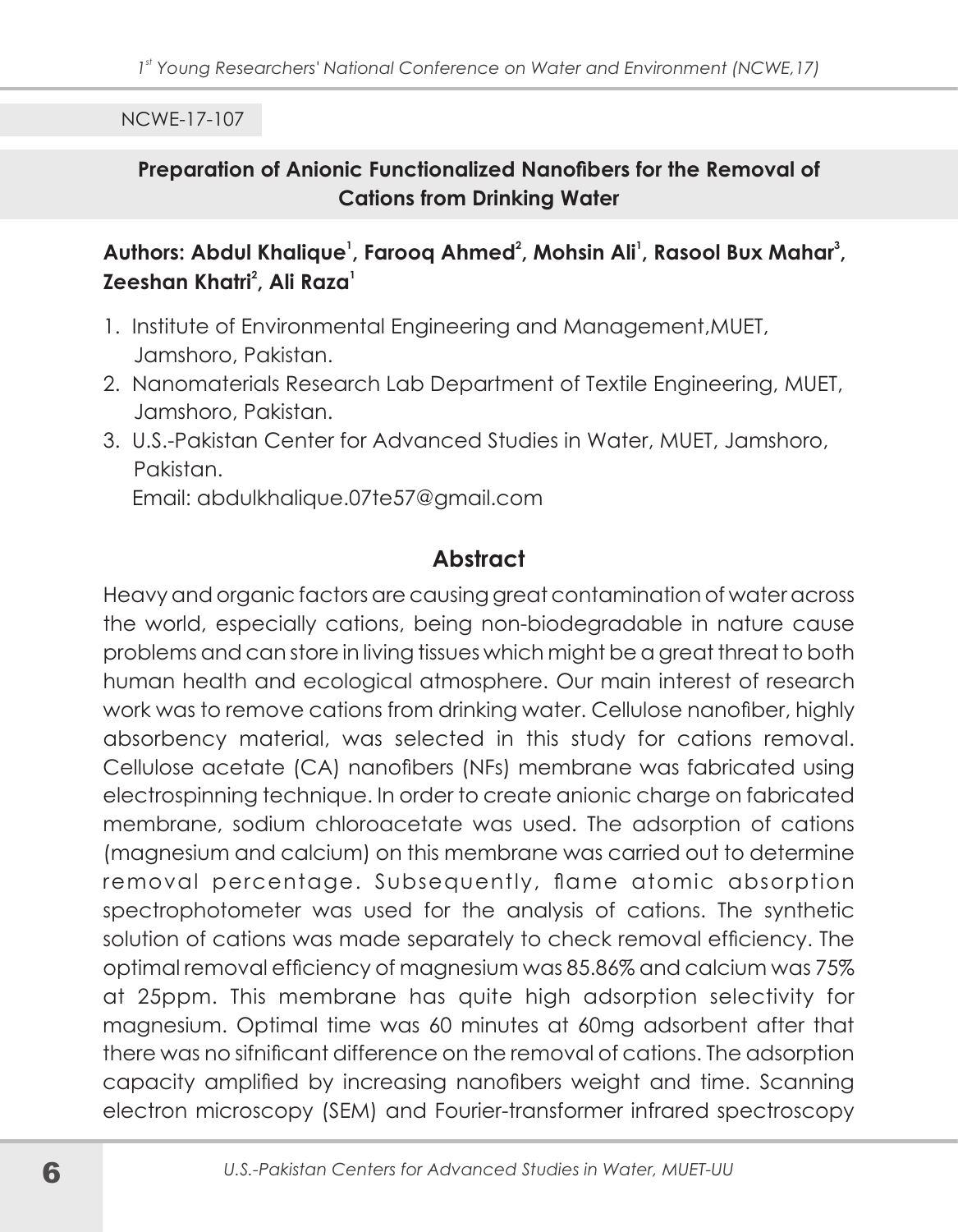(FTIR) techniques were used to characterize nanofibers. SEM data revealed an average diameter of electrospun nanofibers around 433±5nm after deacetylation. This nanofiber converted into cellulose nanofibers having an average diameter of 330±5nm. In addition, FT-IR spectra confirmed the conversion of cellulose nanofiber into anionic nanofibers. The adsorption behavior of cations can be well described by Langmuir adsorption model and maximum adsorption capacity of calcium and magnesium which was estimated to be 62.5mg/g and 60.6mg/g. Membrane can also be reused for further cations adsorption

# **Keywords**

Electrospinning CA: Cellulose Acetate NFs: Nanofibers CANFs: Cellulose Acetate Nanofibers CNEs: Cellulose Nanofibers f-CNEs: Functionalized Cellulose Nanofibers Anionic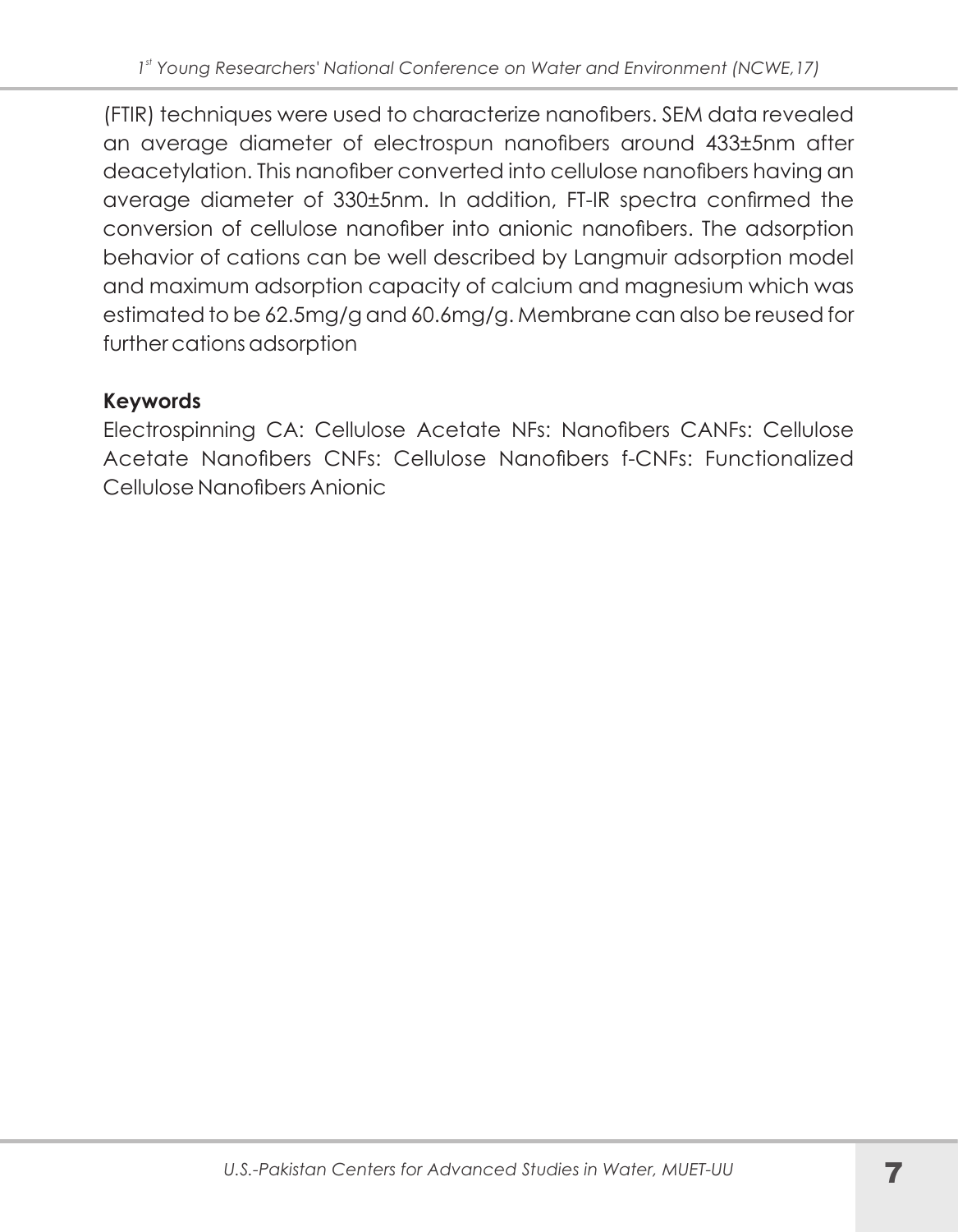#### Removal of Arsenic from Water Using Chitosan Zerovalent Iron Nanofibers

#### Authors: Ali Raza<sup>1</sup>, Khan, Muhammad Brohi<sup>1</sup>, Zeeshan Khatri<sup>2</sup>, Faroog Ahmed<sup>2</sup>, Rasool Bux Mahar<sup>3</sup>, Abdul Khalique<sup>1</sup>

- 1. Institute of Environmental Engineering and Management, MUET, Jamshoro, Pakistan.
- 2. Nanomaterials Research Lab Department of Textile Engineering, MUET, Jamshoro, Pakistan
- 3. US Pakistan Center for Advanced Studies in Water, MUET, Jamshoro, Pakistan.

Email: alikhanzada98@gmail.com, +923337009828

# **Abstract**

Water is a champion among the most basic substances on earth. All plants and animals must have water to survive. In case there was no water, there would be no life on earth, Therefore the presence of arsenic (As) in drinking water has transformed into a significant general prosperity stress far and wide. Arsenic has been seen all around as the most destructive inorganic contaminant in drinking water. Water inception of Asian countries, including Pakistan, is among the most impacted ones for arsenic contamination. Several techniques to remove arsenic from water has been reported, electrospinning is one of the most widely used technique to produce nanofiber because electrospinning technique is very simple and low cost method. In this research, Chitosan/Fe3+ nanofibers were prepared in the solvent of trifluoro acetic acid through electrospinning process, used as an adsorbent, and then it was cross-linked using a desiccator containing vapors of glutaraldehyde for 24 hours. The nanofibers were having a smooth surface morphology and 90-110 nm in diameter after analysis on Scanning Electron Microscope. The nanofibers extricated mixes of arsenic from artificial arrangement of water, ideal capacity of Arsenic from water through nanofibers was assessed up to 83.6%. The Freundlich and Langmuir isotherms were estimated in this study, out of those, Freundlich fits well with the regression (R2) of 0.984 (98.4%) with the adsorption capacity of 1.137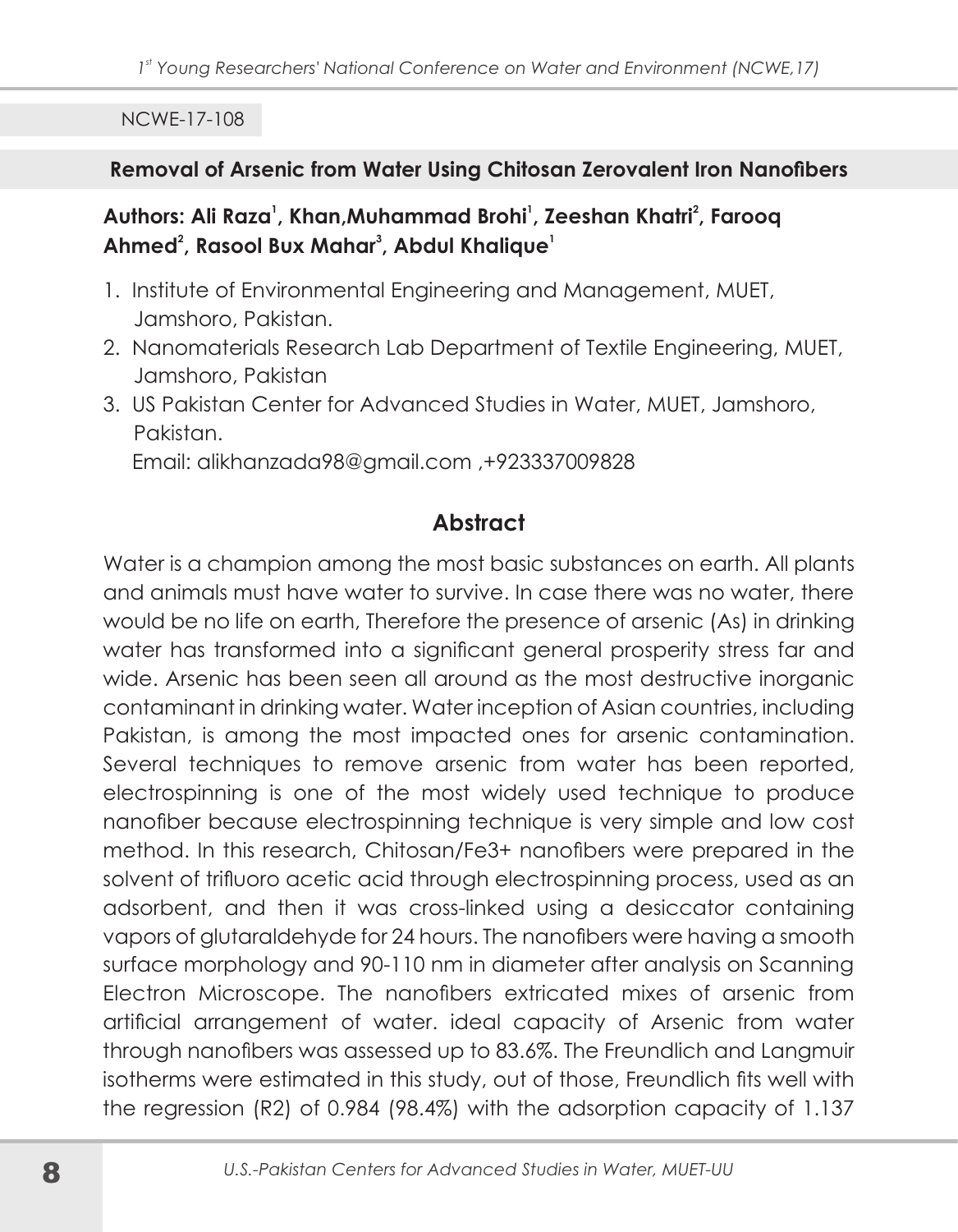mg/g. The pH demonstrated a noteworthy effect on the adsorption practicality, when it was attempted in various acidic and dissolvable ranges. The examination on FT-IR and SEM appeared on that the anions of arsenic were incorporated by the table of adsorbent of nanofibers. Thus, Chitosan nanofibers were adjusted and that supposedly was amazingly able for the launch of arsenic from water and it might effectively be used for the treatment of water against arsenic.

## **Keywords**

Chitosan, Electrospinning, Adsorption, Arsenic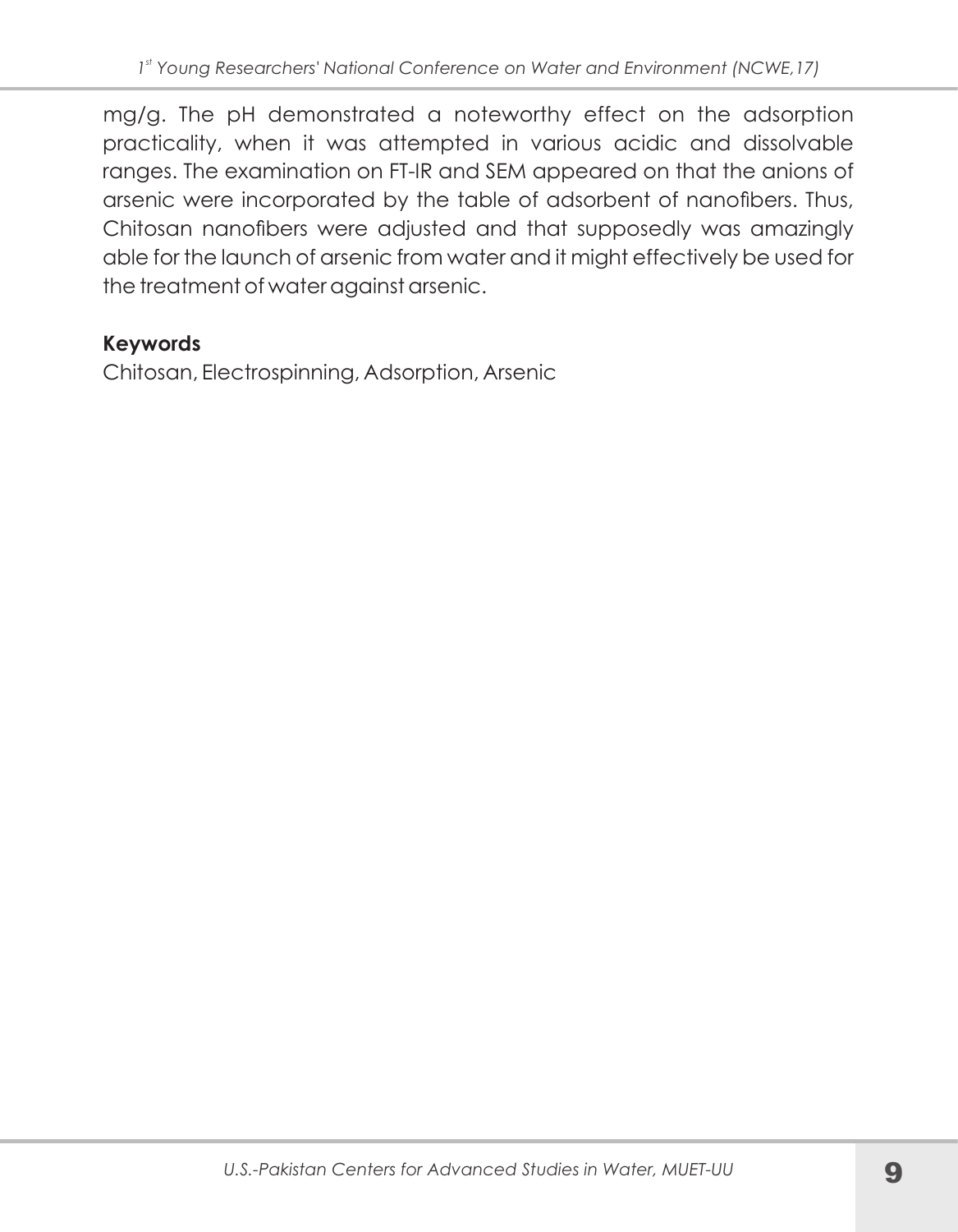# Accessing Microbiological Contamination, and Characterization of Antibiotic Resistant Enteric and Non-Fermentive Pathogens from Different **Drinking Water Sources**

#### Authors: Shaista Urooj<sup>1</sup>, Zeba Imran<sup>1</sup>, Zulfigar Ali Mirani<sup>2</sup>, Seema Ismat<sup>2</sup>

- 1. Federal Urdu University of Arts, Science and Technology, Karachi.
- 2. Pakistan Council of Scientific and Industrial Research (PCSIR) Laboratories Complex, Karachi. Email:shaistaurooj\_map@yahoo.com, 0092-347-3117915

# **Abstract**

**Background:** Safe and clean water is a basic need for humankind, but due to many accounts people didn't reach this basic need. According to the World Health Organization (WHO) about 30,000 people and children die every day from water-related diseases in developing countries plus the condition of developing countries become worse due to the overuse, misuse and poor wastewater treatment process so that these antibiotics become part of aquatic water system and phenomena of antibiotic resistance has raised due to this problem which became a big problem for the people facing many disease. So, it is imperative to assess the quality of drinking water to ensure that if it is acceptable for human consumption.

**Objectives:** The main purpose of this extensive research was threefold:

- 1. To evaluate microbiological quality of drinking water according to World Health Organization (WHO) protocols
- 2. Isolation and characterization of various waterborne pathogens, particularly of Enterobacteriaceae e.g. E. coli, Salmonella, shigella, and others non-fermentative enteric pathogen.
- 3. To determine the antibiotic resistance profile of subject isolates of the present study.

Methodology: Microbiological analysis of water samples was performed by multiple-tube fermentation technique and total bacterial count of water samples was determined by Heterotrophic plate count method. Preenrichment process was used to grow non-fermentive and fastidious enteric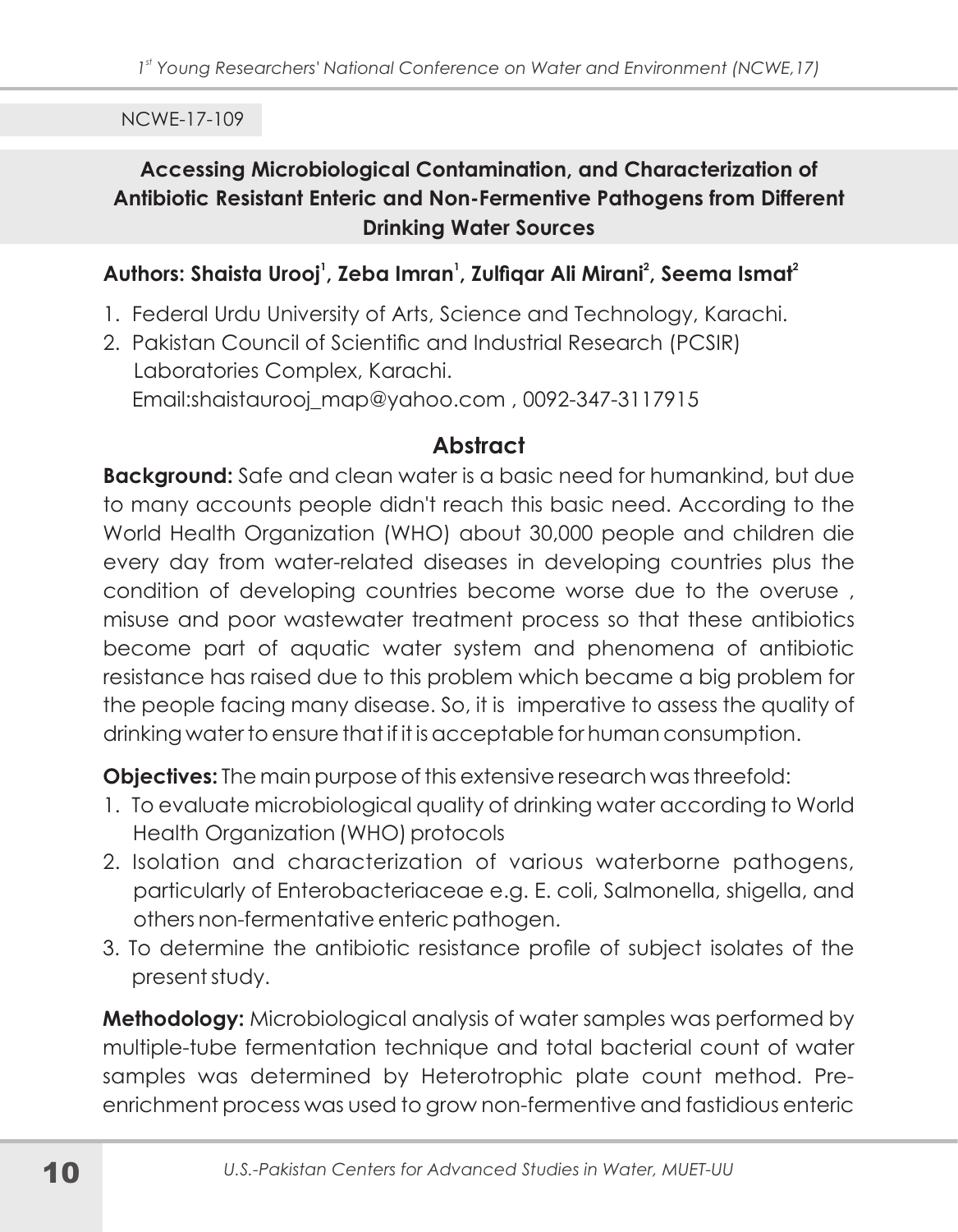pathogens. The antibiotic resistance profile was determined by Kirbeybauer method according to CLSI Guidelines.

**Results:** According to the above-mentioned methodology 45.45% (n=5) of the R.O water plant samples (n=11) was free from Heterotrophic organisms, coliforms and fecal coliforms, whereas 54.45% (n=5) of samples was contaminated with heterotopic organism 54.54% (n=6), as well as 36.36 % ( n=4) coliforms and 18.18% (2) fecal coliforms. Whereas tap drinking water samples (n=330) and Well /bore water type (n=26) was contaminated with Heterotrophic bacteria 44.1 % (n=149) and 96.15 % (n=25), coliforms 44.8 % ( n=148) and 16.5% (n=16) and fecal coliform 38.1% (n=126) and 53.8% (n=14) with 3.7% (n=1) and 0.14% (n=1) fit for potable rate respectively. On the other hand bottled drinking water 27.7%(n=9) samples was fit and 72.7%(n=24) of samples contaminated with heterotrophs, 30.30% (n=10) coliforms and 21.12%(n=7)fecal coliforms. The most prevalent bacteria isolated from water samples was Shigella spp. (63 isolates), Vibrio spp. (45 isolates), Pseudomonas spp. (45 isolates), E. coli (52 isolates), Catalase negative Enterococci spp. (24 isolates) and staphylococcus spp. (18 isolates). Antibiotic profiling of above isolates showed strong resistance to most commonly practice antibiotics such as Ciprofloxacin (CIP), Erythromycin (E), Carbenicillin (CAR), Ampicillin (AMP), Bacitracin (B), Imipenem (IPM), Chloramphenicol (C), Gentamycin (CN), Meropenem (MEM), Linezolid (LZD) & Tetracycline (TE).

**Conclusion:** This research suggested that our different water sources carry high loads of pathogens and non-pathogenic bacteria. These waterborne pathogens were multi-drug resistant. The majority of the samples did not fit for human consumption, e.g. washing, cocking or drinking. So, government officials, decision makers, researcher and other stakeholders should pay prompt attention to provide safe and pure water to public.

## **Keywords**

Water safety, Heterotrophic bacteria, Multi-drug resistance, MPN, coliforms and fecal coliforms.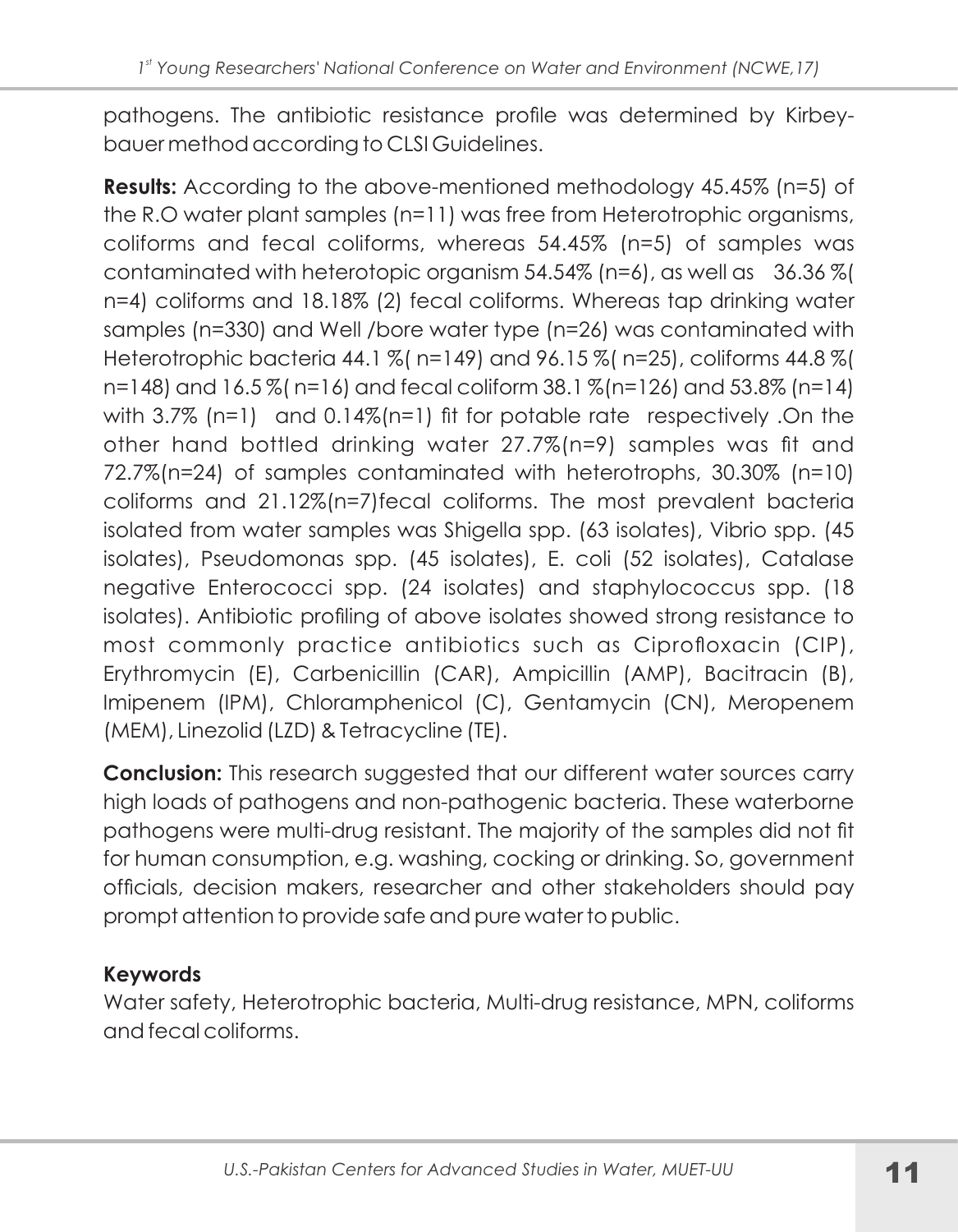#### Measuring Safety Management System of Oil and Gas Industry in Sindh

#### Authors: Fawad Ahmed Shaikh<sup>1</sup>, Rasool Bux Mahar<sup>2</sup>, Khan Muhammad Brohi<sup>3</sup>, Junaid Ahmed Shaikh<sup>4</sup>, Haris Ahmed Qureshi<sup>5</sup>

- 1. Researcher, Institute of Environmental Engineering & Management, Mehran UFT, Jamshoro
- 2. US Pakistan Center for Advanced Studies in Water, MUET, Jamshoro, Pakistan.
- 3. Dean, faculty of Architecture & Civil Engineering, MUET, Jamshoro.
- 4. Department of Electrical Engineering, MUET, Jamshoro.
- 5. Researcher, Institute of Petroleum & Natural Gas Engineering, MUET, Jamshoro

Email: fwd 91@yahoo.com, +92-332-2632352

# **Abstract**

Oil and Natural Gas industry is very sensitive due to its vulnerability towards accidents. A small mishap may cause a huge disaster in the industry. A small or large accident would cause loss of time and money, and there is a famous quotation that "Time is Money". There can be various reasons to initiate accidents in oil and gas industry. Their main examples are presented here. (1) Explosions and Fire. Well blowouts, drilling, tripping out and swabbing can release combustible gasses. Other hazards may be welding or cutting near combustible materials, failing to control or maintain ignition sources near the wellhead and detonating perforating guns above ground. (2) Falls. Workers frequently fall from elevated rig areas, plummeting from rig floor to grade or open ocean. In some cases, openings lacked safety structures, or safeguards failed to secure workers to the rig. (3) Being Struck. Workers are often struck by falling or moving pipes, tongs, spinning chains, kellies or rotary tables. Sometimes, high-pressure hose connections failed, allowing whipping hoses to strike workers. (4) Becoming Caught. Clothing and extremities like hands, arms, legs and feet are at high risk for entrapment. Specific hazards included collars and tongs, spinning chains, pipes, rotary tables and drill strings. However, any area where contact distances rapidly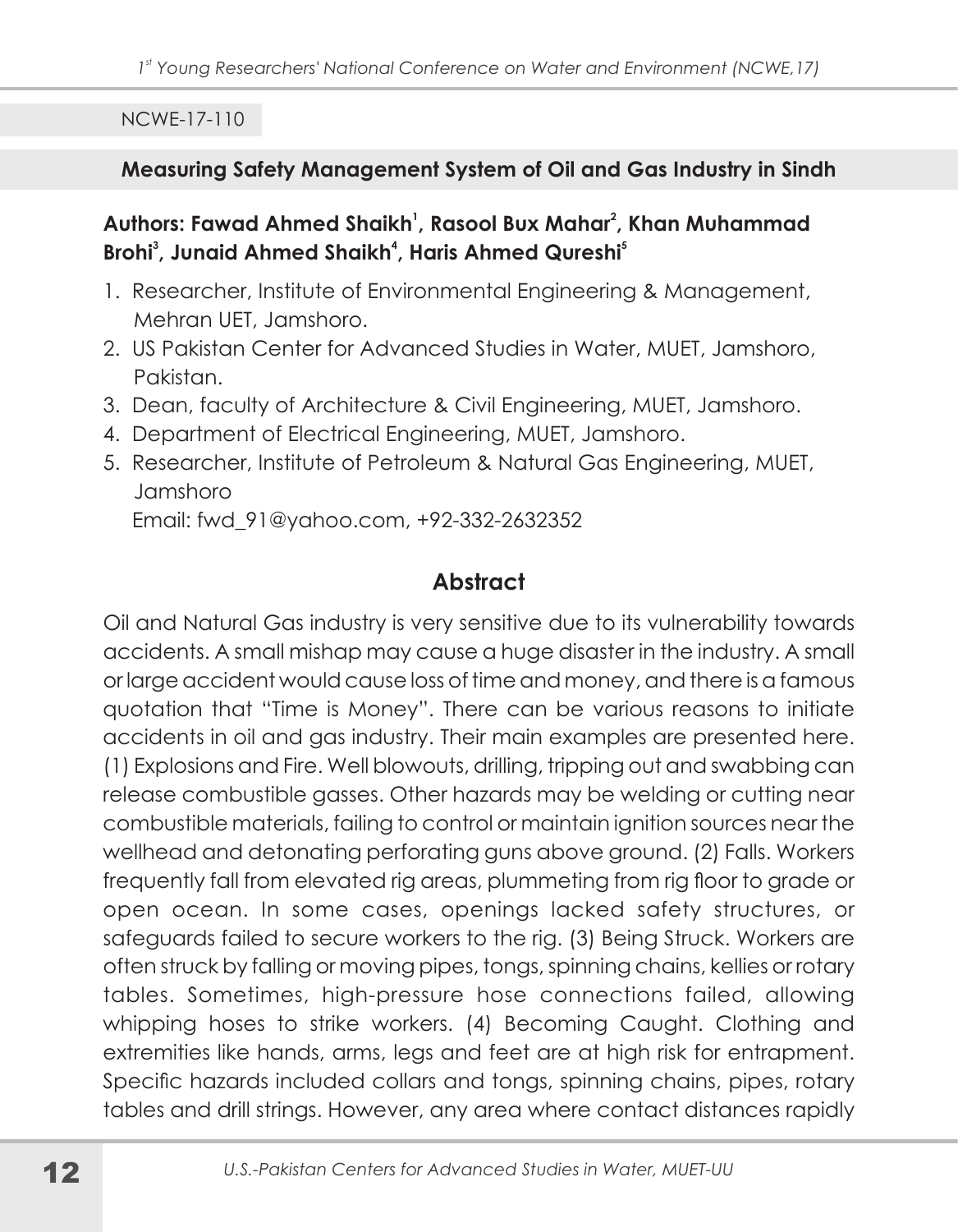shift or confine workers can prove fatal. (5) Electrocution. Salt water and many of the chemicals used in the extraction process are corrosive. Electrocution can occur with the simplest of tasks, such as encountering faulty or worn wiring while changing a light bulb, for example. (6) Chemical Exposures. Hydrogen sulfide is colorless, accumulates in poorly ventilated areas and is highly combustible. It is also extremely toxic, with delayed effects, including respiratory paralysis, irregular heartbeat, nervous system effects, collapse and death. Many incidents of exposure occur during drilling and gauging operations. And (7) Rig Collapse. When weights exceed rigs' rated capacities, structural overloads result. In some cases, rigs' guy wires or anchors are improperly installed. In still others, rig masts are raised or lowered improperly, or neglect degraded structural integrity. Gulf of Maxico oil spill in 2010, caused a loss of humans and economic value. These accidents occur due to mismanagement of safety in the industry. In this research safety management is measured for Sindh. Through literature survey 34 attributes are selected and a questionnaire was distributed. The authors received 41 responses, which helped in measuring safety management of Oil and Natural Gas Industry of Sindh.

# **Keywords**

Health & Safety Management, Measuring Safety Management System, Oil & Gas Industry Management System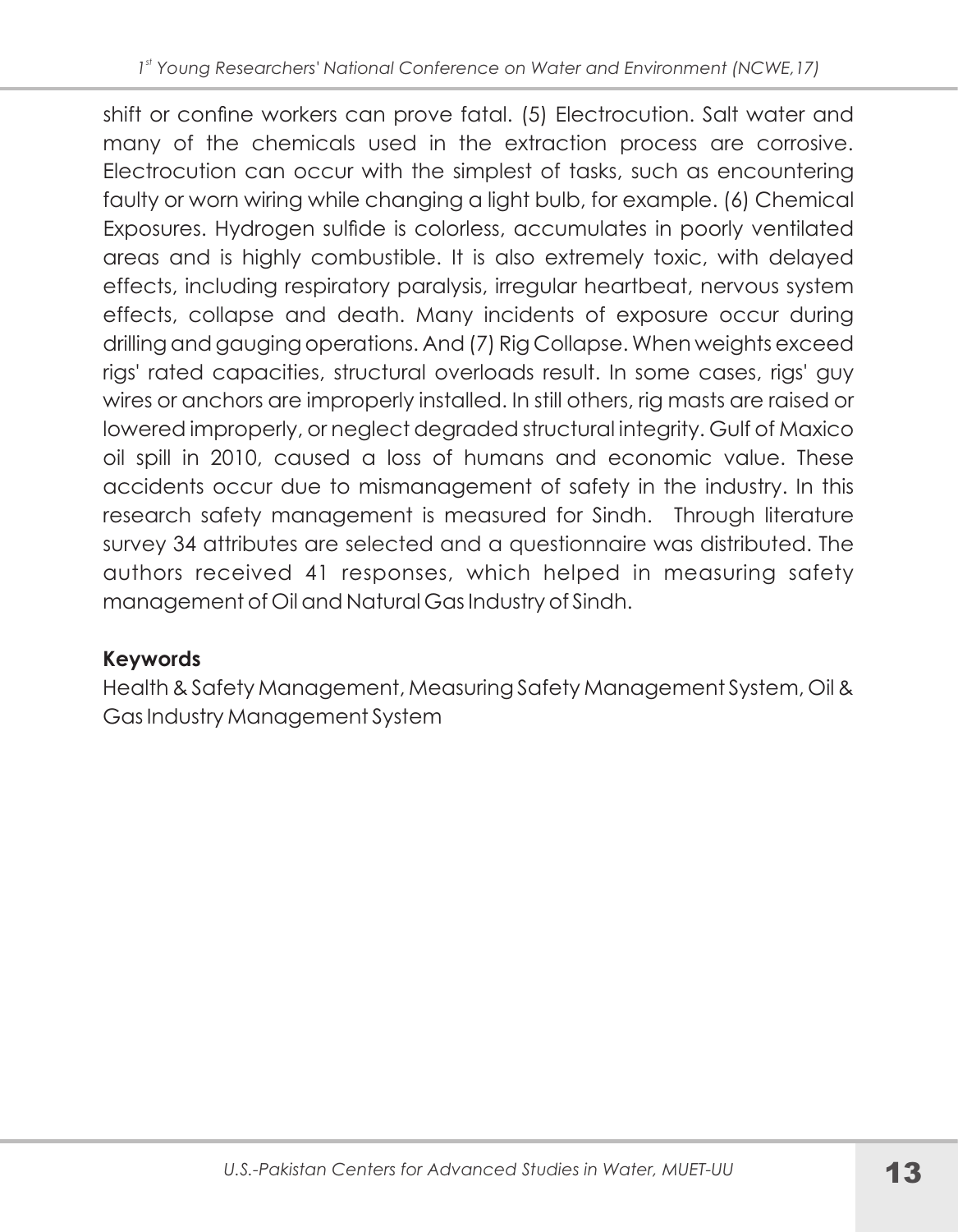#### Development of Prototype Water Filter using Nanofiber Membranes

## Authors: Mohsin Ali<sup>1</sup>, Rasool Bux Mahar<sup>2</sup>, Abdul Khalique<sup>1</sup>, Zeeshan Khatri<sup>3</sup>, Ali Raza<sup>1</sup>, Farooaue Ahmed<sup>4</sup>

- 1. Institute of Environmental Engineering and Management, MUET, Jamshoro.
- 2. US Pakistan Center for Advanced Studies in Water MUET, Jamshoro, Sindh Pakistan
- 3. Nano Research Lab Department of Textile Engineering, MUET, Jamshoro.
- 4. Department of Textile Engineering, MUET, Jamshoro. Email: mohsin\_ali3200@vahoo.com.03333477092

## **Abstract**

The basic goal of water treatment is to remove undesired particles and bacteria present in water to make able for drinking. Electrospinning is simple and successful technique for producing nanofiber membranes in the application of water treatment. In this research, a recent development in prototype water filter nanofiber membrane was installed in a cartridge and it uses as domestic purpose for filtration of water. Nylon-6 is selected for the preparation of nanofiber membrane for water filtration due to their excellent chemical and thermal resistance as well as high wettability. Nanofiber membrane was prepared by electrospinning process 22% solution concentration produced the average fiber diameter ranges 140 nm. 10.5 inch's nanofiber membrane is prepared and install into the cartridge then fixed into the filtration assembly and water is processed and analyses the water parameter before and after such as turbidity and bacteria's, the prototype will transform liquid water from membrane to remove undesired particles and were successfully in rejection more than 90% turbidity and bacteria's from tap water the overall results are also compared with the conventional filter but nanofiber membranes are found superior then conventional and including with this smooth morphology of nylon nanofiber was also observed and FTIR was also measured. Finally, a short feasibility study was conducted in order to use this type of proto type water filter for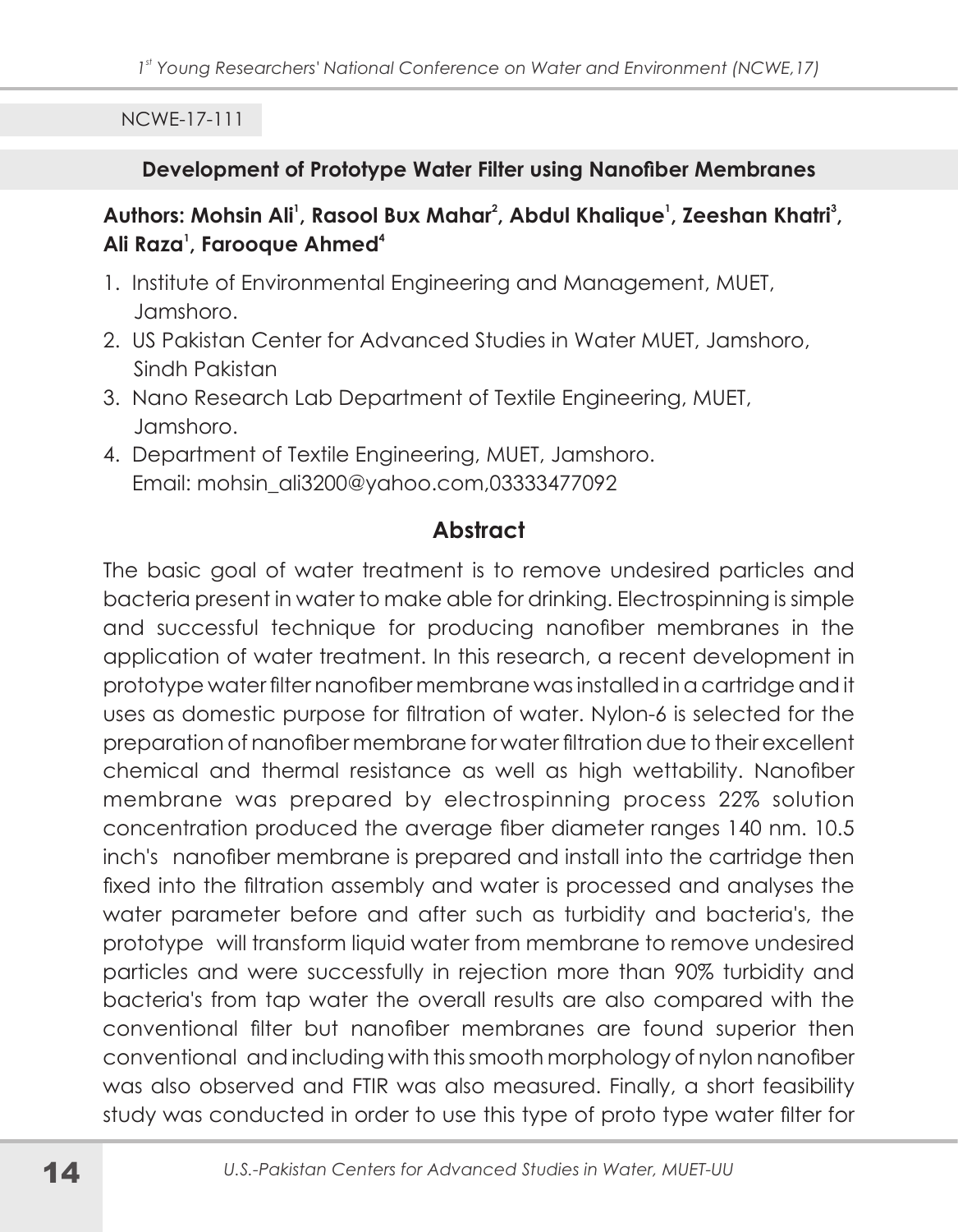domestic purpose in place of conventional filter that this new system will be more efficient and cheaper than conventional.

#### **Keywords**

Nanofiber, membranes, nylon-6, water filter, prototype.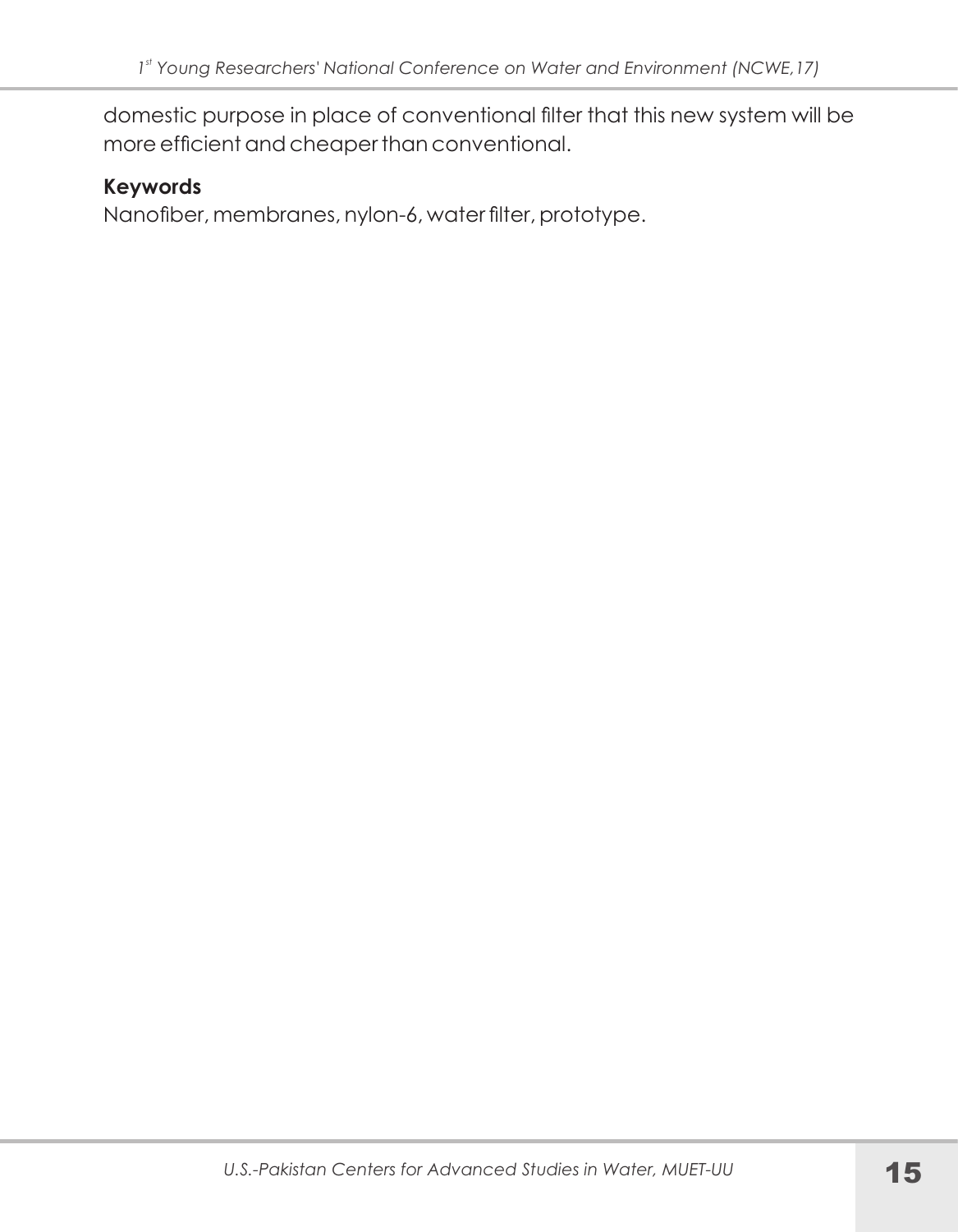#### Ground-water quality in Islamkot and Mithi talukas of district Tharparkar (desert region), Sindh Pakistan

#### Author: Suthar, J.D<sup>1</sup>, Zia-ul-hassan<sup>1</sup>, Depar, N<sup>2</sup>. Rajpar, I<sup>1</sup>, Suthar, V<sup>3</sup>.

- 1. Department of Soil Science, Sindh Agriculture University, Tandojam
- 2. Soil & Environmental Division, Nuclear Institute of Agriculture (NIA), Tandojam
- 3. Department of Statistics, Sindh Agriculture University, Tandojam Email: jhaman@gmail.com,+92 333250664

## **Abstract**

Assessment of groundwater quality for crop use appeared to be very essential for management and utilization of precious natural water resources. This study reports the quality of 53 hand pumps located in the most remote areas of the desert reaion, viz. Islamkot and Mithi talukas of district Tharparkar. The water samples were collected during April 2016 (just before the start of rainy season). The water samples were analyzed for EC, pH, CO32-, HCO3-, Cl-, Ca2+, Mg2+ and Na+ concentration. The sodium adsorption ratio (SAR) and residual sodium carbonates (RSC) were estimated using their respective formula. The categorization of water samples on the basis of their salt content clearly revealed that the water bodies of majority (65%) of the area was hazardous, while 25% area was marginal. It was seriously very alarming to know that only 11% water bodies of the area under study had usable irrigation water. Contrarily, on the basis of SAR and RSC the majority (89% and 77% respectively) of water bodies were found to be free from the sodicity hazard. The study concluded that salinity, and not sodicity was the major threat to the area under irrigation through these water bodies. It is, therefore, suggested that the salinity tolerant crops and their genotypes may be used in this area.

#### **Keywords**

Groundwater quality, desert area, Tharparkar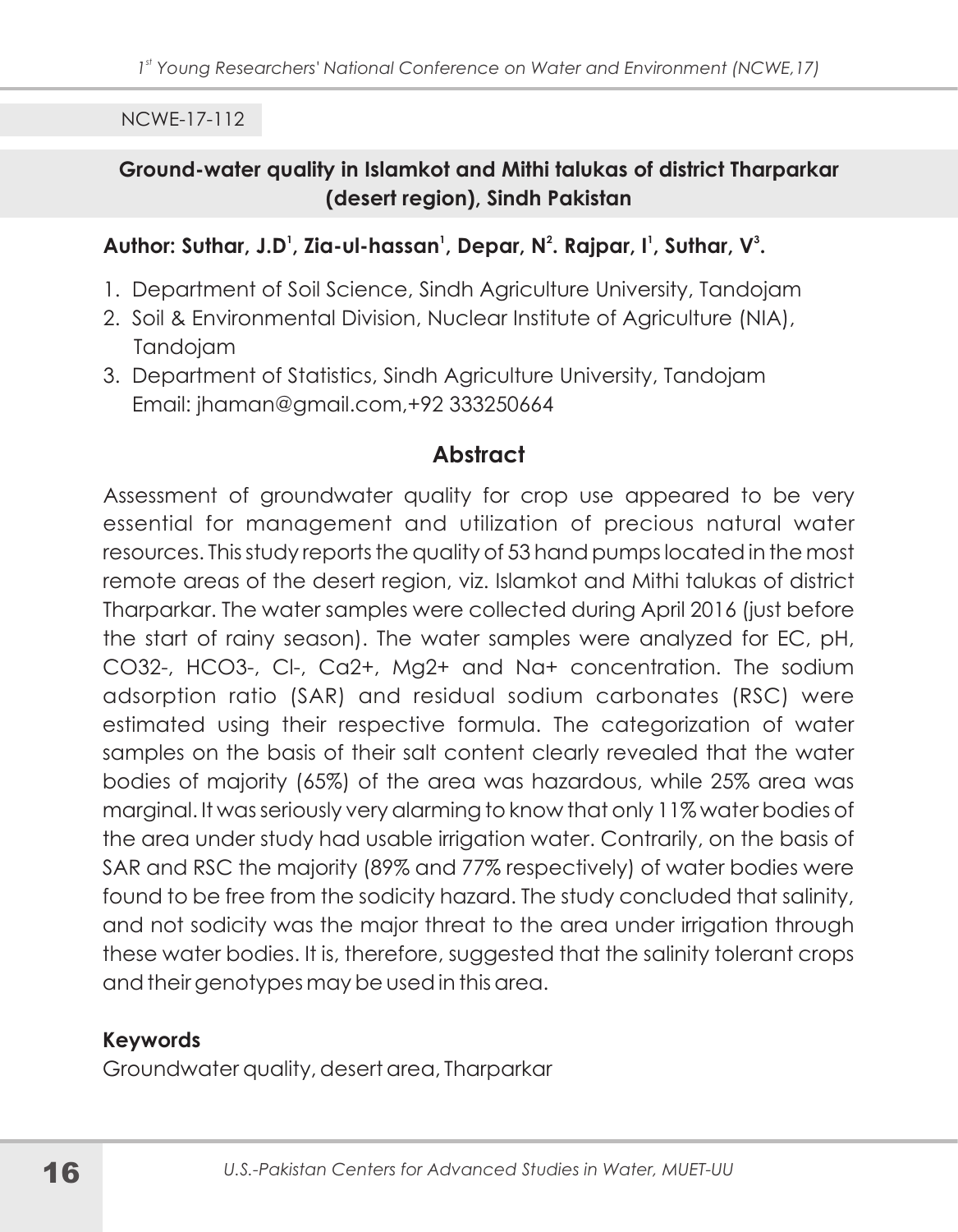#### An Empirical Study on Waterborne Diseases Faced by the People of Jacobabad City

#### Author: Faiza Makhdoom<sup>1</sup>, Syed Habib Ahmed Naqvi<sup>1</sup>, Ikram din Ujjan<sup>2</sup>

- 1. Institute of Biotechnology & Genetic Engineering University of Sindh<sup>1</sup>
- 2. Department of Pathology, LUMHS Jamshoro, Pakistan<sup>2</sup>

#### **Abstract**

Waterborne diseases are caused by infected or contaminated water. Every year about 3.4 million people died by water related diseases worldwide. Jacobabad is the underdeveloped city of Sindh province, having population of more than a quarter of million (275,000 est.) and situated at the borders between Sindh and Baluchistan. The city has been deprived from the basic need of safe drinking water and people are using dirty, polluted, adulterated and infected water which is injurious for health. This phenomenon has become a major cause of waterborne diseases which people of Jacobabad are facing day by day. Considering such alarming situation, the present study was conducted in civil hospital, Jacobabad from July through September 2016. A written informed consent was taken among 439 patients who visited the hospital during study time. The main six waterborne diseases were observed likewise, Hepatitis A (38%), Typhoid (26%), Diarrhea (16%), Cholera (9%), Dysentery (8%) and Dracunculiasis (3%). From the above collected cases, females were in preponderance with 58.1% and males with 41.9%. The highest ratio of patients belonged to the age group of 21 to 30 years. The majority of the people was using water supplied by Donkey cart vendors which is highly polluted. Waterborne diseases can be controlled if water will be purified and safe for biotic life.

#### **Keywords**

Waterborne, Jacobabad, Contaminated, Hepatitis, Drinking water.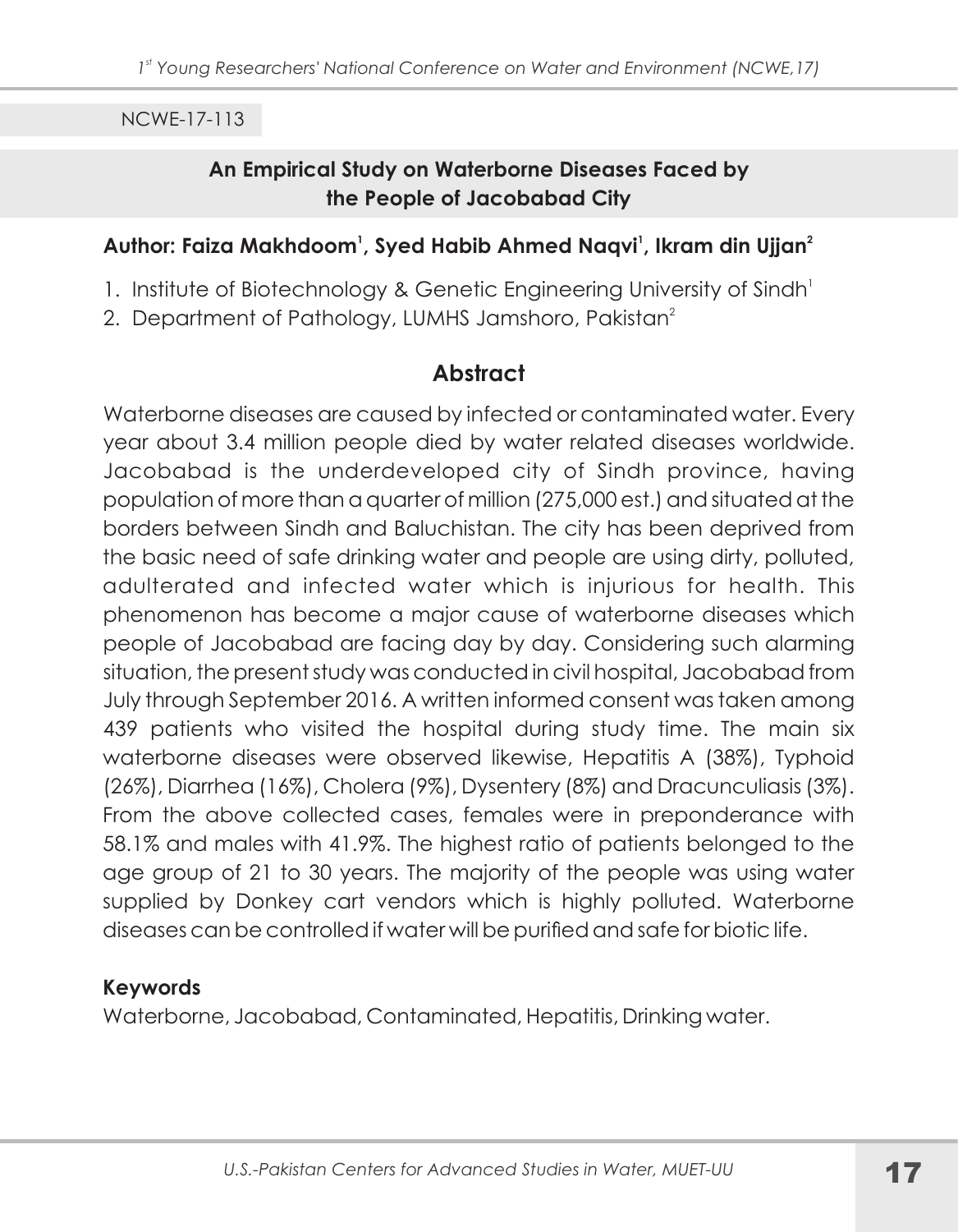#### Analysis of water quality of MUET water treatment & distribution system by taking into account seasonal variations

#### Authors: Uzma I<sup>1</sup>, RB Mahar<sup>1</sup>, Kamran Ansari<sup>1</sup>, Sultan Shaikh<sup>1</sup>, Naila G<sup>1</sup>, Rafi uz zaman $^2$

- 1. U.S-Pakistan Center for Advanced Studies in Water (USPCASW), Mehran University of Engineering and Technology, Jamshoro, Sindh, Pakistan
- 2. Department of Environmental Engineering, Mehran UET, Jamshoro, Sindh, Pakistan

Email: uimran.uspcasw@faculty.muet.edu.pk, +92-333-1973018

# **Abstract**

This study was carried out to analyze the quality of water being supplied to MUET through its water Treatment and Distribution System (T&DS) by taking into account seasonal variations. This study also checked the performance of the MUET T&DS. The water for MUET T&DS is taken from K.B. Feeder canal which takes off from the river Indus at Kotri barrage. The quality of the intake water was observed to be mainly dependent upon the quality of the water in the river Indus. Parameters including temperature, total dissolved solids (TDS), electrical conductivity, pH, DO and turbidity were measured by YSI water logger and HACH 2100Q turbidimeter respectively on different sites of the water treatment and distribution network on weekly basis from May 2016 to April 2017. The sites in water treatment plant include K.B. Feeder intake point, the coagulation tank (in & out), slow sand filter and treated water storage tank in MUET treatment plant. On the other hand, MUET storage tank of distribution system, Environmental Engineering (EE) department and Institute of Water Resources Engineering & Management (IWREM) were selected in water distribution network. However, total coliforms were analyzed by membrane filtration technique in the department of EE, MUET, Jamshoro by collecting water samples from GM Syed Hostel, Latif Hostel, Post filter tank, Inlet WTP, Outlet WTP, IWREM, IEE and ORIC in the month of November and December 2016. The current water treatment system does not offer adequate disinfection as was proved from positive results obtained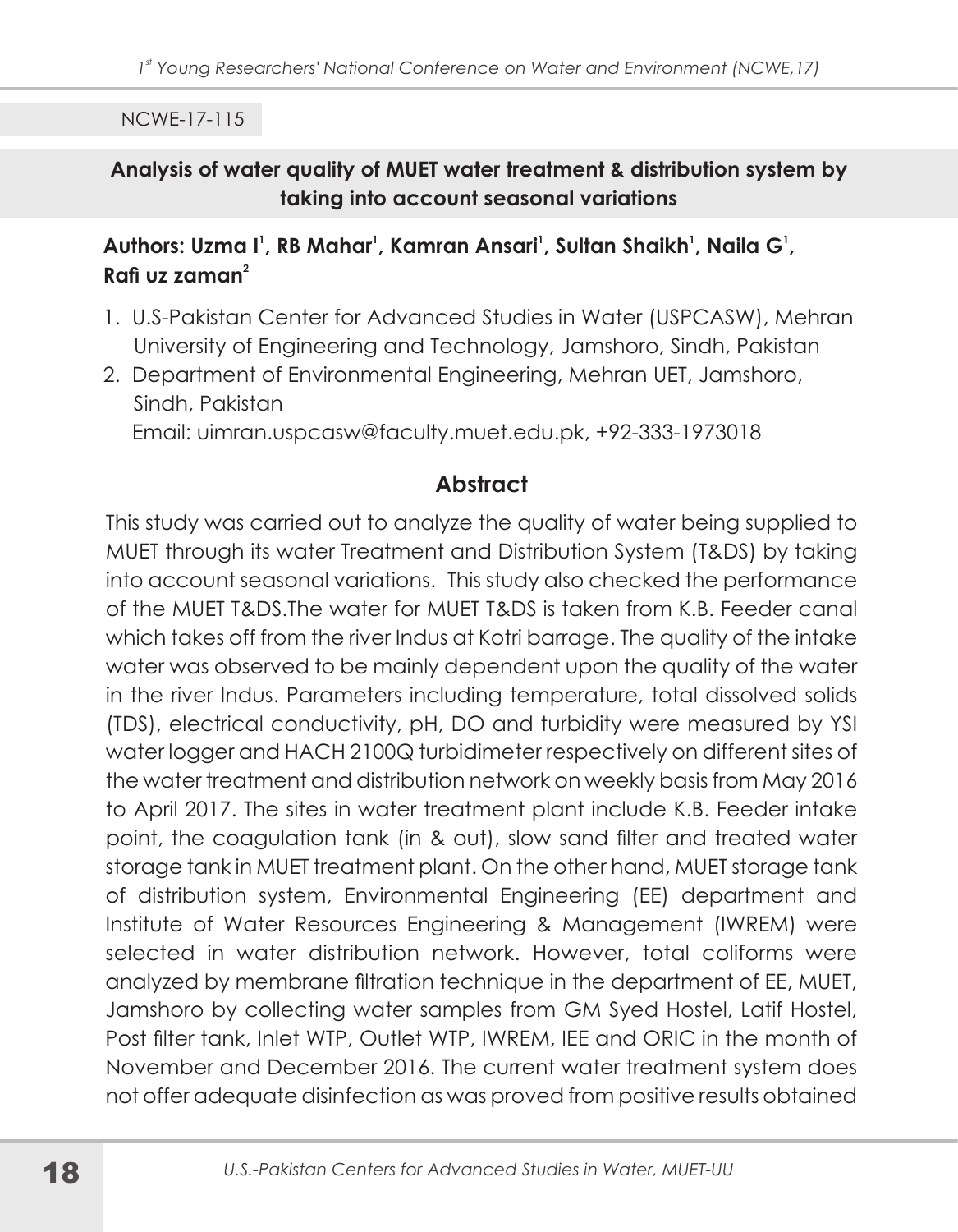after analyzing samples for Total coliform. The average values of temperature are exceeding the WHO limit at all locations except slow and filter and post filter storage tank. The average values of turbidity at all selected locations is exceeding limit set by WHO i.e. 5 NTU. From all locations turbidity is maximum at intake (KB feeder) which shows the source as full of turbid material. The mean of pH values at locations is above 8 but is still lies within standard limit i.e. 6.5-8.5. The total dissolved solids content of slow sand filter is exceeding WHO limit, i.e. 500 mg/L. However, it is below limit at all other locations. Dissolved oxygen in water is considered good when it is above 4 mg/L as set by WHO, at all selected locations DO is above 4 mg/L. Thus, the results show that there is need of comprehensive monitoring along with efforts to ensure compliance with the standards set by WHO.

# **Keywords**

MUET, Water quality analysis, Water treatment and Distribution network.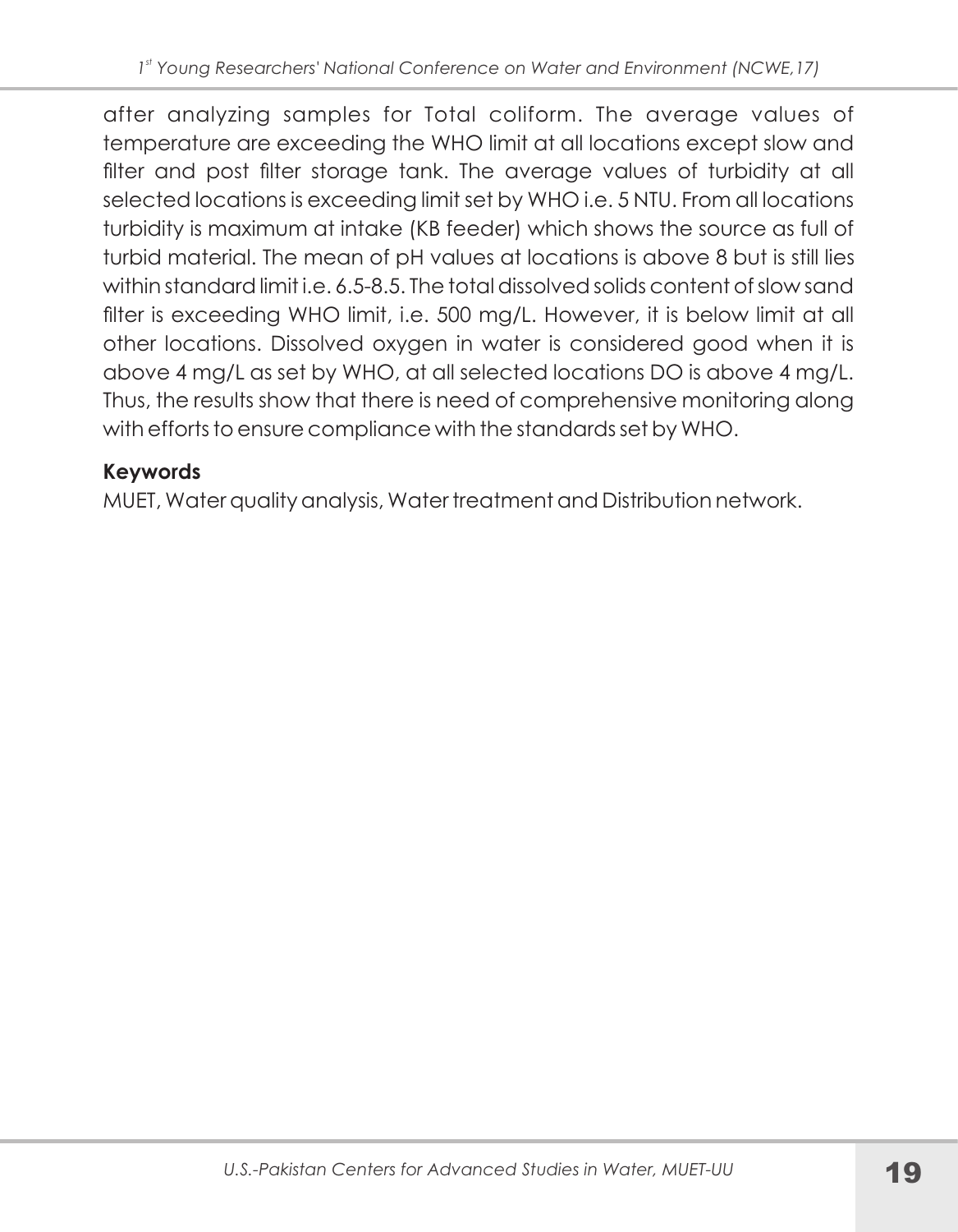#### Analysis of Water Consumption and Conservation Measures in **Academic Building in Pakistan**

### Authors: Bushra Danish Talpur<sup>1</sup>, Asmat Ullah<sup>1</sup>, Hiba Muzzamil<sup>1</sup>, Muhammad Ali<sup>1</sup>. Sultan Shaikh<sup>1</sup>

1. US. - Pakistan Center for Advanced Studies in Water (USPCASW), Mehran UET, Jamshoro, Sindh - Pakistan Email:bushra.d.talpur@gmail.com,+923332788316

#### **Abstract**

The building construction industry contributes substantially towards the exhaustion of the most of natural resources and water is one of them. In cities and towns, water resources are under increasing pressure due to population growth, waterway degradation, climate change and droughts. The increased amount of energy and advanced technologies are required to fulfill the per capita water demand for human needs. Likewise, unsustainable water use in buildings during its operational phase augmenting water resources consumption and degradation. In order to reduce resource consumption and harmful environmental impacts, green building construction is being promoted. Water conservation is one of the important components in the design of green buildings to save water and satisfy the increased demand for water. United States (U.S.) green building reference guide rating system contains 11 points out of 110 points for water efficiency for building design and construction. Considering these facts, this study aims to analyze water consumption in the institutional building during the operational phase in the city Jamshoro. Water consumption by occupants during working hours has been assessed. Two scenarios were developed to assess and calculate water use in existing infrastructure and then compared with criteria provided by Leadership in Energy and Environmental Design (LEED). It has been observed that currently, no any proper provision is provided for water reuse or recycling and ordinary water consumption reducing fixtures are used. Results show that 33.50% of total consumed water can be saved by using LEED design and construction criteria. Grey water reuse and reducing indoor potable water consumption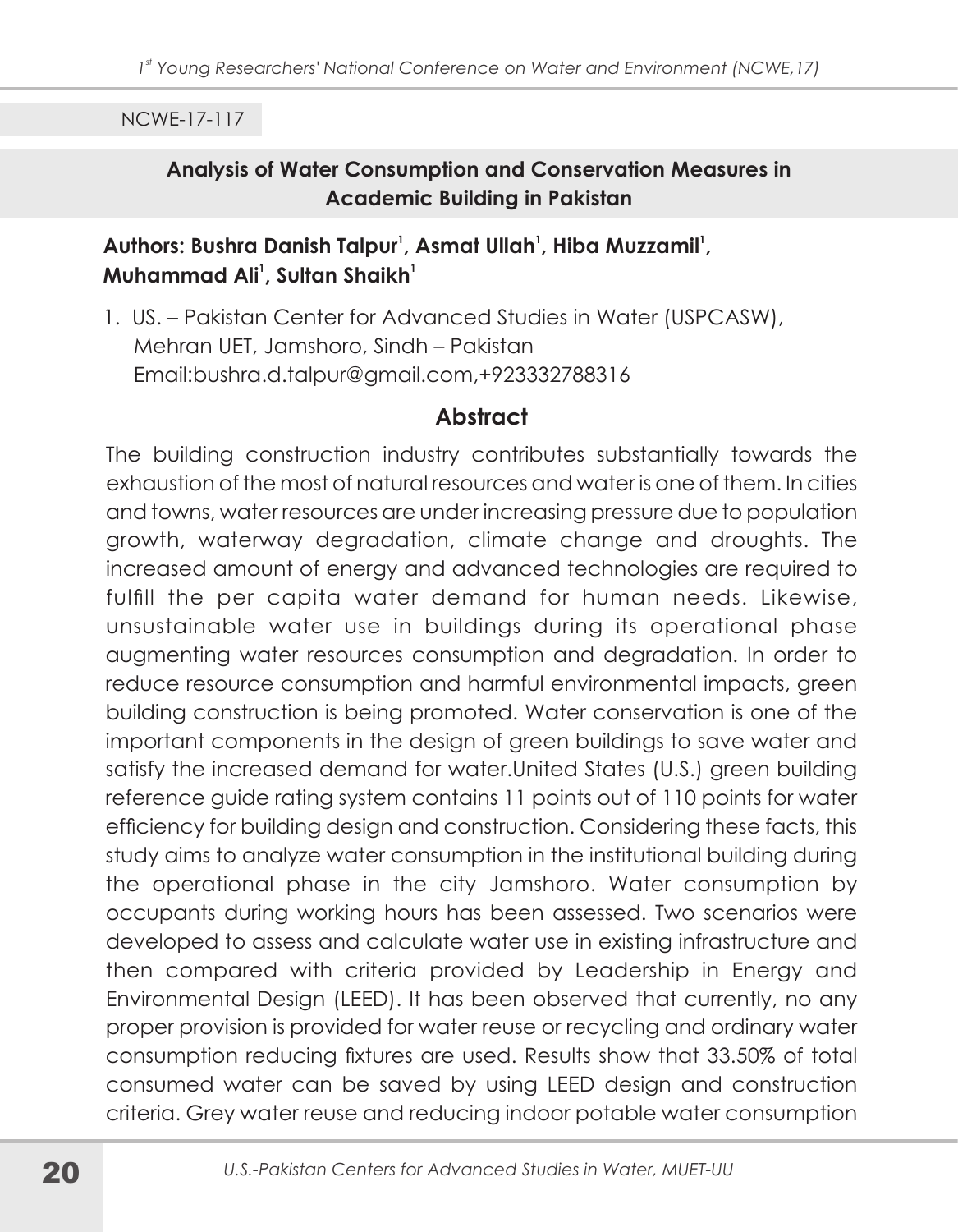in the building can help to conserve water. Such water usage systems will not only help to reduce energy cost, but also contribute positively toward ensuring future availability of resources and improve environmental performance.

## **Keywords**

Building operation; water conservation; water efficient techniques; green building; environmental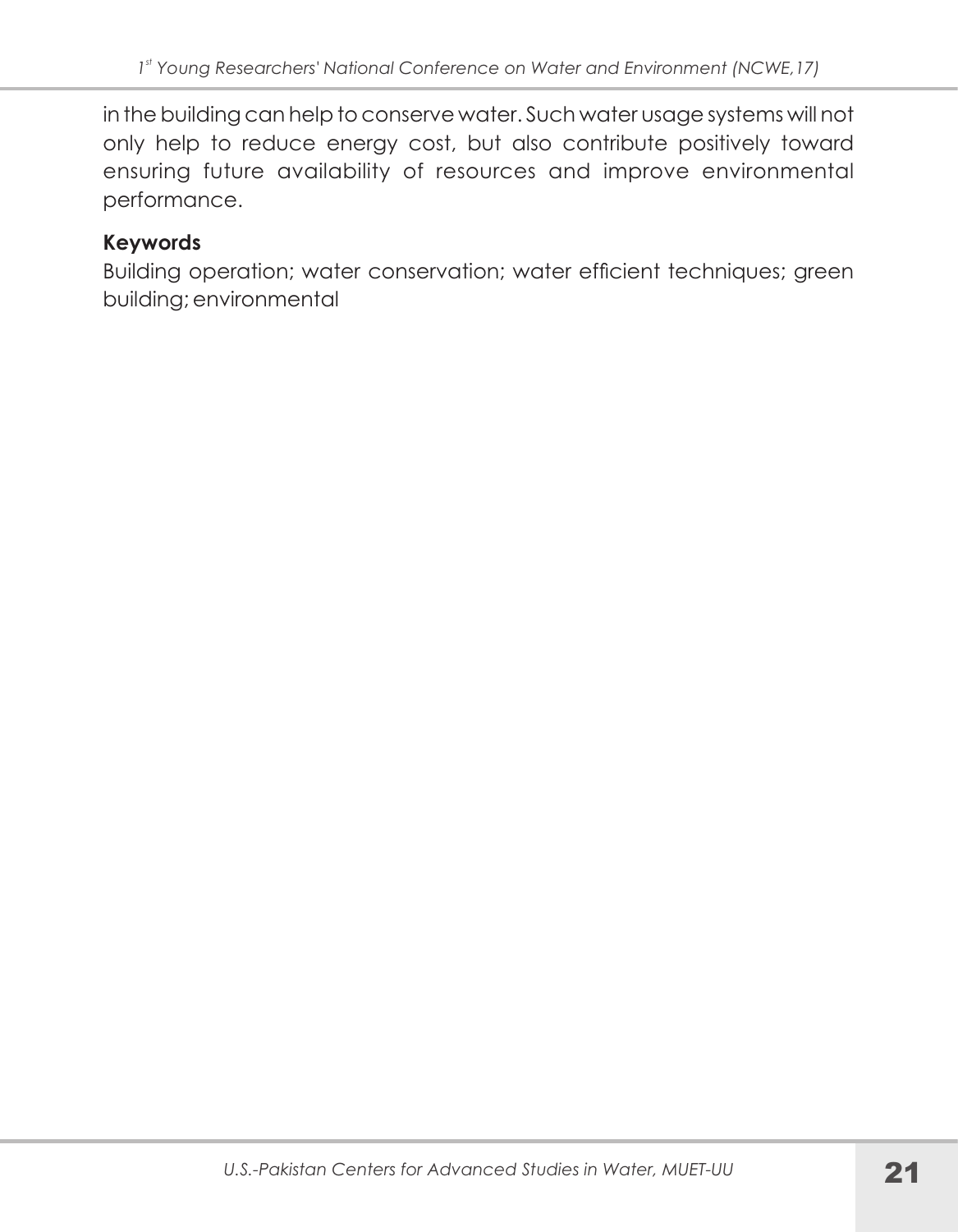#### Assessment of Water Balance for Keenjhar Lake Located in **Thatta Region Sindh, Pakistan**

#### Authors: Sadaf Sher<sup>1</sup>, Kamran Ansari<sup>1</sup>, Salim Khoso<sup>2</sup>

- 1. USPCASW-Mehran University of Engineering & Technology, Jamshoro Sindh, Pakistan.
- 2. Quaid-e-Awam University College of Engineering, Sciences & Technology (QUCEST), Larkana, Sindh, Pakistan. Email: sadafsher23@gmail.com, engr.salimkhoso@gmail.com, +923363925778

#### Abstract

Seemingly, since two third of the surface of the earth is covered with water, it is obvious that water is one of the most vital elements necessary for the survival of life on earth. Accessibility of fresh water is a domestic issue. Rapidly growing population, expansion in irrigational area, development in urbanization and industrialization are putting enormous stresses on water resources, resulting in water scarcity. Keeping in view the importance of water, this study analyzes Keenjhar Lake one of the largest fresh water lakes in Asia. The main components, such as water balance of rainfall, inflow, outflow and evaporation of water from the lake were studied. The result of lake water balance revealed that the contribution of direct rainfall and the annual inflow components to the lake were 22.03% and 77.91% respectively whereas, evaporation, outflow water abstraction to K.G. canal constituted about 5.78%, 92.55% and 1.57% respectively of the total annual outflows to the lake.

#### **Keywords**

Keenjhar Lake; Inflow; Outflow; Water balance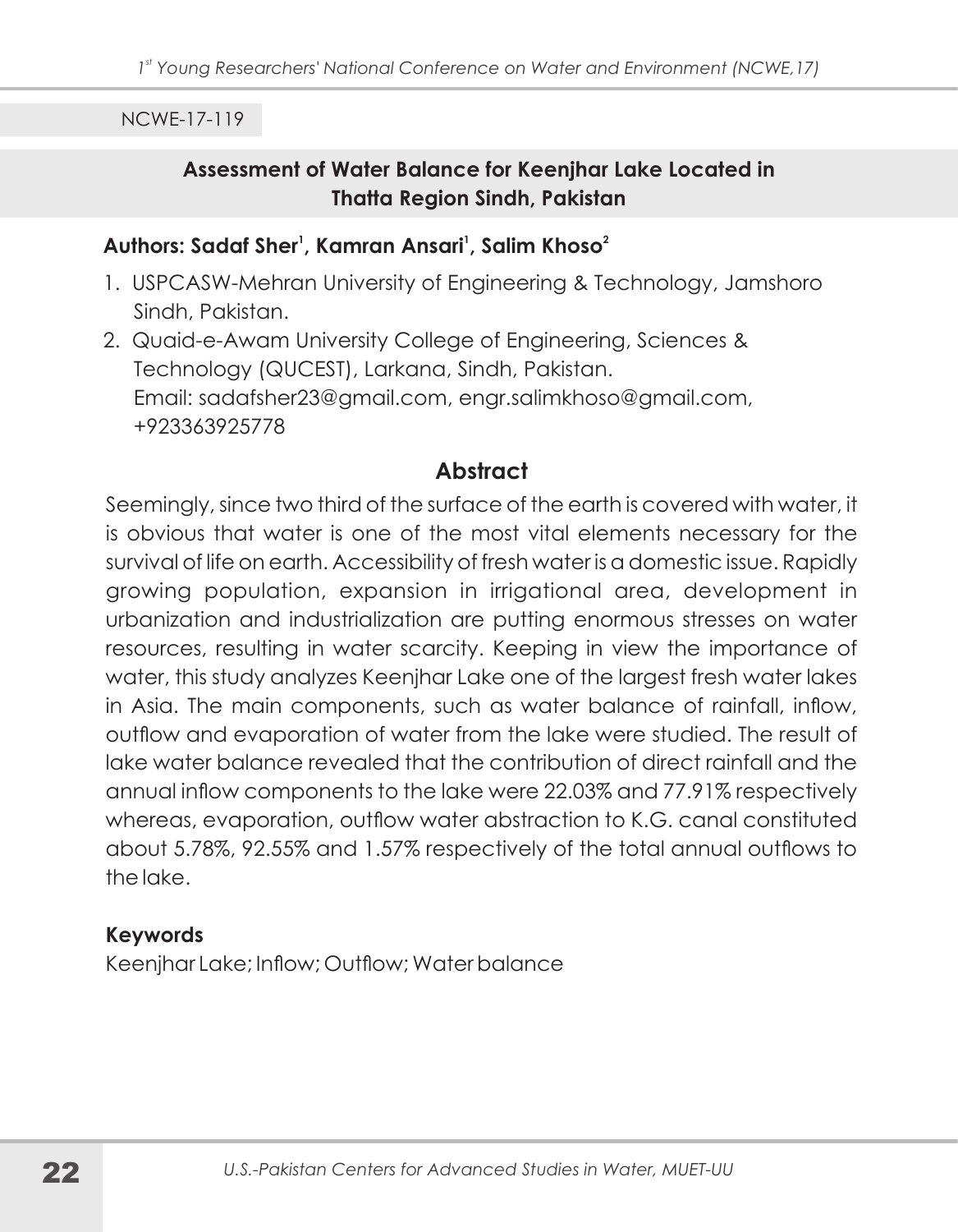#### Effects of Flooding on Changes in Eh, pH and Solubility of Cu and Zn

### Authors: Saima Kalsoom Babar<sup>1</sup>, Mohd Khanif Yusop<sup>2</sup>, Aijaz Ali Khooharo<sup>3</sup>

- 1. Department of Soil Science, Faculty of Crop Production, SAU, Tando Jam, 70060, Pakistan
- 2. Department of Land Management, Faculty of Agriculture, Universiti Putra Malaysia, 43400 Serdang Selangor Darul Ehsan, Malaysia
- 1. Department of Statistics, Faculty of Social Sciences, Sindh Agriculture University Tando Jam, 70060, Pakistan Email:saima\_babar2006@yahoo.com, +923422002494

## **Abstract**

Soil pH and Eh (redox potential) play an important role in decreasing the concentration of Cu and Zn in paddy soils. To assess the effects of flooding and application of Cu and Zn coated urea on changes in Eh, pH and solubility of Cu and Zn in soils a glass house experiment was conducted at Universiti Putra Malaysia. Rice plants (30 days old seedlings of variety MR-219) on two soils (riverine and alluvium) were transplanted. Nine treatments consisting of variable rates and combinations of Cu and Zn coated urea were applied. The sources of fertilizers were copper sulfate and zinc sulfate. Eh values decreased with flooding time in both soils. The changes of Eh values were more negative in control treatments and stabilized after 3 weeks of submergence. The Eh changes were not so large in the treated soils. Soil pH increased with flooding time. During the 3rd week of submergence, pH increase was about to be neutral (pH7.0 and above). In both soils, Cu and Zn treated soil showed lower Eh and higher pH values compared to untreated soil. Concentration of Cu and Zn in soil solution decreased with flooding. The concentration of Cu and Zn in soil was higher in treated soils than in the untreated soil. Reduced solubility of Cu and Zn in control treated soils were related to larger changes of Eh and pH values in these soils. Mean comparison with Tukey's test showed that Cu and Zn solubility decreased with decreased Eh and increased pH in the soil solution (p < 0.05%).

## **Keywords**

Redox potential, Submergence, Acidic soils, Paddy, Coated urea.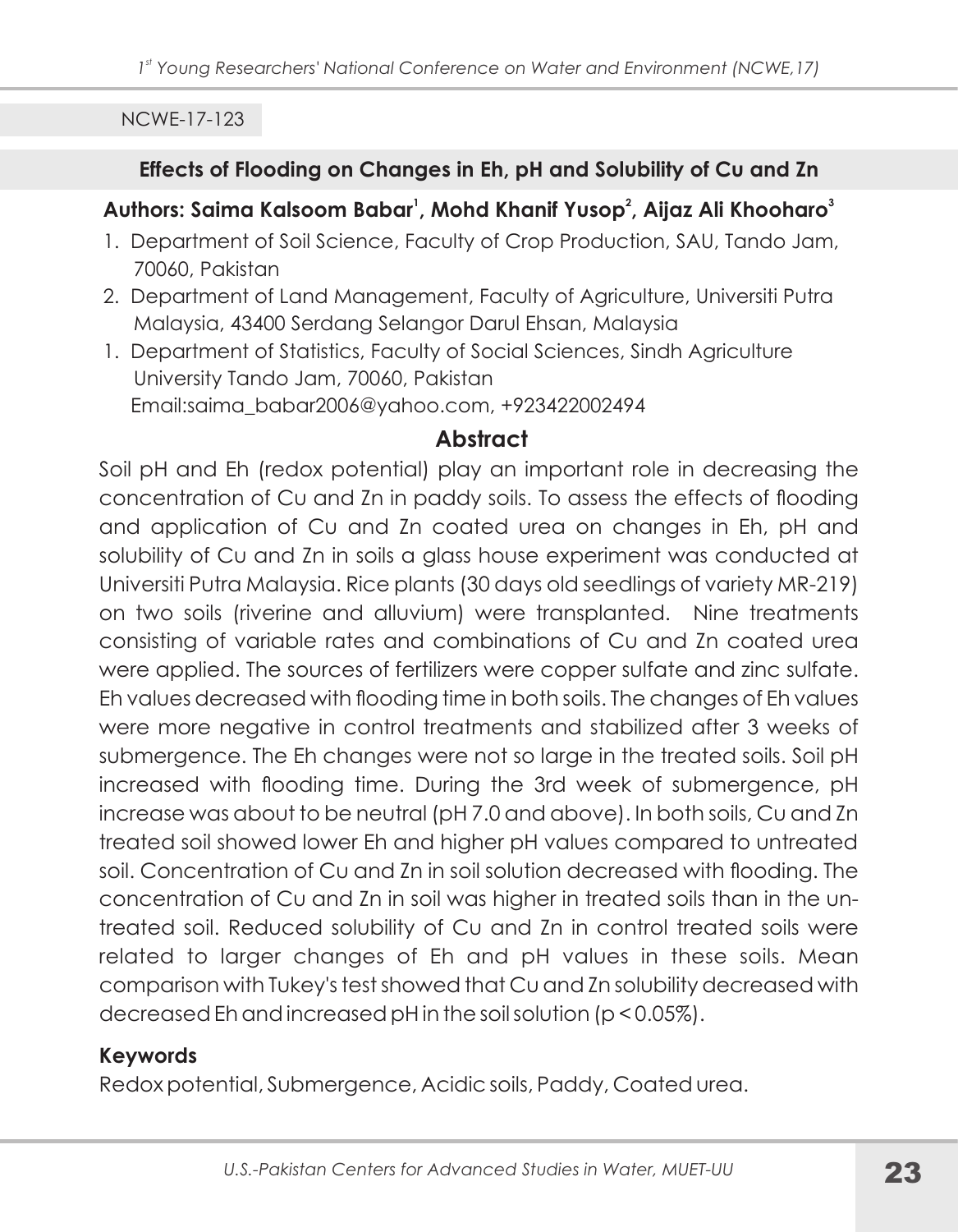#### Preparation of Activated Carbon Nanofibers for the Removal of Cationic **Dye from Aqueous Solution**

## Authors: Abdul Sameeu<sup>1</sup>, Umair Ahmed Qureshi<sup>1</sup>, Maryam Magsood<sup>2</sup>, Faroog Ahmed<sup>1</sup>, Zeeshan Khatri<sup>1</sup>, Hammad Malik<sup>3</sup>

- 1. Nanomaterials Research Lab, Department of Textile Engineering, Mehran University of Engineering and Technology, Jamshoro, 76060, Pakistan
- 2. Institute of Environmental Engineering & Management, Mehran University of Engineering and Technology, Jamshoro, Pakistan
- 3. USPCAS-W, Mehran University of Engineering and Technology Email:abdulsameeu1@gmail.com, +92-331-1160600

# **Abstract**

This work demonstrates the preparation of Polyacrylonitrile (PAN) based activated carbon nanofibers (ACNFs) through electrospinning followed by thermal treatment. Resulted activated carbon nanofibers having diameters in the range of 90-150 nm were then examined for the adsorption capability of cationic dye from aqueous solution. Batch mode experiments were carried out at room temperature to study the effect of amount of nanofiber, contact time and pH on dye adsorption. Morphology and structure of PAN nanofibers and ACNFs were characterized by scanning electron microscopy (SEM), Fourier transform infrared spectroscopy (FTIR).

#### **Keywords**

Carbon nanofibers; Cationic dyes; Methylene Blue; Water treatment.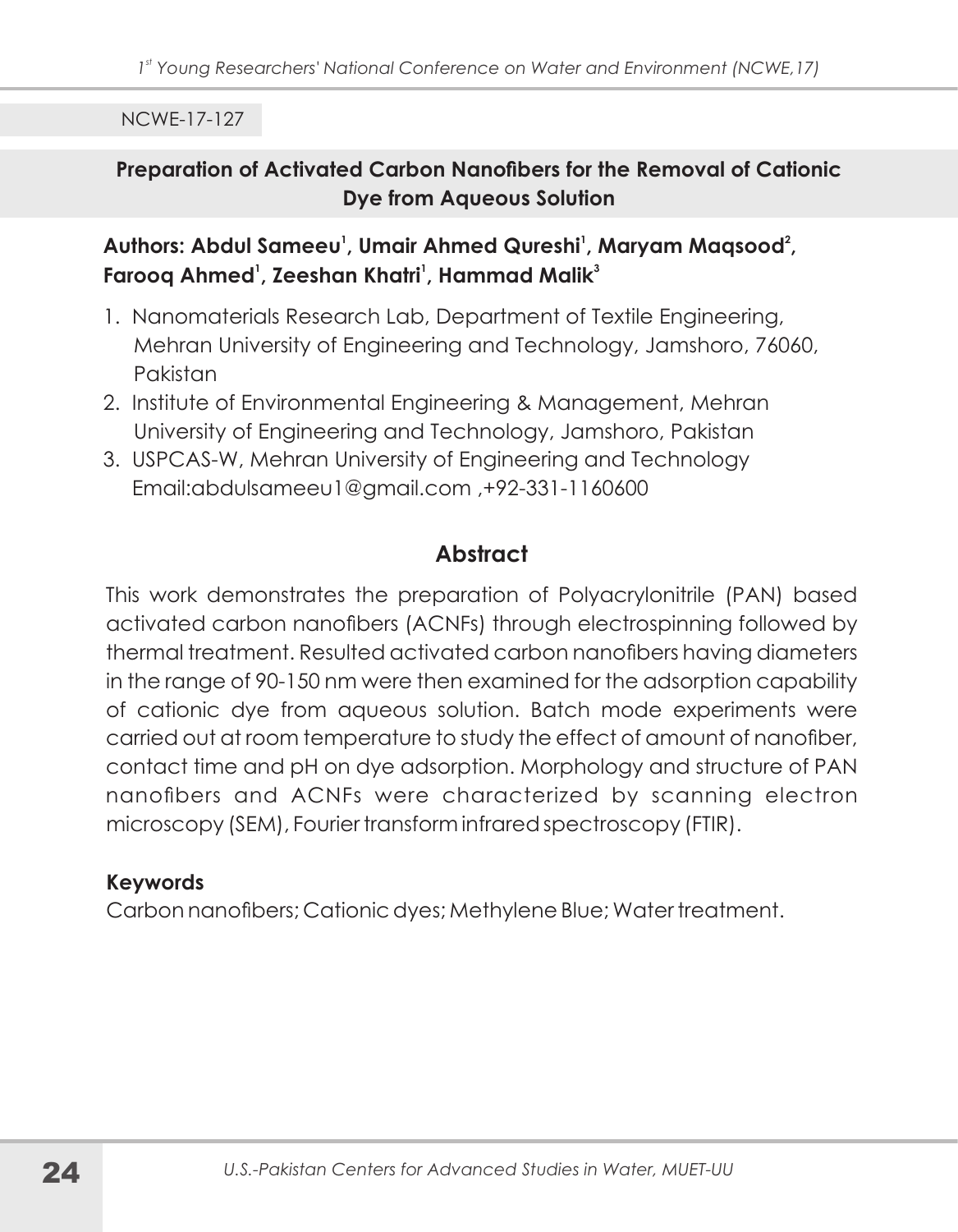#### Comparison of Inoculum Type one the Biogas Potential of Wheat Straw at Lower and Higher Organic Loading Rate

#### Authors: Asad Ayub Rajput<sup>1</sup>, Zeshan<sup>1</sup>, Sibt-e-hassan<sup>1</sup>

1. Institute of Environmental Sciences and Engineering (IESE), School of Civil and Environmental Engineering (SCEE), National University of Sciences and Technology, NUST, H-12, Islamabad. Email: aayub.msee19iese@iese.nust.edu.pk, +92 333 3354501

# **Abstract**

Inoculum plays a vital role in providing initial microbial population in anaerobic process. There is unavailability of standard inoculum in the region and available inoculums require pretreatment (dewatering, sieving, and pre-incubation), uncontrolled feeding may lead process failure in a short period. Thus, in this study, the effect of inoculum type (digested manure and acclimatized sludge) at lower (2gVS/L) and higher (10gVS/L) organic loading rate on the biogas production of wheat straw was evaluated. For this purpose, Biochemical Methane Potential (BMP) assays were conducted in 300 ml serum bottles, all the bottles were filled with the known amount of substrate and inoculum at 1:1 on volatile solid basis. Bottles were sealed with rubber stopper and aluminum cap, headspace flush with nitrogen gas to ensure anaerobic condition, and placed in an incubator under mesophilic condition. Digested manure and acclimatized sludge were collected, sieved through a 2mm sieve for the removal of bigger organic particles and incubated under mesophilic and anaerobic conditions for 14 days before being used as inoculum. A higher biogas yield of 599 ml/gVS was observed from wheat straw with digested manure as compared to other inoculum was 397 ml/qVS at 2qVS/L. Highest volatile solid removal 70 % was observed from the wheat straw inoculated with digested manure at organic loading rate 2gVS/L. Reactor inoculated with digested manure showed better buffering capacity in terms of pH, as final pH was 7.1 as compared to acclimatized sludge. Reactors inoculated with digested manure have optimum carbon to nitrogen ratio as compared to acclimatized sludge. Further, the results of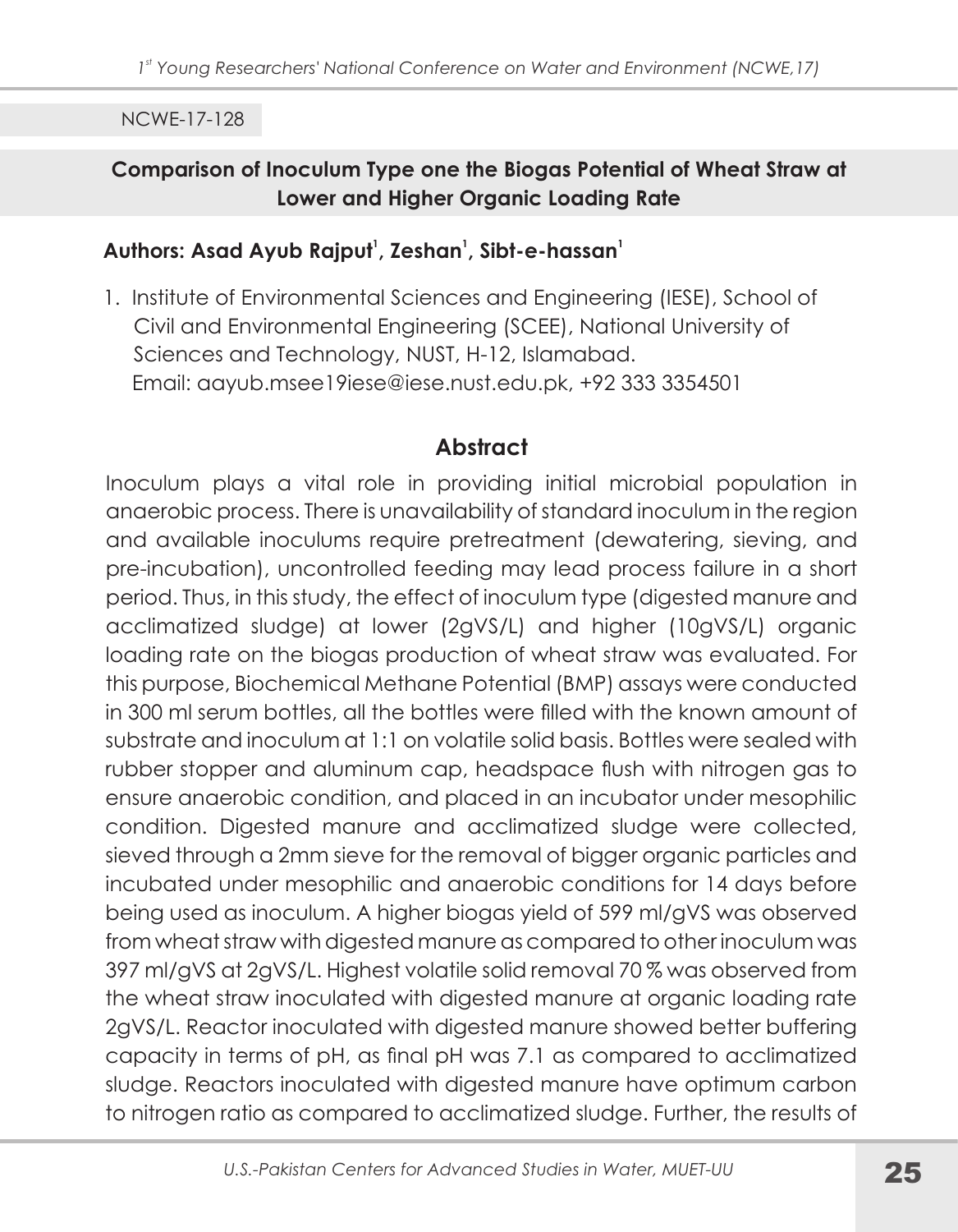the study will be useful to manage agricultural by-products (wheat straw) judiciously.

#### **Keywords**

Biochemical Methane Potential, Digested manure, Inoculum, Sludge, Organic loading rate, Wheat straw.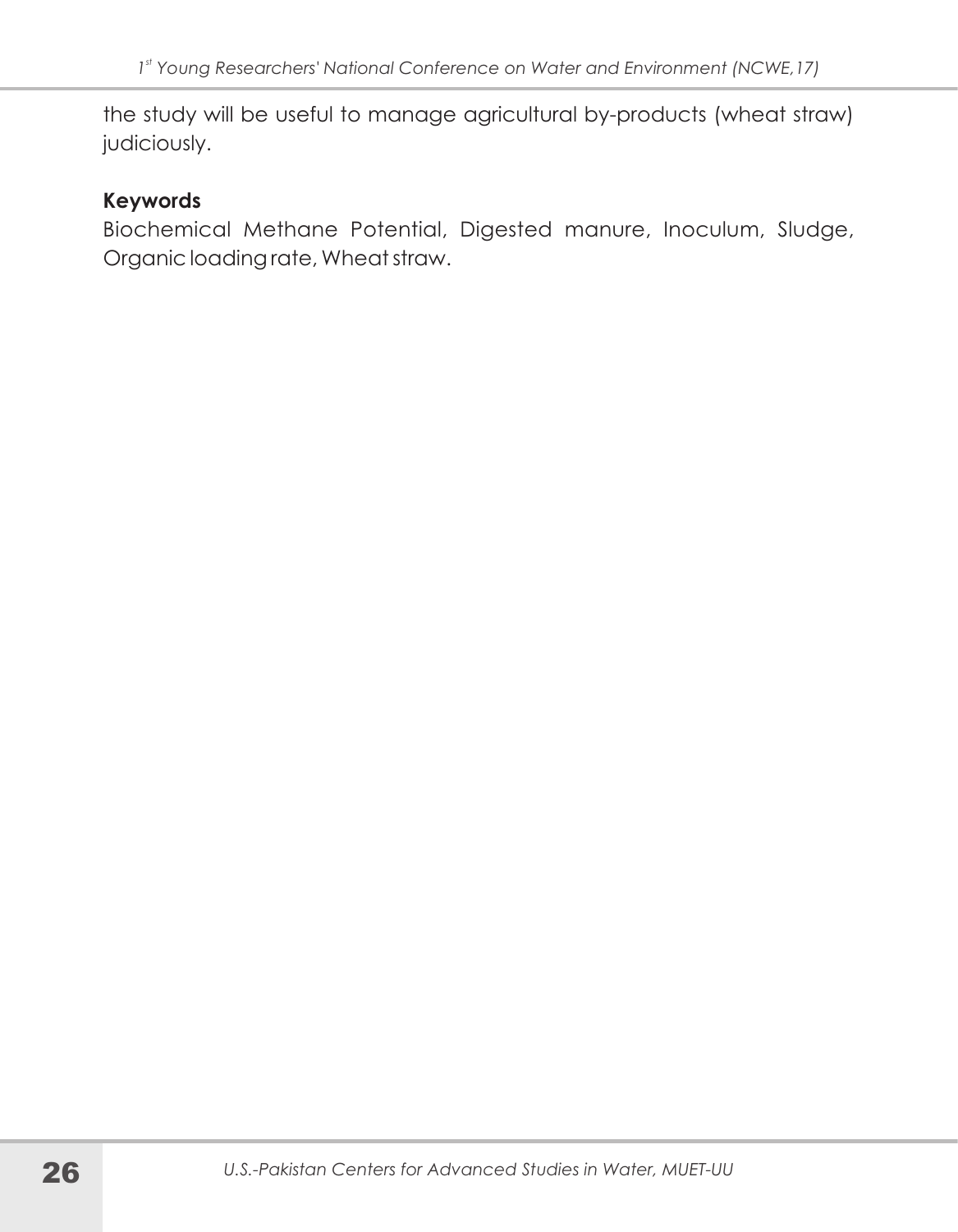#### Assessment of Biomedical Waste Management in KP Public Hospitals: An Ignored and Emergent Public Health Problem in Pakistan

#### Author: Muhammad Bilal Israr<sup>1</sup>

1. Department of Civil Engineering, University of Engineering & Technology, Peshawar Pakistan Email:bilalisrar@yahoo.com, +92-313-9031363

## **Abstract**

Public sector hospitals in KPK breed substantial quantity of Bio-Medical Waste (BMW) per day (0.5 to 2.5 kg/bed/day). These wastes include Risk Waste (75%) and Non-Risk Waste (25%) which influence directly and indirectly the health of serving doctors, patients and hospital administration with a very sturdy pessimistic impact on our green environment and aquatic life. Hence this generated medical waste should be treated properly before it affects human and our green environment. This study aims to investigate the Common Bio-medical Waste Treatment Facility (CBWTF) of some hospitals with deep study of the biomedical waste generation, collection, storage and disposal situation of the hospital. Appraisal in this regard was done via detailed questionnaires, interviews, meetings, discussions, site visits and participant pragmatic approach. These studies divulge that biomedical waste were collected manually in all hospitals without proper training and without any precautionary measures and were then burned, dumped, entombing or mixed with municipal wastes. The incinerators of the most hospitals were found ill-functioning. From the mentioned study it can be concluded that proper and friendly strategy should be employed for the secure removal of biomedical waste.

#### **Keywords**

Hazardous Waste, Sustainable Environment, Bio-Medical Waste (BMW), Common Bio-medical Waste Treatment Facility (CBWTF), Hospital Waste Management.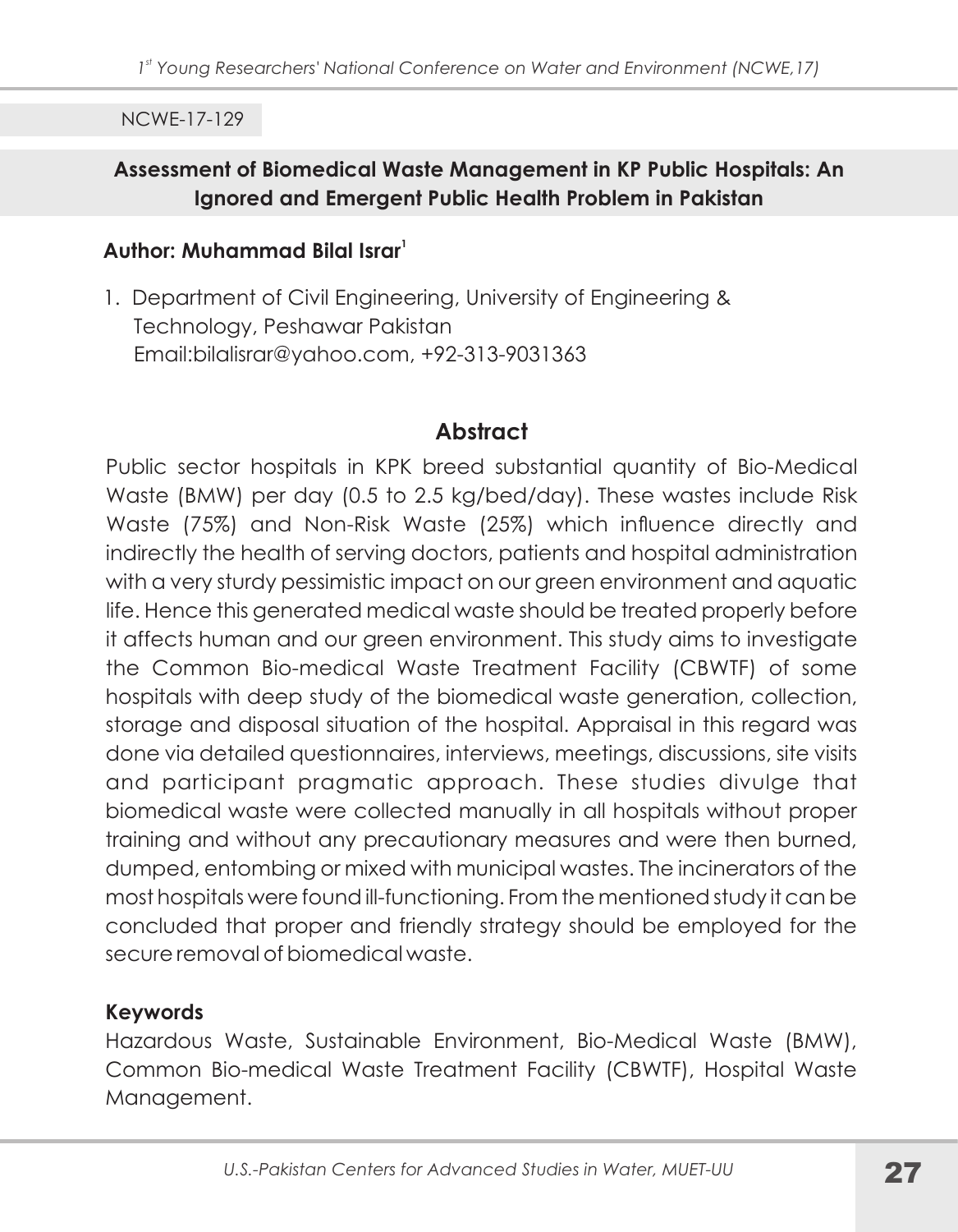## Consumption of Groundwater of Taluka Matiari as Drinking Water, With High Salts, Fluoride and Arsenic Contents and Their Possible Effects

## Authors: Imran Khan Rind<sup>1</sup>, Muhammad Yar Khuhawar<sup>1</sup>, Taj Muhammad Jahangir<sup>1</sup>, Muhammad Farooque Lanjwani<sup>1</sup>.

1. Institute of Advanced Research Studies in Chemical Science, University of Sindh, Jamshoro. Email. irind87@gmail.com, 92333258109

# **Abstract**

The groundwater is frequently used for drinking and irrigation in Matiari. A total number of 37 groundwater samples were collected from different locations of Matiari mostly used for human consumption. The water samples were collected from hand pumps, motor pumps and one sample from the water supply scheme. The water samples from Matiari were analyzed for physico-chemical parameters such as pH, EC, TDS, salinity, DO, COD, total hardness, cations Na, K, Ca, Mg, anions SO4, CI, alkalinity, orthophosphate (P), total phosphate (P), nitrate nitrogen (NO3-N), nitrite nitrogen (NO2-N), heavy metals Fe, Co, Mn, Cr, Ni, Cd, Cu, Pb and toxic elements F and As. The analysis of water samples shows that not all samples comply with WHO limits for the parameters measured. The arsenic 35% and fluoride 27% samples were higher than permissible limits of WHO. The samples were also examined for Correlation matrix, Piper diagram, cluster analysis and Principal Component Analysis. Piper diagram indicated most water samples is rich in mixed Ca-Mg-CI and Ca-Na-HCO3 type water. In principal component analysis four principal components were extracted that were accounted for 85,908% of the cumulative variance in the data set. The calculated parameters for irrigation such as Sodium Adsorption Ratio (SAR), Sodium Percent (%Na), Kelly Index (KI), Revelle Index (RI), Permeability Index (PI), Residual Sodium Carbonate (RSC) and Ion Exchange Process indicated most samples of Matiari were suitable for irrigation.

## **Keywords**

Groundwater samples, Physico-chemical characteristics, water quality, cluster analysis, principal component analysis, Matiari.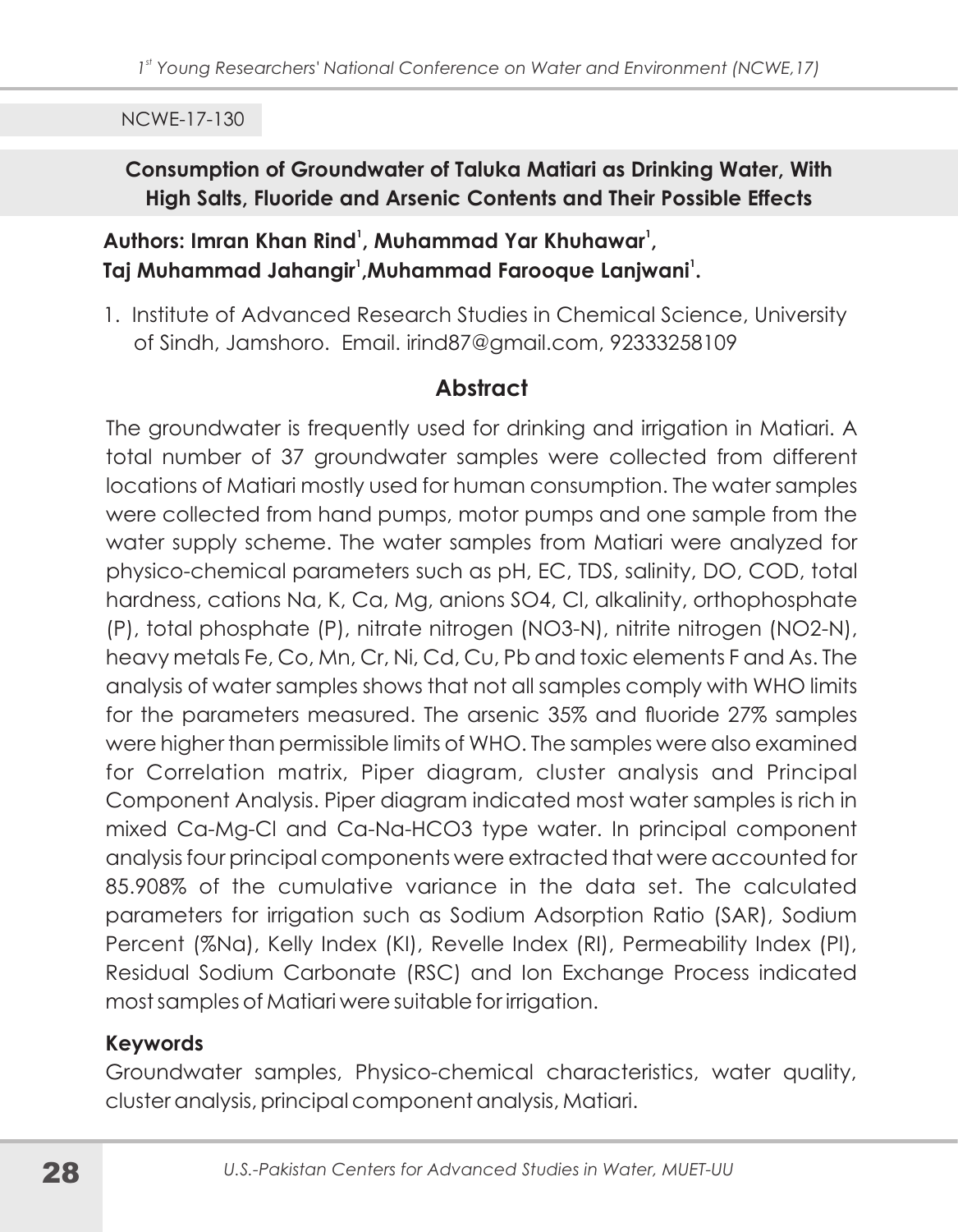#### High Concentration of Fluoride and Salts in Groundwater of Populated Villages of Taluka Qamber of District Qamber-Shahdadkot

## Authors: Muhammad Farooque Lanjwani<sup>1</sup>, Muhammad Yar Khuhawar<sup>2</sup>, Taj Muhammad Jahangir<sup>2</sup>, Imran Khan Rind<sup>2</sup>

- 1. Dr. M. A. Institute of Chemistry.
- 2. Institute of Advanced Research Studies in Chemical Sciences, University of Sindh, Jamshoro. Email address: mfarooquechemist@yahoo.com, 92347391156

## **Abstract**

The study investigated the water quality of groundwater of taluka Qamber. The collected samples were analyzed for electrical conductance, total dissolved salts (TDS), salinity, pH, dissolved oxygen (DO) cations Ca2+, Mg2+, K+, Na+, and anions Cl-, SO42-, total Phosphate-P (T.PO43--P), ortho Phosphate-P (O.PO43--P), NO3--N, NO2--N, alkalinity and hardness, heavy metals Cr, Mn, Fe, Co, Ni, Cu, Cd, Pb and a toxic element arsenic fluoride by using standard analytical procedures. Representative 21 groundwater samples were collected mostly used for human consumption. According to the research work 81% samples were not suitable for drinking purpose with TDS above than the maximum permissible limit of WHO (1000 mg/L). The concentration of pH, total Phosphate-P, ortho Phosphate-P, Nitrate-N, Nitrite-N and arsenic were within WHO limits. The concentration of essential metals more than half samples were higher than WHO guideline, but the concentration of fluoride in 81% were higher than permissible limits. For irrigation water quality determined on the basis of Kelly index (KI), sodium percentage (Na%), Chloride sulphate ratio, sodium adsorption ratio (SAR), permeability index (PI), Chloro alkaline indices1 (CAI-1), residual sodium carbonate (RSC), and Chloride bicarbonate ratio indicated a majority of samples were suitable for agricultural and irrigation purposes.

## **Keywords**

Groundwater, high fluoride, high salts, physico-chemical properties, irrigation, gamber.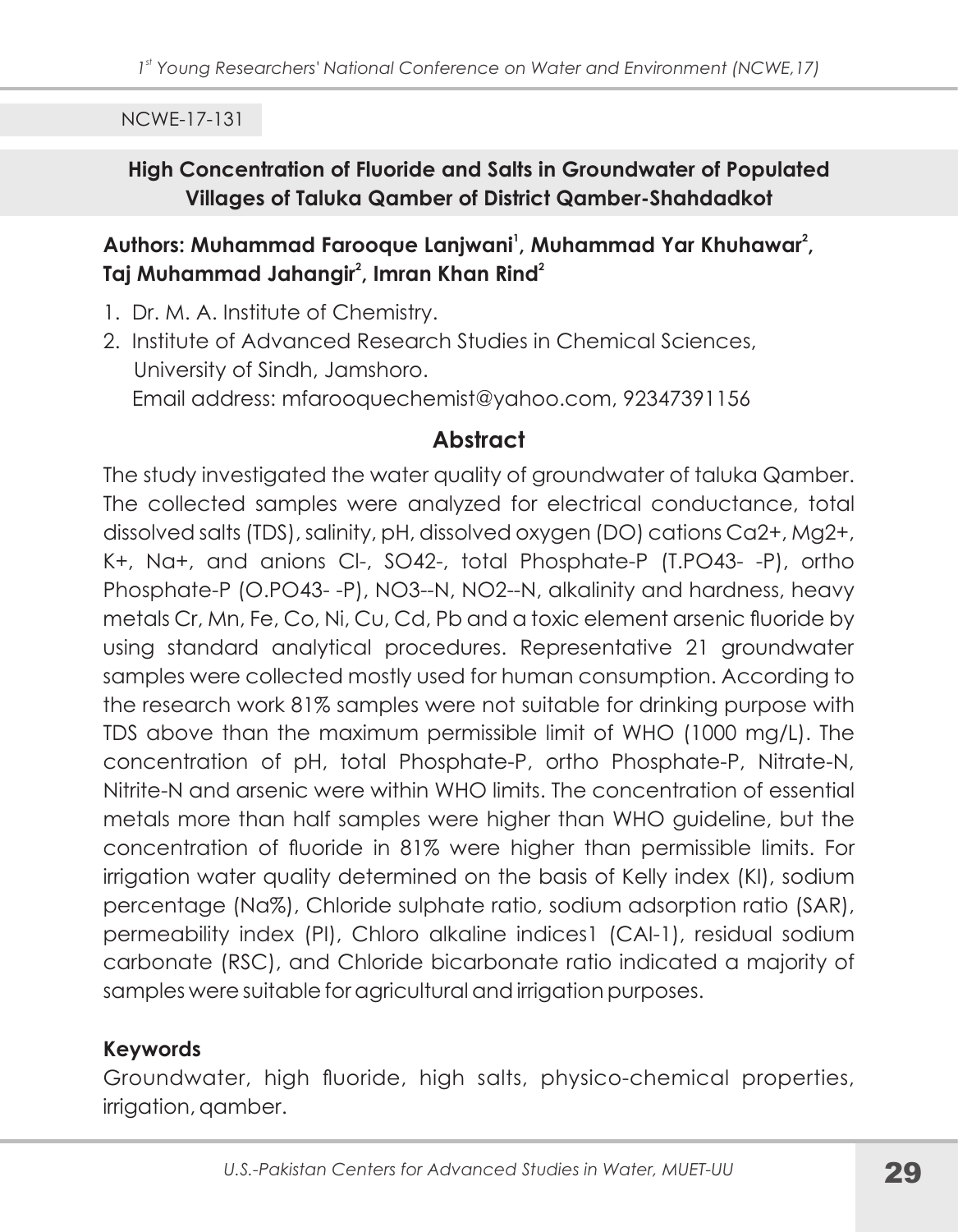#### Air and noise pollution and odor control

## Authors: Nighat Parveen<sup>1</sup>, Omm-e-Hany<sup>1</sup>, Amir Alamgir<sup>1</sup>, Neelam saleem<sup>1</sup>

1. Institute of Environmental Studies, University of Karachi, Pakistan, 75270 Email:nighat008@gmail.com

# **Abstract**

This study examined the problem of air and noise pollution and odor control with respect of its ill effect on the environment and life of human beings. Civil hospital, traffic zone (NIPA, Tibet Centre, Gul Plaza, M.A.Jinnah road, and Saddar), residential area (Gulshan-e-Iqbal), and industrial zone (S.I.T.E.) were selected for the study area to monitor the air and noise levels. The observed noise level at Civil hospital was above the threshold level (more than 35dBA) in any time. The ambient air quality, noise levels (AAQNL by AAQNS) for commercial zone and most of the values were found in the range of 95+10 dBA, among which 80% values were found in the range of 120 + 10 dBA. The AAQNL were alarming, indicating the impact of vehicular traffic. Statistical analysis was computed for mortality rate due to respiratory diseases from the recorded death during last twelve months. A wide range of symptoms are observed in people exposed to offensive odor including respiratory problems, vomiting, nausea, drowsiness, fatigue, eye complaints, nose and throat irritation, hoarseness, headache, diarrhea, chest tightness, nasal congestion, palpitations and shortness of breath. The data was collected from the vendors and residents exposed to the offensive odor for more than 10 hours by using a structured questionnaire blended with suitable open-ended questions. In industrialize city like Karachi offensive smell are yield by industrial plants, sewage systems and waste water processes of municipal and industries, livestock farms also contribute in producing the annoying odor. Odors in humans are perceived by chemo receptors in the olfactory epithelium, located in the nose. Unpleasant odor, especially in the densely populated area not only creates a significant harmful impact on human health, but also affect their memory. Simply smelling an odor is not a nuisance; therefore, in most cases single, mild, shortlived odor events are not considered nuisances. However, if the same event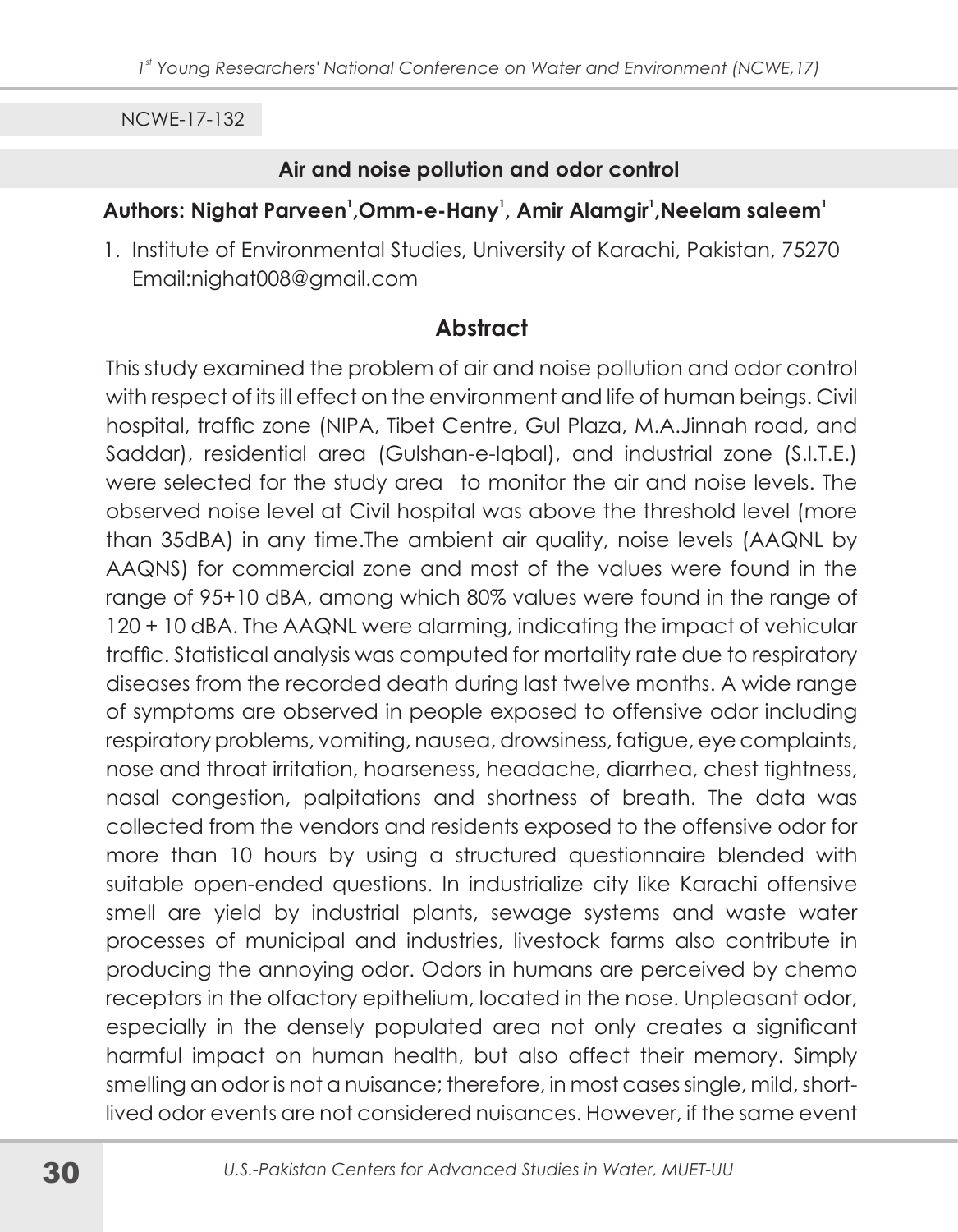is not short-lived, even a mild odor could be considered a nuisance. There is a dire need to recognize our responsibilities of a developing country and its time to play our role in reducing the air and noise and eliminate objectionable odor from our surroundings. On the other hand, governing authorities should take a step in implementing laws and regulation to maintain an environment where every citizen can enjoy basic environmental condition in order to live a healthy life, obviously with peaceful mind.

# **Keywords**

ambient air, AAQNL, AAQNS, mortality rate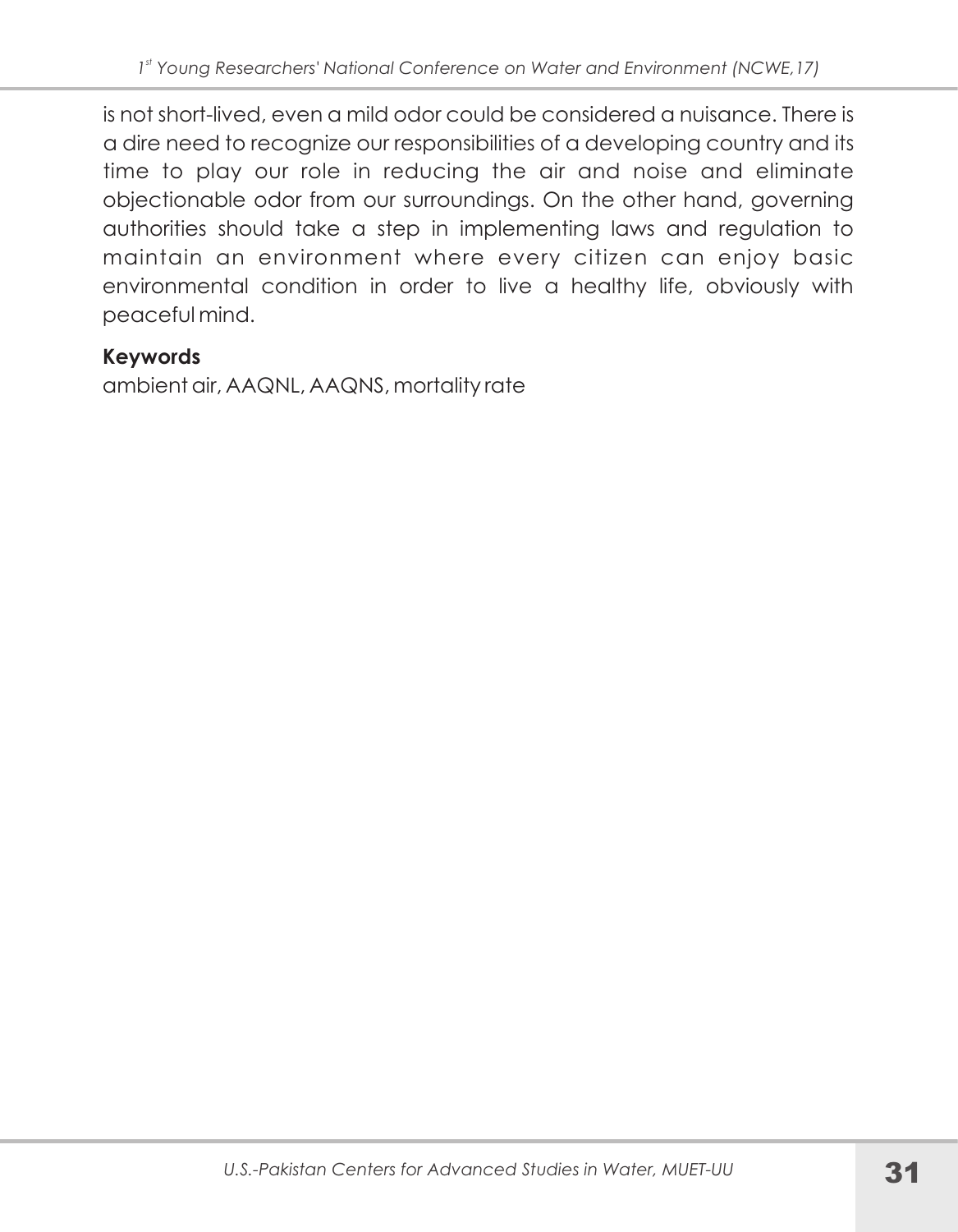#### Environmental Impacts of Drilling fluids and Cuttings from the onshore oil wells of Lower Indus Basin of Sindh

#### Authors: Sagar Siddiqui<sup>1</sup>, Aftab Ahmed Mahesar<sup>1</sup>, Khalil Rehman<sup>1</sup>

1. Institute of Petroleum and Natural Gas Engineering, MUET Jamshoro E-mail: siddiqui.sagar@gmail.com, +92 344 3565972

#### **Abstract**

The process through which drilling fluids, drilling mud, well cuttings and other toxic chemicals have contributed a lot in environmental pollution in Lower Indus Basin of Sindh. Experimental study has carried out by taking samples of different diameter and length in size and in dimensions from an XYZ field of the Lower Indus Basin. Well blow out and contact of fresh water on aquifers oil bearing sand has been made real challenge to produce brine products with oil and gas and it has added a lot of pollution but there is an acceptable method to dispose of this polluted water. Subsurface injection of oil field wastes provides a good method for disposal of water pollutants. It has been observed that fluid cuttings have an environmental effects and leave a toxic impact to their surface and surrounding environment their traces of contaminants of oil cannot be visualized easily because of the formulation of original mud cuttings provides an oleophilic surface of the cuttings and the subsurface. Such traces concept establishes its relevance to the environmental land pollution due to presence of such traces of oil the land cannot be fertile and furthermore, these cuttings bring saline water and in this way land pollution will be taken place. The study found that drilling mud and cuttings are toxic to human life in terms of water, fruits, vegetables, etc. because of the presence of such toxic traces arsenic will be generated in vegetables and fruits. Due to organism's behavior of the sedimentation process and bacterial decomposition within the cuttings piles anoxic conditions will also be developed. The result has shown a detailed sensitivity mapping and data collection to prepare for comprehensive site-specific guidelines for disposal in the Lower Indus Basin.

#### **Keywords**

Drilling fluids, Lower Indus Basin, Pollution, Toxic Chemicals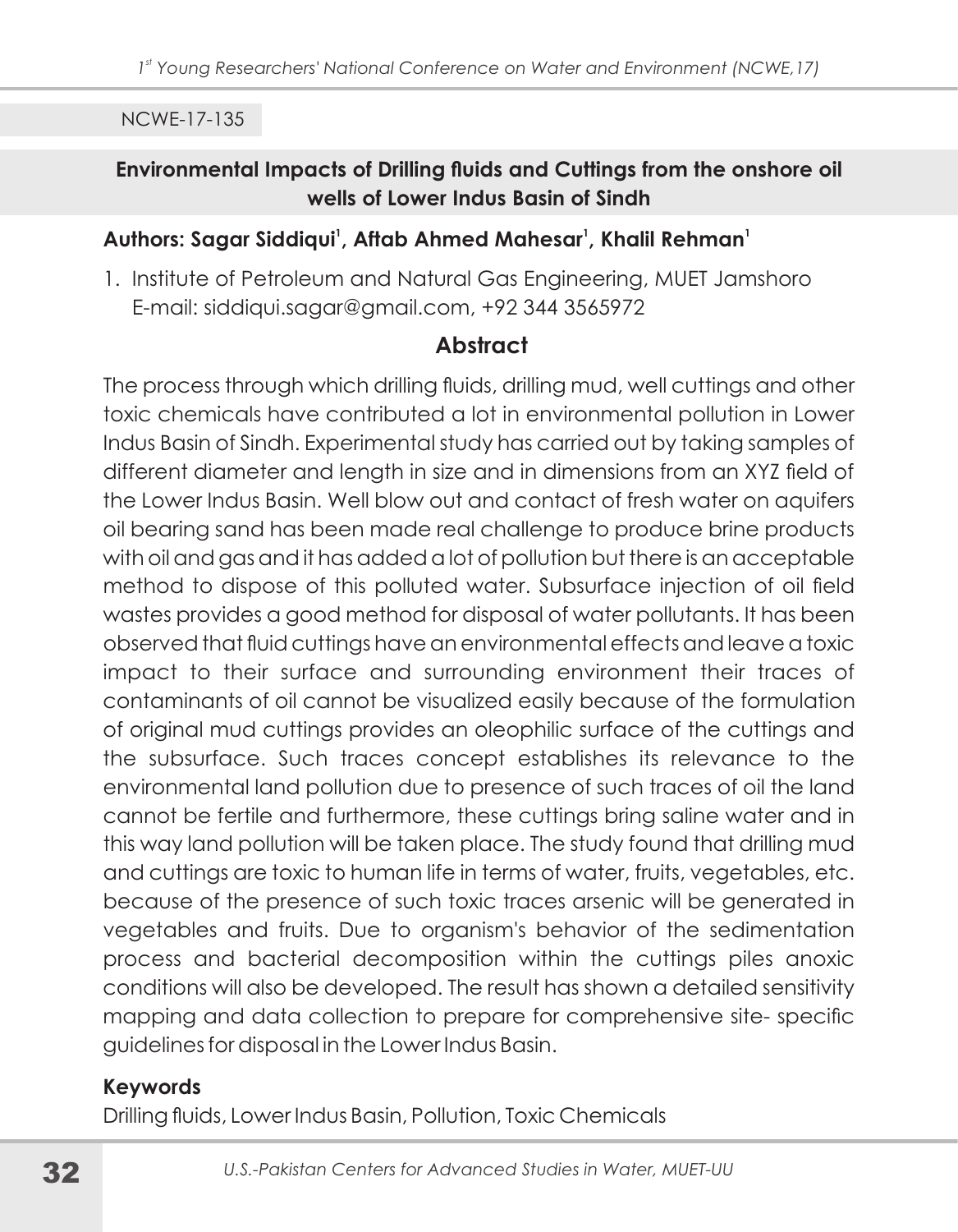#### Highly Efficient Electrospun Nanofibers for Dye Removal Application

### Authors: Umair Ahmed Qureshi<sup>1</sup>, Zeeshan Khatri<sup>1</sup>, Farooq Ahmed<sup>1</sup>, Muzamil Khatri<sup>2</sup>, Ick-Soo Kim<sup>2</sup>

- 1. Nanomaterials Research Lab, Department of Textile Engineering, Mehran University of Engineering and Technology Jamshoro.
- 2. Nano Fusion Technology Research Lab, Division of Frontier Fibers, Institute for Fiber Engineering (IFES), Interdisciplinary Cluster for Cutting Edge Research (ICCER), Shinshu University, 3-15-1, Tokida, Ueda, Nagano 386-8567, Japan Email: ahmedumair2011@gmail.com, +92313329960

# **Abstract**

Development of green method for controlling dye pollution in water is currently a challenging issue. Most of the methods reported are either expensive or inefficient to meet the standard quality of usable water. Therefore, we attempt to prepare highly efficient and environmental friendly nanofiber membranes for the removal of anionic dyes through batch adsorption method. These nanofibers proved to be promising adsorbents as they required minimum adsorption time of 25 minutes, normal working pH, ambient temperature and minimum adsorbent dosage upto 25mg. The adsorption data fitted well with the pseudo-second order.

#### **Keywords**

Nanofiber, adsorption, purity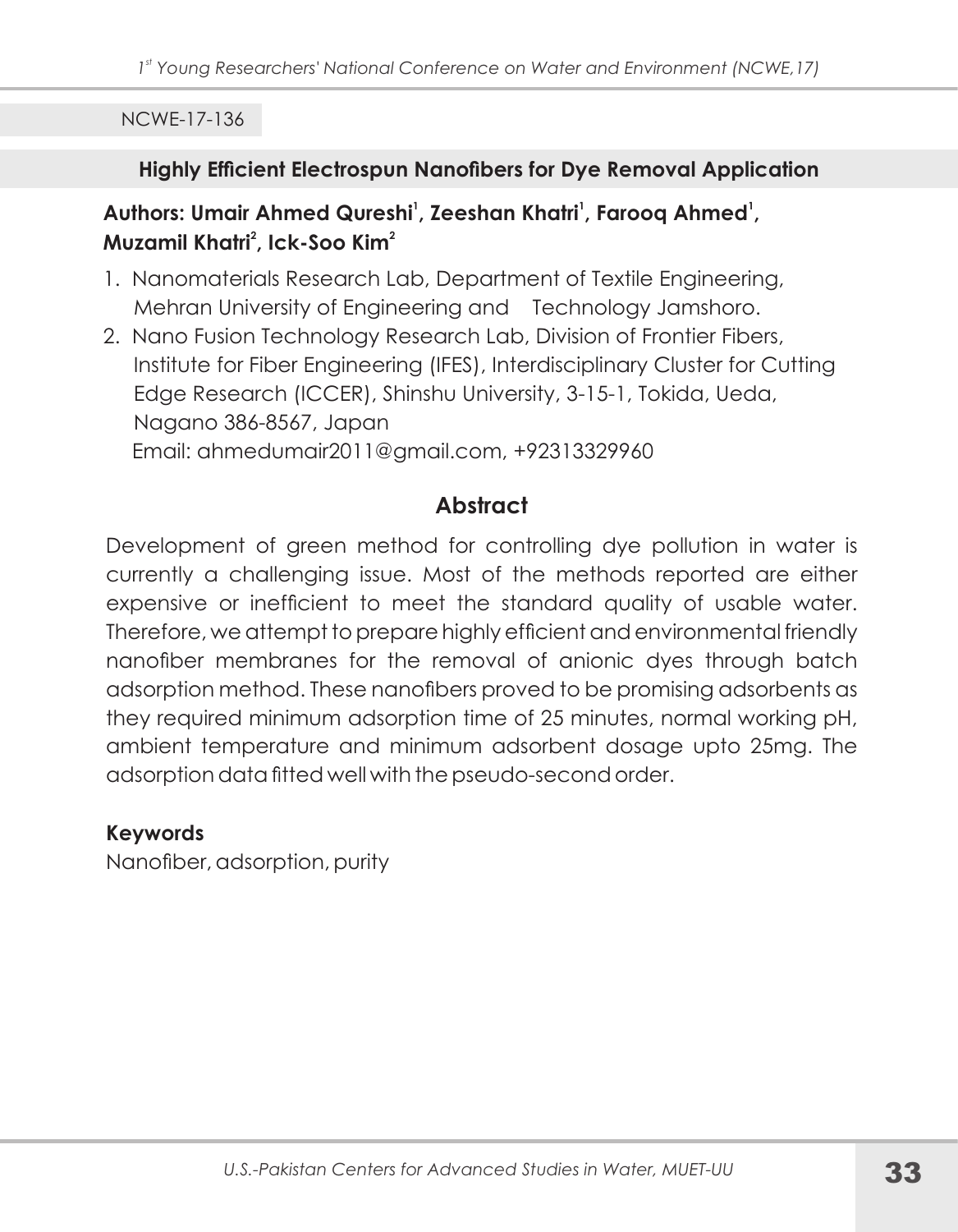#### Synthesis and Characterization of L-Cysteine Capped Silver **Nanostructures**

#### Authors: Sallahuddin<sup>1</sup>, Syeda Sara Hassan<sup>1</sup>, Sirajuddin<sup>2</sup>, Rasool Bux Mahar1, **Asim Ali1**

- 1.1. US. Pakistan Centers for Advanced Studies in Water (USPCAS-W), Mehran University of Engineering and Technology (MUET)-76062, Jamshoro, Sindh Pakistan.
- 2.2. National Center of Excellence in Analytical Chemistry, University of Sindh-76080, Jamshoro, Sindh Pakistan.

## **Abstract**

This study reports the eco-friendly, facile and rapid synthesis of nonporous hollow water soluble L-cysteine capped silver nanostructures (L-CSY-AgNSs) in aqueous media. The formation of these AgNSs was carried out within few minutes (less than 5 min) of reaction at room temperature by green chemical method (without heating, hazardous organic solvents). These colloidal silver nanostructures were characterized by various characterization techniques including UV-Visible (UV-Vis) Spectroscopy, atomic force microscopy (AFM), scanning electron microscopy (SEM), Zeta potential analyzer (ZPA) and Energy dispersive spectroscopy (EDS). Firstly, the plasmon resonance band of AgNSs was observed at 392 nm using UV-Vis spectroscopy that confirmed the initial formation of L-CSY-AgNSs. AFM and SEM images confirmed the formation of smallest hollow porous distributed NSs having a size distribution in the range of  $\geq 40\pm 5$ nm. These Ag porous nano structures were highly stable for more than two months when stored at ambient temperature. The zeta potential study has confirmed the charges on AgNSs with good stability. EDS further confirmed the 80-90% intensity percentage of the silver element with a combination of the amino acid at atomic scale levels. This finding is a novel, eco-friendly and economical alternative for environmental safety against water pollution and extendable for control of other reducible contaminants like (microbes) in waterborne diseases.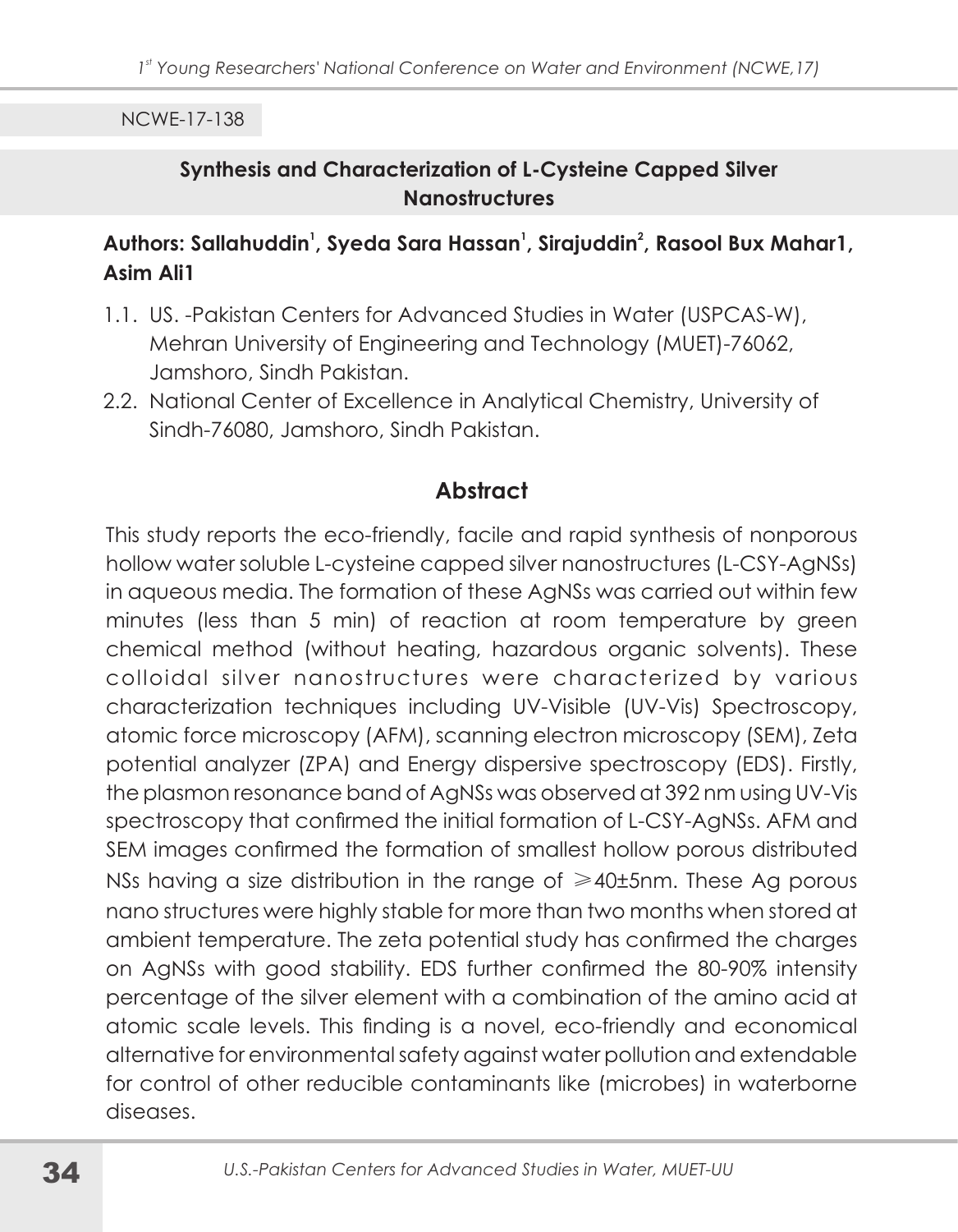

#### **Keywords**

Silver nanostructures; L-Cysteine; Electron microscope techniques; X-ray diffraction.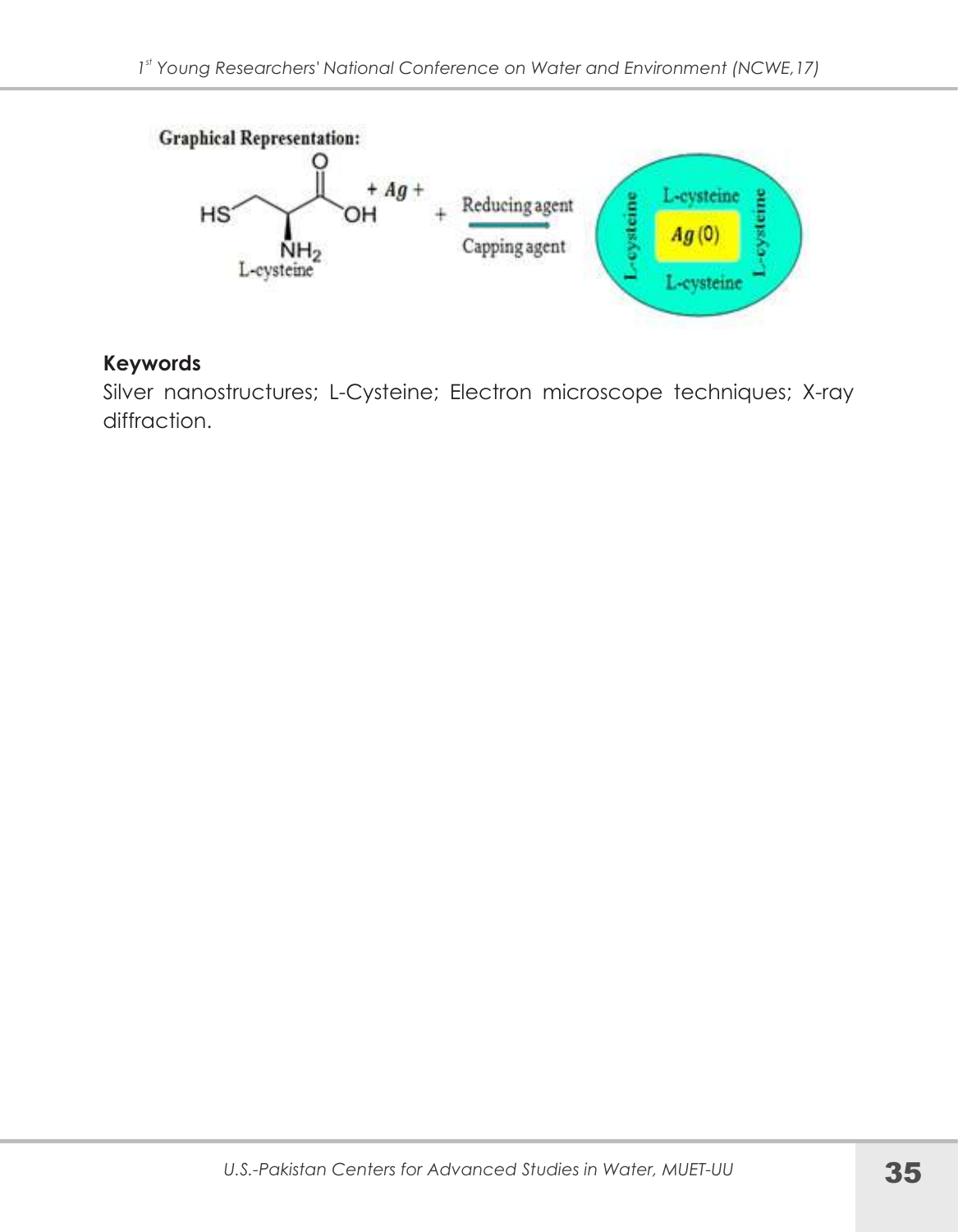### Evaluation of Oxy-Fuel Technology for NOx Reduction, Carbon Capture and Sequestration for Thar Coal

### Authors: Aga Danish Ilyas<sup>1</sup>, Afag Ahmed<sup>1</sup>, Ahsan Latif<sup>1</sup>, Uzma Imran<sup>1</sup>

1. USPCAS-W. MUET. Jamshoro. Email: danshilyas@yahoo.com, +92 314 2321654

# **Abstract**

Greenhouse gasses are one of the major concerns throughout the world due to their prominent role in global climate change. The Carbon Capture & Sequestration (CCS) is a promising solution to control anthropogenic carbon emission from power plants. CO2 emissions from power plants can be converted into useful products. Oxy-fuel technology is a promising technology to reduce NOX, with additional unit of CCS. In Oxy-fuel combustion, increased percentage of oxygen is provided to completely burn the fuel. The CCS cost decreases due to decrease in amount of the flue gasses and increased concentration of the CO2. Consequently, the size of flue gas treatment system is reduced. It limits the NOX formation and eliminate the need of its treatment, making the cost of NOX treatment equipment and air separation unit (ASU) comparable. In this study, the numeric-simulation based analysis is done to get the theoretical emphases & analyze the benefit of using Oxy-fuel in combustion for coal. The decrease in the size of the flue gas treatment system is observed along with the flue gas condensation for carbon capture and sequestration. Thar coal is used as a fuel to theoretically calculate the flue gas volume and composition and the size of the flue gas treatment equipment. The process is simulated using ASPEN HYSYS software. The result shows that, due to the presence of N2 in the flue gas, heat losses are up to 69% and in the absence of N2, treatment equipment of the flue gas is reduced to 1/3rd. The comparison between the air-combustion and Oxy-fuel-combustion technology indicate the benefits of using Oxy-fuel to reduce the anthropogenic carbon emission from coal fired power plants.

### **Keywords**

Oxy-fuel, Thar coal, power plant, NOx reduction, Carbon capture and sequestration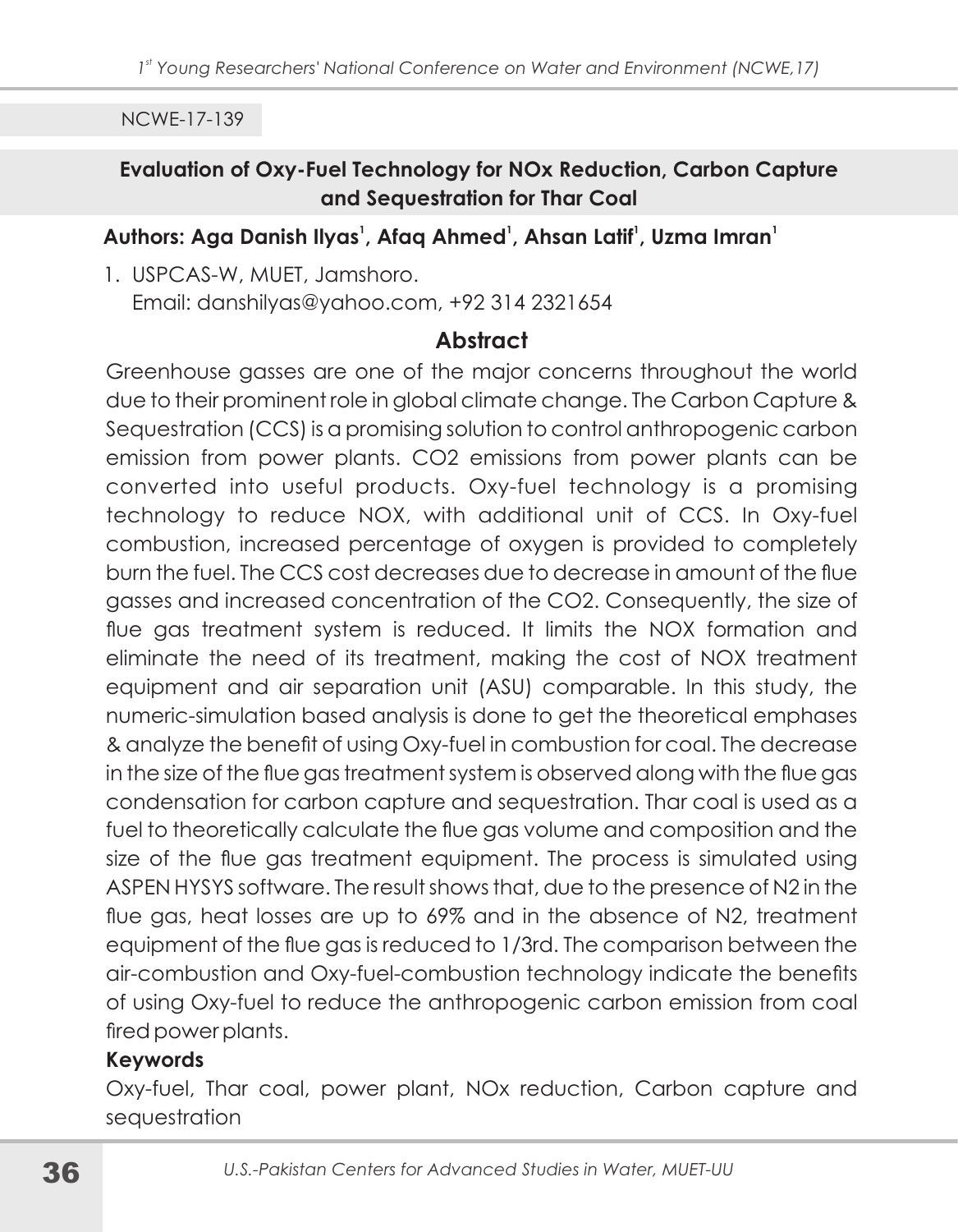## Assessment of Heavy Metals Contamination in Drinking Water Treatment **Plant MUET Jamshoro**

# Authors: Azizullah<sup>1</sup>, Syeda Sara Hassan<sup>1</sup>, Abdul Khalique Ansari<sup>2</sup>, Rasool Bux Mahar<sup>1</sup>, Nusrat Begum Jalbani<sup>3</sup>

- 1. U.S.-Pakistan Centre for Advanced Studies in Water (USPCAS-W), Mehran University of Engineering & Technology (MUET) Jamshoro **Environmental Engineering Department**
- 2. Quaid-e-Awam University of Engineering, Science and Technology, Nawabshah
- 3. Centre for Environmental Studies, Pakistan Council of Scientific & Industrial Research Lab (PCSIR Lab), Karachi

# **Abstract**

In the present study, we have determined the traces of heavy metals such as zinc, copper, iron and chromium (Zn, Cu, Fe and Cr) in different stages of water quality such as source, MUET water treatment plant and distribution system. The water samples were coded as \$1 (KB Feeder / Intake), \$2 (Sedimentation Tank Outlet), S3 (Post filtration), S4 (MUET Storage) and S5 (IWRM) respectively. The pre-concentration of water samples were analyzed by atomic absorption spectroscopy. The average values of Fe, Zn, Cr and Cu were determined in different water quality samples coded as \$1  $(261.9, 7.983, 1.8, 2.125 \mu g/L)$ , S2  $(181.6, 13.61, 1.225, 1.833 \mu g/L)$ , S3  $(309.4, 1.83 \mu g/L)$ 2.233, 0.667, 1.333µg/L), S4 (410.2, 6.325, 1.158, 1.6µg/L) and S5 (329.2, 6.791, 1.966, 3.7µg/L) respectively. The data obtained in this study were compared with reference to world health organization (WHO) water quality guidelines and indicated moderate-to-high pollution by some trace metals. The environmental pollution caused by the trace heavy metals is a long-term and irreversible process. The concentration of Zn, Cu, and Cr are under WHO and national environmental quality standards (NEQS) guideline limits, but average Fe values exceed the WHO and NEQS guideline limit. The average concentration of Fe was exceeded in sample location S3, S4 and S5 from 309.4, 410.2 and 329.2µg/L) as compared to NEQS and WHO guideline limits. **Keywords** 

KB Feeder, Trace heavy metals, Water quality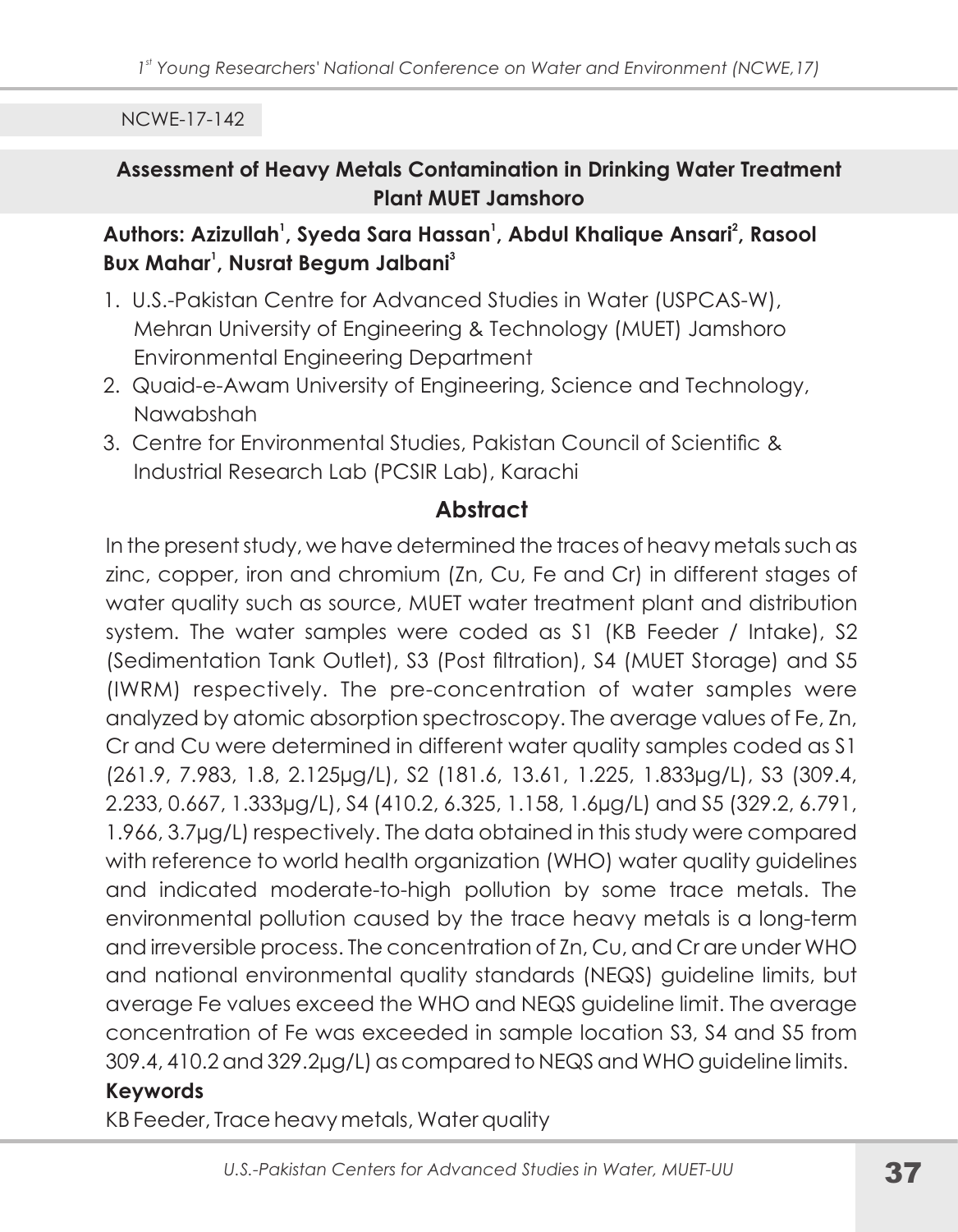### Synthesis of PAN and Fe2O3 Composite Nanofibers for Lead Removal from **Synthesized Water**

### Authors:Hammad Malik<sup>1</sup>, Muhammad Mugeet<sup>1</sup>, Dr. Rasool Bux Mahar<sup>1</sup>, Dr. Zeeshan Khatri<sup>2</sup>, Dr. Faroog Ahmed<sup>2</sup>, Abdul Sameeu<sup>3</sup>, Dr. Krista Carlson<sup>4</sup>

- 1. USPCAS-W, Mehran University of Engineering and Technology
- 2. Department of Textile Engineering, Mehran University of Engineering and Technology
- 3. Department of Environmental Engineering, Mehran University of Engineering and Technology
- 4. Department of Metallurgical Engineering, University of Utah

# **Abstract**

The scope of this research is to remove lead metal ions from synthesized water. Lead is known for its toxic and non-biodegradable behaviour. The consumption of lead contaminated water is one of the major threats the world is facing nowadays. In this study, Polyacrylonitrile (PAN) and Ferric oxide (Fe2O3) composite nanofiber adsorbent was developed. The synthesis was done by a simple and scalable process of electrospinning. The nanofibers thus obtained were characterized and were analysed for their adsorption capability of Pb ions. The diameter, crystallinity, composition of the electrospun fibers were checked using different characterization tools, including; Scanning electron microscope (SEM), X-ray diffractometer (XRD) and Fourier transform infrared spectroscopy (FTIR). The nanofibers had diameter in the range between 300-700 nm. The adsorption capability of the PAN and Fe2O3 nanofibers for lead ions was analysed using the Flammable atomic absorption spectroscopy. The amount of metal ion adsorbed was influenced by the initial metal ion concentration, the amount of time the adsorbent was in suspension, the amount of nanofiber and the pH of the solution. The adsorption study was essentially a batch mode adsorption study. The adsorption data was checked for a different adsorption isotherm model and the adsorption kinetic study was also conducted. The data well fitted with pseudo second order and Freundlich adsorption isotherm model. The results showed that the PAN and Fe2O3 composite nanofibers are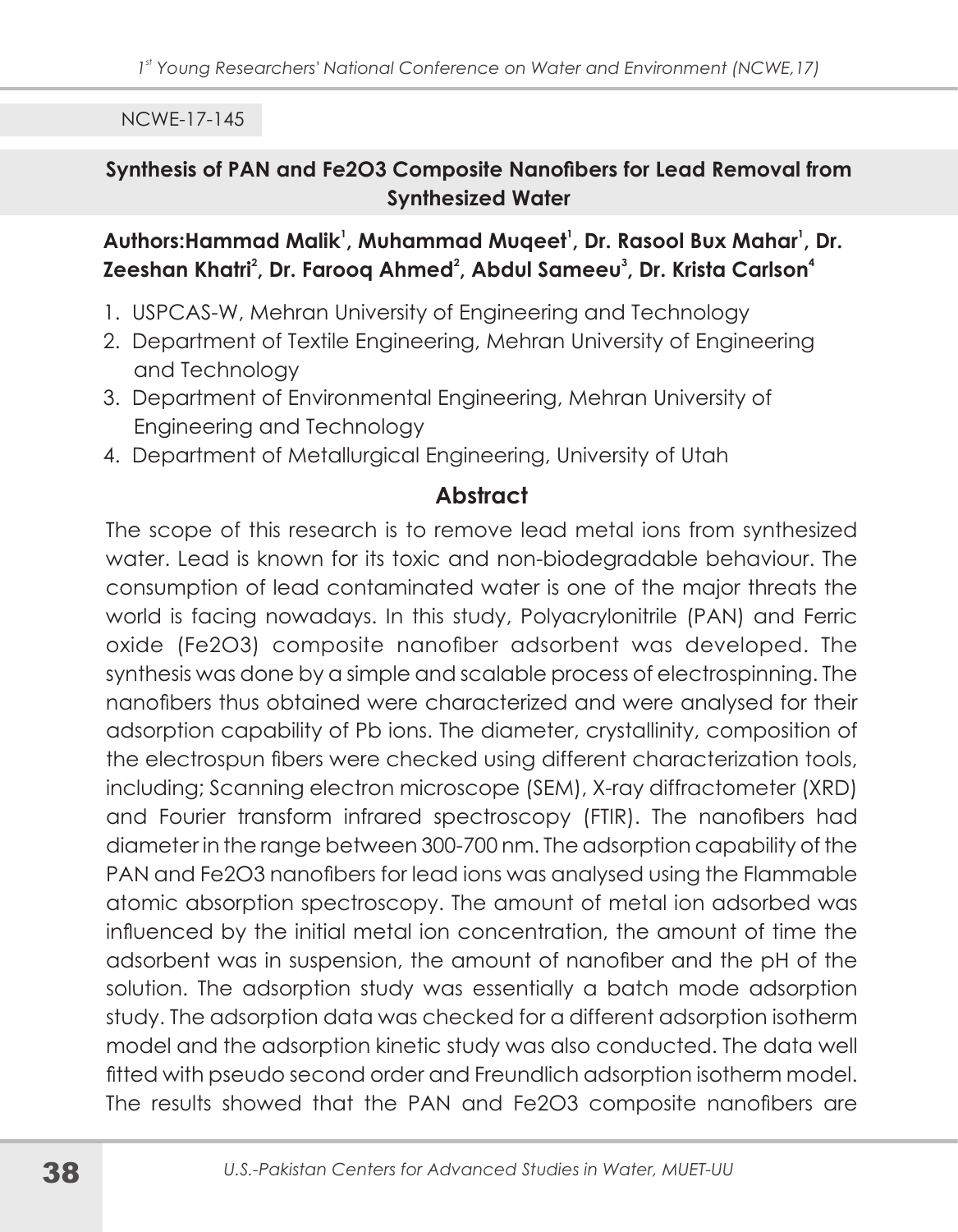effective in removing Lead ions from synthesized water. The nanofibers showed the high adsorption capability and strong affinity towards lead metalions.

### **Keywords**

Nanofibers, electrospinning, Lead, Adsorption, Polyacrylonitrile, Fe2O3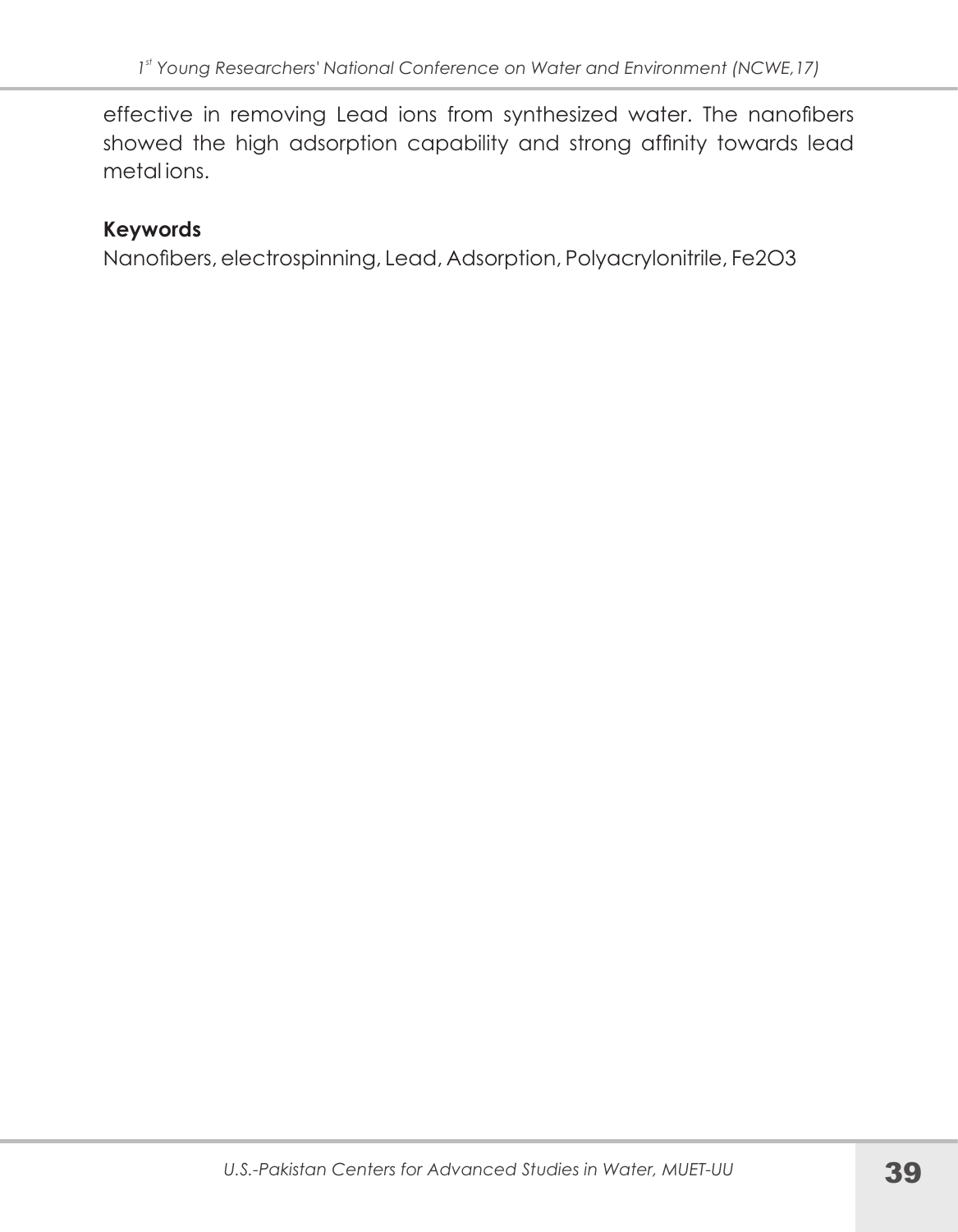### Treatment of Domestic Wastewater by Sustainable Microbial Fuel Cells having an Inexpensive, Reliable and Recyclable Anodes

### Authors: Iram Sifat, Dr. Rasool Bux Mahar, Awais Anwar Chandio, Shoaib Ahmed, Sultan Shaikh

1. U.S.-Pakistan Center for Advanced Studies in Water, Mehran UFT. Jamshoro, Sindh, Pakistan. Email: eram.sifat@gmail.com

# Abstract

Treatment of wastewater by using Microbial Fuel Cells (MFCs) have been proven as a promising but challenging technology so far. Researchers are coming up with different techniques every time to overcome the bottlenecks in this technology. One of the current issues is fouling of the electrodes which is hindering its commercialization. Depositions on electrodes reduce the working efficiency of the cell. In such cases, material selection of electrodes plays a significant role. The electrodes must be lowpriced, noncorrodible, religble and reusable. This research deals with the designing and fabrication of a single chamber MFC with an inexpensive, recyclable material (acrylonitrile butadiene styrene substrate, ABS) used as a node to treat the domestic wastewater. Activated carbon air-cathode was used where a biofilm was developed. The Current and voltage across the cell were measured with a Multi-meter. The efficiency of the fabricated single chamber MFC was checked by measuring the instantaneous Chemical Oxygen Demand (COD) and power generation with the utilization of organics in the wastewater. A current density of 67.5 mA/m2 and power density of 1.6 mW/m2 was generated in a single chamber microbial fuel cell having a hydraulic retention time of 48 hours. The COD reduction varied from 51% to 60%, which proved the existence of exoelectrogens in the domestic wastewater. These bacteria can be identified and used as inoculum in future studies to obtain high COD removal rate in treating the same domestic wastewater. The experiment also showed the successful application of carbon nanotube-based conductive paint polymer support as a node in treating the domestic wastewater. However,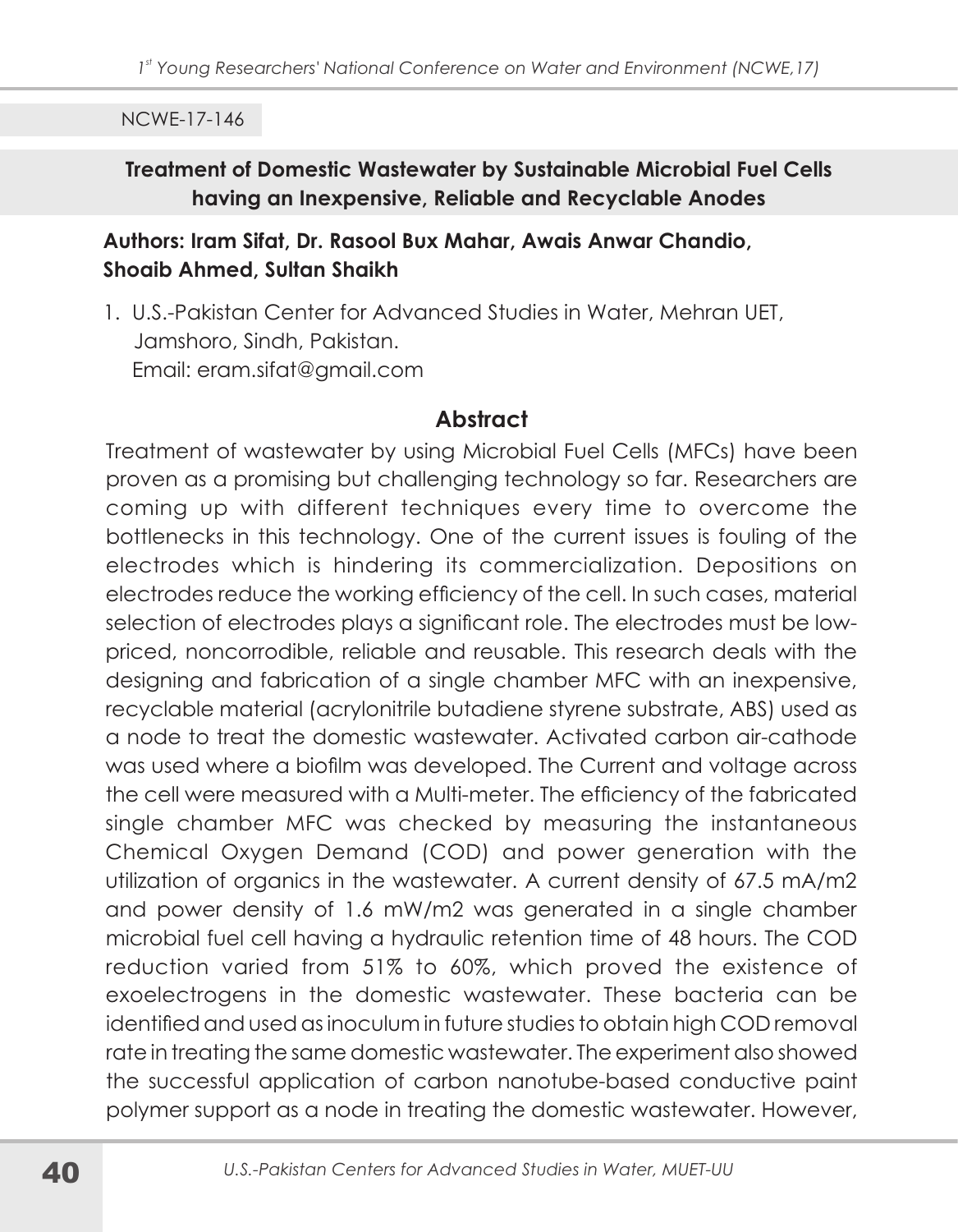the performance decreased gradually due to the deposition of inorganic on the cathode which can be studied further in future. Moreover, the design of this new anode could be studied in future to maximize the surface area for microbial colonization to obtain more power output.

# **Keywords**

Microbial Fuel Cells, Anode material, Carbon nanotubes conductive paint, Polymer support, Air Cathodes, exoelectrogens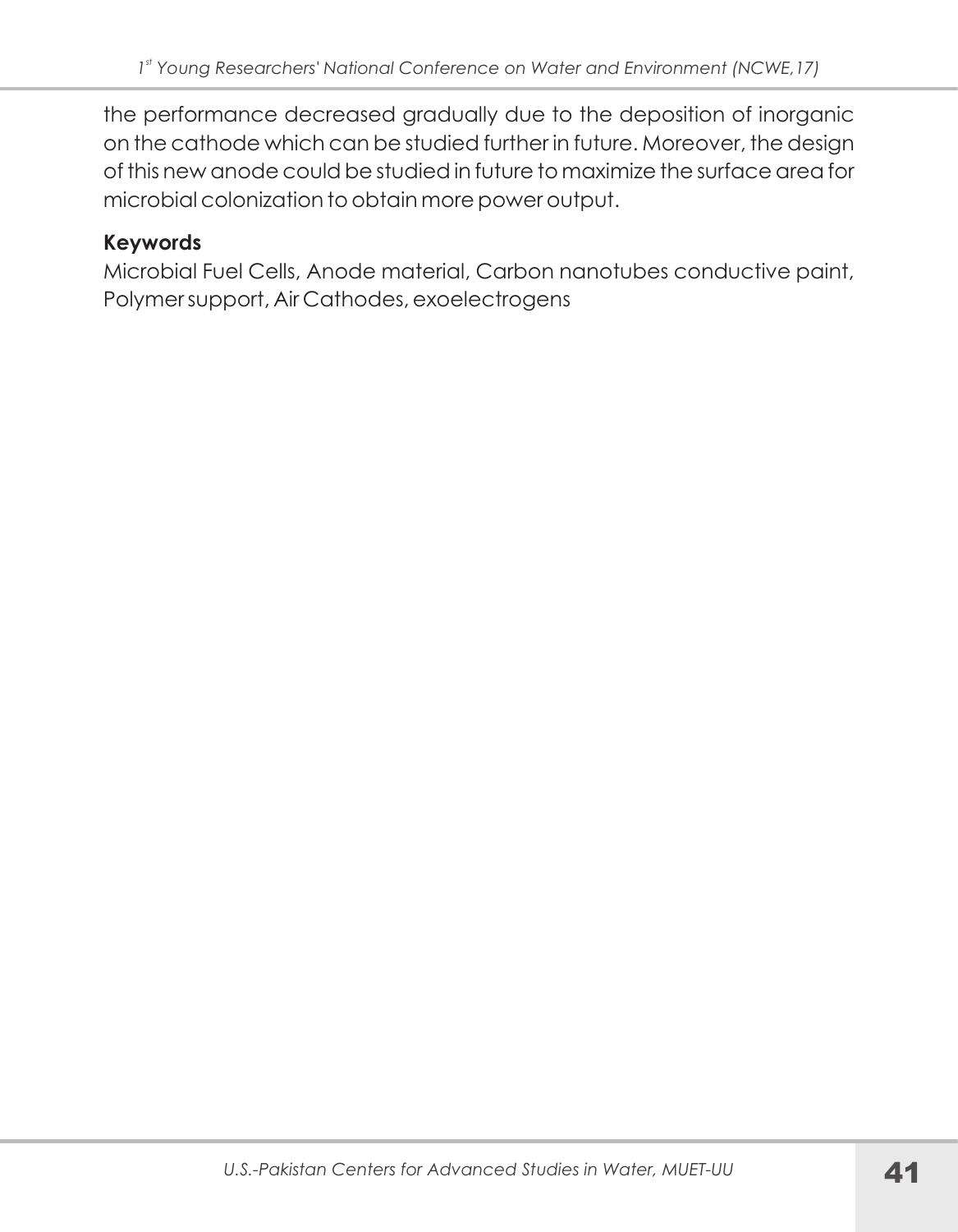### Maximizing the Production of Biogas by Varying Total Solids **Concentrationthrough Pilot Scale Anaerobic Digester**

#### Authors: Irfan Hassan Nizamani, Abdul Razaque Sahito

1. Institute of Environmental Engineering & Management Mehran University of Engineering & Technology Jamshoro Email: irfan.eengr@gmail.com, +92 304 8649719

### **Abstract**

Increasing trends in population throughout the world, especially in this particular region, results to escalation in consumption rate of nonrenewable resources of energy, which causes the emission of greenhouse gases; consequently, there is an upsurge in global warming and climatic change. In order to overcome these issues and compensate the future energy demand; production of biogas from the common domestic waste buffalo dung is one of the greatest renewable energy sources. In this particular study, a Pilot Scale experimental work was conducted, in which substrate (Buffalo dung) was used for anaerobic digestion process, whereas the production of biogas was analyzed as the function of buffalo dung to water ratio. For the experimental work, continuous anaerobic digester was designed and fabricated in which different ratios of buffalo dung to water were used to analyze the maximum production of biogas for 35 days, at the hydraulic retention time 20 days of the anaerobic digester treating buffalo dung and 15 days of production. As per readings the biogas 225.56 N L/g VSloss was produced from the ratio of 1.0 buffalo dung to the water, followed by 266.7 N L/g VSloss from the 2.33 buffalo dung to water ratio. Hence it was then observed that the maximum biogas i.e. 266.7 N L/g VSloss was produced from the 2.33 buffalo dung to water ratio.

#### **Keywords**

Biogas, Buffalo Dung, Water Ratio, Digestate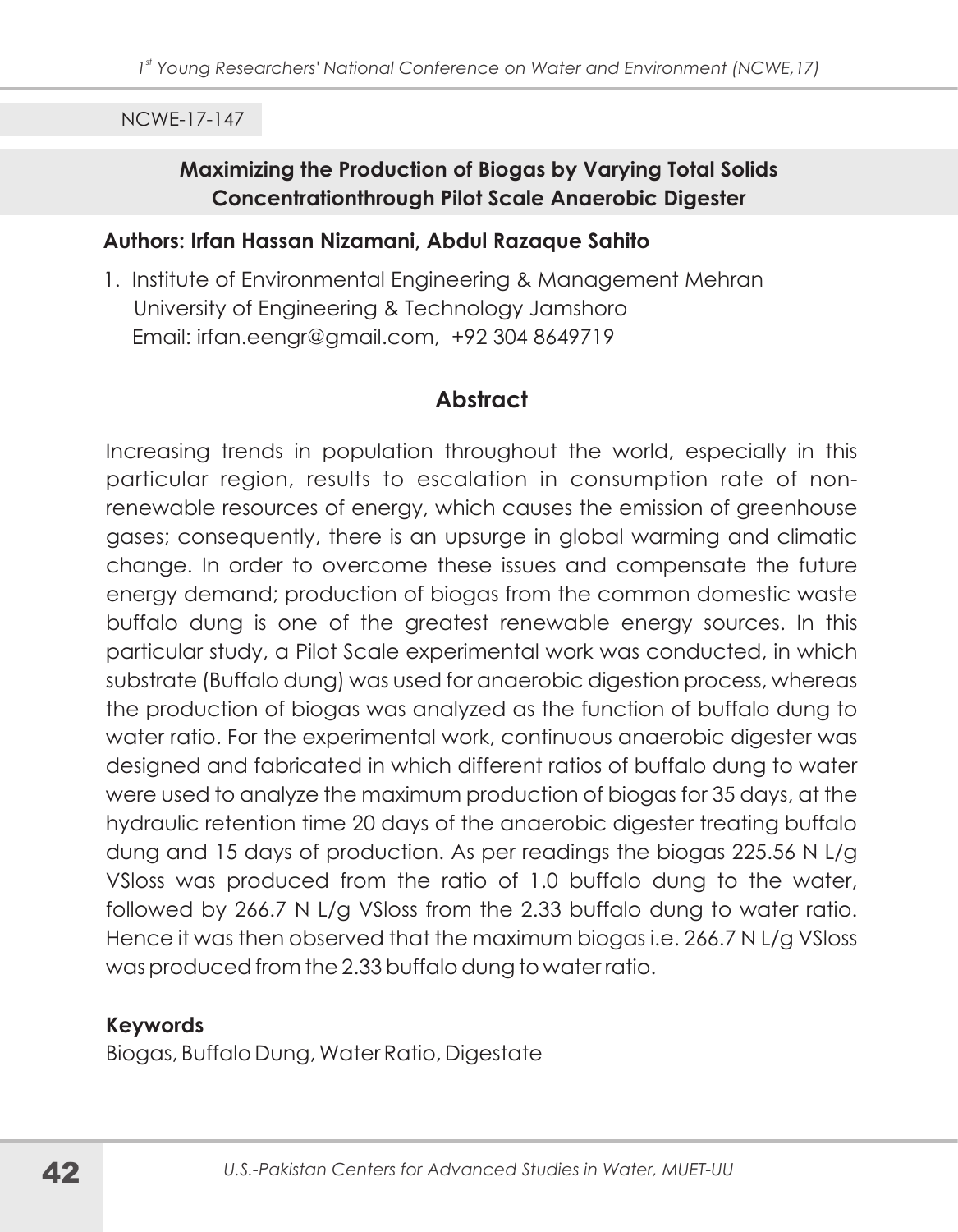# **Chloride and Sulfate Ions Removal from Aqueous Solution Using** Quaternized Cellulose Nanofibers: Adsorption Properties and Selectivity **Towards Monovalent and Divalent Anion**

Authors: Muhammad Muqeet<sup>1</sup>, Zeeshan Khatri<sup>2</sup>, Hammad Malik<sup>1</sup>, Farooq Ahmed<sup>2</sup>, Rasool Bux Mahar<sup>1</sup>, Krista Carlson<sup>3</sup>

- 1. US Pakistan Center for Advanced Studies Water, MUET, Jamshoro -76062, Pakistan
- 2. Nanomaterials Research Lab, Textile Engineering Department, MUET, Jamshoro - 76062, Pakistan
- 3. Metallurgical Engineering Department University of Utah Salt Lake City - UT -84112, United States Email: muhammadmugeet87@gmail.com, +92-3156128598

# **Abstract**

The purpose of this study examines the removal efficiency of two major anions present in natural waters through quaternized/cationic cellulose nanofibers (c-CNFs) membrane via batch adsorption method. Although various materials have been reported for the same purpose, but electrospun cellulose nanofiber membrane functionalized with 3-chloro 2 - hydroxy propyl tri - methyl ammonium chloride (CHPTAC) was reported first time in this study. The Scanning Electron Microscope (SEM) and Brunauer-Emmett-Teller (BET) surface area and porosity analyzer were used in order to analyze the surface morphology and specific surface area respectively. The results showed, average fiber diameter around 280 ± 10 nm evaluated through ImageJ software and specific surface area in the range of 4.9 to 15.2 m2/g respectively. In addition, success of chemical modifications examined by taking Attenuated Total Reflection - Fourier Transform Infrared (ATR-FTIR) spectra. FTIR results confirmed the successful conversion of cellulose acetate nanofibers (CANF) to cellulose nanofibers (CNF) and their cationization. Adsorption study was supported out as a purpose of contact-time, initialconcentration, pH and mass of adsorbent. Experimental adsorption data revealed, c-CNFs were more selective towards sulfate ions, as we obtained batter adsorption results i-e 0.63 mmol of SO42-/g of adsorbent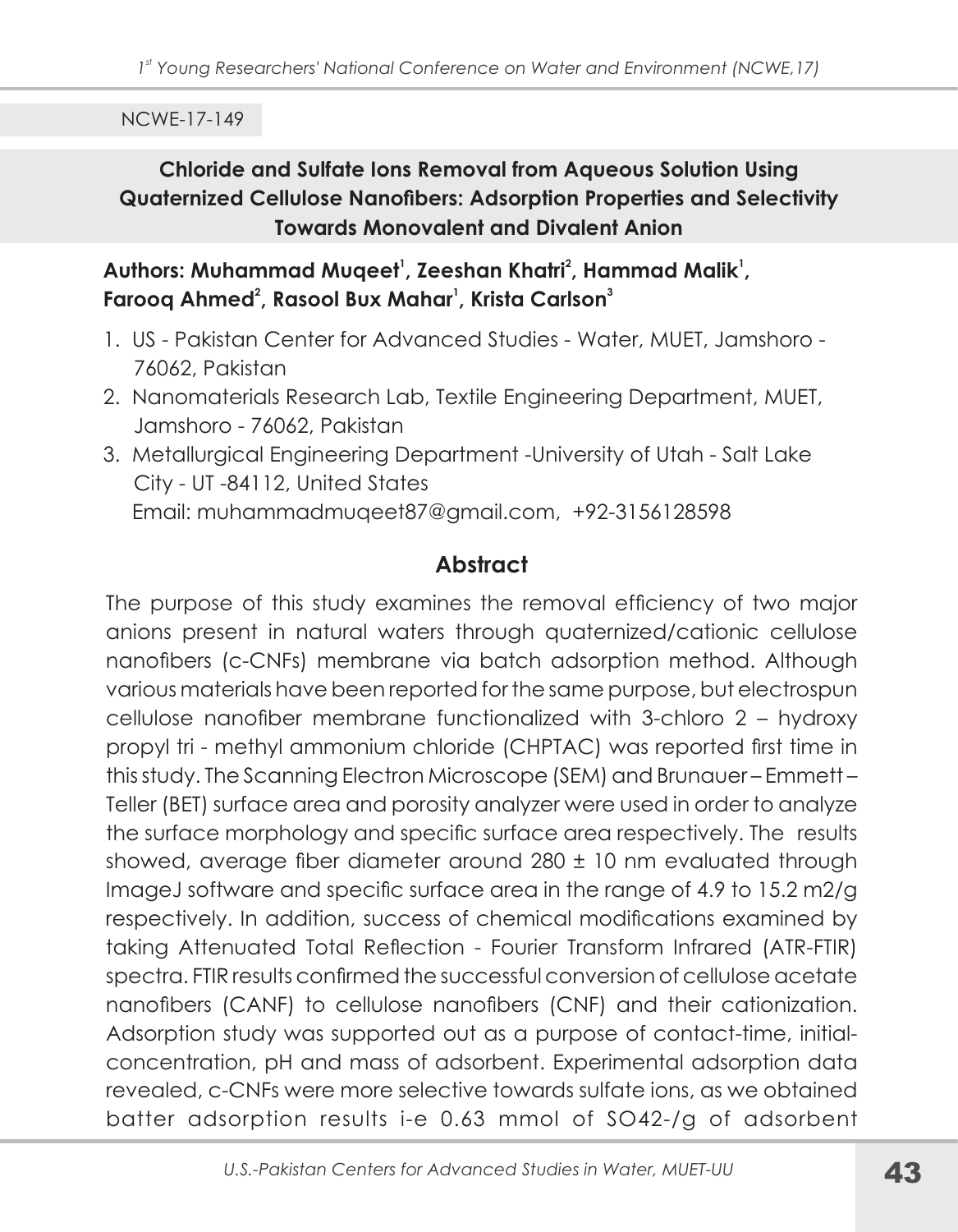corresponding to 62% removal. Turbidimetric method (for sulfate) and titration with silver nitrate (for chloride) were employed for the determination of residual concentration. Beside this, validity of experimental data was analysed through isotherm and kinetic modeling. Langmuir and Freundlich adsorption - isotherm models were employed and kinetic models include: pseudo - first order, pseudo - second order and intra particle diffusion kinetic models. Data analysis showed, the Langmuir isotherm model fits well. Moreover, experimental data followed the pseudo-second order kinetic model as we obtained higher R2 value.

# **Keywords**

Nanofiber, cellulose, adsorption, chloride, sulfate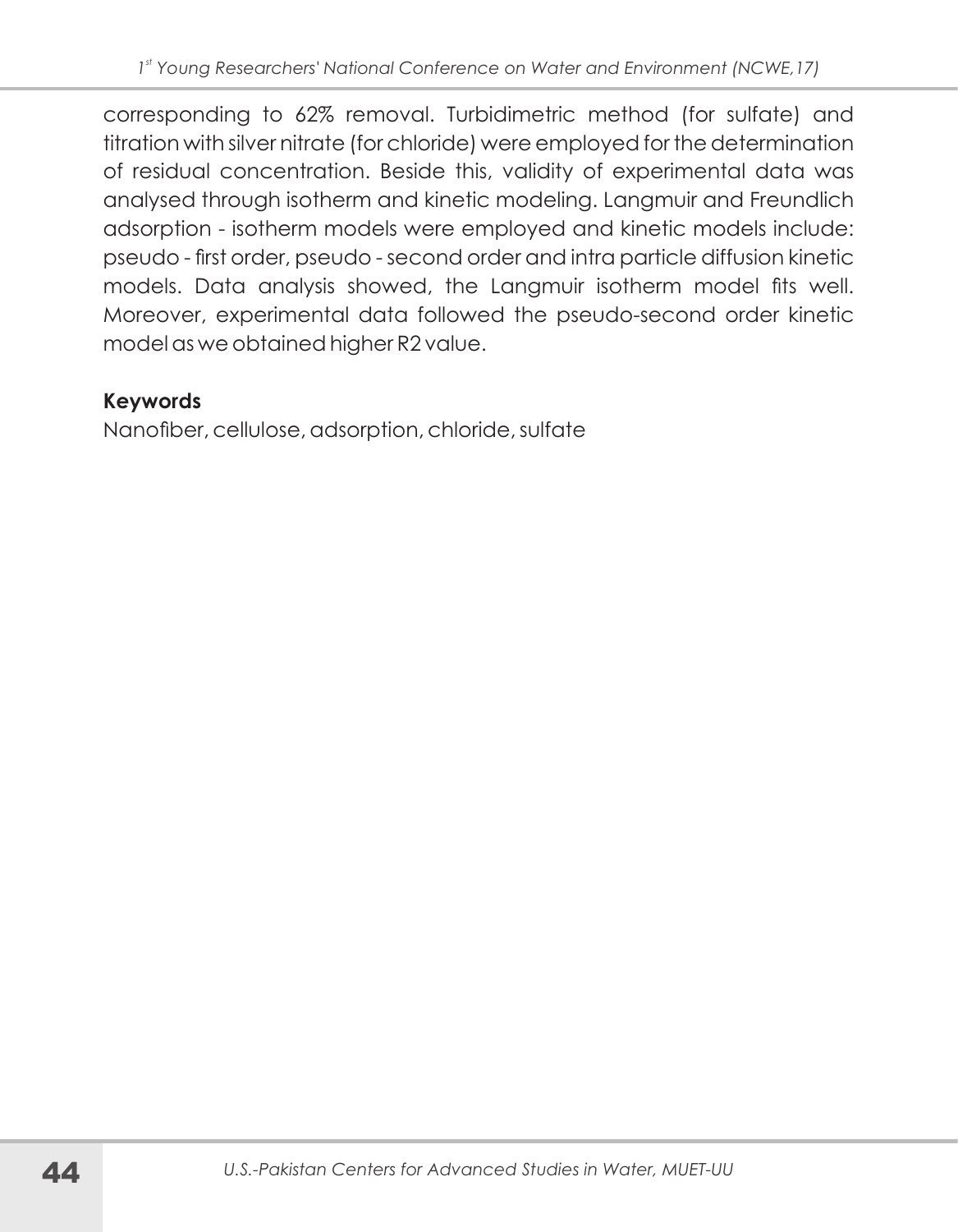## **Application of Surface-Functionalised Plasmonic Nanoparticles** in Water Quality Monitoring

## Authors: Razium A. Soomro<sup>1</sup>, Ayman Nafady<sup>2</sup>, Sirajuddin<sup>1</sup>, Najma Memon<sup>1</sup>, Tufail H. Sherazi<sup>1</sup>, Nazar Hussain Kalwar<sup>1</sup>

- 1. National Centre of Excellence in Analytical Chemistry, University of Sindh, Jamshoro, 76080-Pakistan
- 2. Department of Chemistry, College of Science, King Saud University, Riyadh 11451, Saudi Arabia Email:raziumsoomro@gmail.com, +92 336 3051253

# **Abstract**

To prevent contaminates from producing catastrophic environmental damage, efficient detection protocols are the first steps to rapidly initiate the remedial strategies. Unlike, the conventional techniques, such as GC-MS, ICP-MS and AAS, which are time consuming and lab-based approaches. The use of plasmonic nanostructures ensures a promising avenue for the development of simple, sensitive and cost-effective sensor with the potential for on-site detection. In this regard, the present study describes the application of copper nanoparticles (Cu NPs) as an efficient LSPR based sensor for the colorimetric determination of mercuric (Hg2+) ions in aqueous system. To ensure selectivity the nanoparticles were the surface functionalised with L-cysteine (Cyst) molecules. The Cyst-Cu NPs demonstrated very sensitive and selective colorimetric detection of Hg2+ ions in the range of  $0.5 \times 10^{-6}$  to  $3.5 \times 10^{-6}$  mol L-1 based on decrease in LSPR intensity as monitored by UV-Vis spectrophotometer. The developed sensor is simple and economic in contrast to those based on precious metal nanoparticles and sensitive to detect Hg2+ ions with detection limit down to 4.3×10-8 mol L-1. The sensor developed in this work has a high potential for a rapid and on-site detection of Hg2+ ions. Moreover, the sensor was successfully applied for the assessment of Hg2+ ions in real water samples, collected from various locations of the Sindh River.

### **Kevwords**

Copper nanoparticles, L-cysteine, colorimetric sensor, mercuric ions, amino acid.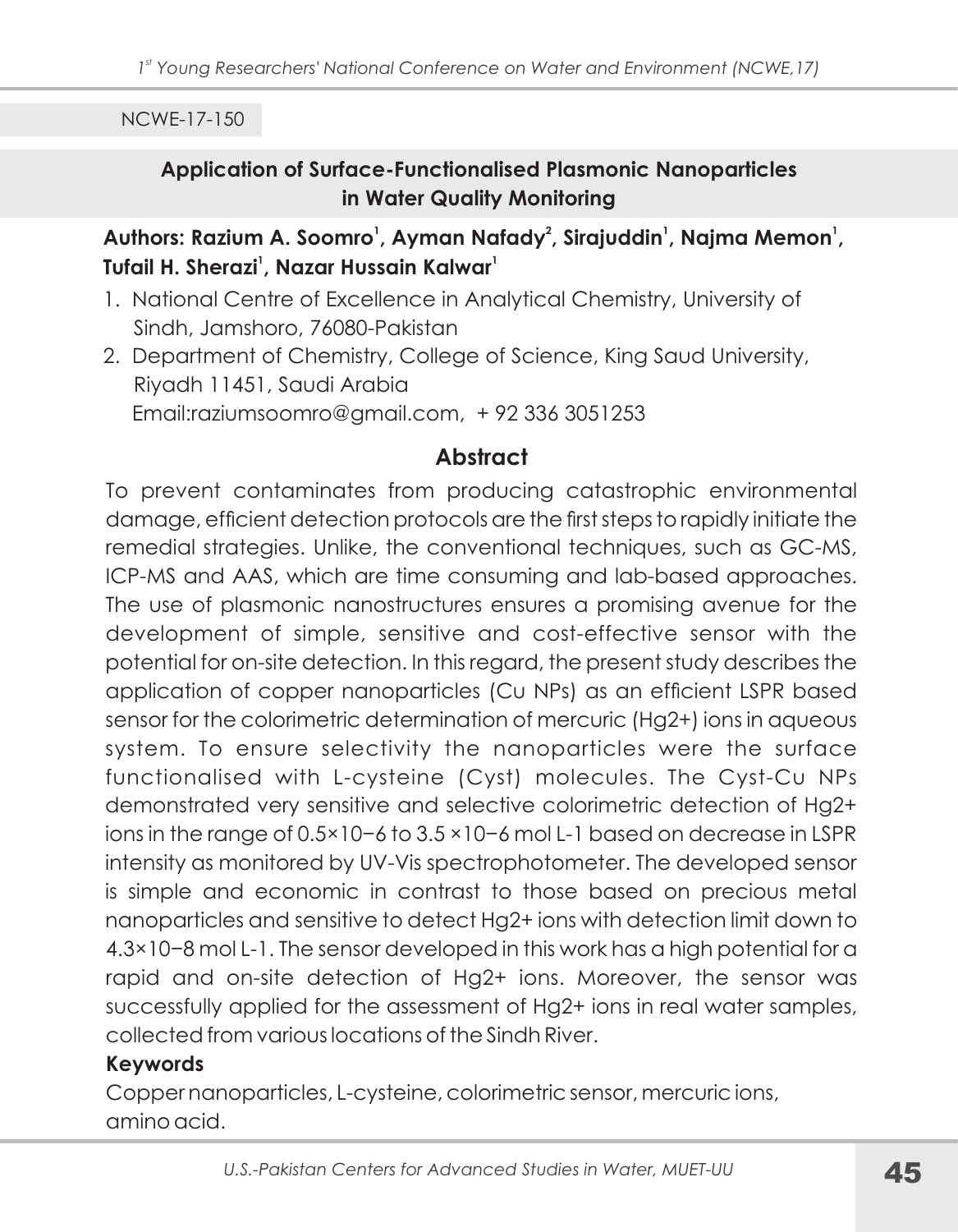#### Landcover Changes in Peshawar Using Remote Sensing & Gis

#### Authors: Saira Halepoto<sup>1</sup>, Danyal Aziz<sup>1</sup>, Sadaf Sher<sup>1</sup>

1. MS Environmental Engineering US-Pakistan Centers for Advanced Studies in Water Mehran University of Engineering & Technology, Jamshoro.

Email: Saira.halepoto10ee@gmail.com

# **Abstract**

Landcover means the physical features on the surface of the earth, such as vegetation, forests, agriculture, water bodies, barren lands and built up areas by humans. Information on land use and Landcover change due to human activities helps in assessing impacts on the environment and devising mitigation strategies. Population growth has exerted tremendous pressure on Landcover as water bodies, vegetation is converted into built up areas particularly in urban regions. Peshawar is the capital city of Khyber Pakhtunkhwa, Pakistan, It is located 34.01 latitude and 71.58 longitude and it is situated at elevation 340 meters above sea level. Peshawar has a population of 1,218,773 making it the biggest city in Khyber Pakhtunkhwa. Peshawar features a semi-arid climate, with very hot summers and relatively cold winters. The city has experienced rapid urbanization over the past years due to urban sprawl. Landsat 7 Enhanced Thematic Mapper at a spatial resolution of 15m of 2001, 2007 and 2015 were used for land use/cover classification. Images of 2001, 2007 and 2015 were used to study the behavior of Landcover change using ERDAS Imagine and ArcMap. Various graphs were plotted to quantify and observe the Landcover changes in Peshawar. Vegetation and water bodies have converted into built up areas over the years.

### **Keywords**

Landcover, land use, GIS, classification and Landsat.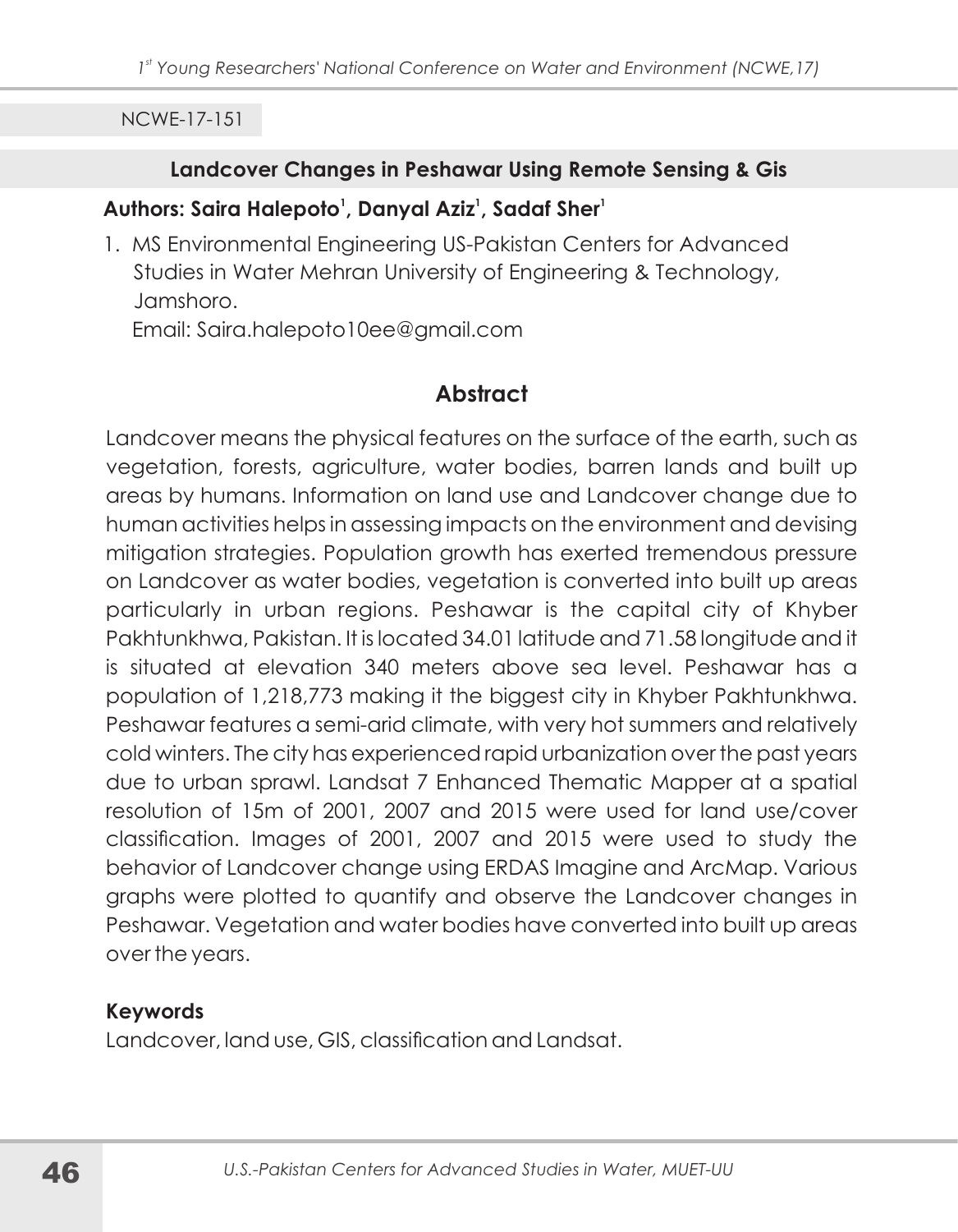### **Determination of Groundwater Quality Using Electrical Resistivity Survey**

# Authors: Sultan Shaikh<sup>1</sup>, Uzma Imran<sup>1</sup>, Bushra Danish<sup>1</sup>, Maheen Saeed<sup>1</sup>, Iram Sifat<sup>1</sup>

1. Department of Environmental Engineering, U.S-Pakistan Center for Advanced Studies in Water (USPCASW), Mehran University of Engineering and Technology, Jamshoro, Sindh, Pakistan Email: sultan11civil@gmail.com, +93 333 1379710

# Abstract

Groundwater is an important source of drinking water, especially in the areas where the surface water is scarce, or where surface water sources are polluted due to agricultural or industrial effluents. Community in the environs of the Manchar Lake is one of the examples. This study was carried out to explore the potential sites in the surroundings of Manchar Lake where good quality of groundwater can be obtained for drinking purpose. An electrical resistivity survey (ERS) was conducted at twenty-one sites in shallow depth grid (5 x 5 km2) by adopting Schlumberger electrode array configuration with a maximum spacing of 300 m in the current electrode (AB/2) and 20 m in the potential electrode (MN/2). The data was collected with the aid of the ABEM terrameter SAS 4000. The quantitative interpretation was done by using the IX1D resistivity software. ERS findings were verified by analyzing water samples collected from trial bores, made by the hand percussion method at three sites out of twenty-one. The trial bores were made up to 100 ft. depth and water samples were collected at an interval of 10 ft. depth from all trial bores. The collected water samples were analyzed for electrical conductivity (EC) and total dissolved solids (TDS). The results of this study revealed that, except site no.13 and 19, all other sites do not have a good quality of groundwater at any depth which can be used for drinking purpose. From the water analysis, it is also clear that the water at site 1, 3 and 7 where trial bores were made showing the saline quality of groundwater which indicates that the ERS findings are valid. However, at site 13 (Goth Haji Daad M.Rind Baloch) sand, sandy clay and clay layers are identified as first, second and third layer respectively. The first layer of site 13 lies in high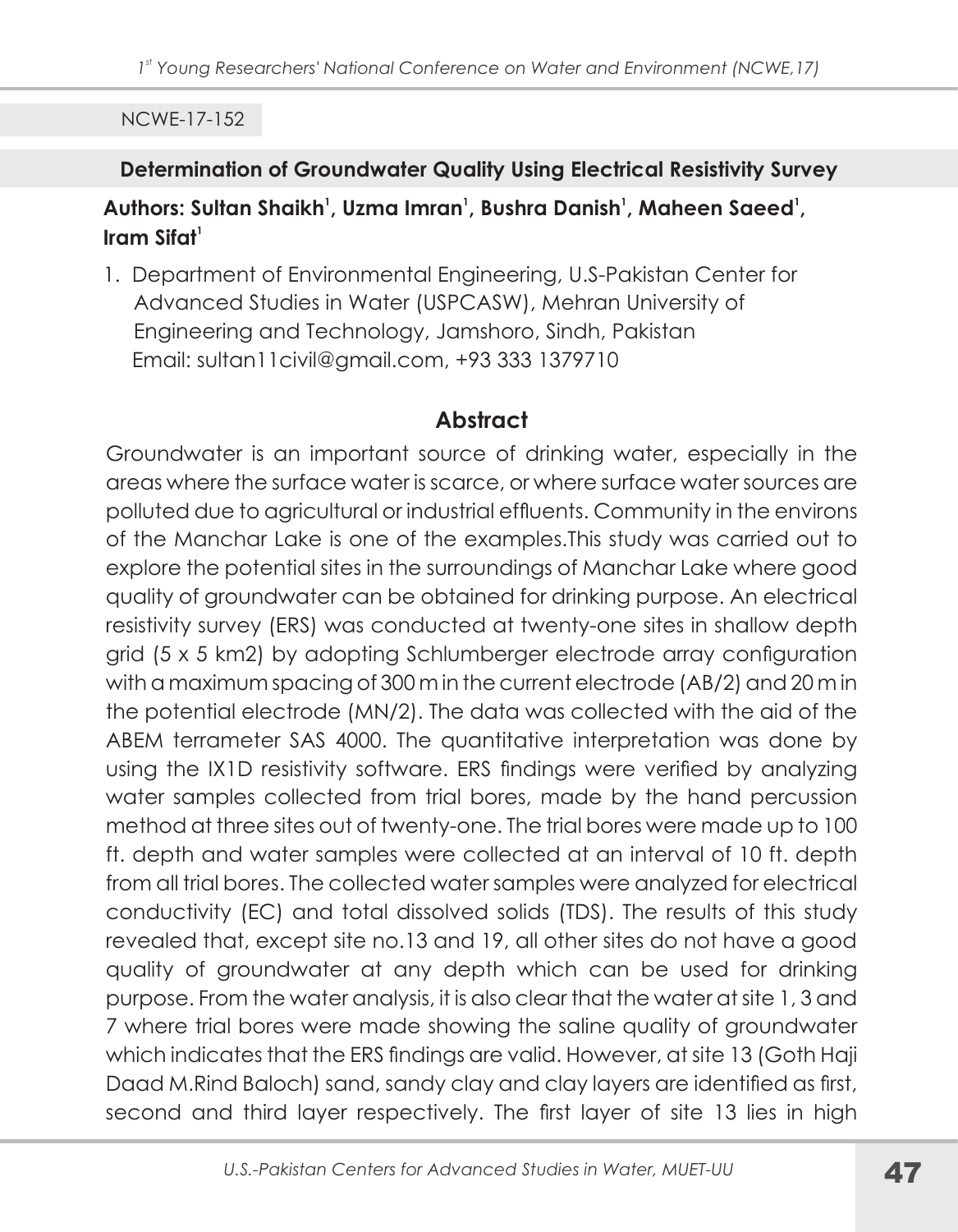resistivity zone which indicates good quality of groundwater up to 3 m depth. At site 19 (Near Pir Baber Sher village, UC Jhangara-Bajara to Pir Babar Sher village) total four layers are identified in which top two layers lie in high resistivity zone whereas third and fourth layers lie in medium and low resistivity zone respectively. The first two layers of site 19 indicate the presence of good quality of groundwater, which can be obtained for drinking purpose by the installation of tube wells and hand pumps. The conclusion of this study shows that the quality of groundwater in the surrounding of Manchar Lake is not suitable for drinking in shallow depth because it is saline as obtained from this study. However, such study must be carried on in deeper depth by increasing the space between the current electrodes and made enough trial bores to validate ERS findings. In addition, other parameters which are necessary to find water as fit for drinking or not must also be analyzed.

# **Keywords**

Manchar Lake, groundwater quality, electrical resistivity survey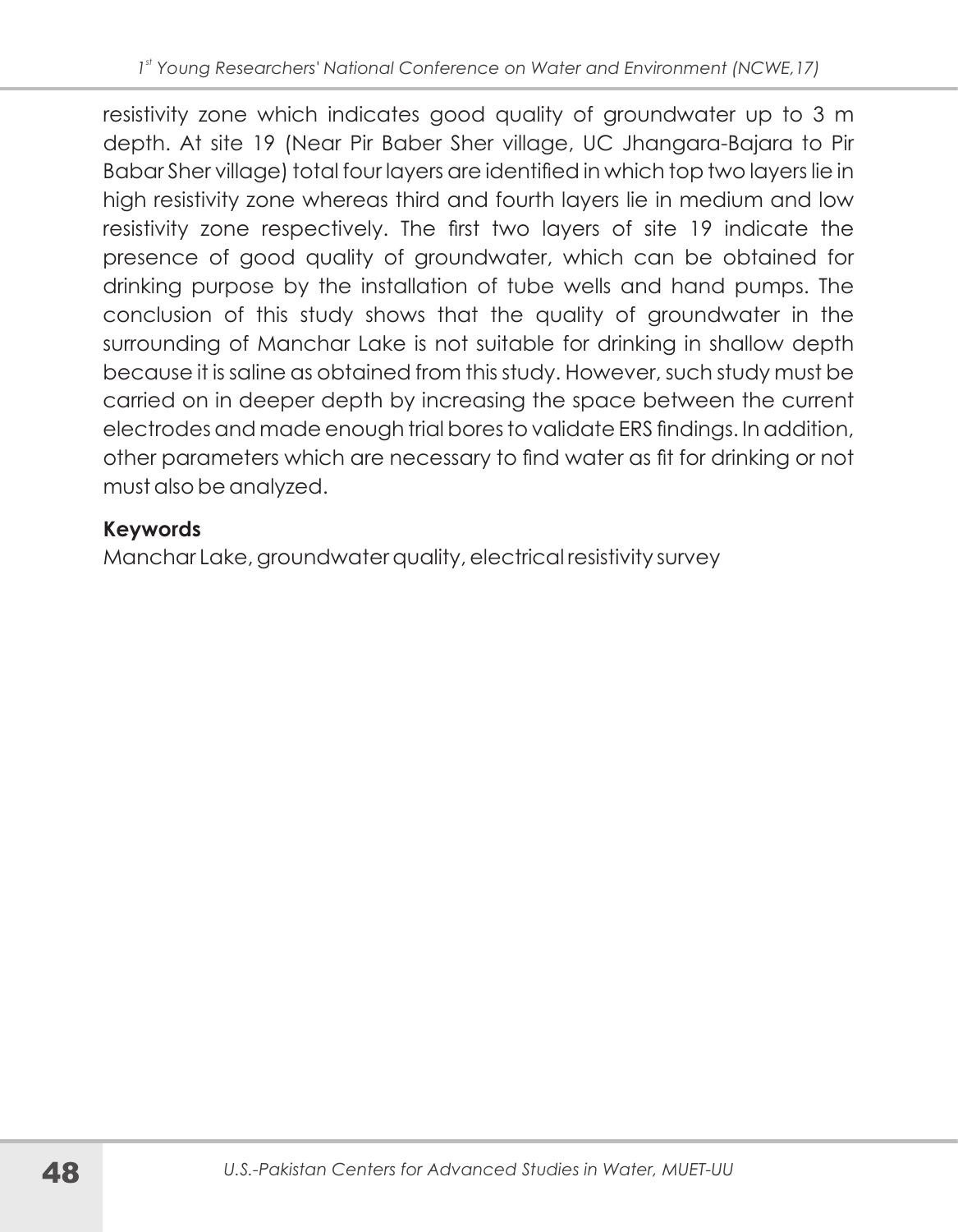### **Application of GIS and Remote Sensing for Flood Management:** A Case Study of Larkana Division

# Authors: Aftab Ahmed<sup>1</sup>, Dr. Altaf A.Siyal<sup>1</sup>, Mansoor Ali<sup>1</sup>

1. U.S-Pakistan Center for Advanced Studies in Water (USPCASW), Mehran University of Engineering and Technology, Jamshoro, Sindh, Pakistan Email: Aftab.sohail19@gmail.com, +923144777319

# **Abstract**

Floods are among the most devastating events in nature; they cause a huge amount of damage to infrastructure, crops and they destroy many lives. Pakistan has faced several cycles of destructive floods in its history. It is difficult to control a flood. However, if the excess water is managed properly, then the extent of the flood and its damages can be reduced. Integration of a Geo Information System (GIS) with remote sensing data gives sufficient knowledge for many hydrological studies, including; flood prediction, generating drainage lines, highlighting flood risk zones and more effective flood management. The information extracted from digital elevation models with the help of ArcGIS software is the most helpful for making flood risk maps. In this paper flood-risk maps are generated for the Larkana Division by using digital elevation models employing the GIS approach. Depending on the elevation of the entire area, three risk zones are categorized: low, medium and high. The analysis shows that the most vulnerable site in Larkana Division is Shahdadkot. The results also indicate that some of the western locations in Jacobabad and the southern part of Larkana Districts are at high risk of flood damage.

### **Keywords**

GIS-Remote Sensing-Damage assessment-Flood monitoring.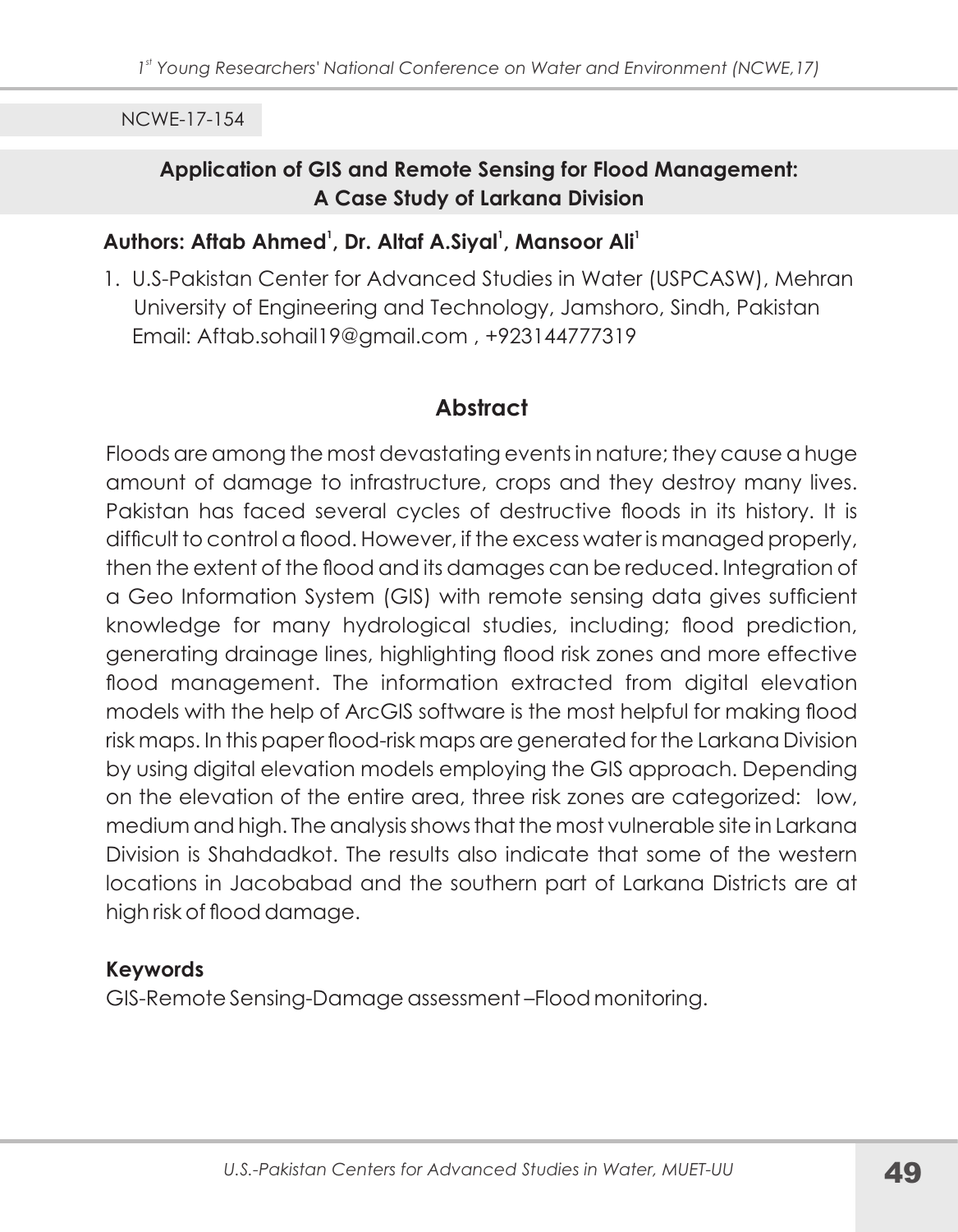# Manufacturing of Count 10Ne Carded Yarn for Making Jeans on Ring Spinning Frames using Recycled Useable Waste through Waste **MSnagement skills**

#### Authors: Abdul Rauf Shaikh<sup>1</sup>, Iftikhar Ali Sahito<sup>2</sup>

- 1. Department of Industrial Engineering&Management, Mehran University of Engineering & Technology Jamshoro, Hyderabad, Sindh 71000, Pakistan
- 2. Department of Textilel Engineering, Mehran University of Engineering & Technology Jamshoro, Hyderabad, Sindh 71000, Pakistan Email: raufsm2010@gmail.com

# Abstract

This paper illustrates a new method for manufacturing yarns using recycled usable wastes like as Pneumafil, roving waste, Ring bonda, Dirty cotton, Card Fly, carded sliver, drawn slivers, and Various types of cotton waste materials, such as manufacturing by-products and post-consumer material is used in conjunction with virgin yarns to produce recycled yarns of sufficient quality to be used for garment manufacture.

As the textile, apparel, fashion, and retail industries move to become more sustainable, an area of interest is the use of recycled fiber, yarn, fabric, and product content in the development and production of new products. The decision to use recycled materials in products must occur during design and product development and continue throughout manufacturing processes. In this research paper, count of 10Ne was made on Ring spinning frames from the recycling of useable wastes instead of selling in a market. All Yarn quality characteristics were determined on UT-4. This research is totally based on economic growth of the textile spinning industry.

### **Keywords**

Useable waste, UT-4, Ring Spinning frame.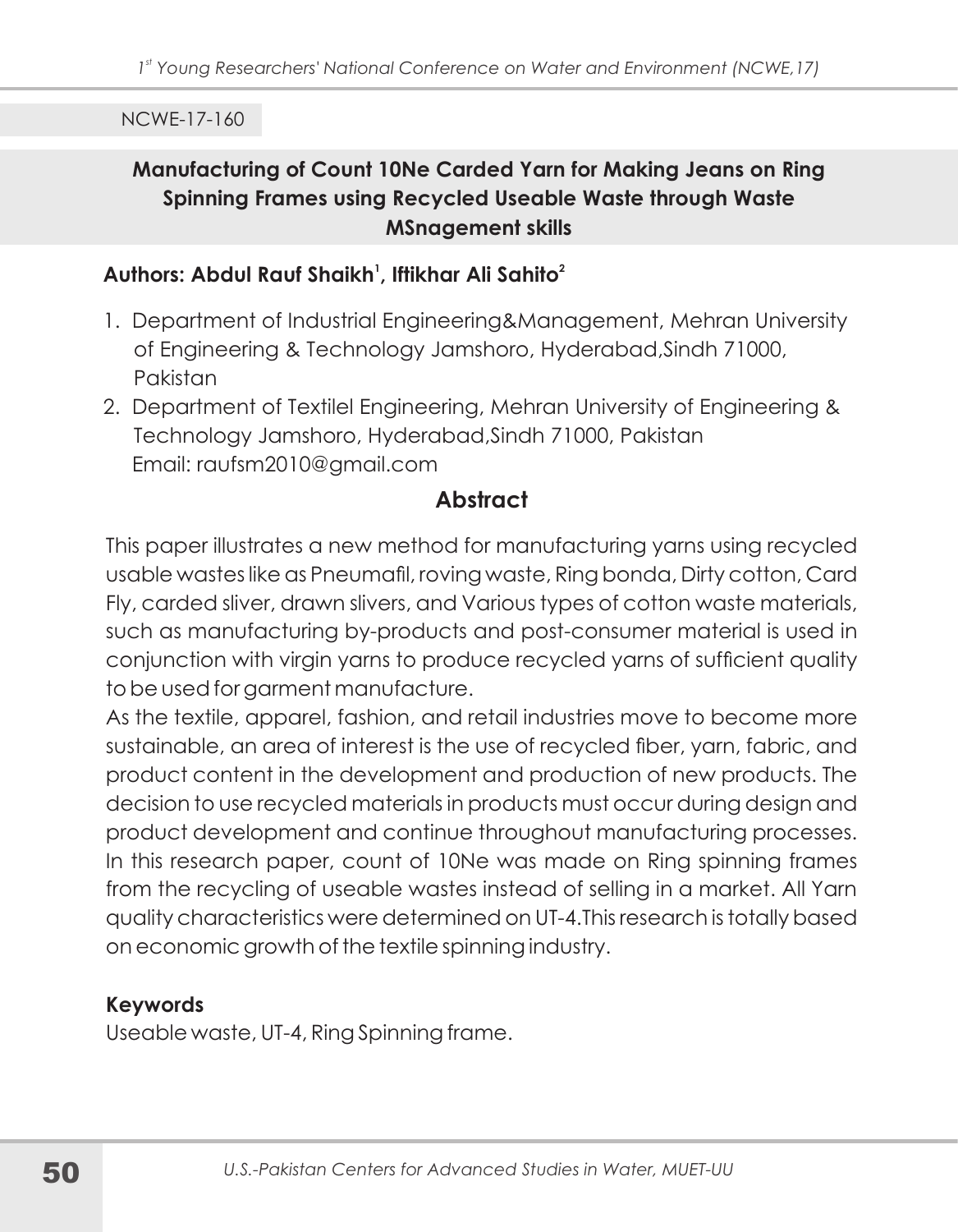#### Health Impacts Assessment of Manchar Lake Degraded Water Quality

# Authors: Hiba Muzammil<sup>1</sup>, Bushra Danish<sup>1</sup>, Uzma Imran<sup>1</sup>, Asmat Ullah<sup>1</sup>

1. US. Pakistan Center for advanced Studies in Water (USPCASW) Mehran University of Engineering and Technology (MUET) Jamshoro, Sindh USPCASW MUET Jamshoro Email: hibamuzammil7@gmail.com, (+92) 3353565696

# **Abstract**

Access to safe drinking water is one of the basic human rights and essential for human health. Many freshwater lakes in Pakistan are the source of drinking water to the communities living in the surrounding areas. The contamination in these lakes due to increase in population, direct discharge of agricultural waste, untreated sewage and garbage into the lake water systems and absence of adequate sanitation facilities in the peripheral settlements has led to severe health hazards. The aim of this study is to assess health impacts of Manchar Lake degraded water quality on people of the neighborhoods that are directly or indirectly dependent on the lake for their livings. For this purpose, the data was collected through questionnaire surveys using stratified random sampling technique. The survey was conducted from the inhabitant living in boat houses, huts on bank of the lake, and in nearby villages. Water associated health-related data was collected from 210 households. Additional data was also collected through focus group discussions and local doctors. Data was analyzed through descriptive statistics and health impacts of lake water degradation of men, women, and children were assessed. The results show that children were significantly affected as compared to women and men by lake water due to degraded quality, unhygienic conditions, and poverty, since their businesses are associated with Manchar lake. Livelihood, health and water quality improvement interventions are required to avoid any disease outburst. A detailed assessment of health impacts needs to be carried out because most of the people living in the surroundings, visit hospital only if they physically feel sick rather than going for routine checkups.

# **Keywords**

Health Impacts; Manchar Lake; Water Quality Degradation; Fishing Community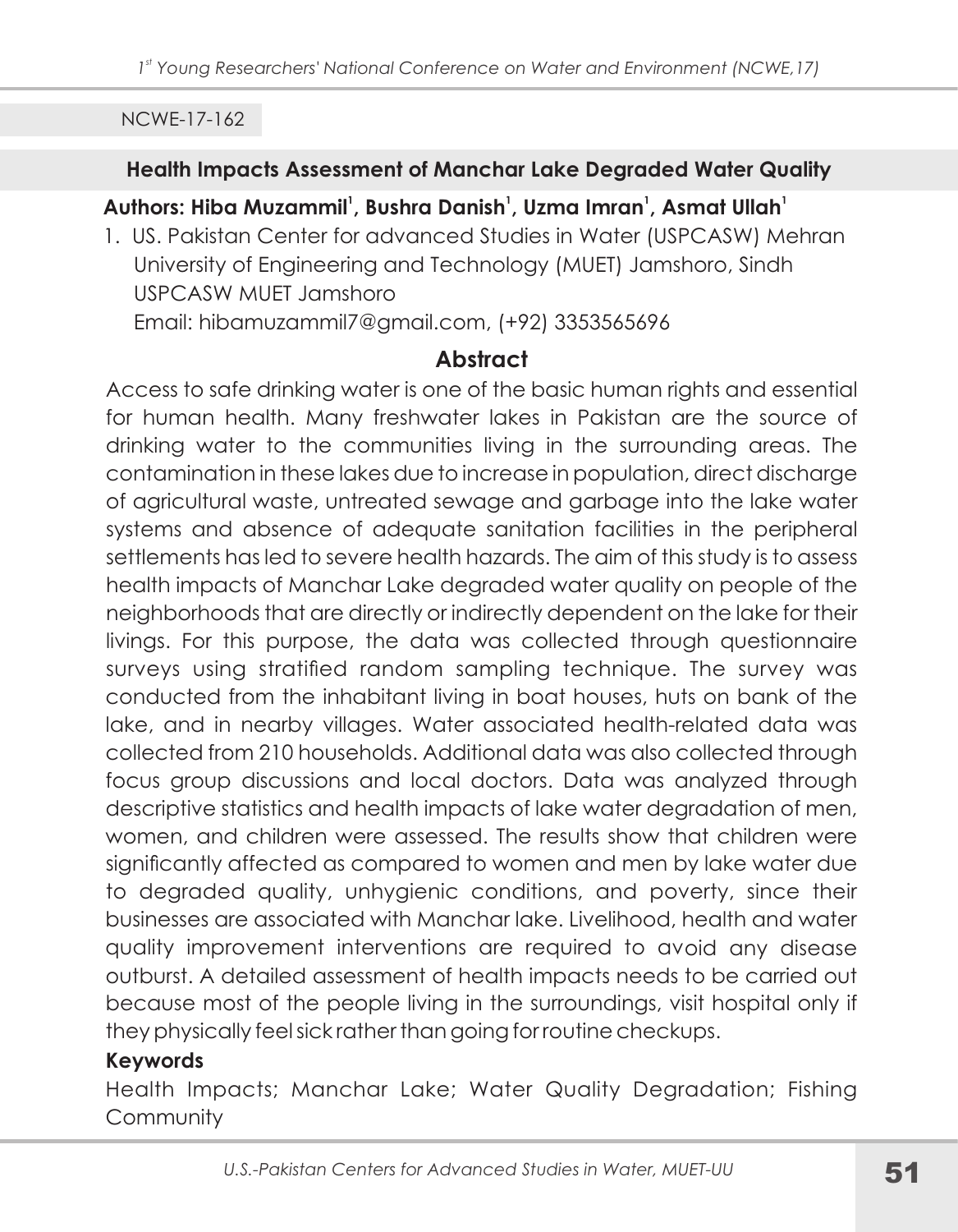#### Fresh Water Quality Assessment of Kotri Barrage and its Canals

# Authors: Maheen Saeed<sup>1</sup>, Dr. Abdul Khalique Ansari<sup>1</sup>, Uzma Imran<sup>1</sup>, Azizullah<sup>1</sup>, Sultan S<sup>1</sup>

1. US-Pakistan Center for Advanced Studies in Water USPCAS-W Mehran University of Engineering and Technology Jamshoro Email: maheensaeed13@yahoo.com, +92-335-0282640

# **Abstract**

Major surface sources of drinking water in Pakistan are rivers, canals and lakes. River Indus and its canals provide water for various purposes such as agriculture, drinking, domestic, commercial and industrial uses. But, increased industrialization and urbanization have resulted in higher levels of heavy metals in these water sources. Also, other pollutants and hazardous chemicals are being continuously discharged into the Indus River System and pollute it. This study aims at examining the water quality at Kotri Barrage from where four canals off-take which is the source of water supply to millions of people of lower Sindh, including Hyderabad, the second largest city of Pakistan. Realizing the need to assess water quality of these canals, this study was undertaken to examine the water quality at the upstream of Kotri barrage in the year 2016-17. Five locations were selected and water quality analysis was done in the years 2016 and 2017. The samples were analyzed for eighteen (18) different parameters including five (05) physical parameters, i.e. temperature, turbidity, Total Dissolved Solids (TDS), Electrical Conductivity (EC) and Total Suspended Solids (TSS). The chemical parameters include pH, Dissolved Oxygen (DO), Sulphate, Hardness, Alkalinity, Chloride and Nitrate. And, heavy metals i.e. Lead (Pb), Arsenic (As), Cadmium (Cd), Copper (Cu), Iron (Fe), Zinc (Zn) and Manganese (Mn). The samples were tested using analytical methods including pH meter, conductivity meter, HACH DR/2000, direct reading spectrophotometer and atomic absorption spectrophotometer (AAS). The results of the analysis showed that toxic and heavy metal concentrations in water in July and August 2016 were then compared with National Organization i.e. WHO Standards of water. Pb, Cu and Zn concentrations in water were higher than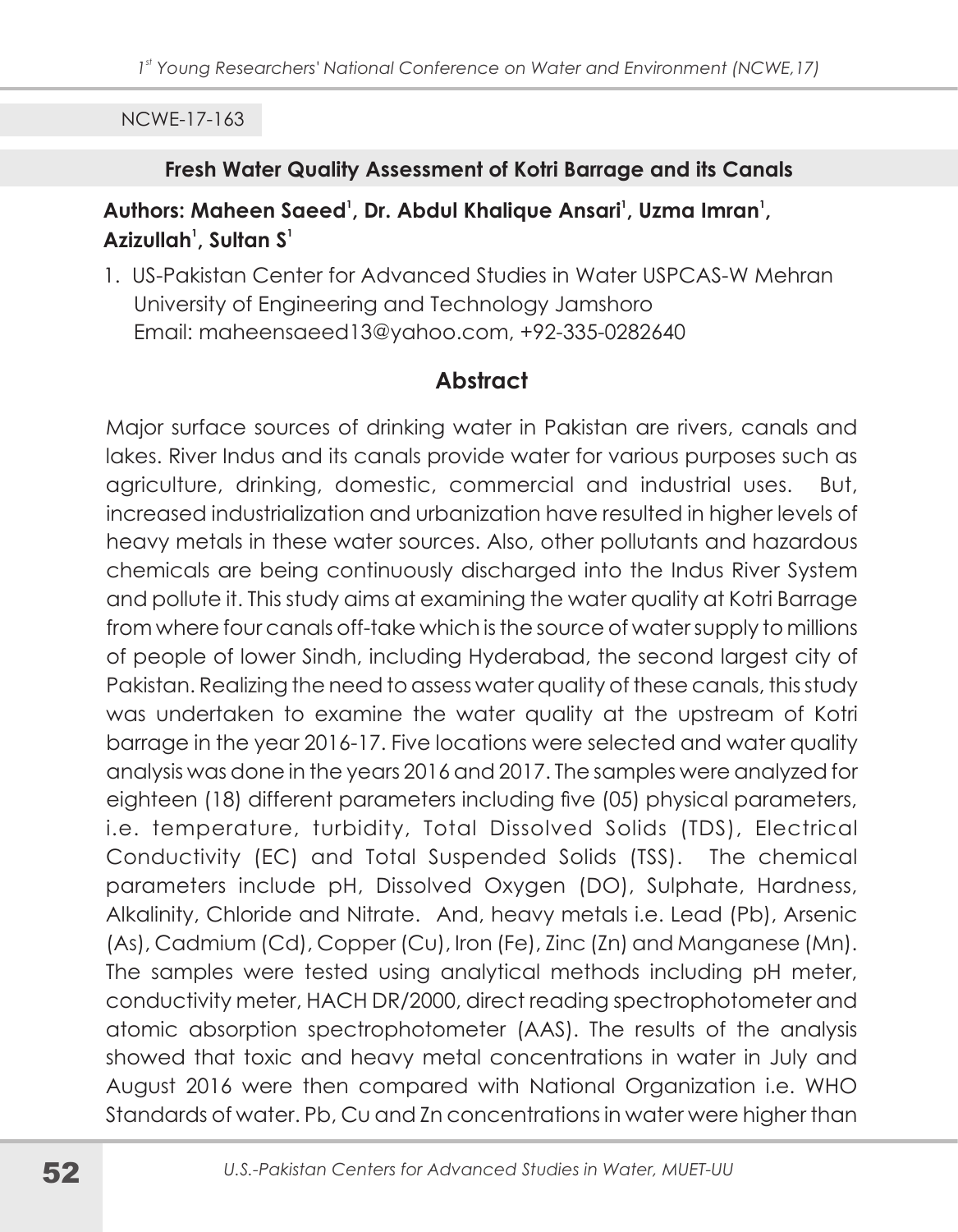WHO permissible limits. Similarly, water analysis results of 2017 of heavy metals viz. Cd, Fe and Mn were comparatively higher during non-monsoon period. Remaining heavy metals were within the permissible limits because of the high dilution factor in monsoon season. The effort of this study can be utilized for monitoring the effects of pollutants over a period of time and thus would help in controlling these contaminants. This study has thus made a baseline of water quality, which may contribute in analyzing the Indus water basin model in future.

# **Keywords**

Heavy metals, water, water quality standards, pollution, discharge, contamination.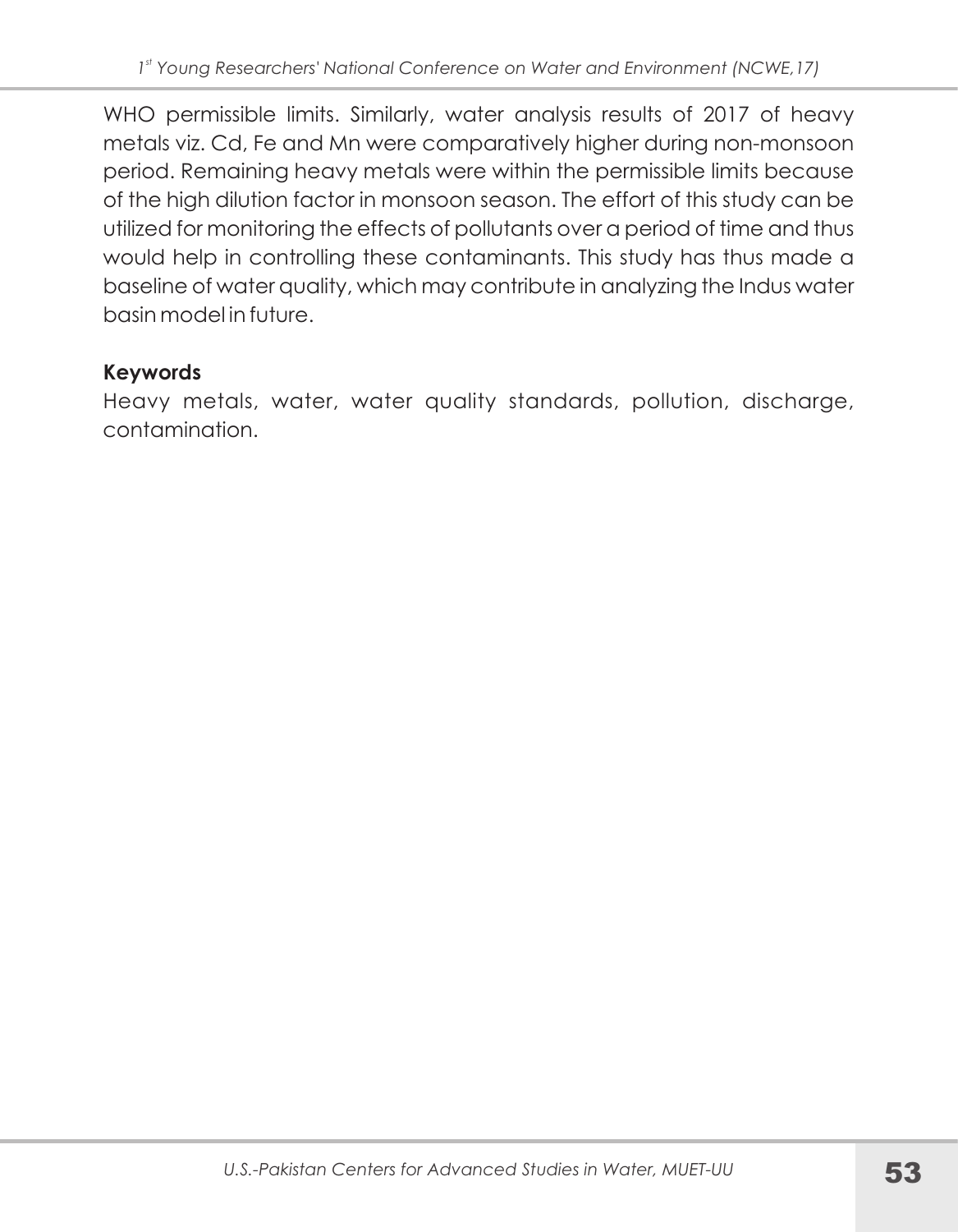Determination of flow direction, flow accumulation, and delineation of watershed based on DEM of the area using ArcGIS and HEC Geo HMS tools. A case study of Koroonjhar Mountainous area Nagarparkar

#### **Author: Dhanji Mal**

1. Graduate Student, Hydraulics Irrigation & Drainage (HID) department U.S Pakistan Centers for Advanced studies in water MUET Jamshoro. Sindh

Mobile#+923322637506, Email Address: engrdhanji@gmail.com

# **Abstract**

Nagarparkar is situated in the Desert of Thar, where the major source of drinking water is dug well. Most of the dug wells dry up during May to July, thus the availability of fresh water for livestock and domestic purpose is rare. During monsoon, runoff is generated at Koroonjhar Mountainous range, which is not harvested, but most of it is discharged into Run of Kuchh. The aim of this study is to delineate the Koroonihar hill watershed and estimate the potential runoff generated using HEC Geo-HMS and SCS CN Method. Primary and secondary data was collected and processed using Arc Hydro tools in ArcGIS 10.3 and then watershed was delineated based on outlet point using HEC Geo HMS extension. In this way, a sum of total thirteen (13) watersheds were delineated. Results show that the total area of delineated watersheds was 82314 acres with the 100 sub-Basin, 46 Junctions and 13 Outlets, Runoff at different outlets was estimated based on 50 mm rainstorm event which most frequently occurred during the monsoon season. From the simulations, it was estimated that an event of 50 mm rain storm can generate about 4371 acre-feet runoff, which can be harvested and conserved for *<u>Interuse</u>* 

# **Keywords**

GIS, HEC-Geo HMS, HEC HMS, Watershed, Runoff, Thar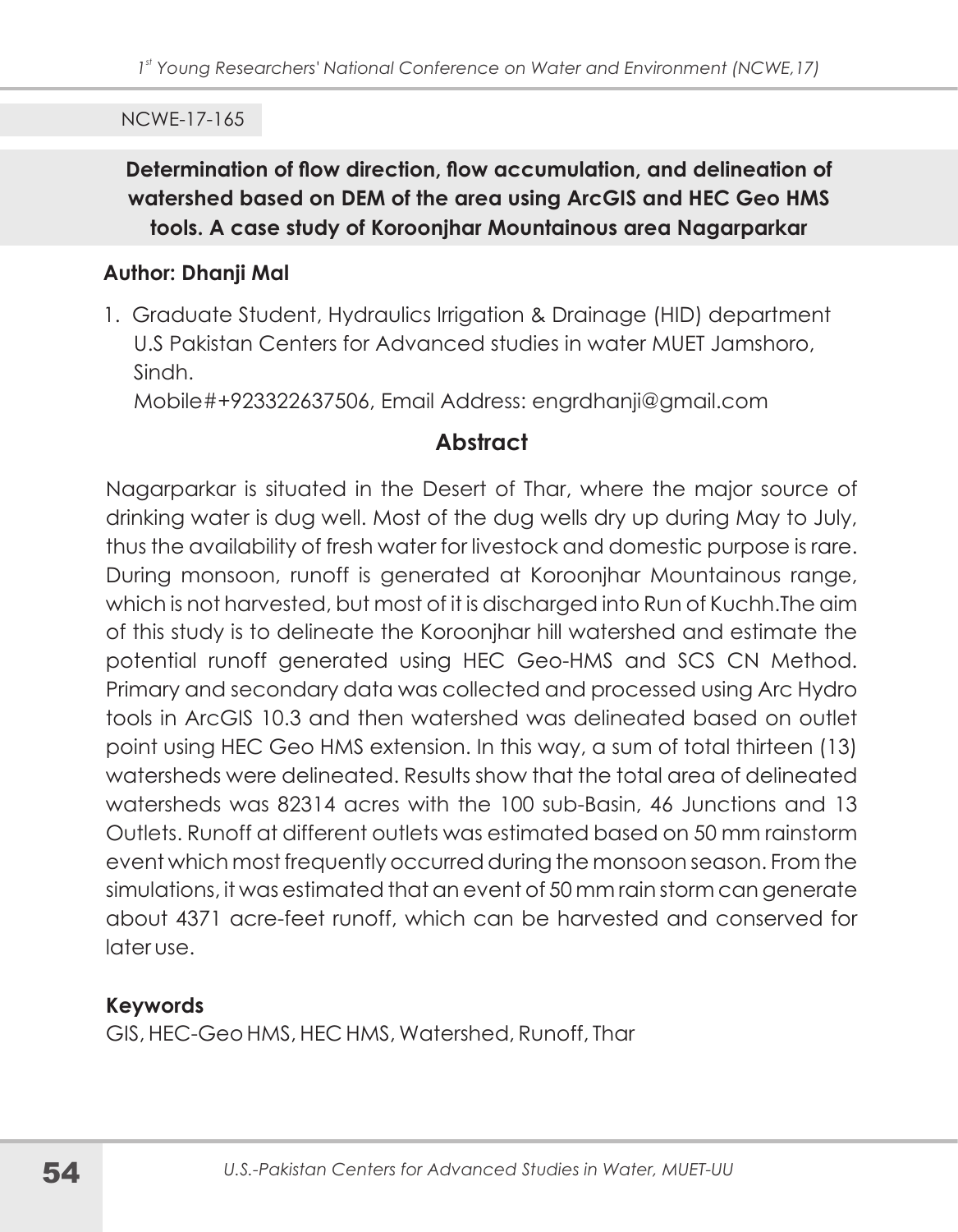### Characterization of Physical and Biological Properties of Drinking Water of **Hyderabad City**

### Authors: Saira Halepoto<sup>1</sup>, Dr. Rasool Mahar<sup>1</sup>, Dr. Sheeraz Ahmed Memon<sup>2</sup>

- 1. USPCAS-W. MUET. Jamshoro.
- 2. Institute of Environmental Engineering, MUET, Jamshoro.

# **Abstract**

Provision of clean and safe drinking water and hygienic sanitation facilities are important in improving the health and saving the lives of humans which are affected due to consumption of contaminated water. Global statistics show alarming situation because the target of achieving access to safe drinking water and proper sanitation set by world Health Organization (WHO) has not been met yet. The problem of water pollution is due to a combination of two factors, i.e. decrease in water supplies and increase in water demand from all sectors which has resulted in deterioration of water quality. Water from various sources such as river and ground water in Pakistan is unfit for human consumption because of inferior quality. In this study, Hyderabad city is selected as the study area to identify the available water resources, to monitor water supply system and to evaluate the drinking water quality. Locations for sampling were marked on Google Earth and samples from four treatment plants and the area they serve were obtained. Physical parameters were checked over once in a month for a total of three numbers of times. The parameters like Temperature, Electrical Conductivity, pH and Turbidity were checked in the field (i.e. During sampling) while TDS was checked in a laboratory. Biological testing was also carried out once in a month. Biological parameter Total coliform was measured. Many of the samples showed results which exceeded National Environmental Quality Standards (NEQS). Parameters which exceeded the allowable contamination level was turbidity and total coliform. This research is aimed to contribute towards achievement of sustainable development goal of clean water for all. The results of this research may be used by WASA Hyderabad to address the pressing issue of water quality.

### **Keywords**

Drinking water, Quality Issues, Waterborne disease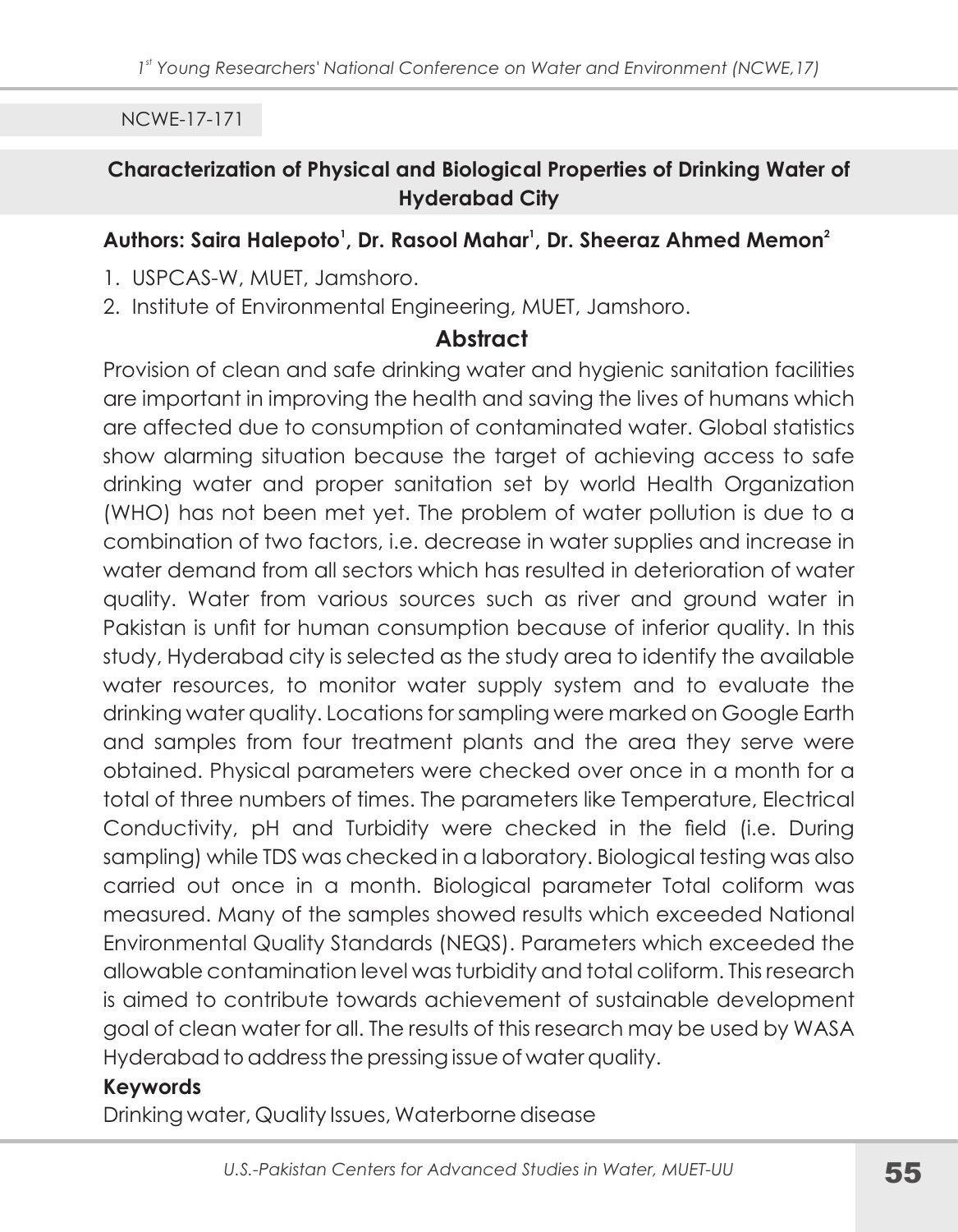#### **WATER SUPPLY MANAGEMENT FOR JAMSHORO CITY**

## Authors: Muhammad Salman Mohsin<sup>1</sup>, Nabeel Ali Khan<sup>1</sup>, Vipin Kumar Oad<sup>1</sup>, Rakhshanda Bano<sup>1</sup>

1. USPCAS-W, Mehran University of Engineering & Technology, Jamshoro.

# **Abstract**

The case study is about Jamshoro city water management during the cut-off period of water for 15 days from Dec 25th to Jan 10th in Kalri Baghar canal. Kalri Baghar is an off taking canal from the right of Kotri Barrage. During this cut-off period Kotri Barrage authorities stop the flow of water in the canal for the maintenance purposes and there is no supply of water to the city. Kalri Baghar canal is the only source of fresh water supply to Jamshoro city; as the ground water is saline and not fit for potable use. So, during this cut-off period most of the city relies on water supply through water tankers and the tanker mafia take advantage of this situation by increasing rates. Therefore, a water storage facility is needed, which could fulfill the water demand of the city for these 15 days and could also be used throughout the year for constant supply. Different alternatives were assessed for the cut-off period of K.B feeder and depending upon their feasibility, best alternative was selected. Construction of water storage lagoons was found to be the most economic and efficient option. Findings revealed that lagoons are easy to build and operate. They have the capacity to store sludge and a welldesigned and properly managed lagoon have many other uses as well. The Lagoon designed to have the capacity to supply water for 15 days to Jamshoro city. It can be used for throughout the year to meet the daily water demand of the city. It can be used for irrigation and recreational purposes as well. The Cost Benefit analysis of Lagoon revealed that it is a viable solution against tanker water use.

### **Keywords**

Indus river, Water management, Kotribarrage, K.B feeder canal, Lagoons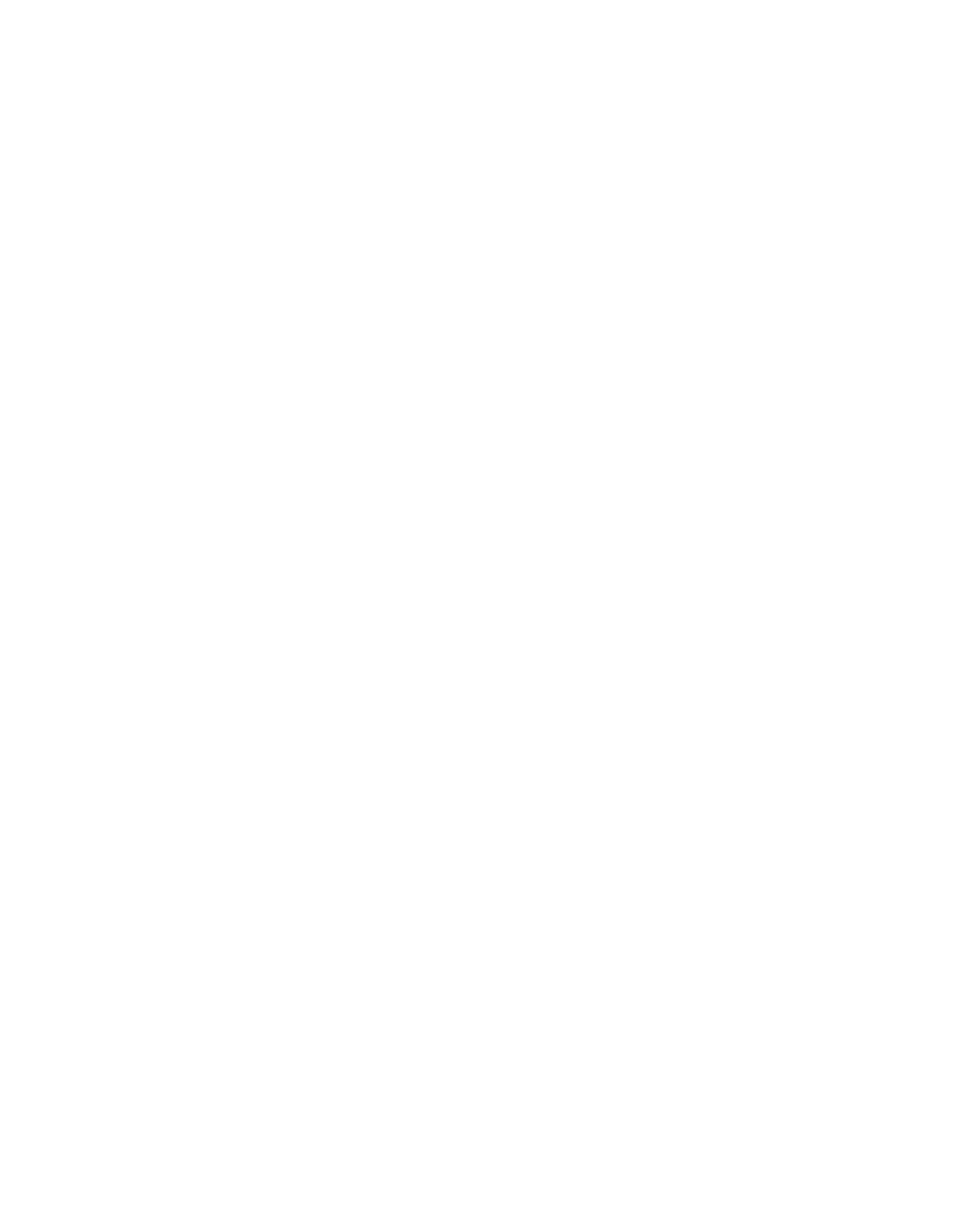### Performance Evaluation of High Resolution Climate data in Projecting Climate Change: Case Study: Precipitation over Pakistan.

#### Authors: Muhammad Touseef, Mehran Sattar, Ghulam Hussain Dars

1. US-Pakistan Centers for Advanced Studies in Water USPCASW Mehran UET Jamshoro Sindh, Pakistan. Email:engrtouseef3347@gmail.com, +92 336 9202451

# **Abstract**

Downscaled World-Clim 30 arc seconds equivalent to 1 Km spatial highresolution climate projections are regionally examined over Pakistan. The climatic parameters considered were average annual precipitation and seasonal variability. The global climate model data (GCM) of the CCSM4 model which participated in the CMIP5 (Coupled Modeled Intercomparison project phase-5) were selected under two RCP (Representative concentration pathways) scenarios i.e. RCP-8.5 and RCP-6. This study focuses on 30 years observed gridded data (1970-2000) and 30 years' future downscaled high resolution World-Clim data (2040-2060). It was observed that maximum average monthly precipitation was found to be 166 mm for thirty years (1970-2000) in Kashmir and Islamabad areas while least rainfall received by Northern Sindh and Baluchistan areas. CCSM4 shows an increase in precipitation for RCP 6.0 and decrease for RCP 8.5 for the future projections. Northern and Southern part of the country showed significant variation while Central part have less variability when compared current and future projections. High Resolution World-Clim downscaled data for CCSM4 has been compared with CMIP5 data that is statistically downscaled having same spatial resolution of 1km and results of both downscaled products were significantly similar.

### **Keywords**

Precipitation, CMIP5, RCPs, World-Clim, Global Climate Models, spatial resolution.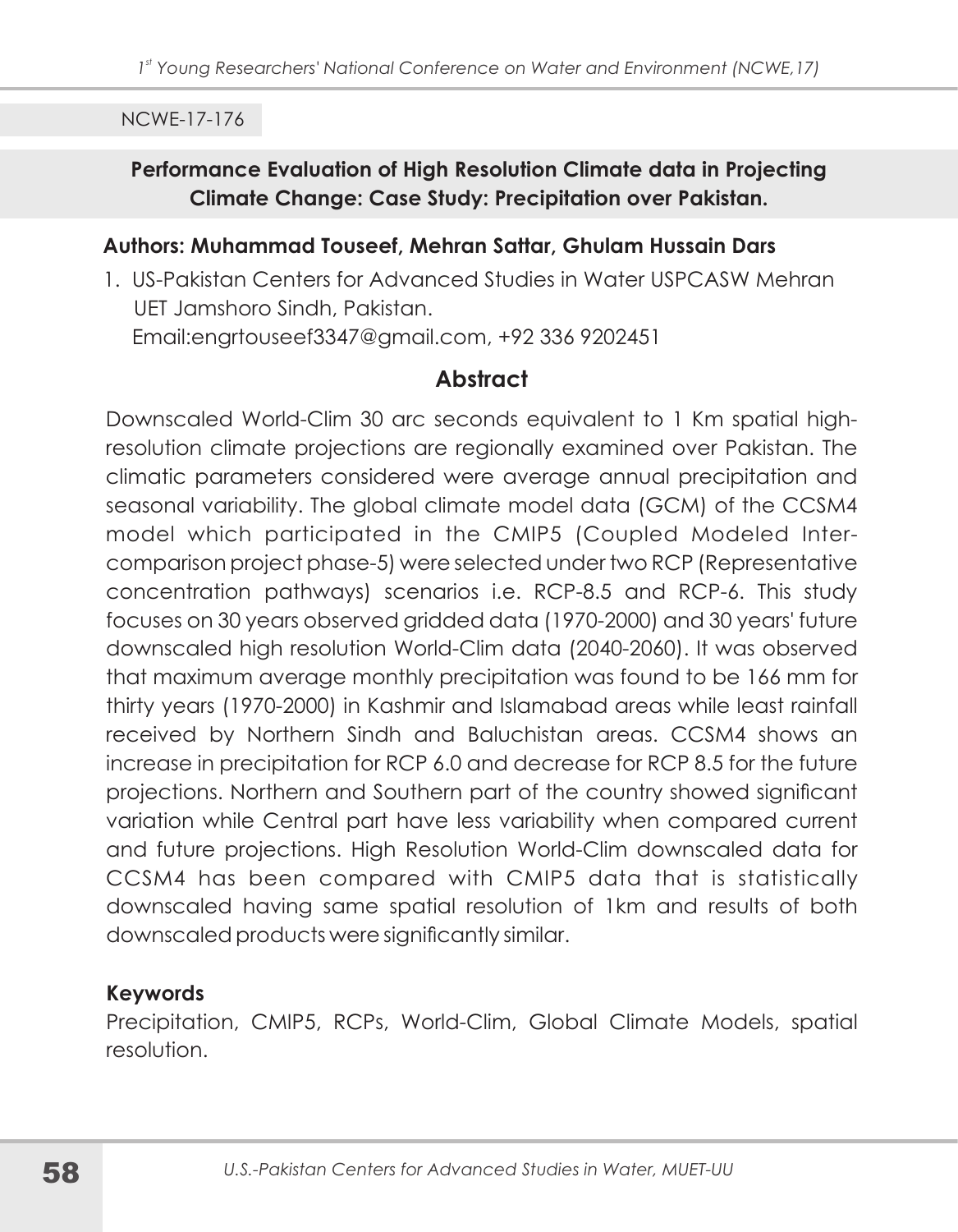### Social impacts of floods on women lives in District Muzaffar Garh

## Authors: Muhammad Touseef<sup>1</sup>, Maj. Naeem Shahzad<sup>2</sup>, Hina Leeza Malik<sup>2</sup>, Sohail Ahmed Faize<sup>3</sup>

- 1. US-Pakistan Centers foradvanced studies in Water MUET Jamshoro Pakistan.
- 2. Military College of Engineering Risalpur NUST Islamabad.
- 3. Riphah University

# **Abstract**

Floods are the most expected disasters in the world. Pakistan faced a million dollar economic and social losses, but there is still a hope to mitigate these losses through systematic structural and non-structural measures. The general goal of this study is to survey the social impacts of flooding and vulnerabilities during serious flooding in 2010, 2011, 2012, 2014 and 2015 in selected study village area Kundai, kotla ghulam shah, kotla baksh and sarki. The current study was supported to explore the social vulnerabilities as well as flood impacts on women's lives. The study has utilized both quantitative and qualitative methodologies. Primary Information gathering tactics of this study were based on survey of affected Households (HHs), key informant interviews, Focus Group Discussion and from observation. Secondary information gathered from distributed and unpublished materials, government files and reports and research reports. The analyses define that communities of the study area were living comparatively better lives before the flood occurred between the Indus and Chenab River in villages of district Muzaffar Garh southern Punjab. The study affirmed that, after devastating 2010 and consecutive flooding from 2011 to 2015 in lower southern Punjab were generated fundamental drivers of "vulnerability" in communities such as the weak embankment, displacement, pre-event poverty, pathetic emergency preparedness, inadequate resources, unreliable condition, and mental stress. The frequency affected on the wellbeing issues like emotional, injuries, infection, displacing, and pressure of protecting their livelihood and domestic animals. After the 2010 floods, there are some government help generated a preparative sense among rural affected communities. They start building their houses on average heights. But consecutive flooding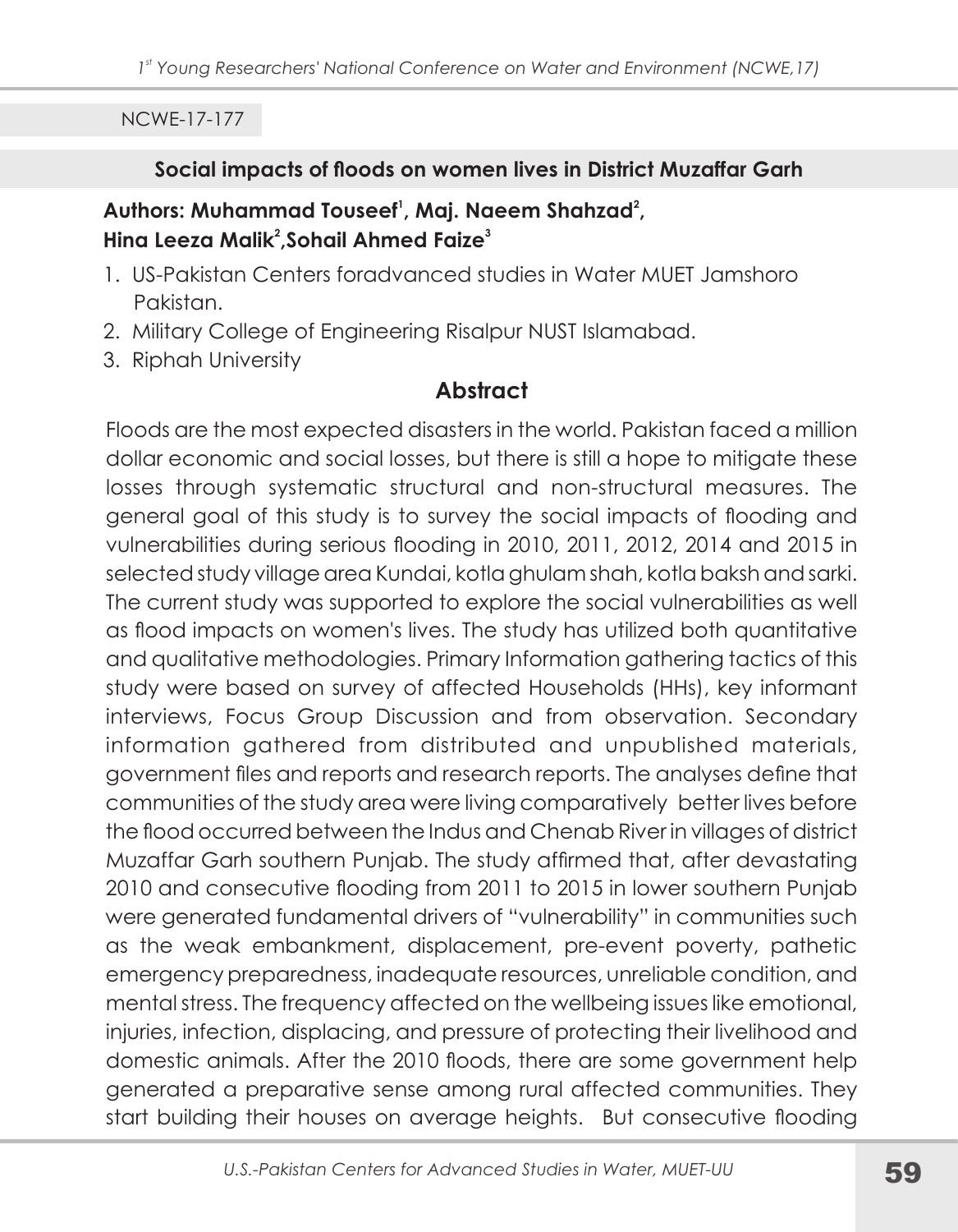destroyed their assets and generated hopelessness. With a specific end goal of this study to highlight that how they minimized the effects through adopting mitigation methods, A few conceivable relief alternatives were made.

# **Keywords**

Floods, community, vulnerability, vulnerable groups, impacts, socioeconomic.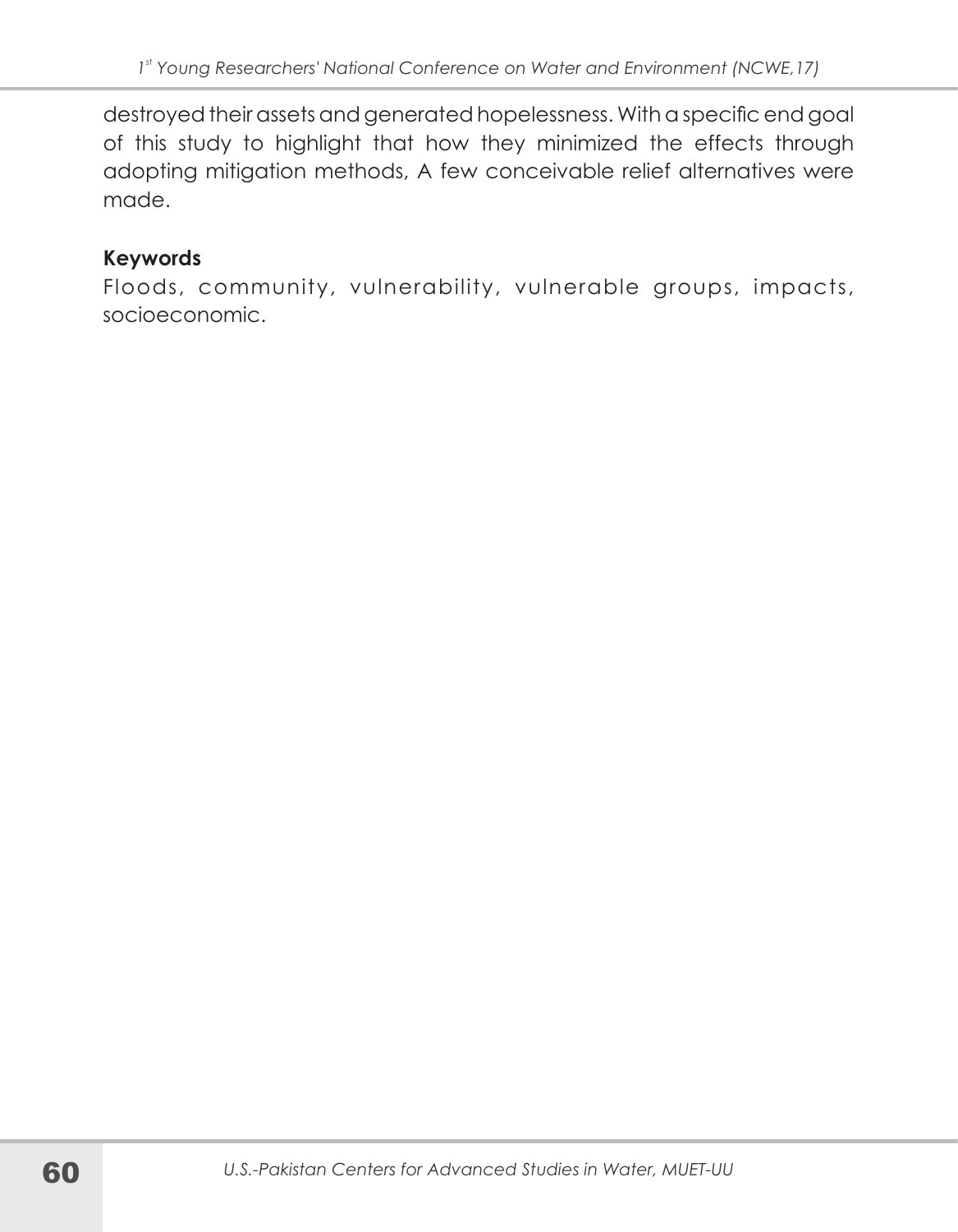### **Calculation for Crop Water Requirement for Major Food Crops in Pakistan** by Using WEAP

#### Authors: Muhammad Naseer Rais<sup>1</sup>, Wagas Ahmed<sup>1</sup>, Rakshanda Bano<sup>1</sup>

1. USPCAS-W, Mehran University of Engineering and Technology, Jamshoro. Email: muhammadnaseerrais@gmail.com, +923330371

# **Abstract**

As it is well known fact that Pakistan is an Agriculture Country and this sector contributes considerably in terms of the economy and GDP of the Country. Since the population of the country is increasing at an enormous rate of 2.3% per annum, therefore we would need to feed more mouths in future. To maintain the status of the Food Secure Nation, it is must to increase the productivity of food crops i.e. Wheat and Rice. Since the agriculture sector is the main consumer of water, increasing agriculture would result in more consumption of water at the cost of other sectors, with limited renewable water resources, therefore it is necessary to determine the increasing requirement of agriculture sector to produce more food crops and to formulate the schedule for the deliverance of the required water. For this purpose, the area under the food crop has been determined from report, published by Government of Pakistan Statistics Division, Federal Bureau of Statistics (Economic Wing) under the name and style of "Crop Area and Production" and has been projected for the next 15 years' period. For calculation of potential Evapotranspiration, Temperature data from 2000 to 2016 has been collected from Pakistan Meteorological Department (PMD) for three station, namely Hyderabad, Bhawalnagar and Jehlum; because they are installed at regular interval in the fields where Rice and Wheat are cultivated, and is averaged to determine the mean temperature, then potential reference Evapotranspiration was calculated using Blaney Criddle method. The data was inserted into Water Evaluation and Planning (WEAP) software and simulated. The results show that area under cultivation and water consumption of Food Crop has been increased enormously in past 10 years, and would require more water in future to maintain the current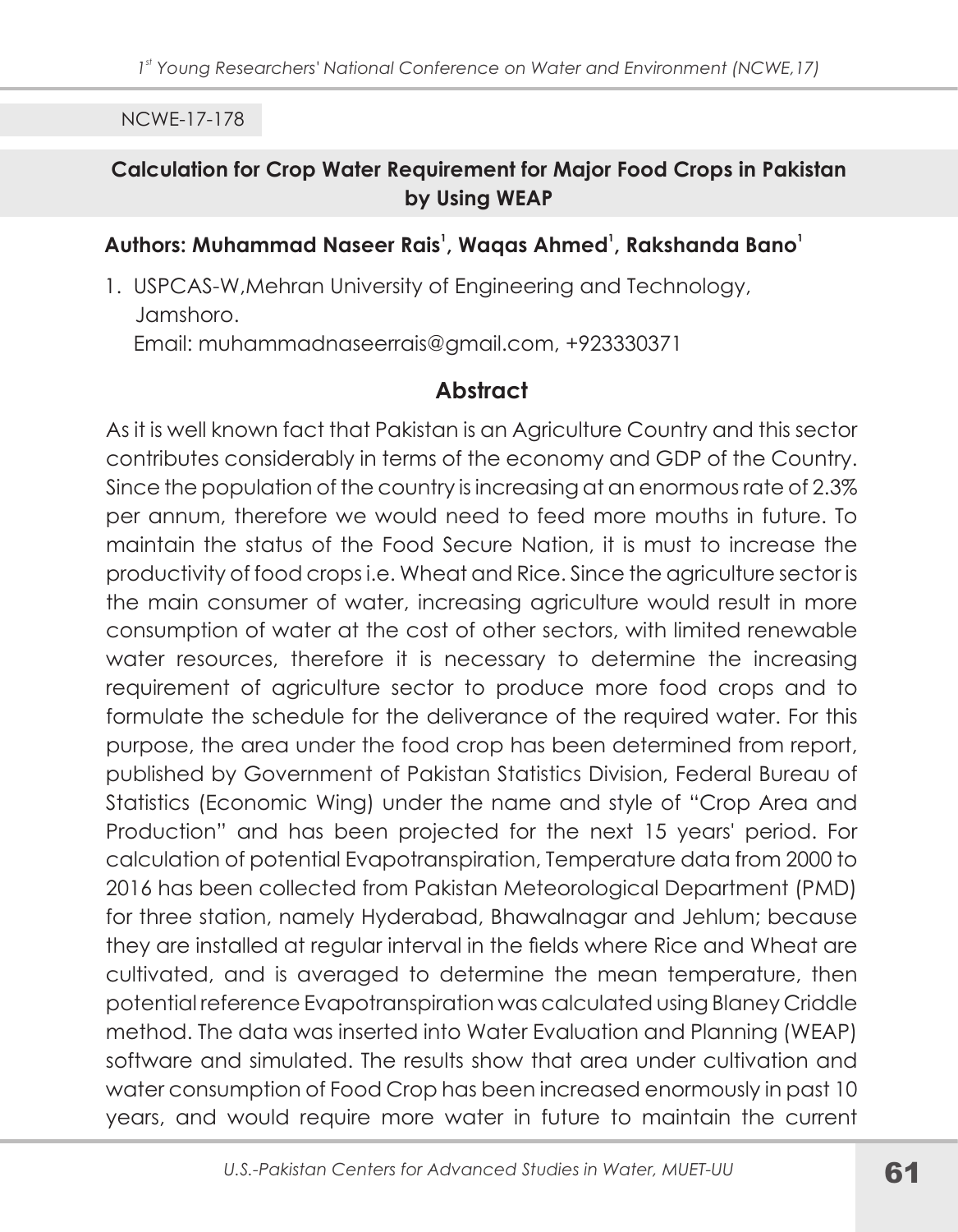increasing production rate. The only option left to follow increasing production trend with limited amount of water is to increase the efficiency of the System and to adopt water conservation techniques at farm level.

# **Keywords**

Blaney Criddle method, Evapotranspiration, PMD, WEAP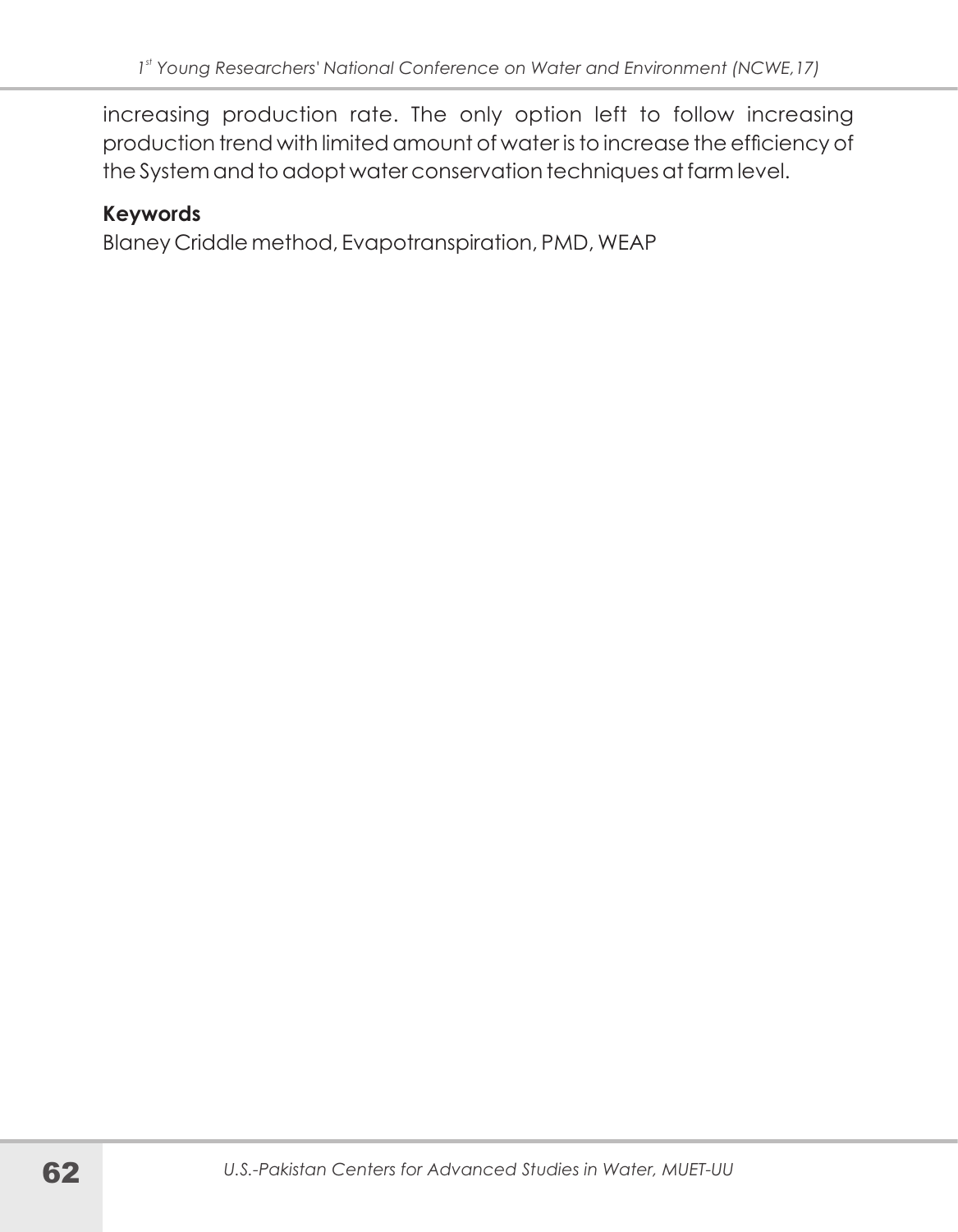### Analysis of Water Resources Vulnerability Indicators for Jamshoro City

# Authors: Vipin Kumar Oad<sup>1</sup>, Mehran Sattar Soomro<sup>1</sup>, Salman Mohsin<sup>1</sup>, Rakhshanda Bano<sup>1</sup>, Hadiga Magsood<sup>1</sup>

1. USPCAS-W, Mehran University of Engineering & Technology, Jamshoro.

# **Abstract**

Water is one of the basic needs for survival of living things, food and agricultural practices. The weather indicators play a significant role in evaluating and quantifying the water availability. In this research study, water resource vulnerability indicators for Jamshoro city, including temperature, precipitation, flow of Kalri Baghar canal, and population, were analyzed. Historic trend analysis (1990-2016) of temperature, precipitation, and flow of K.B feeder canal was carried out, followed by prediction of future temperature and precipitation trends (2017-2025) Furthermore, population of colonies extracting water from K.B feeder was extrapolated as per annual growth rate of 2.62. MS Excel was used as the tool for statistical analysis and future forecasting. The results showed the annual maximum temperature for the past trends (1990-2016) increasing up to +0.0013°C and predicted an increase of +0.00045°C in future trend (2016-2025). For the annual minimum temperature, the results showed increase of +0.0026°C with an expected increase of +0.0009°C in future. On the other hand, the results of precipitation showed decrease in past trends -45.28% in Monsoon precipitation and decrease of -28.65% in the future, while the Non-Monsoon precipitation show decrease in past trends -0.52% and decrease of -0.17% in future. Results of flow in K.B feeder showed an increase of 1135 Cusecs. With the growing population, increase in temperature and a decrease in precipitation, there comes an increase in the demand side of water availability. Therefore, it is advisable to manage the water demand and supply of water according to increasing population by integrated water resource management for sustainable use.

# **Keywords**

Climate change, water resources, vulnerability, temperature, precipitation, flow, population, Jamshoro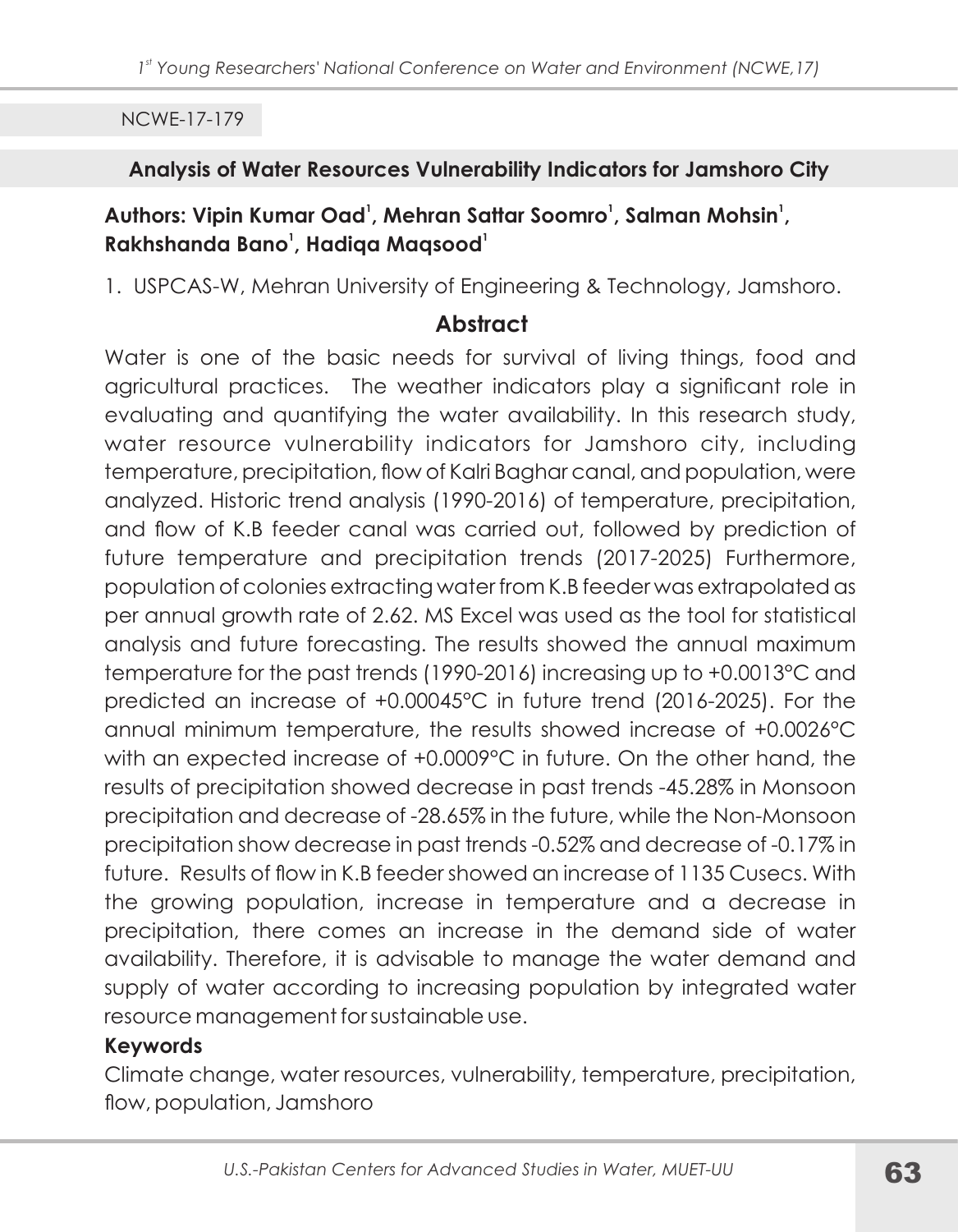# Assessment of Ground Water Quality and Soil Salinity/Sodicity Status Under Various Different Irrigation Systems in Arid Region of Jamshoro District

### Authors: Abdul Ghani Soomro<sup>1,2</sup>, Aneela Pervaiz Memon<sup>1,2</sup>, Muhammad Munir Babar<sup>1</sup>, Kamran Ansari<sup>1</sup>

- 1. U.S.-Pakistan Center for Advanced Studies in Water, MUET, Jamshoro, Pakistan.
- 2. PARC, Pakistan.

# **Abstract**

The research to assess ground water quality and status of soil salinity under different irrigation systems. The experiment was conducted at Gul Muhammad Farm, Thana Boula Khan, an arid region of district Jamshoro, during 2015. The data have been collected and analyzed under three irrigation system, i.e. Pitcher, Transparent Plastic bag and furrow irrigation. The results indicated that the soil under various irrigation was piedmont with sandy loam texture, DBD 1.6 gm/cm3, FC 14.6%, WP 6.5%, AM 8.4% and infiltration rate 1.60 cm/hr. These soil characteristics indicated that the drainability of the soil was high and water holding capacity was low. Various water samples were collected during irrigation (sowing to harvest period), The investigated results shown that ECw was  $< 1.5$  dS/m, pH $< 8.0$ , SAR  $< 10.0$ and RSC were non-detective. Thus, the quality of water used for cultivation of Lady finger/Okra crop under all irrigation methods were Class-I quality water. The soil under study was non-saline (ECe < 4.0 dS/m) and non-sodic ( $pH < 8.0$ , SAR  $< 7.5$  and ESP  $< 15.0$ ) before crop sowing in all the three methods of irrigation at all the three sampling depths, which after crop harvest changed a little bit, i.e. under furrow and pitcher irrigation method, the ECe, SAR and ESP decreased to wetted zone and increased at wetted periphery. Under polyethylene bag irrigation method, ECe, SAR and ESP decreased at depths 0-15 cm and 15-30 cm, but these increased at lower depth i.e., 30-60 cm after crop harvest. However, the soil remained nonsaline and non-sodic. It is recommended that due to commercialization of vegetable industries and increasing rates of vegetables, the consumers can produce own vegetables on cheaper and economical rates through pitcher and polyethylene bag methods of irrigation, which may be adopted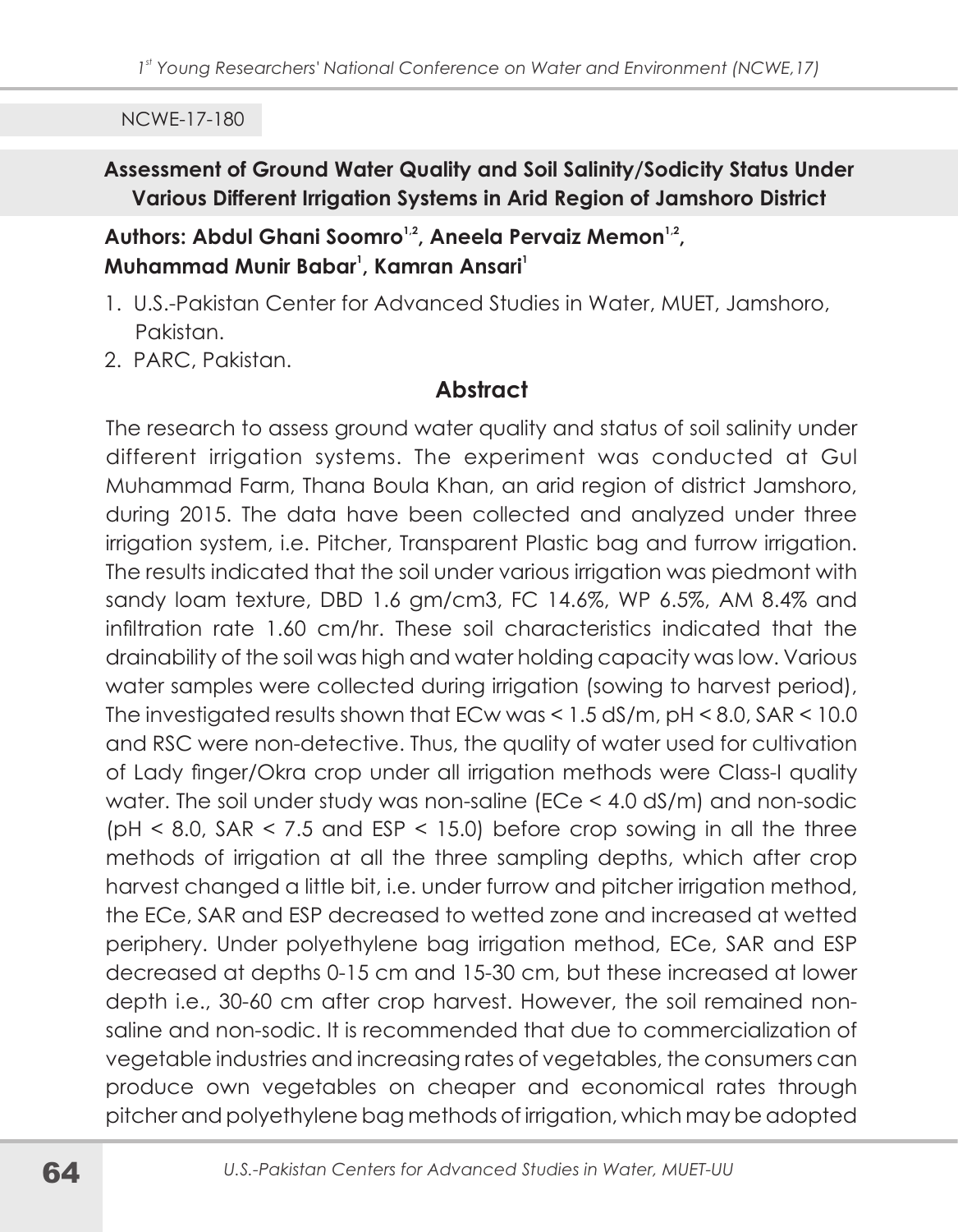for kitchen gardens and on small scale production, particularly in water scarce areas like Thar, Kohistan and un-commanded canal areas as well as on the roof tops.

### **Keywords**

Water quality, Soil salinity, Pitcher, Transparent plastic bags, furrow, irrigation systems, water use efficiency, water saving, Lady Finger/Okracrop.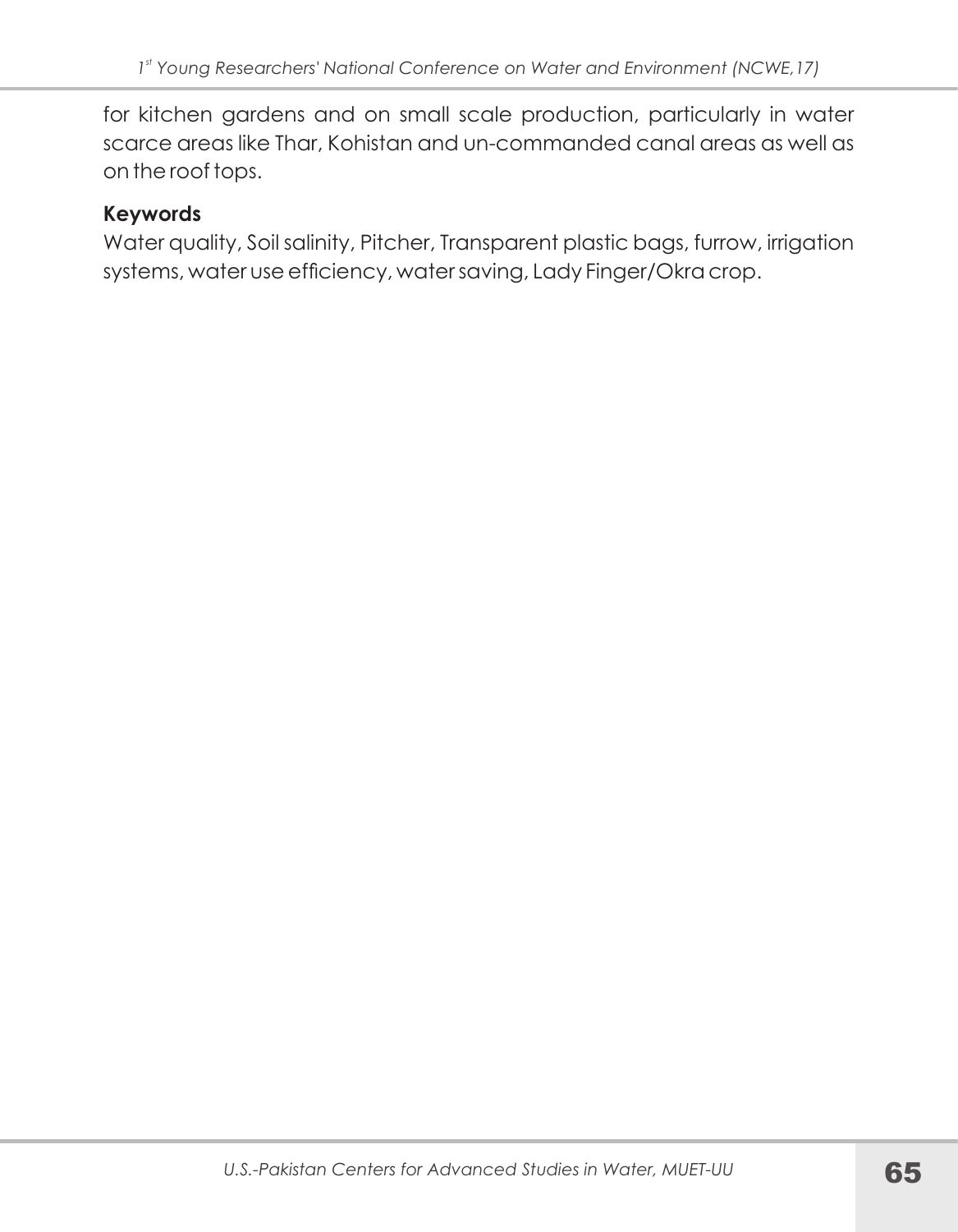### A Comparative Study of Numerical, Analytical and Semi-Empirical Models for Soil Wetting Patterns in Subsurface Drip Irrigation System

### Authors: Arif Asghar<sup>1</sup>, M. Munir Babar<sup>1</sup>, Altaf Ali Siyal<sup>1</sup>

1. U.S. - Pakistan Center for Advanced Studies in Water, MUET, Jamshoro, Pakistan.

Email: arifcivil129@gmail.com

# **Abstract**

The agriculture is the backbone of Pakistan's economy, which adds more than 21 % of the Gross Domestic Product (GDP). The agriculture of Pakistan is principally governed by its irrigation system and drainage, which is currently experiencing various challenges such as water logging and soil salinity, excessive use of underground water, inefficiency in deliverance and distribution, unreliable supply, and insufficient cost recovery. Subsurface drip irrigation (SDI) is one of the most efficient irrigation system used in many arid and semi-arid regions for irrigating orchards and vegetables. The effective design of subsurface drip irrigation not only conserves water efficiently, but also reduces the overall cost of the project. The soil wetting pattern developed under SDI depends upon various factors such as emitter flow rate, depth of drip-line, saturated hydraulic conductivity, duration of irrigation and type of soil. There are a number of models, which evaluate the water movement beneath the soil surface, however the accuracy of solution provided by different models become a question of research. The purpose of the present research study is to evaluate the accuracy of the solution provided by numerical HYDRUS 2D, analytical Wet Up and selected semi-empirical models used for simulation of soil wetting pattern under SDI. In this work, it has been found that the results obtained from Wet-Up, at different emitter depths, showed significant differences between predicted and observed data. However, HYDRUS 2D/3D and selected empirical showed good prediction of soil wetting pattern under subsurface drip irrigation.

### **Keywords**

subsurface drip irrigation, hydraulic conductivity, numerical, soil wetting pattern.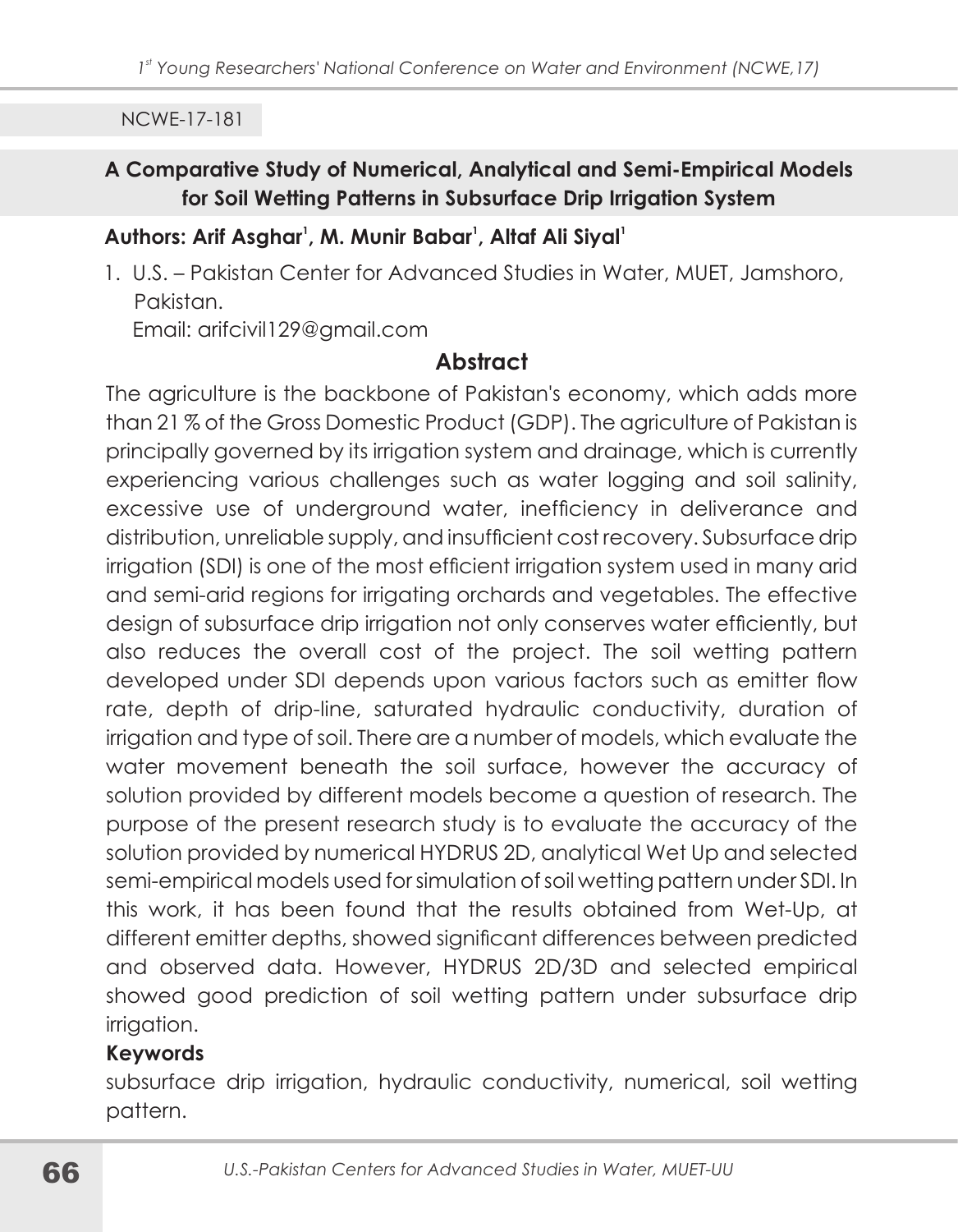### Future Water Demand Assessment Using WEAP Model at Lower Indus Basin

# Authors: Daniyal Hassan<sup>1</sup>, Rakhshinda Bano<sup>1</sup>, Nauman Shaikh<sup>1</sup>, Mansoor Ali<sup>1</sup>

1. U.S. - Pakistan Center for Advanced Studies in Water, MUET, Jamshoro, Pakistan. Email: daniyalhassan109@gmail.com, +923338331704

# **Abstract**

The lower Indus basin is one of the most arid catchment areas in South Asia. Various kinds of water users (i.e., rural, urban, subsistence and commercial irrigated agriculture) are present in the catchment. The rising population in conjunction with the climate change, and the need to meet minimum flow requirements are going to greatly exacerbate the complexity of future water resources management in an already water-stressed sub-catchment. Being able to assess the ability of the catchment to satisfy potential water demands is crucial to planning and making wise decisions about water use and distribution. In this study, a scenario analysis approach will be used in conjunction with the Water Evaluation and Planning (WEAP) model, to assess the impacts of possible water demands on the water resources of the Indus River at Sindh in the year 2050. For each scenario, the water resource implications were compared to a 2015 "baseline." The model will analyze unfulfilled water demands, and water availability in these scenarios.

# **Keywords**

Lower Indus Basin, Climate Change, Unfulfilled Water Demands, and Water Evaluation and Planning (WEAP)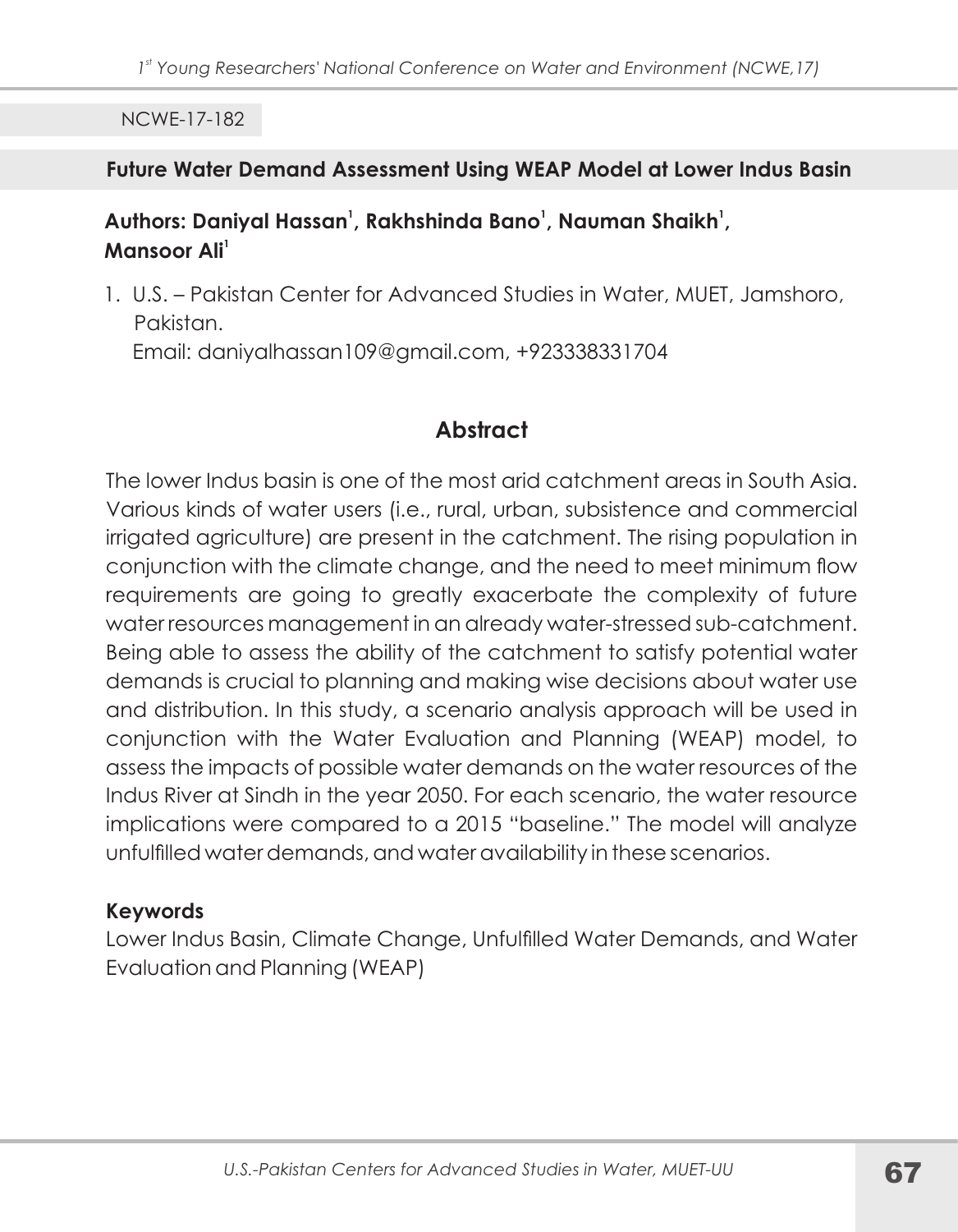Enhanced Storage Capacity and Quality of Haleji lake (Ramser site), and Hadero (Wildlife sanctuary) Connecting with River Indus through Keenjhar Lake for their Sustainable Revival

# Authors: Ziauddin Abro<sup>1</sup>, Abdul Latif Qureshi<sup>1</sup>, Ali Asghar Mahessar<sup>2</sup>, Shafi Muhammad Kori<sup>3</sup>

- 1. U.S. Pakistan Center for Advanced Studies in Water, MUET, Jamshoro, Pakistan.
- 2. Sindh Barrages Reh. Project, Sindh Irrigation Department, Karachi, Pakistan.
- 3. Department of Civil Engineering, MUET, Jamshoro, Pakistan. Email: ziadinabro@yahoo.com, +92 300 8377353

### **Abstract**

Over 50% of wetlands in the world have been lost in the past century, and the remaining wetlands have been degraded to different degrees because of the adverse influences of human activities. Though protected under Ramser convention, the situation of Haleji wetland complex and Hadero wildlife sanctuary is not very promising. The current paper is focusing to revitalize the abandoned and devastated Ramsar site "Haleji wetland complex" and a forgotten wetland "Hadero Wildlife sanctuary", situated in Thatta district, Sindh province of Pakistan. Both these wetlands are of a great importance for natural habitat and reducing risk of coastal disasters and floods. The Haleij Lake was originally a saline lagoon; during 1930, it was rehabilitated and converted into a fresh water lake to cater the needs of American and British soldiers stationed in Karachi. Later, during 1994, the water supply source to Haleji was cutoff, turning the lake again as stagnant pond. The increasing population of cosmopolitan city Karachi urges the need to revitalize the great source of water harvesting and supply. The study mainly employed Arc-Hydro tools using remotely sensed data of ASTER GDEM 2 to determine the topography of both wetlands and their possibilities to connect with fresh water sources, and leeway to increase their respective water holding capacity. The physical survey was also conducted and Key informants' interviews (KII) and Focus group discussions (FGD) were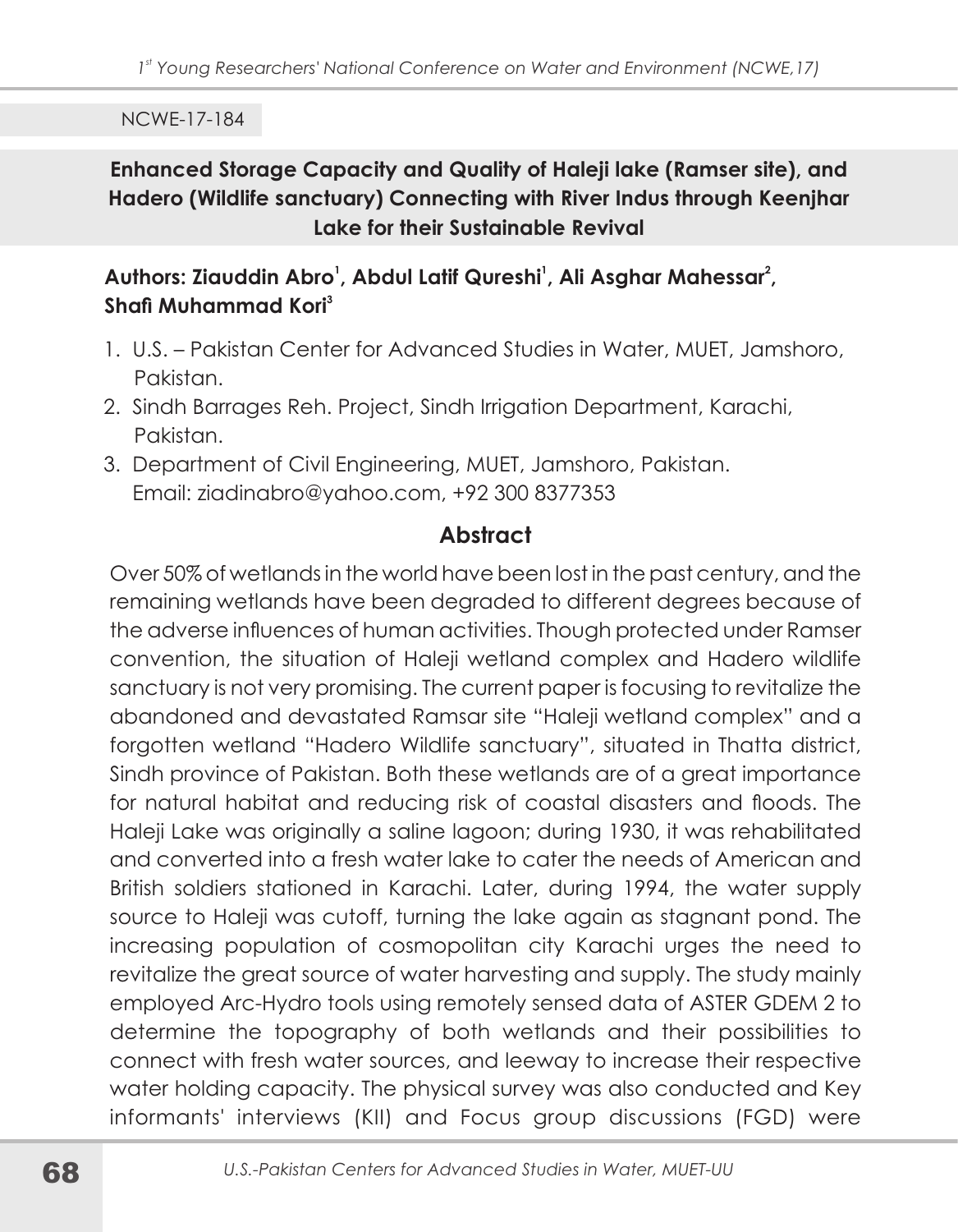conducted through an open ended questionnaire to collect qualitative information. Water samples were collected from both wetlands and the feeding canal to examine the quality of water in water bodies. The study reveals that all the three wetlands can be re-connected with River Indus to turn them into fresh water bodies. It was also known that the canal once operational to feed the Haleji lake can be de-silted and re-used to interconnect all three lakes as there is a drop of 44 feet from outlet of Keenjhar to Haleji lake. Unfortunately, due to illegal water courses and nonsanctioning of water share for wetlands, the due right of fresh water is not reaching to abandoned lakes. The research paper provides the best solution to revitalize the wetlands to sustain life in the coastal belt.

# **Keywords**

Wetlands, groundwater quality, natural habitat, remote sensing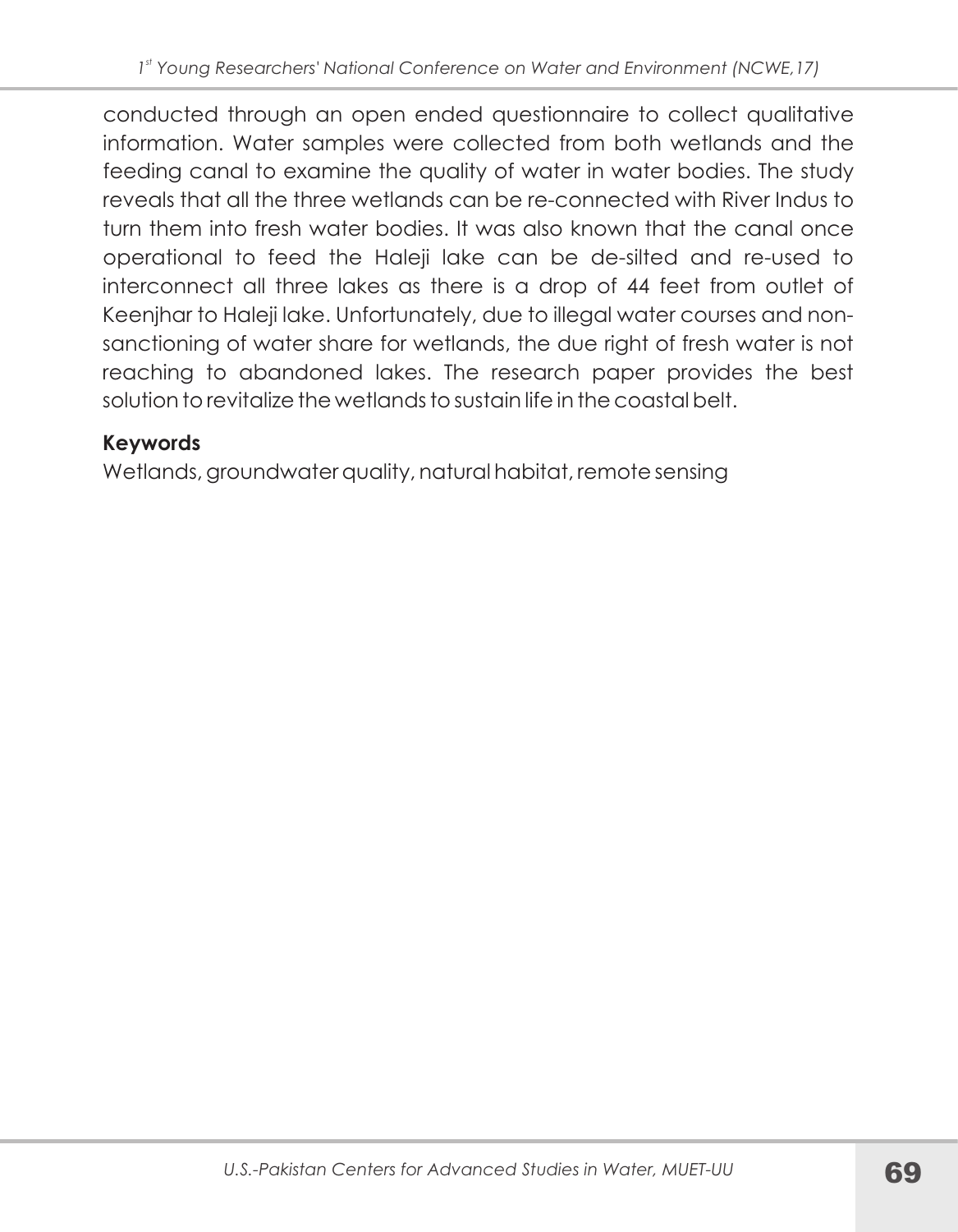### Potential for Hydropower Generation - A Case Study of Nara Main Canal

# Authors: Rubab Saher<sup>1</sup>, Hadiga Magsood<sup>1</sup>, Muhammad Ali<sup>1</sup>

1. U.S. - Pakistan Center for Advanced Studies in Water, MUET, Jamshoro, Pakistan. Email: rubab\_bashir19@hotmail.com, +92 323 3935200

# **Abstract**

Pakistan's hydel energy potential has escalated to 8000 MW having northern areas with major share and Sindh with minimal. For Sindh, the reason, for the absence of hydel energy, is the concept that it has plain terrain and not enough head for run of river projects. This study acts as a testimony for the availability of head as well as discharge enough to lit hundred houses. The present study has untapped 3.2 MW of electricity on Nara Main Canal at location, RD 26. RETScreen model was used to analyze the techno-feasibility of the electricity. The study concluded that at the 11% inflation rate, 9% discount rate and 20 years of life span with 300 USD per kW and 25% sensitivity analysis, an average of 5000 MWh electricity can be supplied to the grid.

### **Keywords**

RETScreen, Hydropower in Sindh, Nara Main Canal (NMC), Reduced Depth (RD)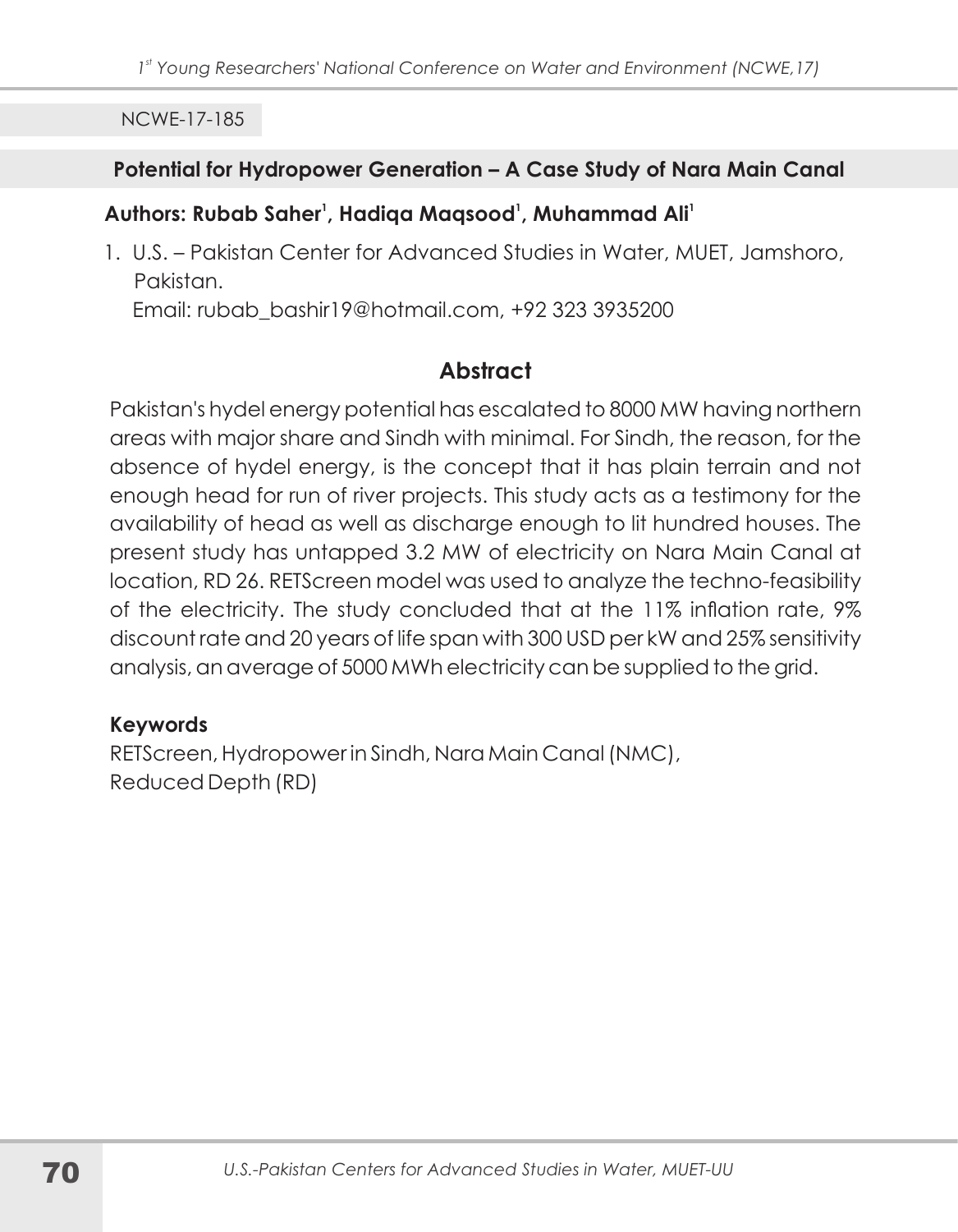### Analysis and Estimation of Missing Precipitation Data for Khirthar National **Range, Sindh Province**

#### Authors: Abdul Ghani Soomro<sup>1</sup>, M. Munir Babar<sup>1</sup>, Aneela Perwaiz Memon<sup>1</sup>

1. U.S. - Pakistan Center for Advanced Studies in Water, MUET, Jamshoro, Pakistan.

Email: ag2005parc@gmail.com, +92 332 3686773

# Abstract

Availability of good and reliable hydrological (precipitation) data is vital for most of the hydrological analyses, design, development and management of water resources systems. However, precipitation records are often missing, largely due to insufficient infrastructure of rain gauge stations or malfunctioning of the stations for specific durations. In the present research study, an effort is made in estimating the missing precipitation data, which, in fact, is a part of a larger study goal aimed at hydrologic assessment of a study area, namely "Kirthar National Range", using remote sensing and modeling approach. The study area (shown in Fig. 1), comprises of an uneven topography, spreads over an area of about 22,000 km2 and consists of 5 administrative districts of the province of Sindh. Within the study area and in the vicinity, there are 2 and 12 gauging stations, respectively; which are being operated by various agencies. The precipitation data required for a larger goal of watershed modeling that shall be used for future planning and development of the study area is missing at one the gauging stations, namely, Thana Boula Khan (TBK). Thus, in view of the purpose as stated above, a rainfall record of 12 years (2005-2016) is used to estimate the daily rainfall data for the period. While examining the precipitation data, it was observed that at TBK station. While investigating the hydrological data obtained from the various agencies, it is revealed that available rainfall record of the various stations varies from 34-92 years. The average annual rainfall estimated for these stations varies between 51.12 mm (Dureji) and 288.95 mm (Badin); and the normal annual rainfall for the study area is estimated as 160.78 mm. Using the technique of the arithmetic mean (AM),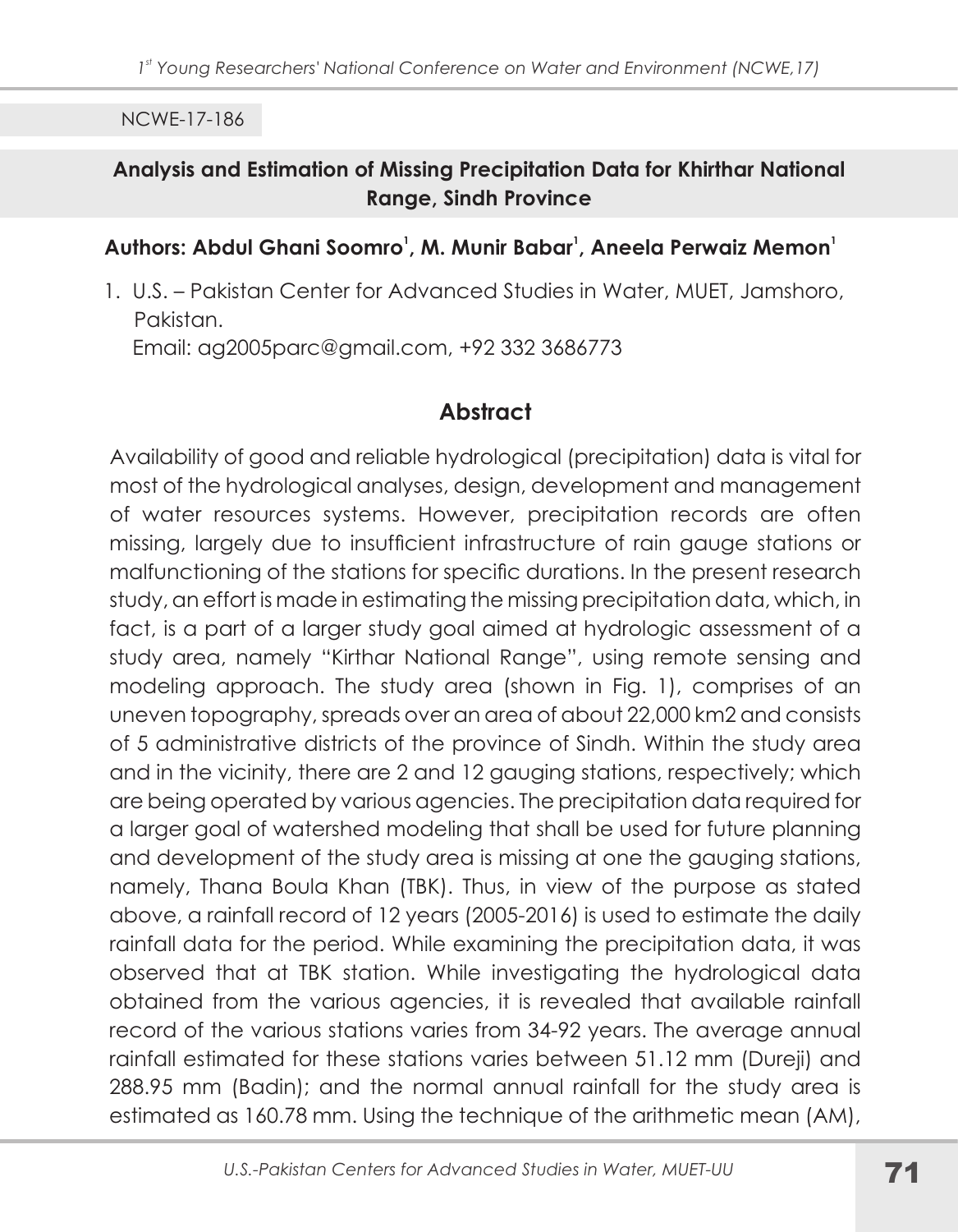normal ratio method (NRM), quadrant method (QM), Thiessen polygon method (TPM), and Inverse Distance Weighting Method (IDWM) for missing precipitation data at TBK is estimated in the present study. The suitable method on error statistics basis is found in NRM on STD and RMSE and on the CC basis IDWM performed as a suitable method for the targeted station TBK. It is concluded that the investigations recognized that the suitable methods to be suggested for estimation of missing precipitation data on the number of adjacent available gauging stations and concerning correlation with the targeted gauging stations for which the missing precipitation data are estimated.

#### **Keywords**

Missing precipitation, comparative methods of missing precipitation, Kirthar National Range, hydrologic data, watershed modeling.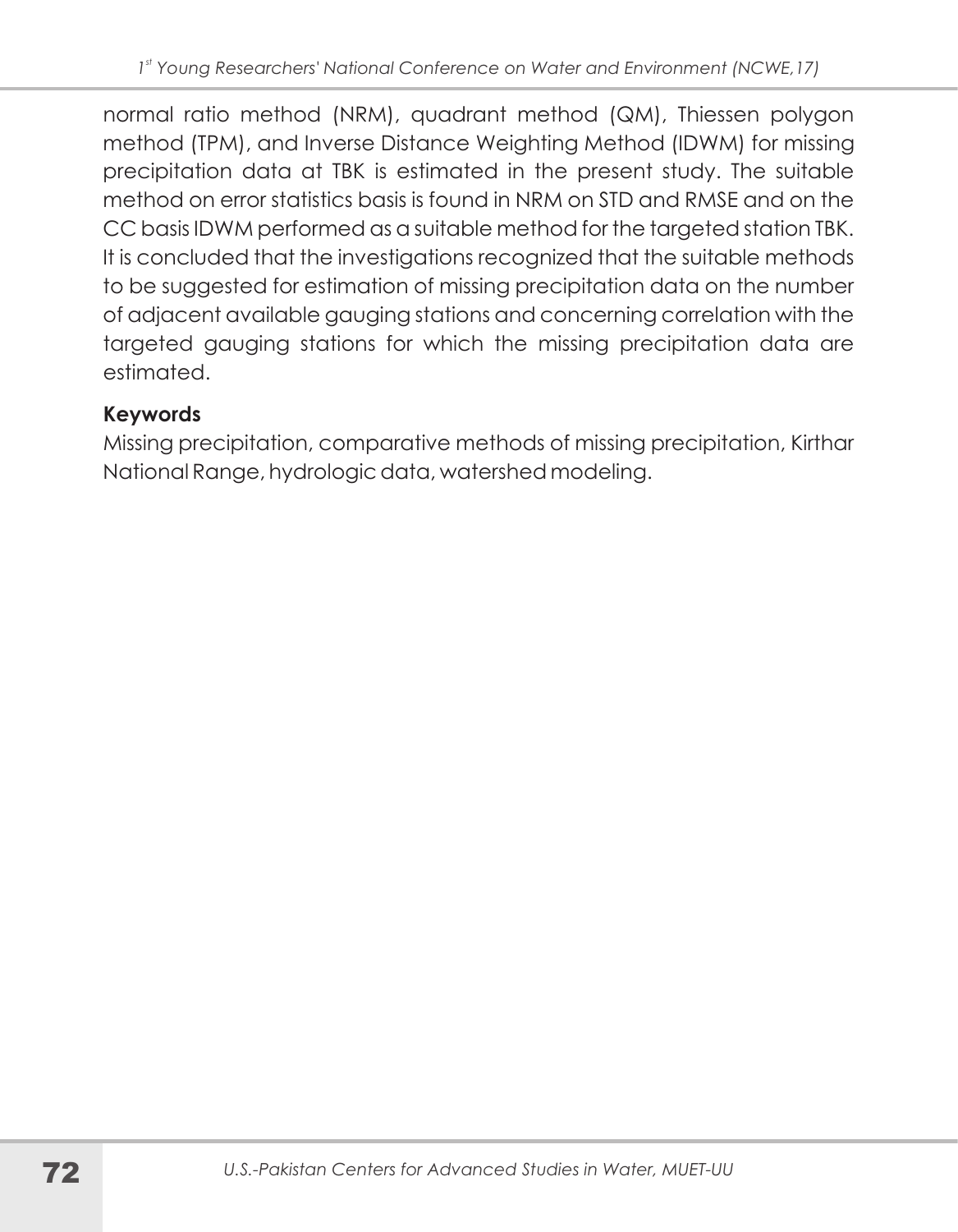#### Forecasting Changes in Precipitation Pattern During 2011-2060 using Precis Regional Climate Modeling System for Kohistan Region of Sindh

#### Authors: Aneela Perwaiz Memon<sup>1</sup>, Kamran Ansari<sup>1</sup>, Arshad Ashraf<sup>2</sup>, Abdul Ghani Soomro<sup>1</sup>

- 1. U.S. Pakistan Center for Advanced Studies in Water, MUET, Jamshoro, Pakistan.
- 2. PSO, PARC, Islamabad, Pakistan.

#### Abstract

Global climate change is a scientific reality and its effect on water resources cannot be ignored in any way. Its importance can be gauged from the fact that it has direct impacts on the availability, timing and variability of precipitation throughout the world. Changing precipitation patterns are challenging for the water managers. The climate of Sindh varies from arid to semi-arid, and there are many areas which are out of the Indus basin irrigation system; and directly or indirectly depend on the amount and timing of the rainfall there. One of such areas, Kohistan region, has been selected for the present study. The people of this area directly and indirectly depend upon the rainfall for their livelihood. PRECIS regional climate change model has been used to forecast the precipitation pattern for five decade sets from 2011 to 2060. The baseline ECHAM5 dataset for A1B Scenario downscaled to 25 km x 25 km resolution with PRECIS Reaional Climate Model from 1961 - 1990 was used in this study. The model is coupled with ArcGIS 10.3.1 to obtain the forecasted results. The decade by decade analysis of the area show large shifts in the amount of precipitation. This will in turn affect the spate irrigation potential through hill torrents as well as groundwater recharge. The results will be useful for the water managers and the local population for better planning of their available resources.

#### **Keywords**

PRECIS Model, Climate Change, Precipitation Pattern, Regional climate model. Future Scenarios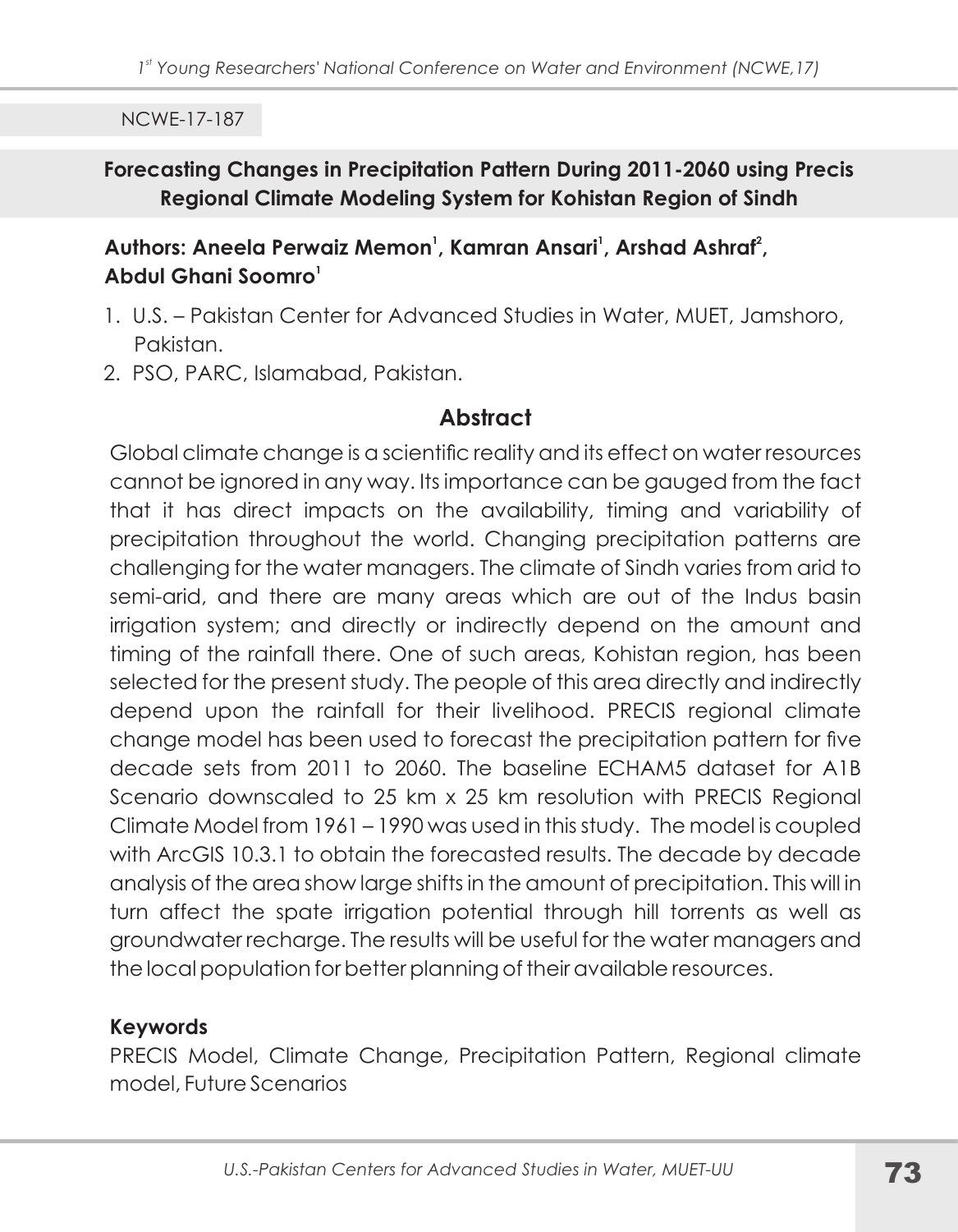#### Evaluating the Impacts of SCARP and Private Tube Wells on Irrigated Agriculture Cover using Remote Sensing and GIS Tools in District Matiari

#### Authors: Abdul Basit Ghunio<sup>1</sup>, Shafi Muhammad Kori<sup>2</sup>, Abdul Latif Qureshi<sup>1</sup>

- 1. U.S. Pakistan Center for Advanced Studies in Water, MUET, Jamshoro, Pakistan.
- 2. Department of Civil Engineering, MUET, Jamshoro, Pakistan. Email: abdulbasitghunio@yahoo.com, +92 313 2104607

#### **Abstract**

Government of Pakistan is attempting several remarkable steps to improve agricultural yield and make it sustainable. Salinity control and reclamation project (SCARP) is one of those effective initiatives launched in 1980s in Sindh province to reclaim waterlogged and saline lands by setting up large-scale ducts and tube wells. But unfortunately, the government could not afford the operation and maintenance of wells in the 1990's which caused farmers to install private tube wells. In this connection, this paper evaluates impacts of SCARP and private tube wells on agriculture cover using remote sensing and GIS tools in Matiari district. The Satellite images of Landsat-5 of 1989, 1990 (prior to SCARP), 1993, 1998 and 2009 are analyzed with two separate techniques of image processing in ArcGIS i.e. the normalized difference vegetation index (NDVI) and unsupervised classification. The results showed that agriculture cover has increased during Rabi by 12% and 18% in 1998 and 2009 while 8% and 12% during Kharif season of 1993 and 2009. It is inferred that agriculture cover has increased more in 1993 and 1998 that is a short period after installation of wells as compared to 2009 which is long period after installation. Field survey revealed that no other major change was observed before 1990s, except installation of tube wells under SCARP project. Hence the above results witness SCARP and private tube wells satisfactorily increased the agriculture cover in Rabi and Kharif season because, always the increase in quantity of irrigation water has been the main cause of increase in agriculture in water shortage locations.

#### **Keywords**

Agriculture cover, remote sensing, NDVI, and SCARP wells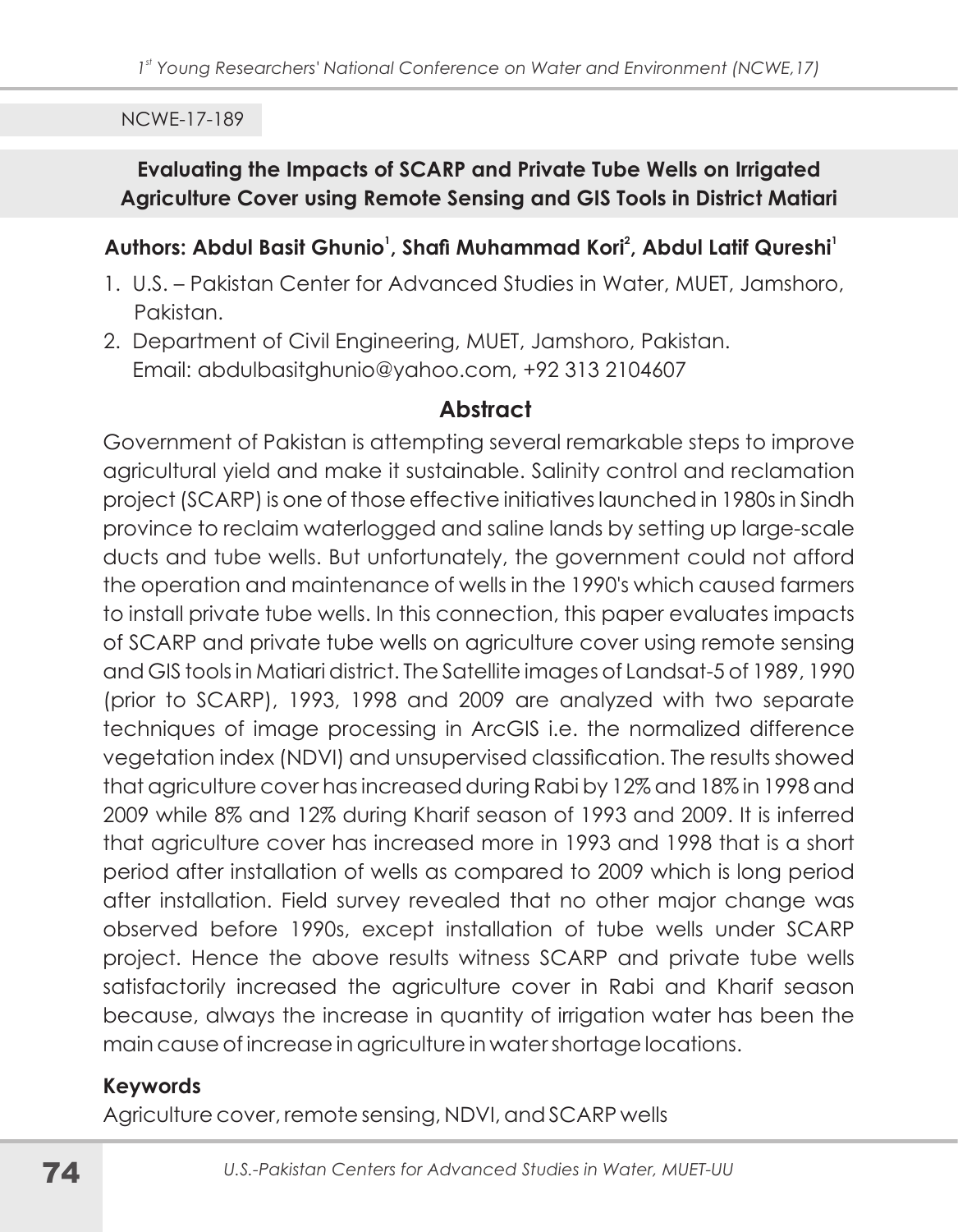#### Potential for Conjunctive Use of Surface Water and Ground Water in Rajo Nizamani, Sindh

#### Authors: Mansoor Ali<sup>1</sup>, Rakhshinda Bano<sup>1</sup>, Daniyal Hassan<sup>1</sup>

1. U.S. - Pakistan Center for Advanced Studies in Water, MUET, Jamshoro, Pakistan.

Email: mann.nizamani@gmail.com, +923332809437

## **Abstract**

Focusing on the wheat crop, this study aims at identifying the appropriate ratios of ground and surface water used to obtain acceptable crop yield. This study co-relates water and soil salinity with the crop yield and tests the water allocation for the study area of Rajo Nizamani. Data related to water demand and supply, crop yield and net return was collected through field surveys, while analysis of water and soil salinity was done through in situ measurements of Total Dissolved Solids (TDS), using a TDS meter. It was observed that farmers on the right side to the watercourse had more surface water availability than others and had slightly higher crop yields. Groundwater salinity was higher on the left-hand side of the watercourse compared to the right-hand side. Soil salinity was greater in the fields irrigated with the higher proportion of groundwater. The average wheat crop yields obtained in the year 2017 for farmers of the left and the right side are 4.137 tons/ha & 4.88 tons/ha respectively. Soil and water salinity were observed affecting the crop yields negatively. Suitable groundwater usage values were obtained based on the difference between simulated and observed crop yield values.

#### **Keywords**

Conjunctive Water Use, Crop Yield, Soil Salinity, Rajo Nizamani, Sindh.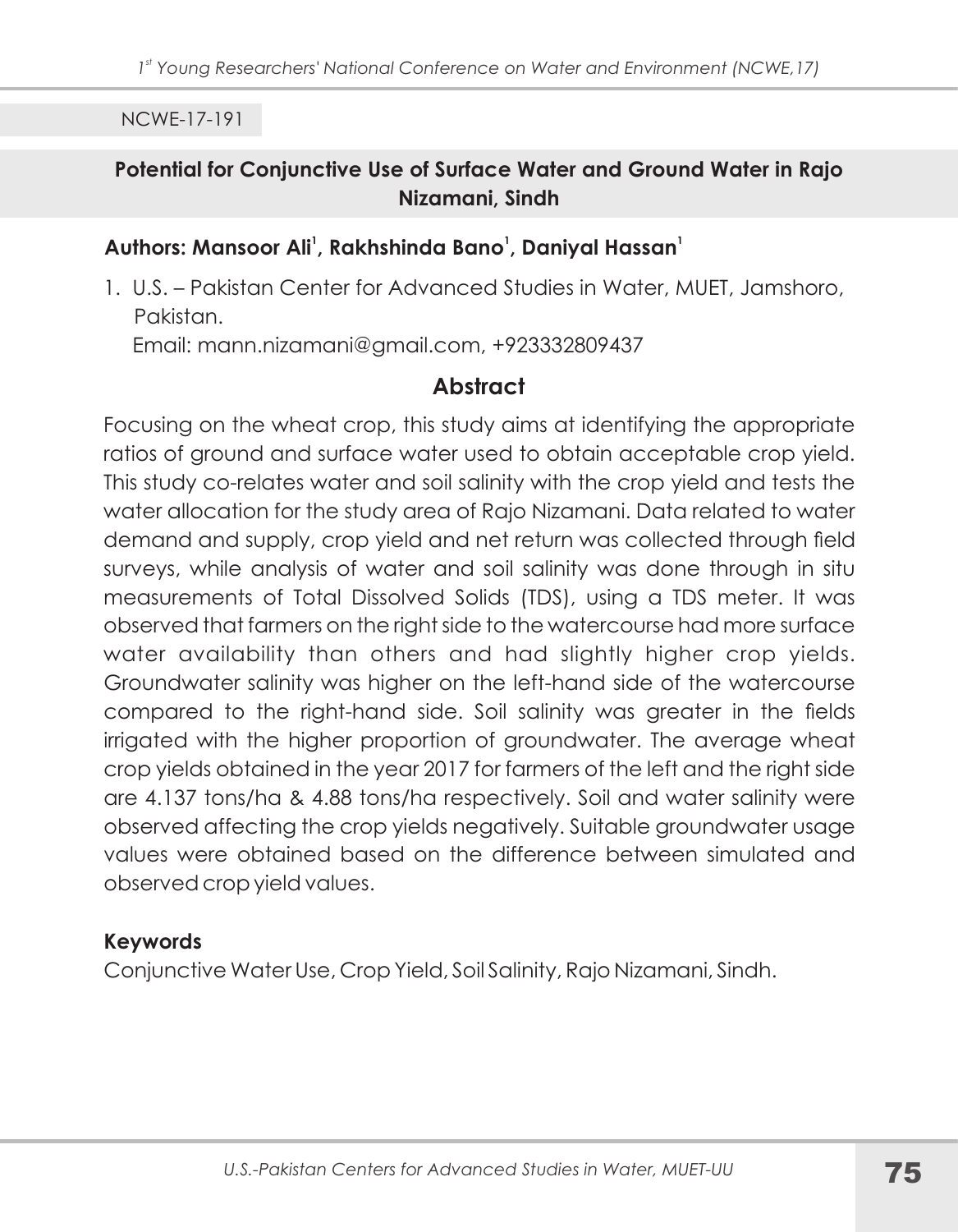#### Application of GIS and HEC-RAS in Floods Forecasting: A Case Study of Lower Indus Basin, Sindh 2010

#### Authors: Moazzam Ali Rind<sup>1</sup>, Kamran Ansari<sup>1</sup>, Muhammad Wajid Ijaz<sup>1</sup>, Nauman Irfan $^1$

1. U.S. - Pakistan Center for Advanced Studies in Water, MUET, Jamshoro, Pakistan.

Email: moazzamalirind@gmail.com, +92 302 305179

#### **Abstract**

Flooding is one of the most disastrous natural calamities; because of the irreversible damage followed by the loss of assets that ultimately worth a fortune. The aberrant trends of rainfall are considered as the root cause of flood occurrence that can exacerbate due to lack of actual flood forecasting and subsequent mitigation. Even with the extensive amount of researches and findings in flood forecasting, the flood control is not an easy task, especially in developing countries where resources and expertise has always been a major issue. Conversely, the flood intensity can be alleviated with effective flood forecasting and flood management techniques. Remote sensing and GIS has emerged as one of the most innovative tools in this regard. With remotely sensed data, the concept of flood inundation mapping, flood hazard and flood risk mapping can be done efficiently. Therefore, this study is aimed to integrate the remotely sensed data in geometric module of hydrodynamic river modeling and analysis tool, namely: HEC-RAS (Hydrologic Energy Center - River Analysis System). In this study ALOS World 3D - 30m" (AW3D30) DSM was used, which is the most recent freely available digital elevation/surface model. Land Cover derived Manning's roughness coefficient, cross-section interpolated bathymetry and upstream flow hydrograph were parameterized in the model. An unsteady flow analysis was undertaken run for a period of 1 month. Within the river model, the calibration was done by comparing the observed and simulated stages at the peak flow, whereas the inactive flood plains calibration is done by comparing with the daily captured remotely sensed MODIS image. The model was duly calibrated and validated for 2010 flood.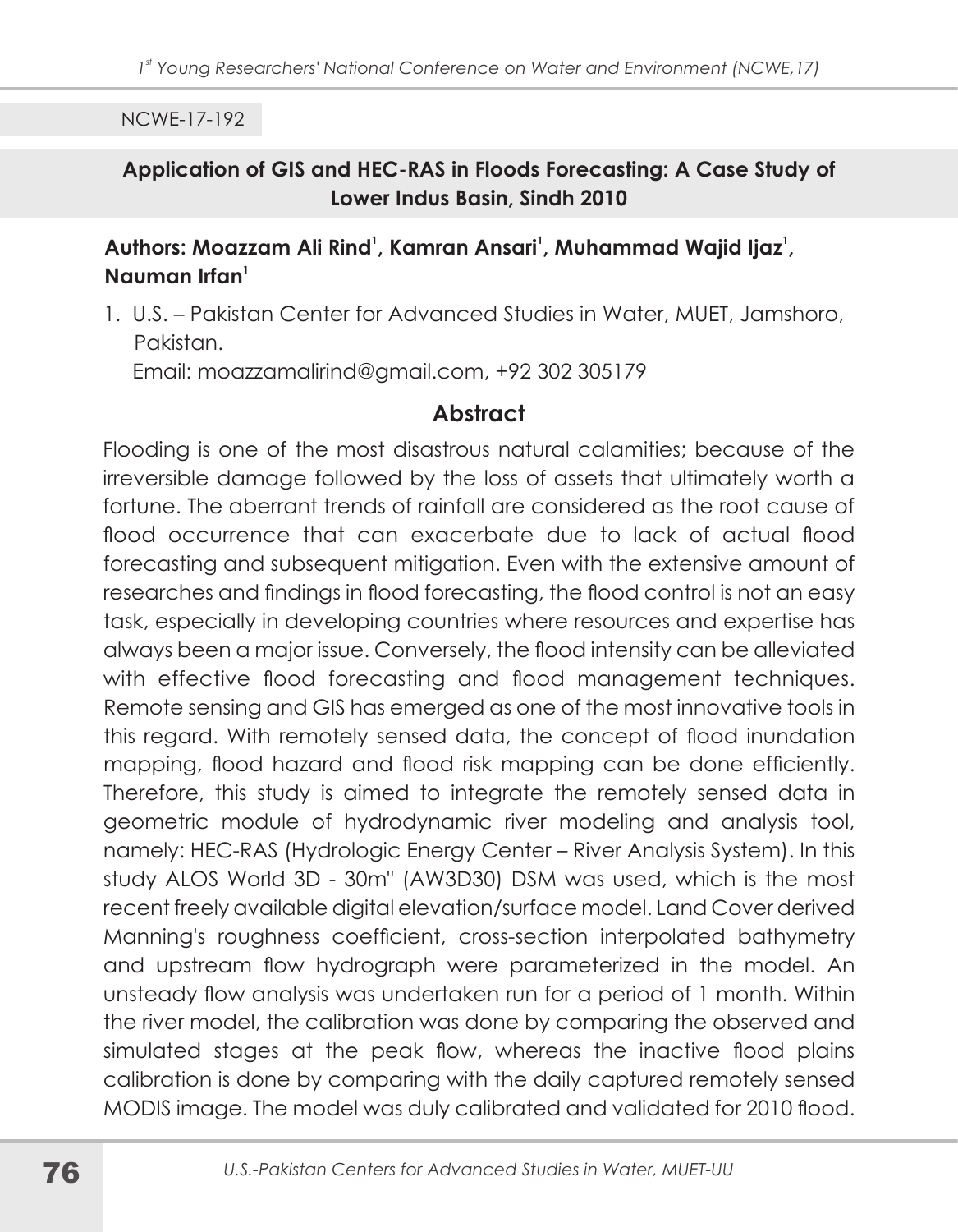The study demonstrates the flood risk maps along with the identification of vulnerable zones, with respect to the flood characteristics (depth, velocity, depth time velocity, arrival time and duration). Therefore, the study aims to conclude that with few modifications the newly launched DSM data can be used in flood simulation. Consequently, based on the extracted results, potential vulnerable spots can also be identified.

#### **Keywords**

Flood forecasting, Flood Risk mapping, DSM, Remote Sensing, MODIS.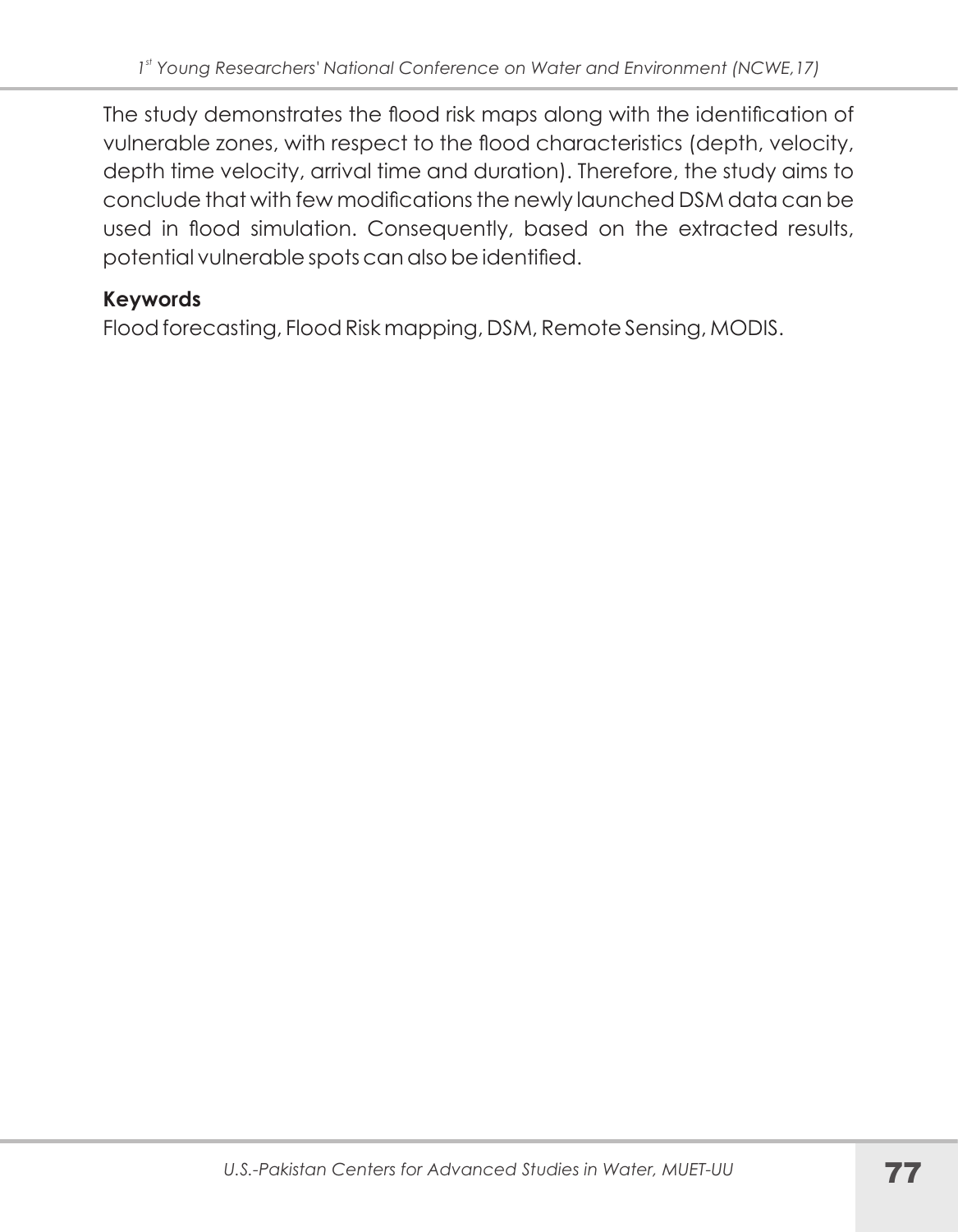#### Quality of Manchar Lake Water as Source of Irrigation and Its Effects on **Soil Physico-Chemical Properties**

#### Authors: M. Saleem<sup>1</sup>, M. Naveed<sup>1</sup>, A.W. Gandahi<sup>1</sup>, N. Depar<sup>2</sup>

- 1. Department of Soil Science, Sindh Agriculture University, Tandojam, Pakistan.
- 2. Nuclear Institute of Agriculture (NIA), Tandojam, Pakistan.

#### **Abstract**

Manchar is the biggest shallow water, natural lake of Pakistan, situated at a distance of about 18 km from Sehwan Sharif, District Jamshoro, and Sindh. The water of this lake is annually and seasonally used as irrigation water for growing different crops including wheat, cotton, sunflower, alfa etc. During the last few years it is experienced that the lands are becoming saline with the use of Manchar lake water. A study was conducted to evaluate the physico-chemical properties of soils irrigated with water from Manchar lake. The water samples were collected from lake to evaluate its fitness for irrigation purpose. The water samples were collected from Manchar lake, Danister canal, Phat and different tube-wells in the area. The soil samples were collected from the areas irrigated with Manchar lake water. The geographical maps of the area were used as quidelines and the location of the sampling site were recorded by using GPS. The results of water samples analysis had shown that EC of water from Manchar lake was high (10.8 to 14.11dS m-1) and in hazardous range. The pH of Manchar lake water was in the useable range (7.8). The Ca2+ content of water was (10.0 to 11.5 meg L-1) and it is in useable range. The Mg2+ was high (25 to 3.5 meg L-1) and in hazardous range. The Na+ content was high (79.3 to 119.5 meg L-1) and in hazardous range. The HCO3- (3.6 to 4.2 meg L-1) was in useable range. The sodium adsorption ratio (SAR) was high (18.9 24.9) and in the hazardous range of soils. Residual Sodium Carbonate RSC (-31.4 to -41.8) were also high. The analysis of soil samples irrigated from Manchar lake had shown that due to high EC of the water the EC, pH, Ca2+, Mg2+, Na+, CI-, SAR, ESP of soils irrigated with Manchar lake were also high. Soil texture of soils irrigated with Manchar lake water was loam. The pH of soils irrigated by Manchar lake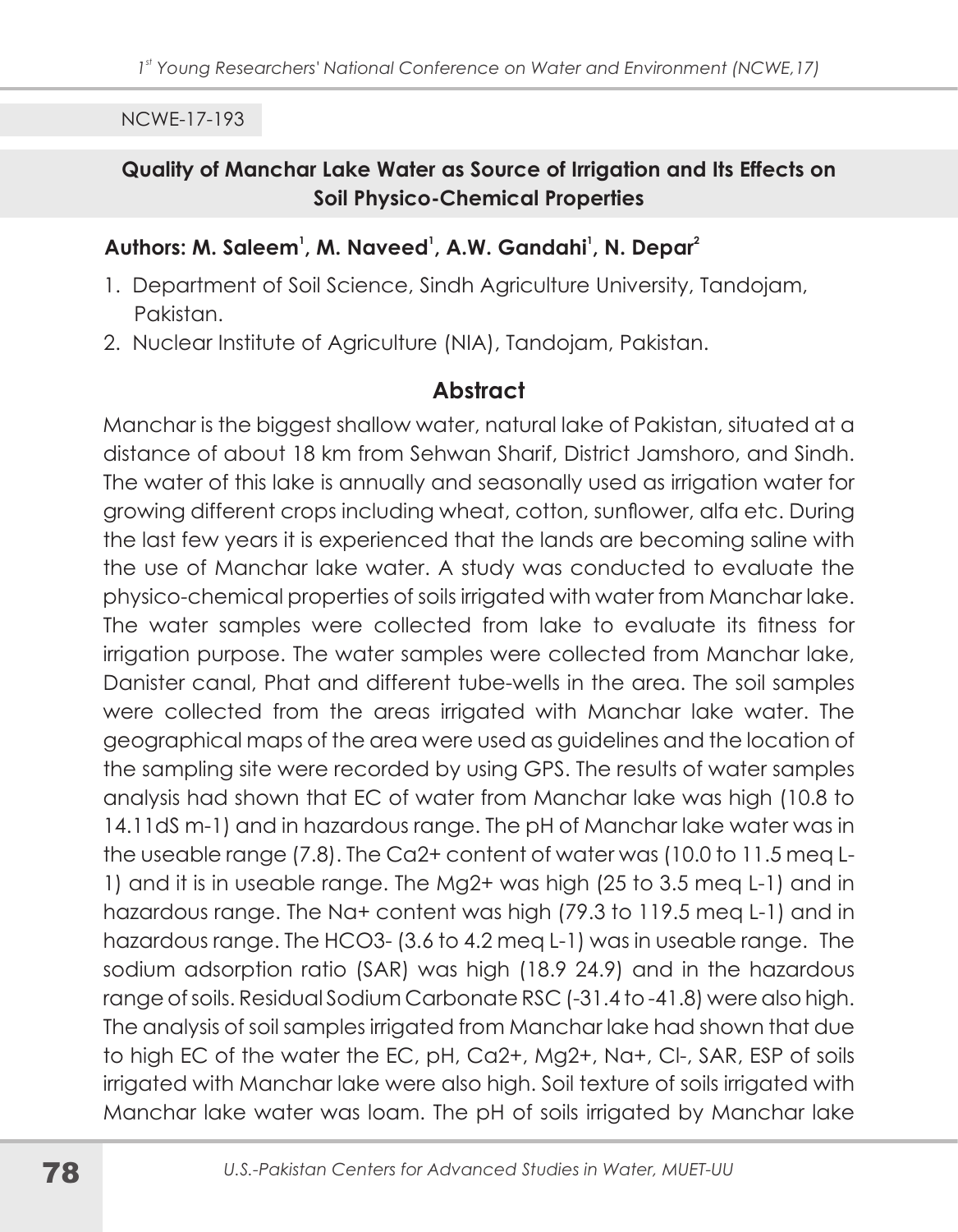were slightly alkaline in reaction and ranged from 7.4 to 7.6. The EC of soil samples had shown that soils were saline. The CaCO3 data indicated that at different depths 100% soil samples were moderately calcareous. The soil was slightly to moderately affected by bicarbonates. The Sodium Adsorption Ratio (%) indicated that the soil was moderately sodic. Exchangeable sodium percentage of the soils were high and were sodic with ESP more than 15. The results of our study had shown that water of Mancharlake is not suitable for irrigation and its continuous usage degraded the soil in the area by increasing its salinity level.

## **Keywords**

Mancharlake water, soil physico-chemical properties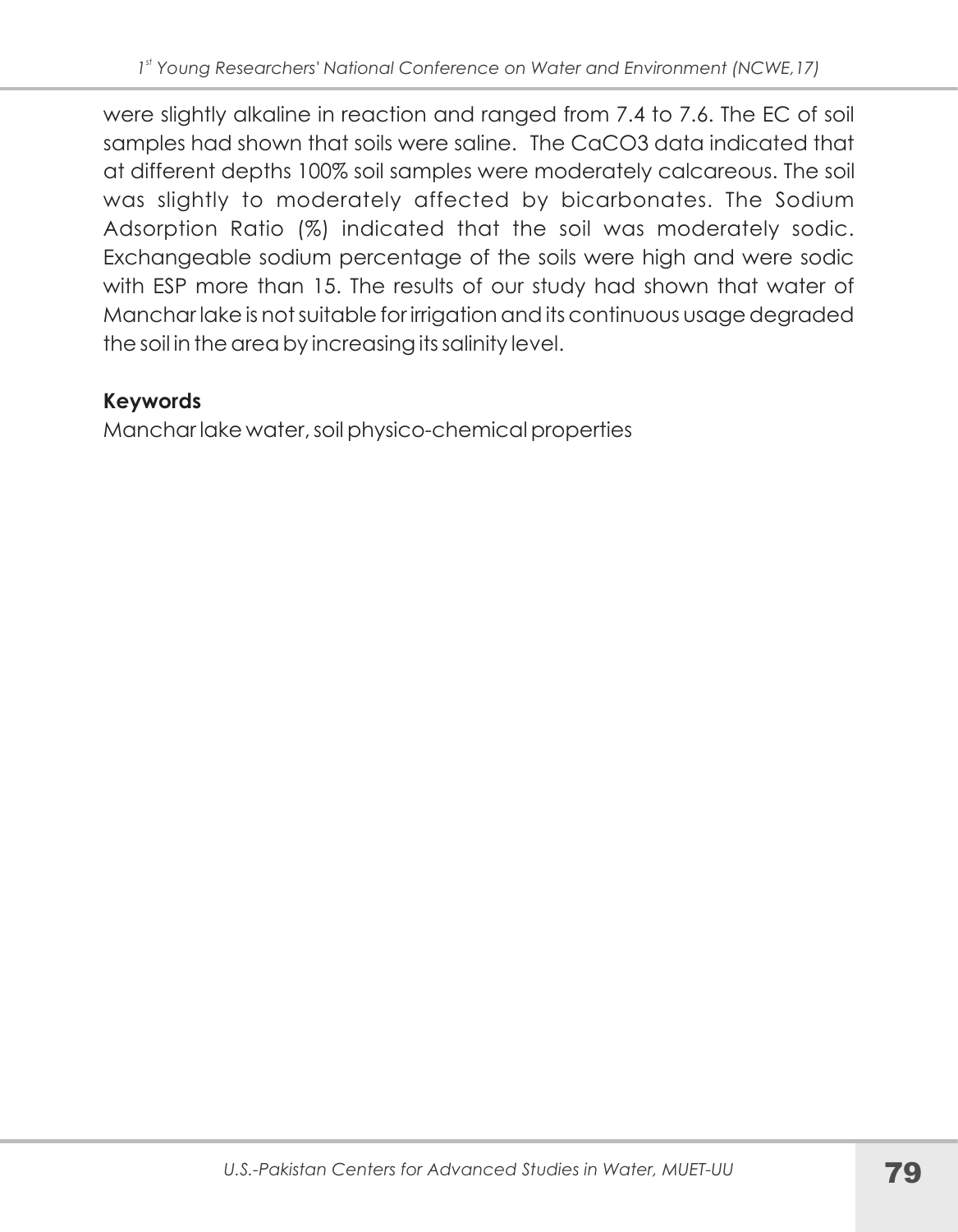#### **Climate Change in the Gulf Countries: Impacts on Various Hydrological Parameters**

#### Authors: Vengus Panhwar<sup>1</sup>, Uzma Jabeen<sup>1</sup>, Ghulam Hussain Dars<sup>1</sup>, Faris Ahmed Bhatti<sup>1</sup>, Mehran Sattar<sup>1</sup>

1. U.S. - Pakistan Center for Advanced Studies in Water, MUET, Jamshoro, Pakistan. Email: venguspanhwar23@gmail.com, +92 341 0399956

#### **Abstract**

Climate change is proving to have detrimental impacts on water resources almost all around the globe. In the recent years, climate changing patterns in Gulf countries have started to cause extreme temperatures, which in turns effect occurrence, intensity and interval of rainfall and drought. This trend is expected to continue in future. To predict the climate change in gulf countries, downscaled General Circulation Models (GCM) 'GISS-E2-R' was selected and analyzed under a concentration scenario using ArcGIS 10x. The model showed the possible changes in temperature and precipitation patterns for the period 2041-2060 under Representative Concentration Pathways (RCP) 6.0 which was presented in the Intergovernmental Panel on Climate Change 's (IPCC) fifth assessment report in 2013. The modelling results are then compared with current conditions (1960-1990) and the difference is calculated. The analysis showed an increase in temperature across the region, which might prove too hot for the human beings. On the other hand, an overall decrease in precipitation can be predicted from the result of analysis and modelling. The spatial change in temperature and precipitation is depicted through thematic maps. Thus, this study could guide policy makers and researchers of this region to take suitable actions to devise policies and take necessary steps to cope with the changing climatic patterns, mitigate its social impacts and secure its water resources.

#### **Keywords**

Climate Change, Gulf Countries, RCP6.0, GCM, Temperature, Precipitation.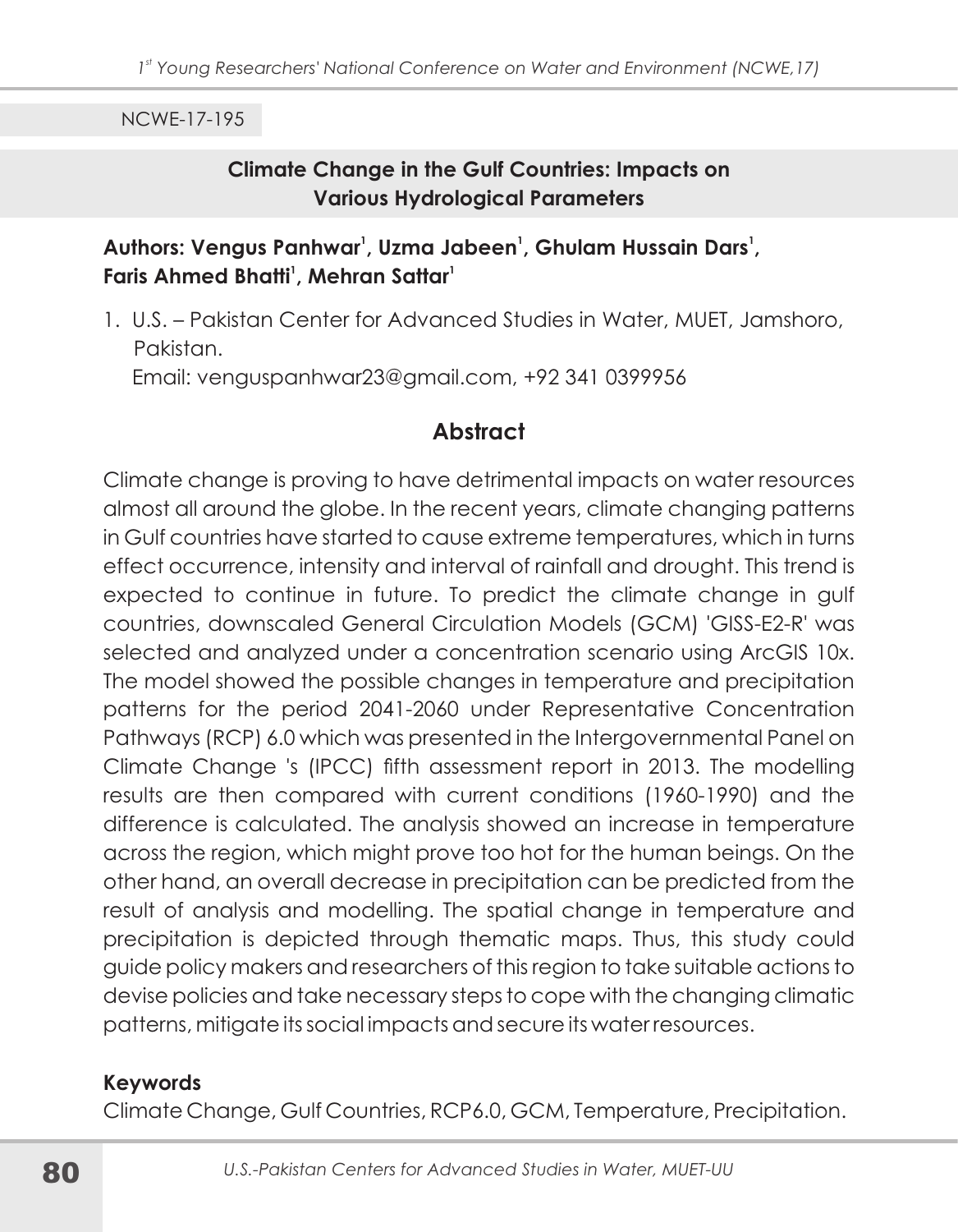#### Re-Modelling of Spinal Drain Cross-Sections for Draining Storm Water Due to Extreme Events in Lower Sindh, Pakistan

#### Authors: Sheva Ram<sup>1</sup>, Waqas Ahmed<sup>1</sup>, Kamran Ansari<sup>1</sup>, Sajjad Soomro<sup>2</sup>, Muhammad Halar Zaman<sup>1</sup>

- 1. U.S. Pakistan Center for Advanced Studies in Water, MUET, Jamshoro, Pakistan.
- 2. IWREM, MUET, Jamshoro, Pakistan. Email: shevaram50@gmail.com, +92 333 2658663

#### **Abstract**

In 2011 rain flooded the right bank of the lower Indus inundating the districts of Mirpur Khas, Badin, Tando Muhammad Khan, Umerkot, Thar Parkar, Tando Allahyar and other districts of lower Sindh, Pakistan. During this event spinal drain main component of Left Bank Outfall Drain (LBOD) carried 9000 cfs discharge which was about twice its design capacity (i.e. 4600 cfs) causing several breaches and flooding the adjacent areas. After this event, there was a dire need to consider redesigning and rehabilitation of the LBOD infrastructure to cater the flood event in future. The purpose of the study presented in the paper is to recommend a re-design for spinal drain (which is the main component of LBOD), so that it can carry an extreme event such as 2011 floods. This was achieved by doing an extreme rainfall analysis and developing a HEC-RAS model to recommend the cross sections. In this study, worst case scenarios were simulated and recommendation was given for the optimal design parameter in spinal drain cross section to facilitate an unconstrained disposal of excess ground and storm water in case of an extreme rainfall events. Two redesigning scenarios i) Widening of cross section keeping design water level; (ii) Widening of cross section with 2 feet increase from design water level to the input of extreme flood hydrographs was simulated. It was found out that with proposed modifications in bed and lower banks, spinal drain will be able to convey up to 9000 cfs discharge with 1.0 ft to 3ft free-board which will save the areas of district Nawabshah. Sanghar and lower areas of Badin which were flooded during the rainfall event of 2011.

#### **Keywords**

HEC-RAS, Floods, Pakistan, Surface Drainage, Left Bank Outfall Drainage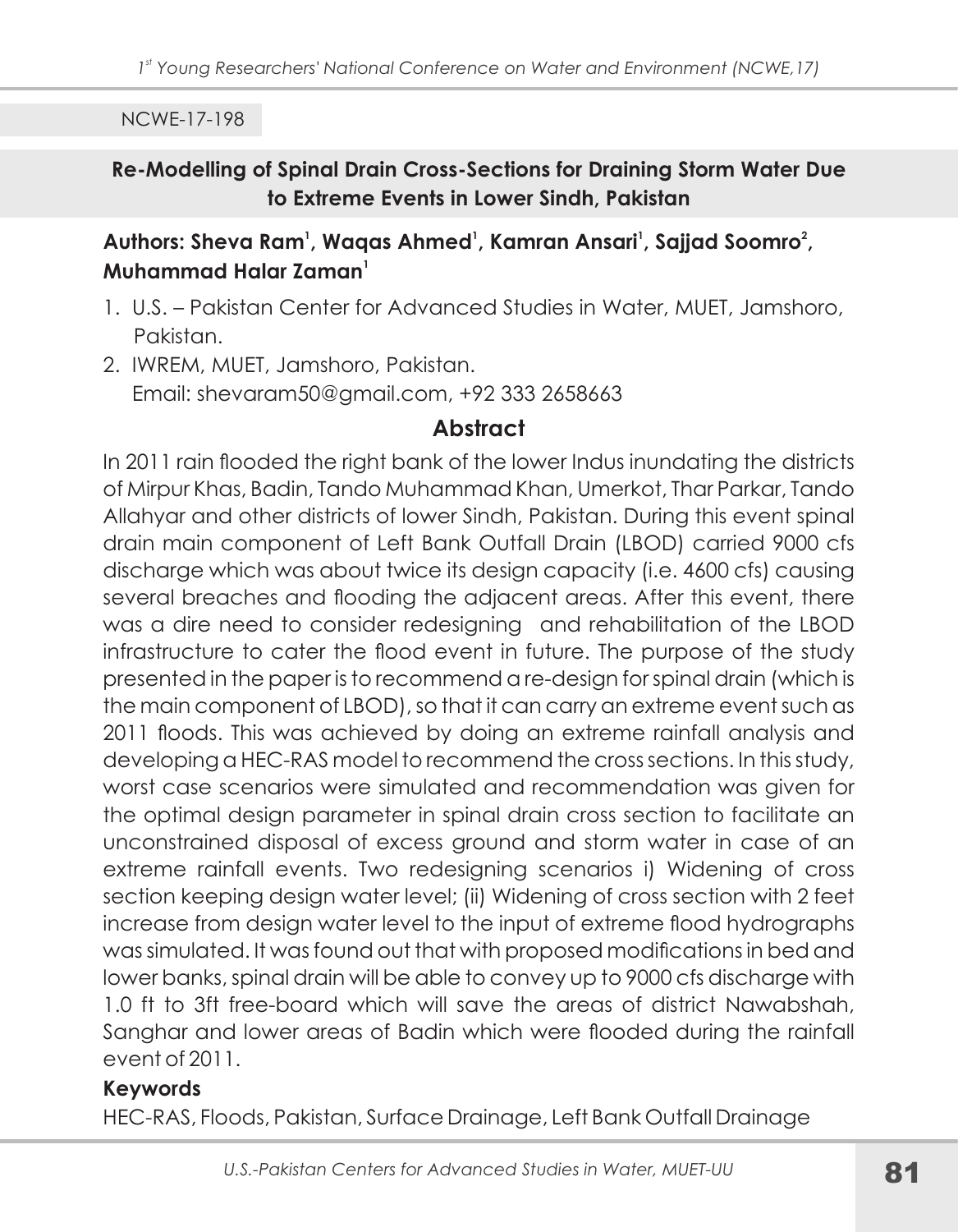#### A Multi Index Perspective for Drought Characterization in Sindh Pakistan

#### Authors: Jahangir Ali<sup>1</sup>, Naqash Taj<sup>2</sup>

- 1. NUST Institute of Civil Engineering, NUST, Islamabad, Pakistan.
- 2. Institute of Geographic Information Systems, NUST, Islamabad, Pakistan. Email: jahangir-ali@live.com, +92 336 1171275

#### **Abstract**

Sindh province is located in the subtropical zone of Pakistan and experience frequent droughts. The recurring droughts pose significant risk to the water resources of the area and their dependent ecosystems. The scarce network of met stations is not sufficient to provide reliable spatial and temporal information of drought severity across the study area. The characteristics of agriculture and meteorological droughts are studied from 1980-2016. Standardized Precipitation Index (SPI) and Standardized Soil Moisture Index (SSI) are used as indicators to study the meteorological and agricultural droughts respectively. A meteorological drought is defined by a deficit in precipitation and agricultural drought is defined by a deficit in soil moisture content. A combination of SPI and SSI is studied using a Multivariate Standardized Drought Index (MSDI). The index is based on the combination of a joint probability of SPI and SSI. The characteristics of historical droughts, their onset, persistence and termination are studied using MSDI. The results obtained from MSDI are compared with the SPI and SSI. The findings indicate that MSDI gives reasonable information for the overall drought characterization which is a reliable indicator for drought analysis in the data scarce regions. It has been observed that the drought starting from 1998 till 2003 is the most severe drought in the past 36 years. The precipitation and soil moisture data used in the study is taken from the Modern Era Retrospective Analysis for Research and Application (MERRA) product of the Goddard Earth Observing System NASA. The drought information, using MERRA data, is available at the Global Integrated Drought Monitoring and Prediction Systems (GIDMaPS), University of California, Irvine.

#### **Kevwords**

Drought, Soil Moisture, Agriculture, Meteorological droughts, SPI, SSI, Multi variable Index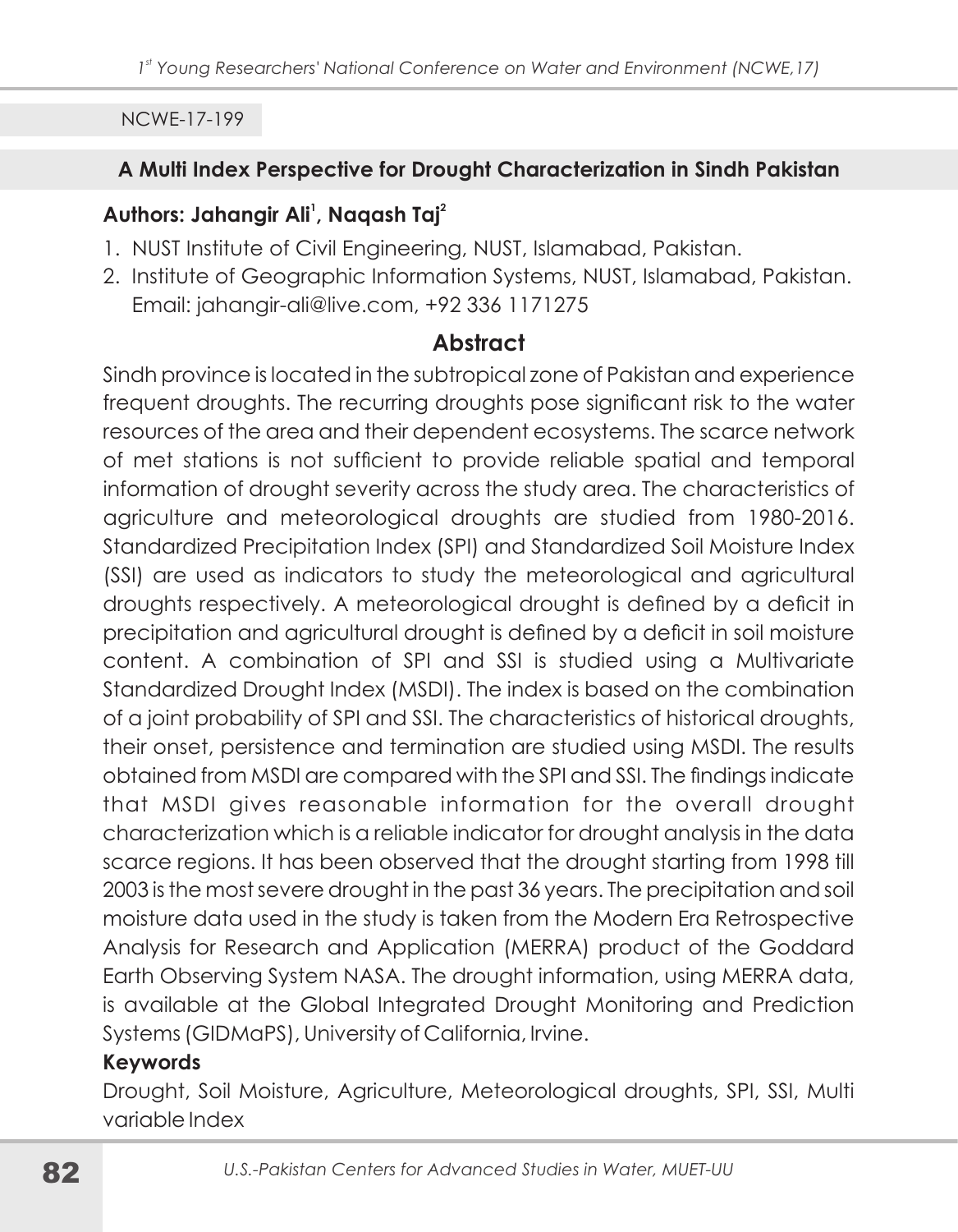#### Dispersion Modeling of NOx and CO2 Emissions from Thermal Power **Station Jamshoro**

#### Authors: Kaleemullah Shaikh<sup>1</sup>, Uzma Imran<sup>1</sup>

1. U.S. - Pakistan Center for Advanced Studies in Water, MUET, Jamshoro, Pakistan.

Email: engrkaleemullah@ymail.com, +92 300 3122843

## Abstract

AERMOD air dispersion model is used to predict the ground level concentrations of CO2 and NO<sub>x</sub> from thermal power station Jamshoro located in Sindh, Pakistan. One year emissions data has been collected from thermal power station Jamshoro and five years' meteorological data has been collected from lake environmental. Daily, monthly and annual maximum and minimum concentrations of CO2 and NOx within 50 kms radius of the thermal power station Jamshoro have been determined through AERMOD air dispersion modeling. The results show that the daily maximum concentration of CO2 and NOx are 290 µg/m3 and 0.569 µg/m3 respectively in south-west direction near Thana Bula Khan and darwat Dam, and minimum daily concentration of CO2 and NOx are 124.169 µg/m3 and 0.2488 µg/m3, respectively in south-east direction. Long range transport of CO2 and NOx emissions can potentially impact on Environment and health of people living at far off places.

#### **Kevwords**

Air dispersion model, AEROMD, Emissions, CO2, NOx, Thermal power station.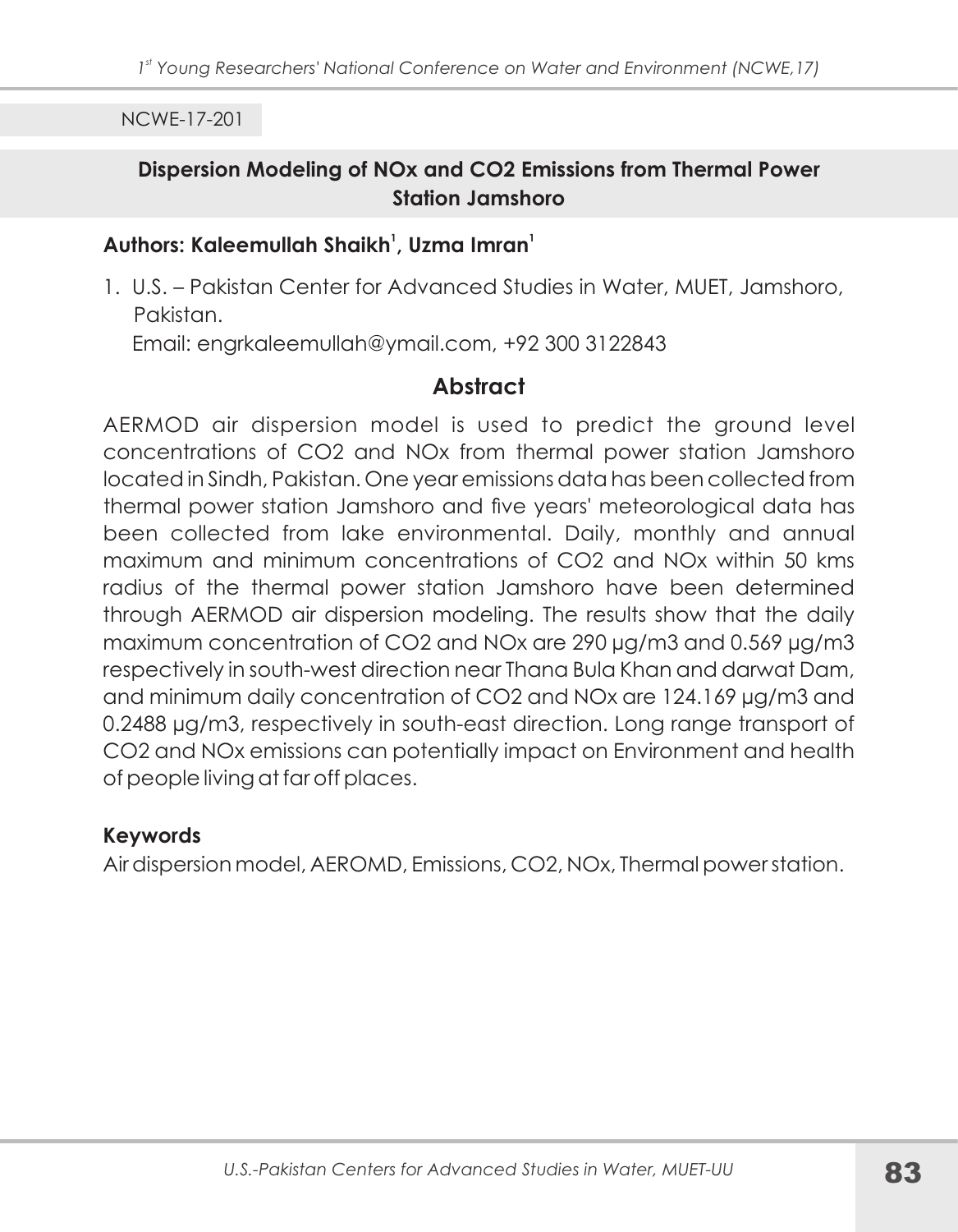#### Willingness to Pay for Municipally Supplied Water Services: A Case Study of Hyderabad District

## Authors: Hafiz Usama Imad<sup>1</sup>, Muhammad Ali<sup>1</sup>, Dr. Asmatullah<sup>1</sup>

1. U.S. - Pakistan Center for Advanced Studies in Water, MUET, Jamshoro, Pakistan

Email: usamaimad@yahoo.com, +92 345 907815

## **Abstract**

Water is the most important utility among all other services provided to a tenant of a state. Unfortunately, it is one of the most unserviceable utilities in most of the towns, districts, cities and even in the metropolitan areas of Pakistan. Improvement can only be made by changing the system and eliminating flaws from the scheme. An economic analysis is necessary, when a system is thoroughly studied and intended to be improved. Public opinion, is an essential ingredient of economic studies and is necessary for schemes where the general public is directly involved. The public's willingness to pay for fresh water in the urban areas of Hyderabad is the issue analyzed in this study. A total of 380 samples from the three administrative subdivisions (Latifabad, Qasimabad, and Hyderabad City) was randomly chosen to discover the minimum price that policy makers should consider choosing a level for a water tariff that would be accepted by the citizens of the district. A suitable water supply scheme can be designed that is beneficial mutually for management and populace. The study found that more than 70% of the individuals in the district are spending a substantial amount of money on such activities, which are directly or indirectly associated with water. A huge percentage of expensive water usage is observed with the increase in income.

#### **Keywords**

Willingness to pay, water pricing, Hyderabad, Water supply scheme, income class variation.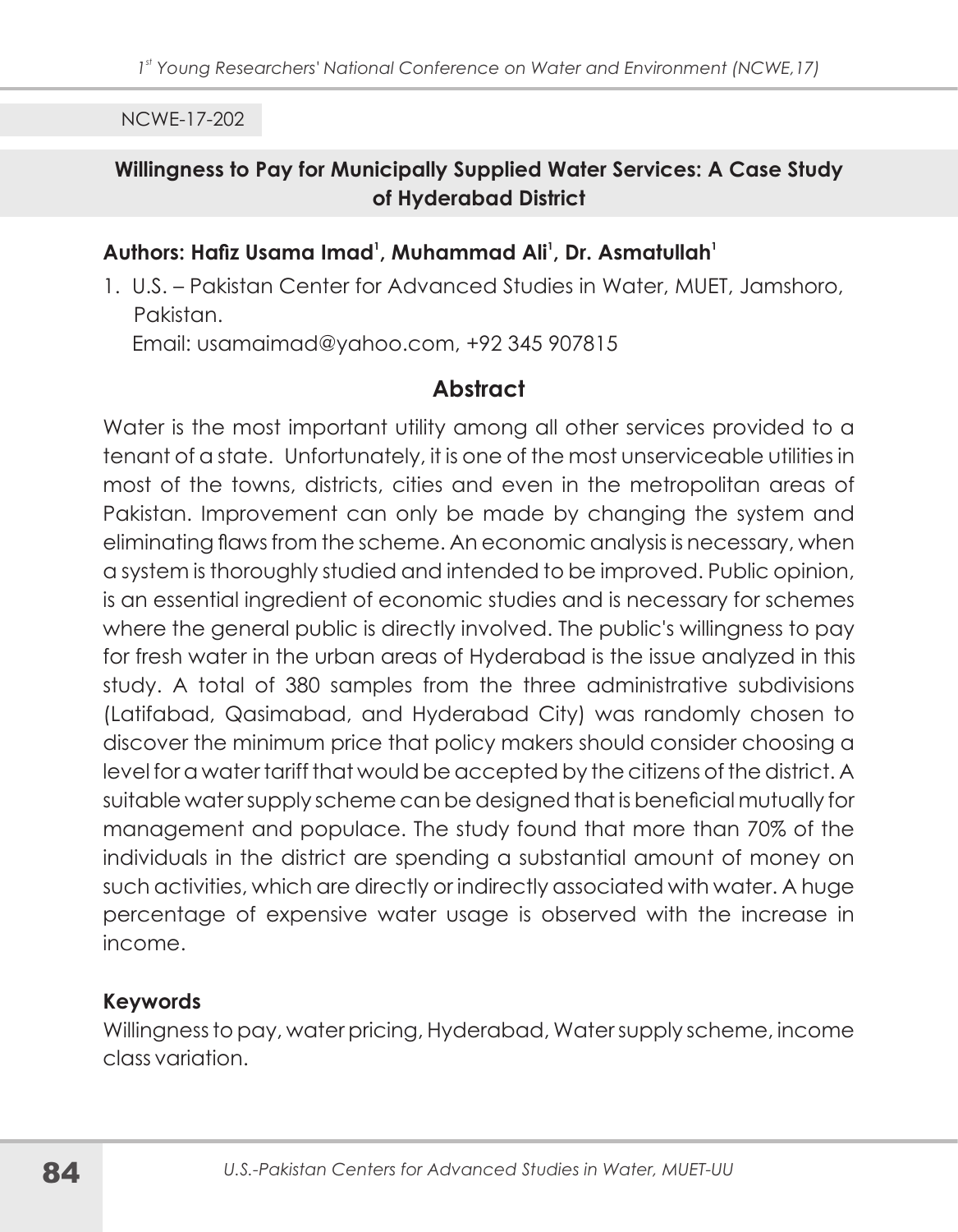#### Evolution of Creeks Network in Indus Delta, Pakistan

#### Authors: Muhammad Wajid Ijaz<sup>1,2</sup>, Rasool Bux Mahar<sup>1</sup>, **Muhammad Naveed Anium<sup>3</sup>**

- 1. U.S. Pakistan Center for Advanced Studies in Water, MUET, Jamshoro, Pakistan.
- 2. Environmental Protection Agency, Lahore, Pakistan.
- 3. Division of Hydrology Water-Land Resources in Cold and Arid Regions, Cold and Arid Regions Environmental and Engineering Research Institute, Chinese Academy of Sciences, Lanzhou, P.R. China. Email: wajidijaz331@gmail.com, +92 333 6621129

## **Abstract**

Sea level rise (SLR) in response to looming climate change is considered as a major impediment to coastal areas. Acute wave activities and tidal propagations of semi-diurnal to mixed type are impairing the morphology of the Indus delta in Pakistan. Using a holistic approach, the evolution of the creeks network was simulated with a variety of in-situ and remotely sensed data. That was subsequently interpreted with supplementary topographic, oceanographic and land-cover evidence. Imageries of Near Infra-s (NIR) band of Multi-Spectral Scanner (MSS) and Operational Land Imager (OLI) on Landsat satellite from 1972 to 2017 were processed through image enhancement techniques for delineation of channel planform. Fourteen major creeks lying in the territory of Pakistan were sampled for the assessment of geomorphologic anomalies in their planform. Three transects (at the mouth, middle and terminal points) of each creek were examined over the timeline. Statistical analysis of spatiotemporal variations in the top width of the creeks suggested that a substantial amount of the delta alluvium has been engulfed by the Arabian Sea. Spatial analysis revealed that creeks locating on the right side of the Indus river were relatively less wide (3884 m) than those on the left side (5222 m). Khudi creek on the right side and Wari creek on the left side of the delta are the widest creeks among others. The mouth of each creek is well developed and had always been more varied than the remaining transects of the respective creek. Furthermore, the trend analysis of the creeks network showed that a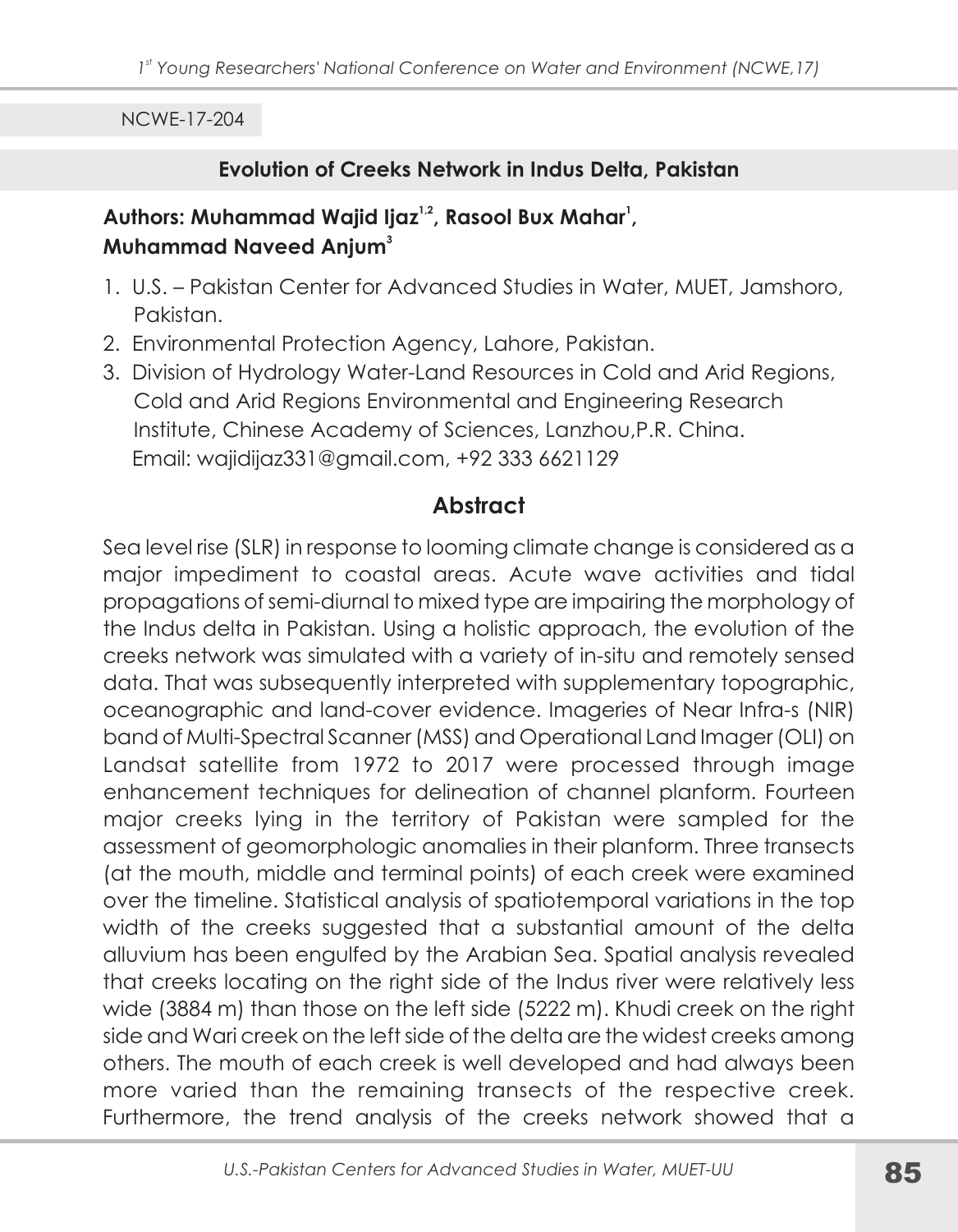longitudinal variation in the width of each channel can significantly (R2 > 80%) be simulated by an exponential function. Hence, it is concluded that creeks on the left side of the river are evolving more rapidly. Therefore, geomorphologic vulnerability has increased perpetually. A comprehensive study of the coastal degradation is recommended and coastal managers and other relevant agencies should intervene to mitigate the land degradation impacts.

#### **Keywords**

Sindh coast, Indus River, tidal flats, morphology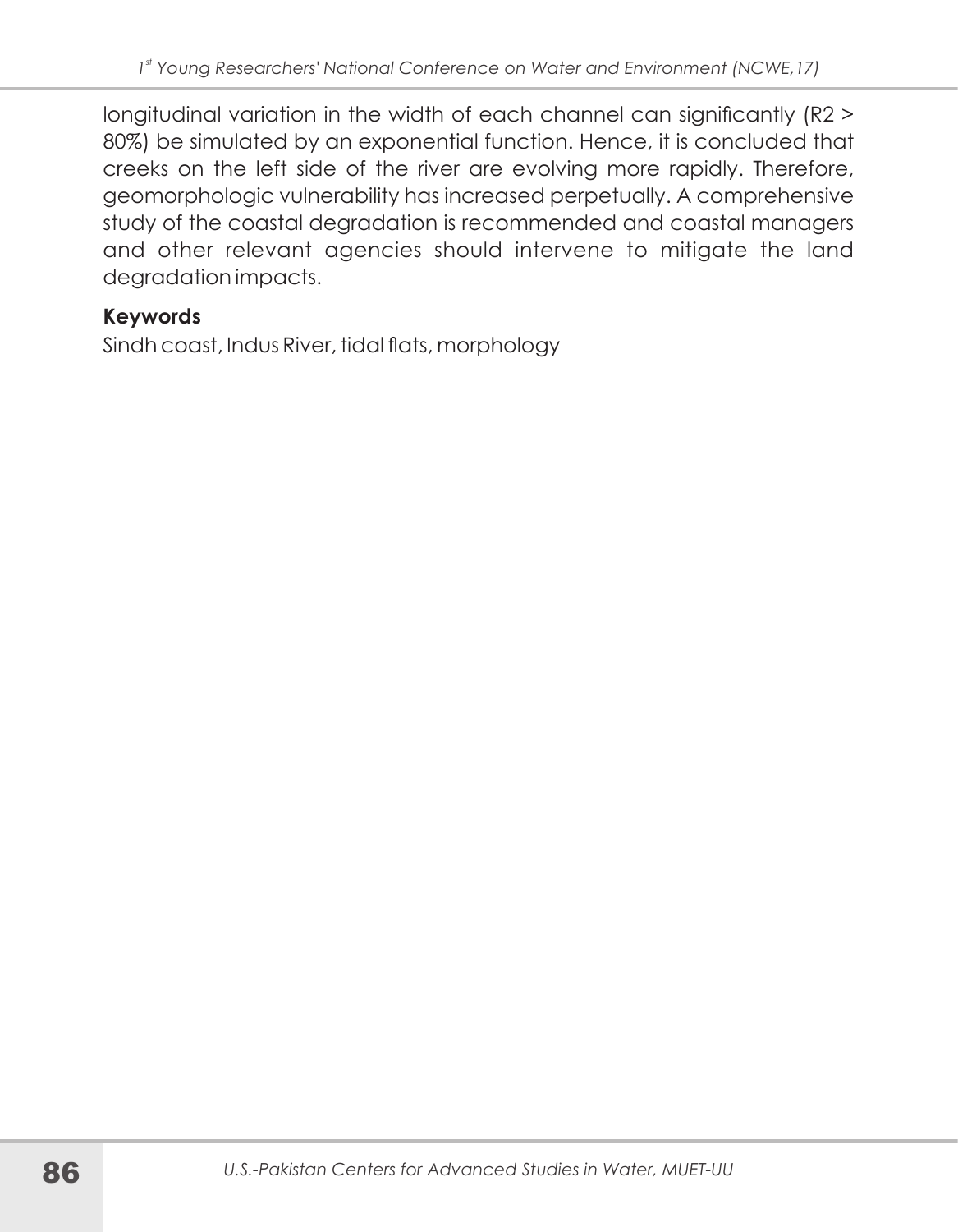#### Nexus Approach to Address Water-Energy-Food Security of Pakistan

#### Authors: Danyal Aziz<sup>1</sup>, Waqas Ahmed<sup>1</sup>, Rashid Rehan<sup>2</sup>

- 1. U.S. Pakistan Center for Advanced Studies in Water, MUET, Jamshoro, Pakistan.
- 2. National Institute of Urban Infrastructure Planning, UET, Peshawar, Pakistan.

Email: engr.danyalaziz@gmail.com, +92332916822

## **Abstract**

Pakistan is facing serious challenges of environmental degradation and natural resources scarcity such as water, due to rapid rise in population and climate change. Countries, such as Pakistan have devised policies to increase production of cereal crops by providing subsidies on water and energy in agriculture sector. This policy has resulted in overexploitation and degradation of the natural resource base such as groundwater. This approach has not only exerted unsustainable pressure on resources, but has also led to under investment in technologies which will conserve water and energy while meeting the increased demand at the same time. The usual fragmented approach of various organizations involved in water-energyfood sectors has threatened the achievement of sustainable development goals. A nexus approach is therefore required to decouple intensive use of water and energy for increased food production. The intricate nature of water, energy and food requires a holistic approach to develop synergies and avoid tradeoffs in the nexus. This research presents a conceptual framework for water, energy and food nexus, identifying the key driving parameters in each sector and coupling parameters between these three sectors. Here, we present a conceptual model consisting of causal loop diagrams with feedback loops which will be utilized in developing a nexus framework to address WEF security of Pakistan.

#### **Keywords**

Water-Energy-Food (WEF) nexus, feedback loops, framework, security.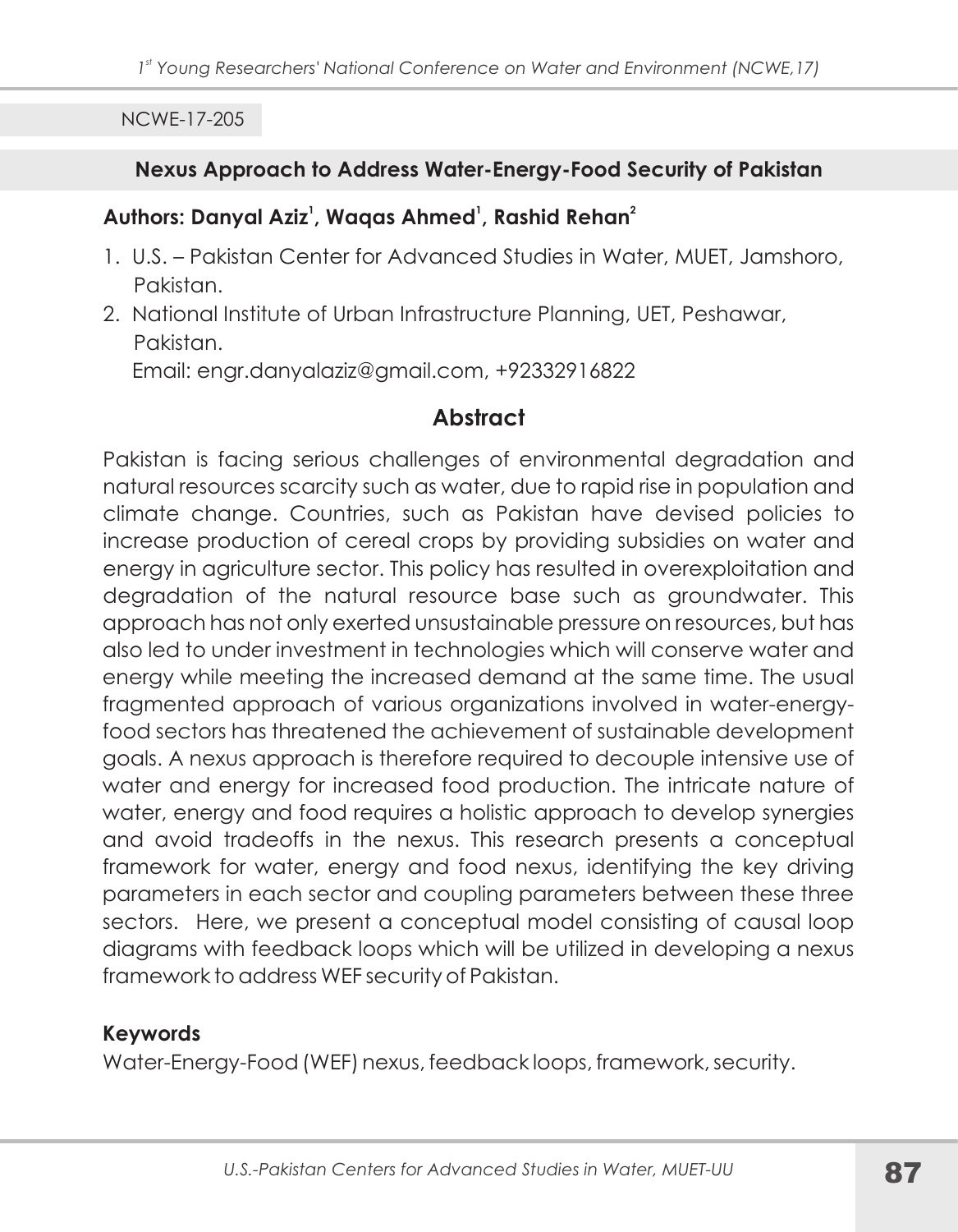#### "Defining Sustainability Indicator Metrics for Safe Water Supply Services": "A Case Study of Hyderabad City"

## Syeda Fatima Zehra Zaidi\*, Rakshinda Bano\*, Mohammad Tauseef\*, **Danival Hassan\* MS Student USPCAS-W MUET Assistant Professor USPCAS-W MUET**

## **Abstract**

Defining sustainability indicator's metrics for the provision of safe water supply is an organized strategy, which help in quantitative and qualitative assessment of indicators proposed by United Nations. This study will focused on defining sustainability indicator's metrics for the provision of Sustainable Development Goals (SDGs) target 6.1 for Hyderabad city. The hypothesis for this research is that the Indicators and their Metrics defined by UNs and WHO do not fit at some local conditions. So this study will help us in improving the monitoring progress of SDGs (target 6.1) for the city in particular and urban areas of the country in general.

#### **Keywords**

Sustainability, Hyderabad Sindh, SDG Indicators and metrics.